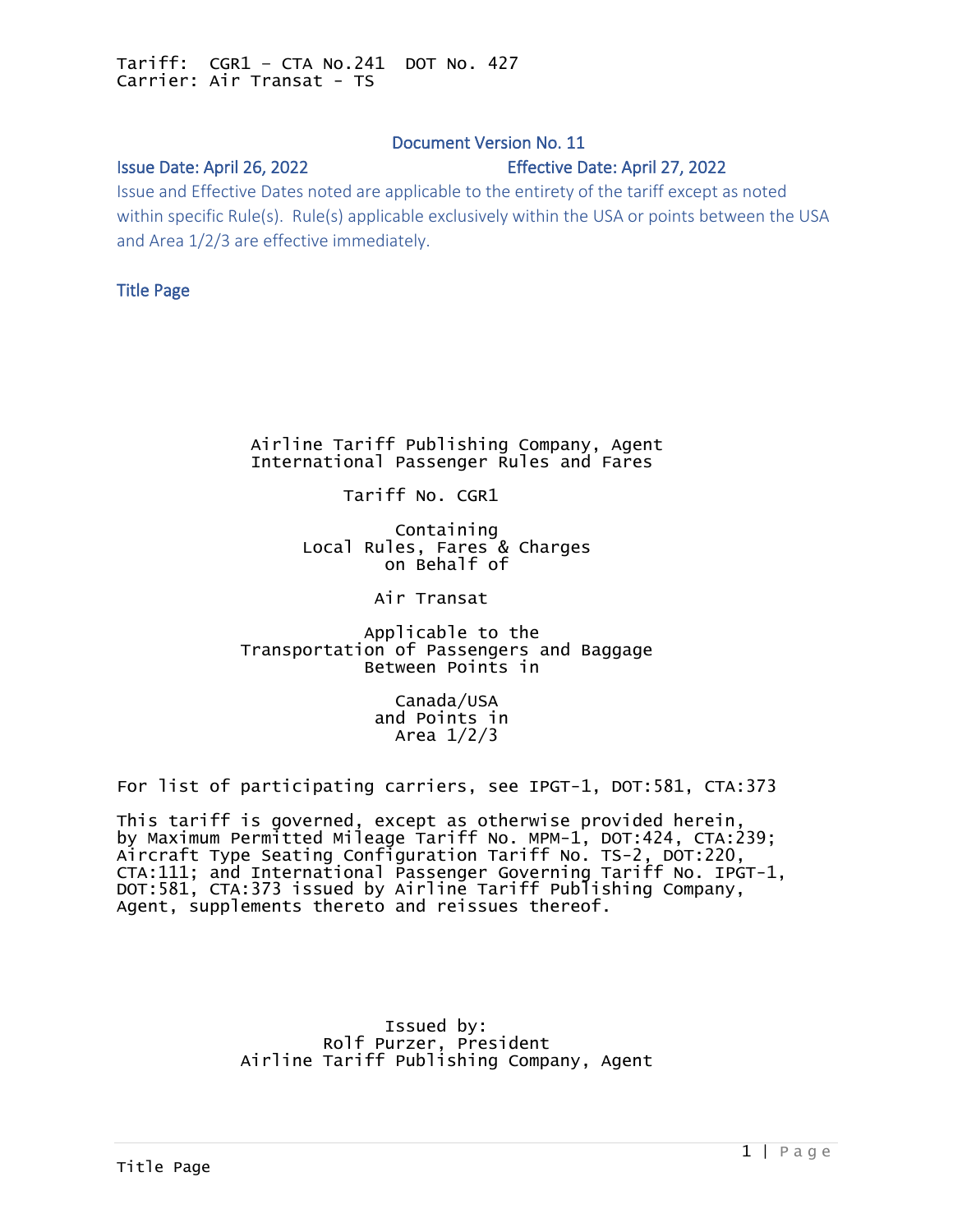<span id="page-1-0"></span>Table of Contents

| Rule 7 Carriage of Baggage and Cargo  22                                                                                      |
|-------------------------------------------------------------------------------------------------------------------------------|
| Rule 8 Limitation of Liability - Passengers  29                                                                               |
| Rule 9 Limitation of Liability For Baggage or Cargo and Excess                                                                |
|                                                                                                                               |
| Rule 11 Confirmation of Reserved Space and Flight Schedules  35                                                               |
| Rule 12 Cancellation of Reservations (Subject to Rule 21)  37                                                                 |
| Rule 13 Application of Fares and Routings  38                                                                                 |
|                                                                                                                               |
|                                                                                                                               |
|                                                                                                                               |
| Rule 17 Denied Boarding Compensation Part I (Subject To Rule 21)43                                                            |
|                                                                                                                               |
| Rule 20 Contract Bulk Group 40 Inclusive Tours Fares CBIT(40)<br>Between Canada and Points In The United States of America 55 |
| Rule 21 Additional Passenger Service Commitments (Subject to                                                                  |
|                                                                                                                               |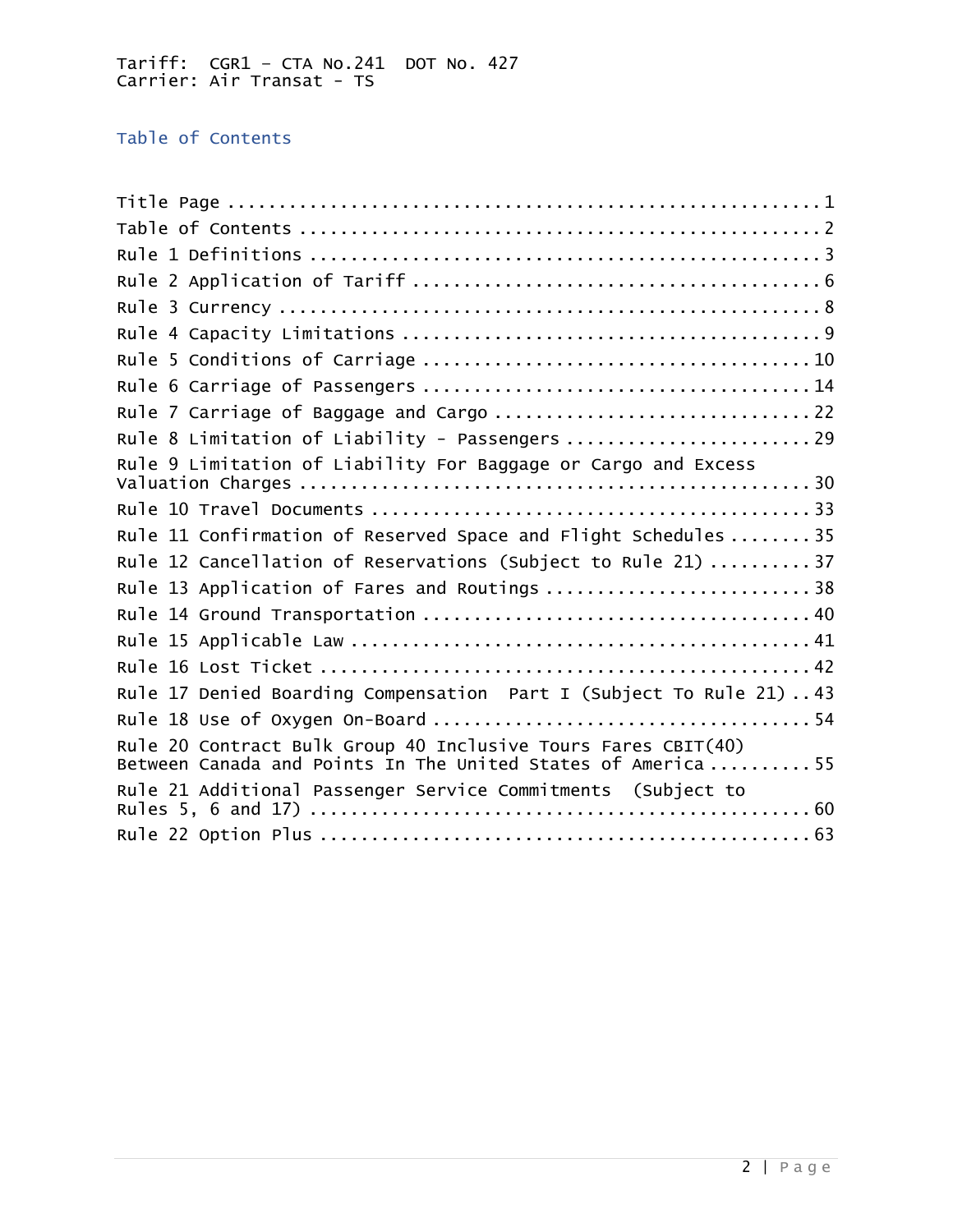## <span id="page-2-0"></span>Rule 1 Definitions

AIR WAYBILL MEANS A NON-NEGOTIABLE AIRBILL OF THE REQUIRED NUMBER OF COPIES, COVERING THE CARGO TRANSPORTED BY THE CARRIER SUBJECT TO THIS TARIFF. APPLICABLE ADULT FARE MEANS THE FARE WHICH WOULD BE APPLICABLE TO AN ADULT FOR THE TRANSPORTATION TO BE USED EXCEPT THOSE SPECIAL FARES WHICH WOULD BE APPLICABLE DUE TO ADULT'S STATUS (SUCH AS SENIOR CITIZENS FARE, ETC.). APPLICABLE FULL FARE MEANS THE FULL ADULT FARE FOR THE CLASS OF SERVICE DESIGNATED IN THE CARRIER'S OFFICIAL GENERAL SCHEDULE FOR THE AIRCRAFT, OR COMPARTMENT OF THE AIRCRAFT USED BY THE PASSENGER. BAGGAGE WHICH IS EQUIVALENT TO LUGGAGE MEANS SUCH ARTICLES, EFFECTS AND OTHER PERSONAL PROPERTY OF THE PASSENGER AS ARE NECESSARY OR APPROPRIATE FOR WEAR OR USE IN CONNECTION WITH THE TRIP. UNLESS OTHERWISE SPECIFIED, IT SHALL INCLUDE BOTH CHECKED AND UNCHECKED BAGGAGE OF THE PASSENGER. BAGGAGE CHECK MEANS THAT PORTION OF THE TICKET WHICH PROVIDES FOR THE CARRIAGE OF CHECKED BAGGAGE AND WHICH IS ISSUED BY THE CARRIER AS A RECEIPT FOR SUCH BAGGAGE. BAGGAGE TAG MEANS A DOCUMENT ISSUED BY THE CARRIER SOLELY FOR IDENTIFICATION OF CHECKED BAGGAGE, (STRIP) TAG PORTION OF WHICH IS ATTACHED BY THE CARRIER TO A PARTICULAR ARTICLE OF CHECKED BAGGAGE AND THE BAGGAGE (CLAIM) TAG PORTION OF WHICH IS GIVEN TO THE PASSENGER. CARGO MEANS ANY GOODS, EXCEPT BAGGAGE AND MAIL, THAT CAN BE TRANSPORTED BY INTERNATIONAL COMMERCIAL AIR SERVICES. CARRIAGE WHICH IS EQUIVALENT TO TRANSPORTATION, MEANS CARRIAGE OF PASSENGERS, BAGGAGE AND/OR GOODS BY AIR, GRATUITOUSLY OR FOR HIRE. CARRIER MEANS AIR TRANSAT A.T. INC. THAT CARRIES OR UNDERTAKES TO CARRY THE PASSENGER AND HIS BAGGAGE THEREUNDER OR PERFORMS OR UNDERTAKES TO PERFORM ANY OTHER SERVICE OR SERVICES RELATED TO THE CARRIAGE. CIRCLE TRIP MEANS ANY TRIP, THE ULTIMATE DESTINATION OF WHICH IS THE POINT OF ORIGIN, BUT WHICH INCLUDES, AT LEAST, A STOP AT ONE OTHER POINT, AND WHICH IS NOT MADE VIA THE SAME ROUTING IN BOTH DIRECTIONS. CLASS OF SERVICE MEANS THE COMPARTMENT OF THE AIRCRAFT IN WHICH THE PASSENGER IS ENTITLED TO BE TRANSPORTED PURSUANT TO THE GENERAL SCHEDULE OF THE CARRIER. C.O.B. MEANS "CARRYING ON BUSINESS UNDER FIRM NAME AND STYLE OF". CONNECTING SERVICE MEANS A FLIGHT ITINERARY INVOLVING TWO OR MORE FLIGHT NUMBERS PER ORIGIN-DESTINATION SEGMENT AND REQUIRING AT LEAST ONE CHANGE OF AIRCRAFT AT ONE OR MORE STOPS. WARSAW CONVENTION MEANS THE CONVENTION FOR THE UNIFICATION OF CERTAIN RULES RELATING TO INTERNATIONAL CARRIAGE BY AIR, SIGNED AT WARSAW, OCTOBER 12, 1929, AS AMENDED, BUT NOT INCLUDING THE MONTREAL CONVENTION AS DEFINED HEREUNDER. MONTREAL CONVENTION MEANS THE CONVENTION FOR THE UNIFICATION OF CERTAIN RULES RELATING TO INTERNATIONAL CARRIAGE BY AIR, SIGNED AT MONTREAL, MAY 28, 1999. CTA MEANS THE CANADIAN TRANSPORTATION AGENCY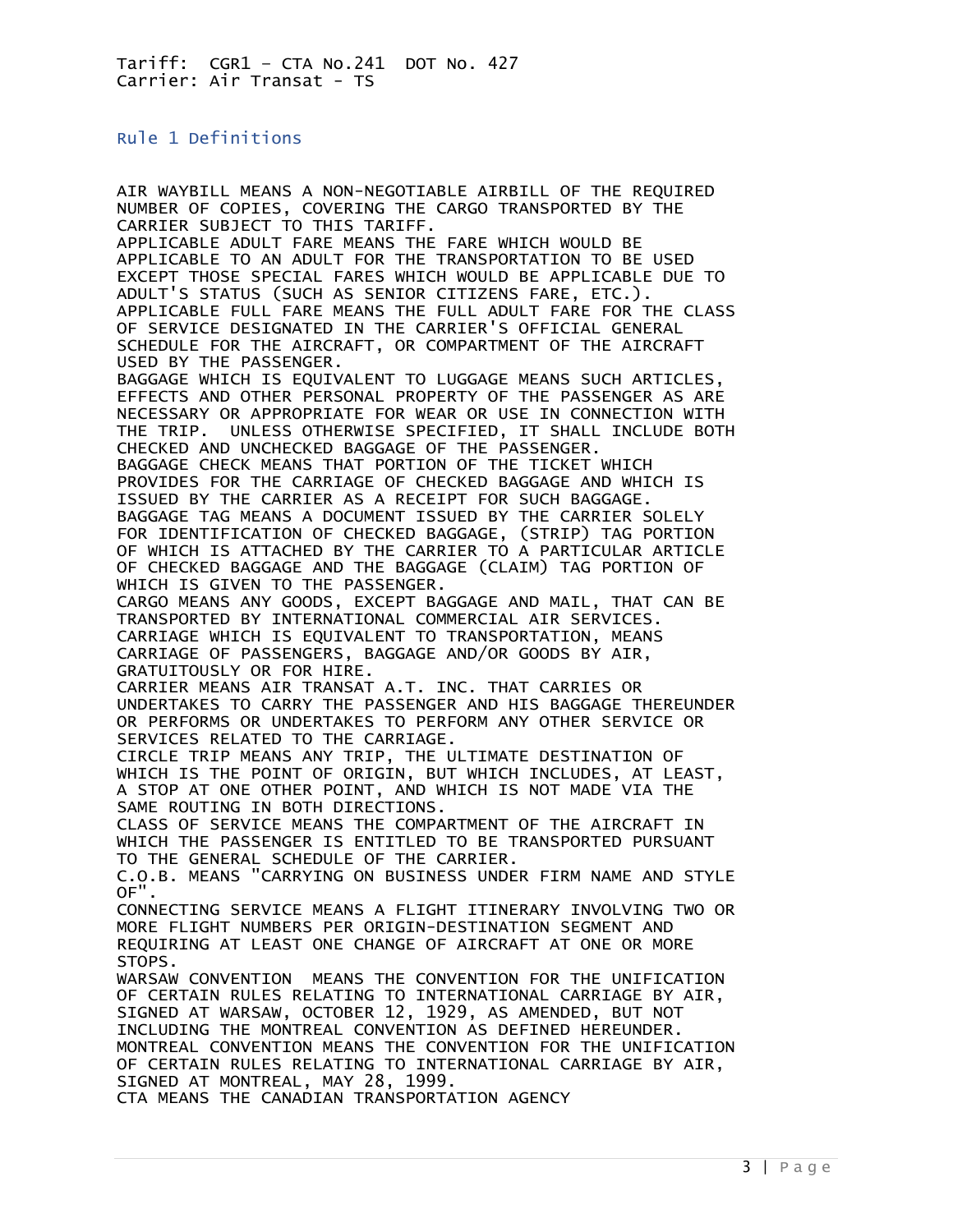Tariff: CGR1 – CTA No.241 DOT No. 427 Carrier: Air Transat - TS DEPARTMENT OF TRANSPORTATION MEANS U.S. DEPARTMENT OF TRANSPORTATION. DESTINATION MEANS THE POINT OF WHICH THE PASSENGER(S) TO BE TRANSPORTED ON A FLIGHT IS BOUND. DIRECT SERVICE MEANS A FLIGHT ITINERARY ASSIGNED A SINGLE FLIGHT NUMBER WITH ONE OR MORE INTERMEDIATE STOPS BUT NO CHANGE OF AIRCRAFT. EMERGENCY EXIT ROW SEATS ARE DEFINED AS SEATS LOCATED NEAREST OR ADJACENT TO AN EXIT DOOR OF THE AIRCRAFT. FLIGHT MEANS THE MOVEMENT OF AN AIRCRAFT FROM THE POINT OF TAKE-OFF TO THE FIRST POINT OF LANDING (TECHNICAL OR FUEL-STOPS NOT INCLUDED). FORCE MAJEURE MEANS ANY UNFORESEEABLE CIRCUMSTANCES BEYOND THE CARRIER'S CONTROL, THE CONSEQUENCES OF WHICH COULD NOT HAVE BEEN AVOIDED EVEN IF ALL DUE CARE HAD BEEN EXERCISED INCLUDING, BUT WITHOUT LIMITATION, METEOROLOGICAL AND GEOLOGICAL CONDITIONS, ACTS OF GOD, STRIKES, RIOTS, CIVIL COMMOTIONS, EMBARGOES, WARS, HOSTILITIES, DISTURBANCES, UNSETTLED INTERNATIONAL CONDITIONS, SHORTAGE OF FUEL OR FACILITIES, OR LABOR DISPUTES, EITHER ACTUAL, THREATENED OR REPORTED. GOODS MEANS ANYTHING THAT CAN BE TRANSPORTED BY AIR, INCLUDING ANIMALS, OTHER THAN IN PLANE-LOAD AND BAGGAGE. INTERNATIONAL CARRIAGE WILL HAVE THE SAME MEANING AS IN THE DEFINITION OUTLINED IN THE CONVENTION. LEGROOM SEATS MEANS SEATS IN ECONOMY CLASS THAT OFFER MORE THAN 32" PITCH. MISCELLANEOUS CHARGES ORDER MEANS A DOCUMENT ISSUED BY A CARRIER OR ITS AGENTS REQUESTING PROVISION OF SERVICES TO THE PERSON NAMED IN SUCH DOCUMENT. NON-STOP SERVICE MEANS A FLIGHT ITINERARY ASSIGNED A SINGLE FLIGHT NUMBER BETWEEN TWO POINTS WITHOUT PLANNED STOPS. OPEN JAW TRIP MEANS ANY TRIP WHICH IS ESSENTIALLY OF A ROUND TRIP OR CIRCLE TRIP NATURE BUT THE POINT OF DEPARTURE AND THE INWARD POINT OF ARRIVAL OR THE OUTWARD POINT OF ARRIVAL AND INWARD POINT OF DEPARTURE OF WHICH ARE NOT THE SAME. ORIGIN MEANS THE POINT FROM WHICH A FLIGHT COMMENCES WITH THE PASSENGERS TO BE TRANSPORTED. OUTWARD DESTINATION MEANS THAT STOPOVER POINT ON THE PASSENGER'S ITINERARY WHICH IS FURTHEST FROM THE PASSENGER'S POINT OF ORIGIN. PASSENGER MEANS ANY PERSON, EXCEPT MEMBERS OF THE CREW, CARRIED OR TO BE CARRIED IN AN AIRCRAFT WITH THE CONSENT OF THE CARRIER PURSUANT TO AN AGREEMENT. PREPAID TICKET ADVICE MEANS THE NOTIFICATION BETWEEN OFFICES OF A CARRIER OR BETWEEN CARRIERS THAT A PERSON IN ONE LOCATION HAS PURCHASED AND REQUESTED ISSUANCE OF PREPAID TRANSPORTATION AS DESCRIBED IN THE AUTHORITY TO ANOTHER PERSON IN ANOTHER LOCATION. REROUTE MEANS TO ISSUE A NEW TICKET COVERING TRANSPORTATION TO THE SAME DESTINATION AS, BUT VIA A DIFFERENT ROUTING THAN THAT DESIGNATED ON THE TICKET, OR PORTION THEREOF, THEN HELD BY THE PASSENGER, OR TO HONOUR THE TICKET, OR PORTION THEREOF, THEN HELD BY THE PASSENGER FOR TRANSPORTATION TO THE SAME DESTINATION AS, BUT VIA A DIFFERENT ROUTING THAN, THAT DESIGNATED THEREON. ROUND TRIP MEANS ANY TRIP, THE ULTIMATE DESTINATION OF WHICH IS THE POINT OF ORIGIN, AND WHICH IS MADE VIA THE SAME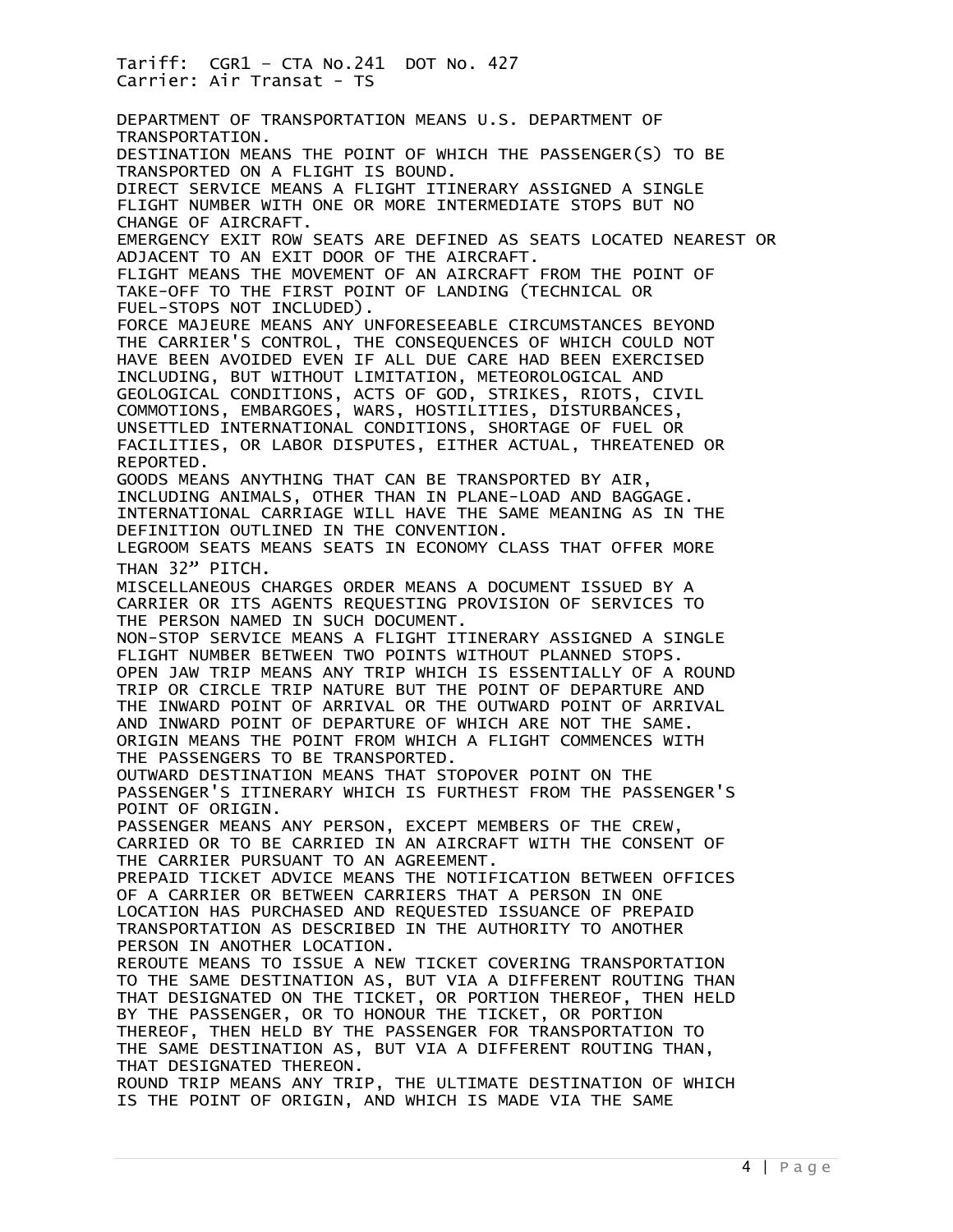ROUTING IN BOTH DIRECTIONS.

ROUTING MEANS THE CARRIER(S) AND/OR THE CITIES AND/OR CLASS OF SERVICE AND/OR TYPE OF AIRCRAFT VIA WHICH TRANSPORTATION IS PROVIDED BETWEEN TWO POINTS, AS SPECIFIED IN THIS TARIFF. SCHEDULE IRREGULARITY MEANS ANY OF THE FOLLOWING IRREGULARITIES BUT DOES NOT INCLUDE DISRUPTIONS RESULTING FROM LABOUR DISTURBANCES AND/OR STRIKES:<br>(A) DELAY IN SCHEDULED DEPARTURE OR ARR DELAY IN SCHEDULED DEPARTURE OR ARRIVAL, OF THE CARRIER'S FLIGHT RESULTING IN A MISCONNECTION, OR ANY OTHER DELAY OR INTERRUPTION OF MORE THAN SIX (6) HOURS; (B) FLIGHT CANCELLATION, OMISSION OF A SCHEDULED STOP, OR ANY DELAY OR INTERRUPTION IN THE SCHEDULED OPERATION OF THE CARRIER'S FLIGHTS,<br>C) SUBSTITUTION OF EQUIPM SUBSTITUTION OF EQUIPMENT, OR (D) AN ADVANCEMENT OF SCHEDULED DEPARTURE TIME ON THE DAY OF OPERATION GREATER THAN THE MINIMUM PERIOD ESTABLISHED IN THE CARRIER'S TARIFF FOR THE PASSENGER TO CHECK-IN, IN ACCORDANCE WITH RULE 12 (CANCELLATION OF RESERVATIONS). (E) OVERBOOKING SCHEDULED USER MEANS A PERSON, ASSOCIATION, PARTNERSHIP, COMPANY, CORPORATION OR OTHER LEGAL ENTITY WHICH MAKES WITH A CARRIER A SCHEDULED CONTRACT FOR THE PROVISION OF ALL OR PART OF THE CAPACITY OF ANY SCHEDULED FLIGHT. SPECIAL DRAWING RIGHTS OR SDR MEANS A SPECIAL UNIT CURRENCY, THE CURRENCY VALUES OF WHICH FLUCTUATE AND ARE RECALCULATED EACH BANKING DAY AS REPORTED. STANDARD SEAT MEANS SEATS IN ECONOMY CLASS THAT ARE NOT IN THE FOLLOWING CATEGORY OF SEATS: "LEGROOM" OR "EXIT" OR "TWO BY TWO" OR "FRONT OF CABIN" STOPOVER MEANS A DELIBERATE INTERRUPTION OF A JOURNEY BY THE PASSENGER, AGREED TO IN ADVANCE BY THE CARRIER, AT A POINT BETWEEN THE PLACE OF DEPARTURE AND THE PLACE OF DESTINATION. TARMAC DELAY MEANS THE HOLDING OF AN AIRCRAFT ON THE GROUND AFTER DEPARTURE FROM THE GATE, OR UPON LANDING, WITHOUT ACCESS TO A GATE OR TERMINAL. TICKET MEANS A PASSENGER TICKET ISSUED TO PASSENGERS TO BE CARRIED ON A FLIGHT, THE BAGGAGE CHECK AND ACCOMPANYING NOTICES THAT INCORPORATE THE TERMS AND CONDITIONS OF THIS TARIFF AND CONTRACT OF CARRIAGE. TRAFFIC MEANS ANY PASSENGERS, GOODS OR MAIL THAT ARE TRANSPORTED BY AIR. TRANSIT WITHOUT VISA (TWOV) MEANS THE AUTHORIZED TRANSITING OF A COUNTRY BY A PASSENGER UNDER CERTAIN CONDITIONS OUTLINED IN SECTION 10.5 (C) EN ROUTE TO A THIRD COUNTRY DESTINATION WITHOUT BEING IN POSSESSION OF THE USUALLY APPLICABLE TRANSIT OR DESTINATION VISAS FOR THE TRANSIT COUNTRY IN QUESTION. "TWO-BY-TWO SEATS" MEANS SEATSTHAT CONTAIN NO MORE THAN 2 SEATS PER GROUP OF SEATS. DEFINITION OF AREAS CANADA MEANS THE TEN PROVINCES OF CANADA, THE YUKON TERRITORY, THE DISTRICTS AND ISLANDS COMPRISING THE NORTHWEST TERRITORIES OF CANADA AND NUNAVUT. UNITED STATES OF AMERICA OR UNITED STATES MEANS THE AREA COMPRISED OF THE 48 CONTIGUOUS FEDERATES STATES; THE FEDERAL DISTRICT OF COLOMBIA, ALASKA, HAWAII, PUERTO RICO, THE VIRGIN ISLANDS, SAMOA, GUAM, MIDWAY AND WAKE ISLAND.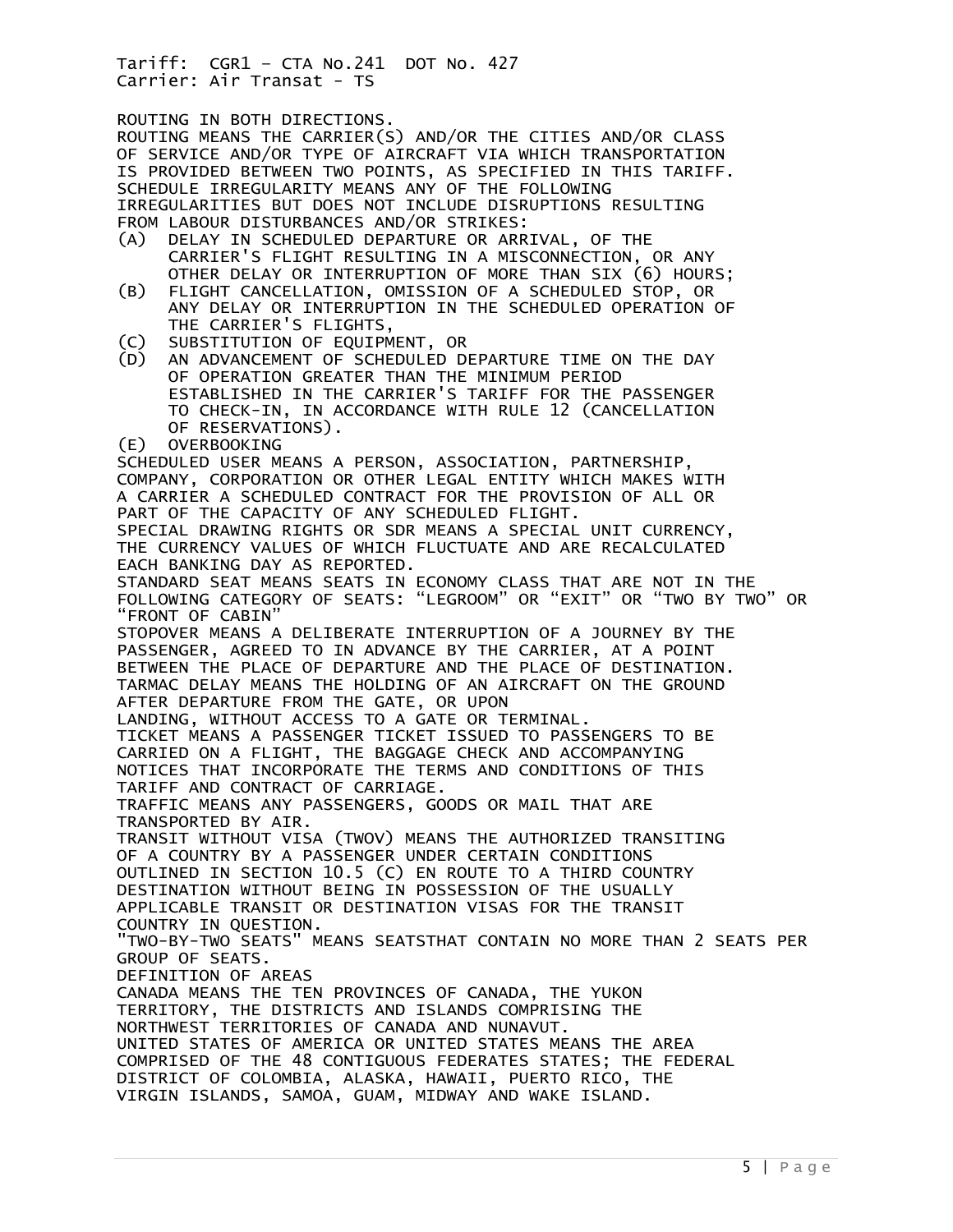### <span id="page-5-0"></span>Rule 2 Application of Tariff

FOR THE PURPOSES OF ESTABLISHING OBLIGATIONS TOWARD PASSENGERS UNDER THE AIR PASSENGER PROTECTION REGULATIONS (APPR), AIR TRANSAT DECLARES THAT IT IS A SMALL AIR CARRIER. FOR THE PURPOSES OF APPR, AIR TRANSAT SHALL HAVE THE SAME OBLIGATIONS AS A LARGE AIR CARRIER TOWARDS A PASSENGER THAT IT CARRIES ON BEHALF OF SUCH LARGE AIR CARRIER UNDER A COMMERCIAL AGREEMENT WITH THAT CARRIER.

THE OBLIGATIONS OF THE CARRIER UNDER THE APPR FORM PART OF THE TARIFF AND SUPERSEDE ANY INCOMPATIBLE OR INCONSISTENT TERM AND CONDITION OF CARRIAGE SET OUT IN THE TARIFF TO THE EXTENT OF SUCH INCONSISTENCY OR INCOMPATIBILITY. THE CARRIER OPERATING A FLIGHT IS LIABLE TO PASSENGERS WITH RESPECT TO THE OBLIGATIONS SET OUT IN SECTIONS 7 TO 22 AND 24 OF THE APPR, OR, IF THEY ARE MORE FAVOURABLE TO THOSE PASSENGERS, THE OBLIGATIONS ON THE SAME MATTER THAT ARE SET OUT IN THE APPLICABLE TARIFF. HOWEVER, IF ONE CARRIER CARRIES PASSENGERS ON BEHALF OF ANOTHER CARRIER UNDER A COMMERCIAL AGREEMENT, THE CARRIERS ARE JOINTLY AND SEVERALLY, OR SOLIDARILY, LIABLE TO THOSE PASSENGERS WITH RESPECT TO THE OBLIGATIONS SET OUT IN SECTIONS 7, 22 AND 24 OF THE APPR, OR, IF THEY ARE MORE FAVOURABLE TO THOSE PASSENGERS, THE OBLIGATIONS ON THE SAME MATTER THAT ARE SET OUT IN THE APPLICABLE TARIFF.

NOTWITHSTANDING THE FOREGOING, LOCAL LAWS MAY ALSO APPLY IN COMBINATION WITH OR INSTEAD OF THE APPR.

DUE TO THE IMPACT OF THE COVID-19 PANDEMIC, ALL SERVICE ENHANCEMENTS (INCLUDING, WITHOUT LIMITATION, BOARDING PRIORITIES, PRIORITY BAGGAGE RETRIEVALS, KID'S CLUB SURPRISES, IN-FLIGHT DUTY FREE BOUTIQUE, GOURMET AND SPECIAL MEALS) ARE SUSPENDED WHERE DEEMED NECESSARY BY THE CARRIER FOR SANITARY REASONS.

NOTE: FROM TIME TO TIME, THE CARRIER WILL ENTER INTO CODE-SHARING AGREEMENTS WHEREBY IT WILL MARKET, AS ITS OWN, FLIGHTS OPERATED BY ANOTHER AIR CARRIER. THE OPERATING CARRIER MAY HAVE TERMS AND CONDITIONS OF CARRIAGE THAT DIFFER FROM THOSE FOUND IN THIS TARIFF. IN SUCH CASES, THE PASSENGER WILL BE SO ADVISED AT TIME OF RESERVATION OF CARRIAGE. ONLY FLIGHTS OPERATED IN THE TS800-TS899 FLIGHT NUMBER SERIES FALL UNDER THIS CATEGORY.

- (A) THIS TARIFF CONTAINS THE RULES, REGULATIONS, TERMS AND CONDITIONS OF CARRIAGE UPON THE BASIS OF WHICH THE CARRIER SUPPLIES OR AGREES TO SUPPLY SCHEDULED AIR SERVICES BETWEEN POINTS IN CANADA AND POINTS IN THE UNITED STATES OF AMERICA FOR WHICH THE CARRIER IS AUTHORIZED TO OPERATE SUCH SERVICES TO THE SAME EXTENT AS IF THE CONTENTS OF THIS TARIFF WERE INCLUDED IN THE TERMS AND CONDITIONS OF:
	- (I) ANY AIR WAYBILL OR TICKET: AND,
	- (II) ANY SCHEDULED CONTRACT BETWEEN THE CARRIER AND A THIRD PARTY.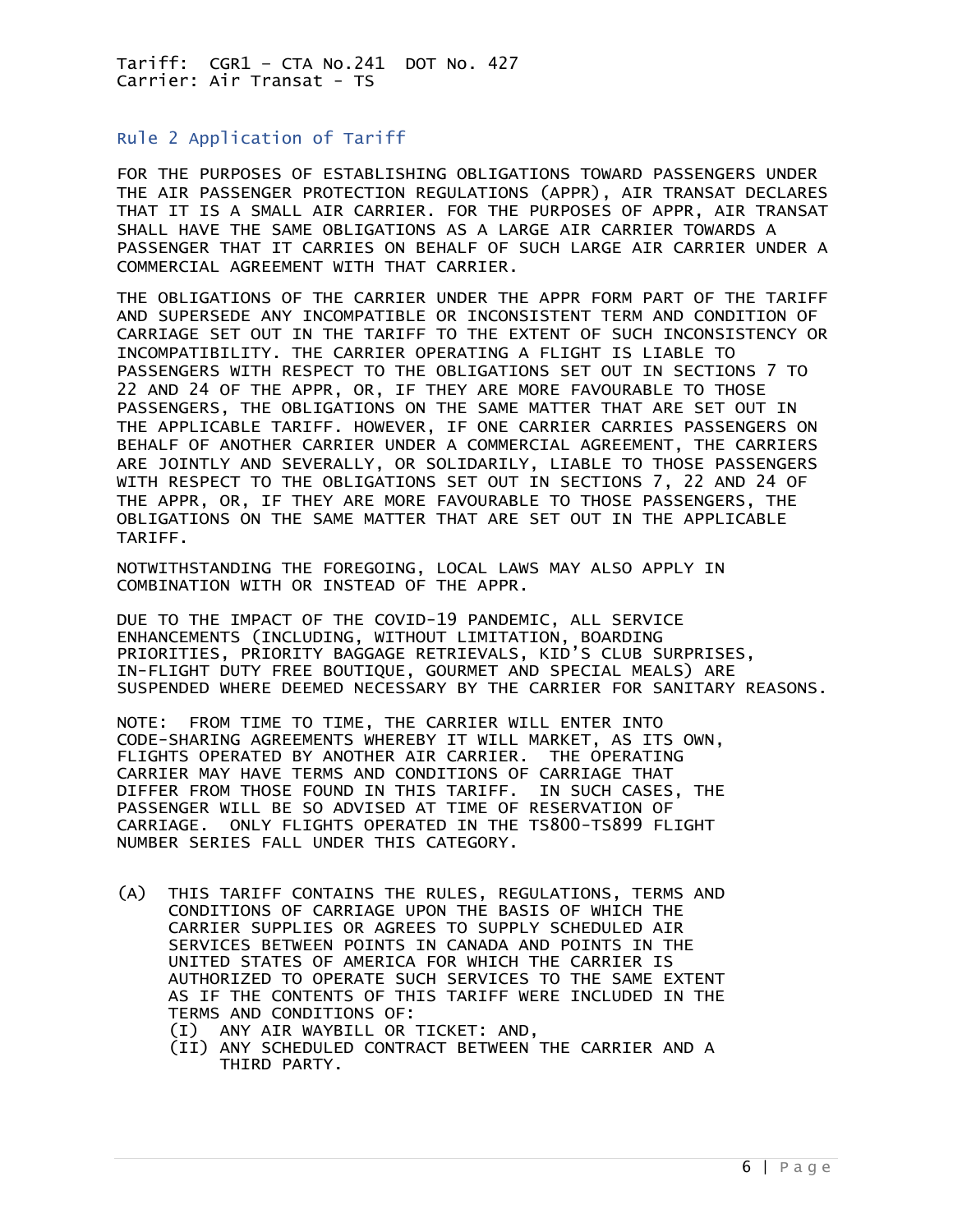- (B) THE CONTENTS OF THIS TARIFF FORM PART OF ANY CONTRACT OF CARRIAGE BETWEEN THE CARRIER AND ANY THIRD PARTY AND IN THE EVENT OF ANY CONFLICT BETWEEN THIS TARIFF AND THE SCHEDULED CONTRACT, THIS TARIFF SHALL PREVAIL.<br>(C) ALL OBLIGATIONS INCURRED BY THE CARRIER UNDER ANY
- ALL OBLIGATIONS INCURRED BY THE CARRIER UNDER ANY TICKET, AIR WAYBILL OR SCHEDULED CONTRACT ARE SUBJECT TO COMPLIANCE BY THE PARTIES THERETO WITH APPLICABLE LAWS AND REGULATIONS AND ARE FURTHER SUBJECT TO SUCH AFFIRMATIVE ACTS, FINDINGS, CLEARANCES AND APPROVALS AS MAY BE REQUIRED ON THE PART OF ANY GOVERNMENT OR GOVERNMENTAL AGENCY FOR THE LAWFUL DISCHARGE THEREOF; AND THE TRANSPORTATION HEREIN DESCRIBED SHALL BE PERFORMED ACCORDING TO AND SUBJECT TO ANY AND ALL RULES AND REGULATIONS OF THE CTA AND ANY OTHER GOVERNMENTAL AGENCY HAVING JURISDICTION. THE CARRIER SHALL NOT BE HELD ANSWERABLE FOR DAMAGE OR OTHERWISE SUBJECT TO PENALTIES OR FORFEITURES UNDER ANY TICKET, AIR WAYBILL OR SCHEDULED CONTRACT, FOR DELAY OR OMISSIONS ATTRIBUTABLE TO ANY LAW, REGULATION OR GOVERNMENT OR GOVERNMENTAL AGENCY AS AFORESAID, NOR IN THE EVENT THAT ANY FLIGHT CANNOT BE FLOWN AS A RESULT OF AN OFFICIAL ACT OF THE CTA, INCLUDING THE DENIAL OR CANCELLATION OF ANY NECESSARY AUTHORITY TO THE CARRIER, PROVIDED THAT ANY SUCH DENIAL, CANCELLATION, DELAY OR OMISSION DID NOT RESULT FROM ANY NEGLIGENCE OR DEFAULT ON THE PART OF THE CARRIER.
- (D) CARRIAGE IS SUBJECT TO THE RULES, FARES AND CHARGES IN EFFECT ON THE DATE ON WHICH SUCH CARRIAGE COMMENCES AT THE POINT OF ORIGIN DESIGNATED ON THE TICKETS. REFERENCES TO PAGES, RULES, ITEMS AND NOTES ARE CONTINUOUS AND INCLUDE REVISIONS, SUPPLEMENTS THERETO AND REISSUES THEREOF.
- (E) THE CARRIER WILL BE RESPONSIBLE FOR THE FURNISHING OF TRANSPORTATION ONLY OVER ITS OWN LINES. WHEN ANY CARRIER UNDERTAKES TO ISSUE A TICKET, BAGGAGE CHECK, OR MAKE ANY OTHER ARRANGEMENTS FOR TRANSPORTATION OVER THE LINES OF ANY OTHER CARRIER (WHETHER OR NOT SUCH TRANSPORTATION IS PART OF A THROUGH SERVICE), SUCH CARRIER WILL ACT ONLY AS AGENT FOR SUCH OTHER CARRIER AND WILL ASSUME NO RESPONSIBILITY FOR THE ACTS OR OMISSIONS OF SUCH OTHER CARRIER.
- (F) NO AGENT, EMPLOYEE OR REPRESENTATIVE OF THE CARRIER HAS AUTHORITY TO ALTER, MODIFY OR WAIVE ANY PROVISIONS OF THE CONTRACT OF CARRIAGE OR OF THIS TARIFF UNLESS AUTHORIZED IN WRITING BY AN OFFICER OF THE CARRIER.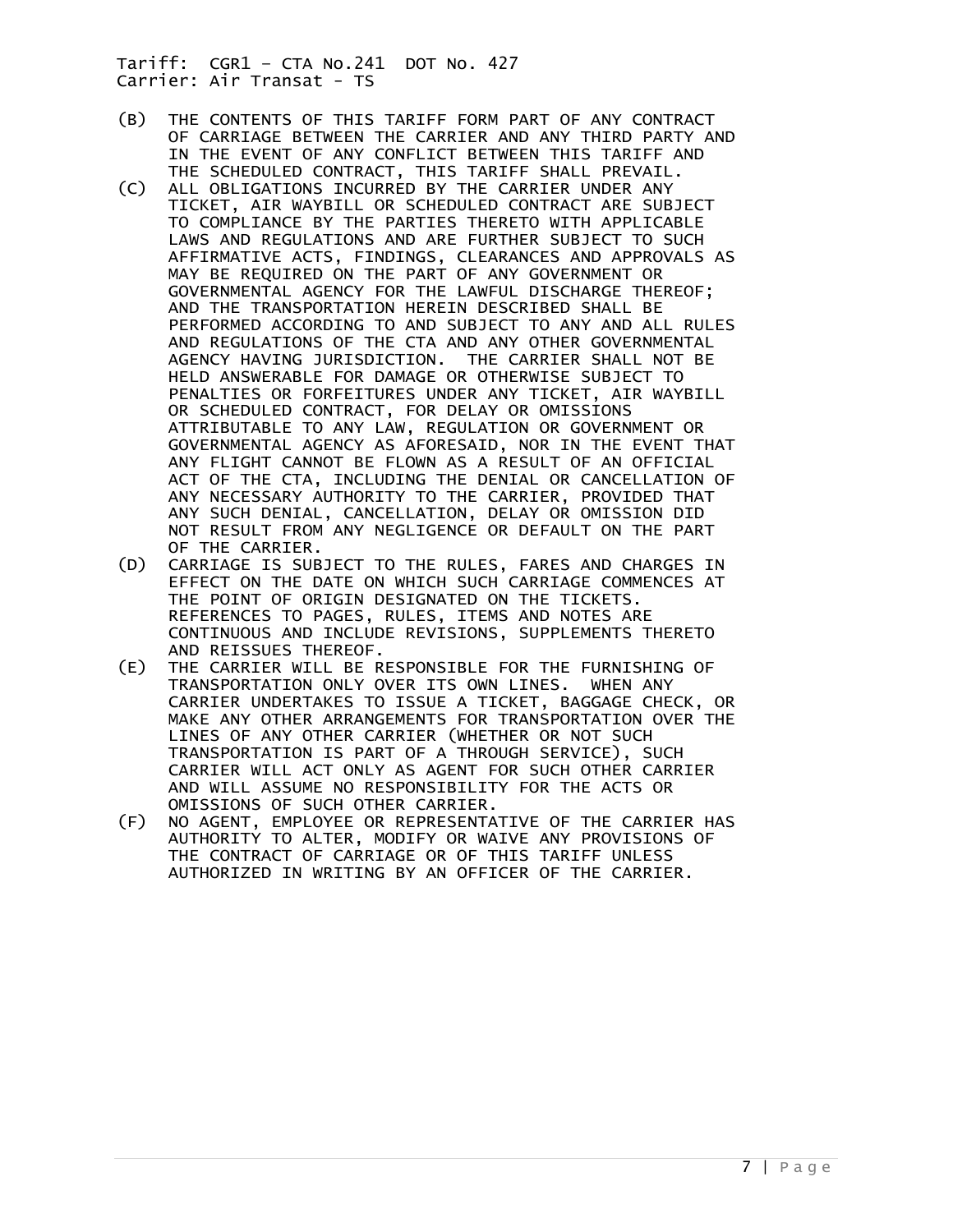<span id="page-7-0"></span>Rule 3 Currency

ALL MONETARY AMOUNTS PUBLISHED IN THIS TARIFF ARE STATED IN THE LAWFUL CURRENCY OF CANADA UNLESS OTHERWISE SPECIFIED.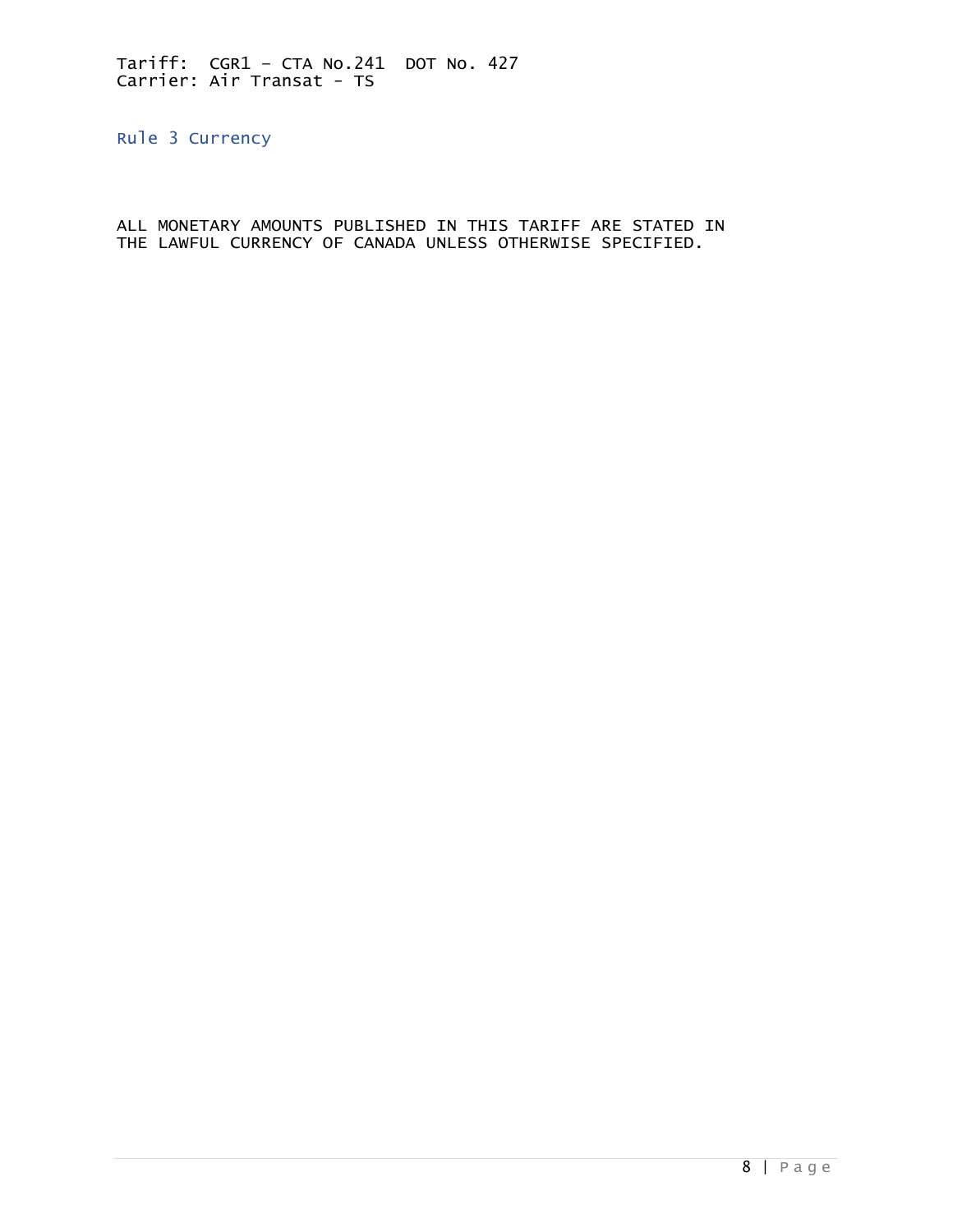<span id="page-8-0"></span>Rule 4 Capacity Limitations

TS SHALL LIMIT THE NUMBER OF PASSENGERS CARRIED ON ANY ONE FLIGHT AT FARES GOVERNED BY RULES MAKING REFERENCE HERETO AND SUCH FARES WILL NOT NECESSARILY BE AVAILABLE ON ALL FLIGHTS OPERATED BY TS. THE NUMBER OF SEATS WHICH TS SHALL MAKE AVAILABLE ON A GIVEN FLIGHT WILL BE DETERMINED BY TS'S BEST JUDGMENT AS TO THE ANTICIPATED TOTAL PASSENGER LOAD ON EACH FLIGHT.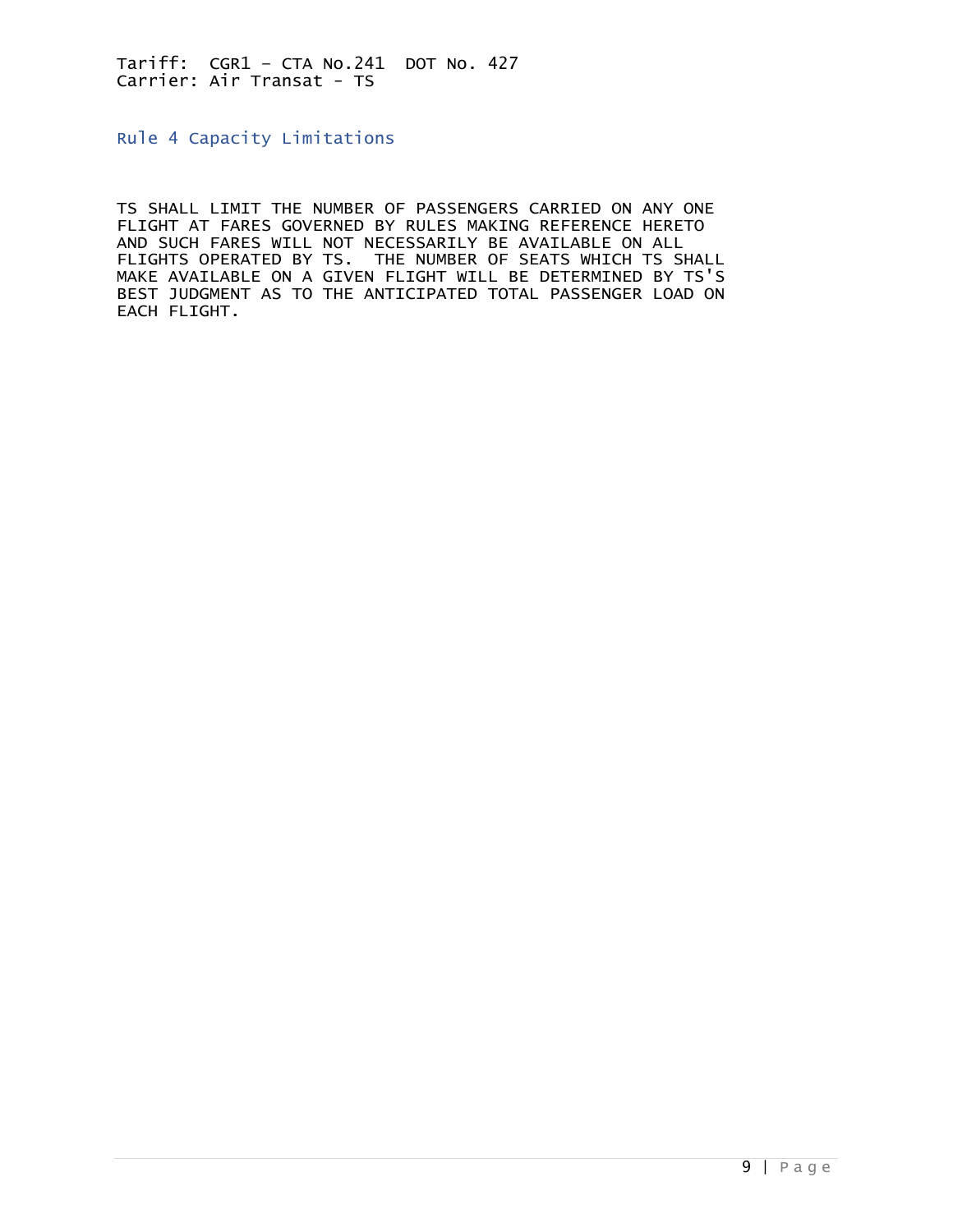<span id="page-9-0"></span>Rule 5 Conditions of Carriage

- (A) SUBSTITUTION OF AIRCRAFT: TS MAY WITHOUT NOTICE, AND SUBJECT TO ANY NECESSARY APPROVAL OF THE CTA OR GOVERNMENT AUTHORITY, SUBSTITUTE AN AIRCRAFT OF THE SAME OR ANY OTHER APPROPRIATE TYPE FOR THE AIRCRAFT AGREED UPON FOR A FLIGHT.
- (B) RESPONSIBILITY FOR SCHEDULES AND OPERATIONS: (SUBJECT TO RULE 21)<br>(1) TS WIL
	- TS WILL ENDEAVOR TO TRANSPORT PASSENGERS AND BAGGAGE WITH REASONABLE DISPATCH. TIMES SHOWN IN SCHEDULES, SCHEDULED CONTRACTS, TICKETS, AIR WAYBILLS OR ELSEWHERE ARE NOT GUARANTEED. FLIGHT TIMES ARE SUBJECT TO CHANGE. SUCH CHANGES MAY INCLUDE THE ADDITION, THE OMISSION OR THE ALTERATION OF ONE OR MORE STOPS TO THE ORIGINAL ITINERARY, AS WELL AS THE AMENDMENT OF ORIGINAL FLIGHT DEPARTURE AND ARRIVAL TIMES. TS WILL MAKE REASONABLE EFFORTS TO INFORM PASSENGERS OF DELAYS AND SCHEDULE CHANGES AND, TO THE EXTENT POSSIBLE, THE REASON FOR THE DELAY OR CHANGE.
	- (2) WHERE A ROUTING MODIFICATION SUBSEQUENT TO THE PURCHASE OF TRAVEL RESULTS IN A CHANGE FROM A DIRECT SERVICE TO A CONNECTING SERVICE, TS WILL, UPON REQUEST BY THE PASSENGER, PROVIDE A FULL
- REFUND OF THE UNUSED PORTION OF THE FARE PAID.<br>WITHOUT LIMITING THE GENERALITY OF THE FOREGOI WITHOUT LIMITING THE GENERALITY OF THE FOREGOING. THE CARRIER CANNOT GUARANTEE THAT A PASSENGER'S BAGGAGE WILL BE CARRIED ON THE FLIGHT IF SUFFICIENT SPACE IS NOT AVAILABLE AS DETERMINED BY THE CARRIER. NOTWITHSTANDING, IF THE BAGGAGE DOES NOT ARRIVE ON THE SAME FLIGHT, TS WILL TAKE STEPS TO DELIVER THE BAGGAGE TO THE PASSENGER'S RESIDENCE/HOTEL AS SOON AS POSSIBLE. TS WILL TAKE STEPS TO INFORM THE PASSENGER ON THE STATUS OF DELIVERY AND WILL PROVIDE THE PASSENGER WITH AN OVERNIGHT KIT, AS REQUIRED.
- (4) IF A FLIGHT IS DELAYED FOR/ADVANCED BY MORE THAN FOUR (4) HOURS BEYOND SCHEDULED DEPARTURE TIME, TS WILL PROVIDE THE PASSENGER WITH A MEAL VOUCHER. IF THE FLIGHT IS DELAYED BY/ADVANCED BY MORE THAN EIGHT (8) HOURS AND REQUIRES AN OVERNIGHT STAY, THE CARRIER WILL PAY FOR AN OVERNIGHT HOTEL STAY AND AIRPORT TRANSFERS FOR PASSENGERS WHO DID NOT ORIGINATE THEIR TRAVEL AT THAT AIRPORT.
	- (5) IF THE DELAY OCCURS WHILE ONBOARD, THE CARRIER WILL OFFER DRINKS AND SNACKS AS AVAILABLE, WHERE IT IS SAFE, PRACTICAL AND TIMELY TO DO SO. IF THE DELAY EXCEEDS 90 MINUTES WHILE AT THE GATE, OR 4 HOURS IN THE EVENT OF A TARMAC DELAY, THE CARRIER MUST ALLOW THE PASSENGERS TO DEPLANE UNLESS: (A) THE CARRIER DETERMINES THERE IS A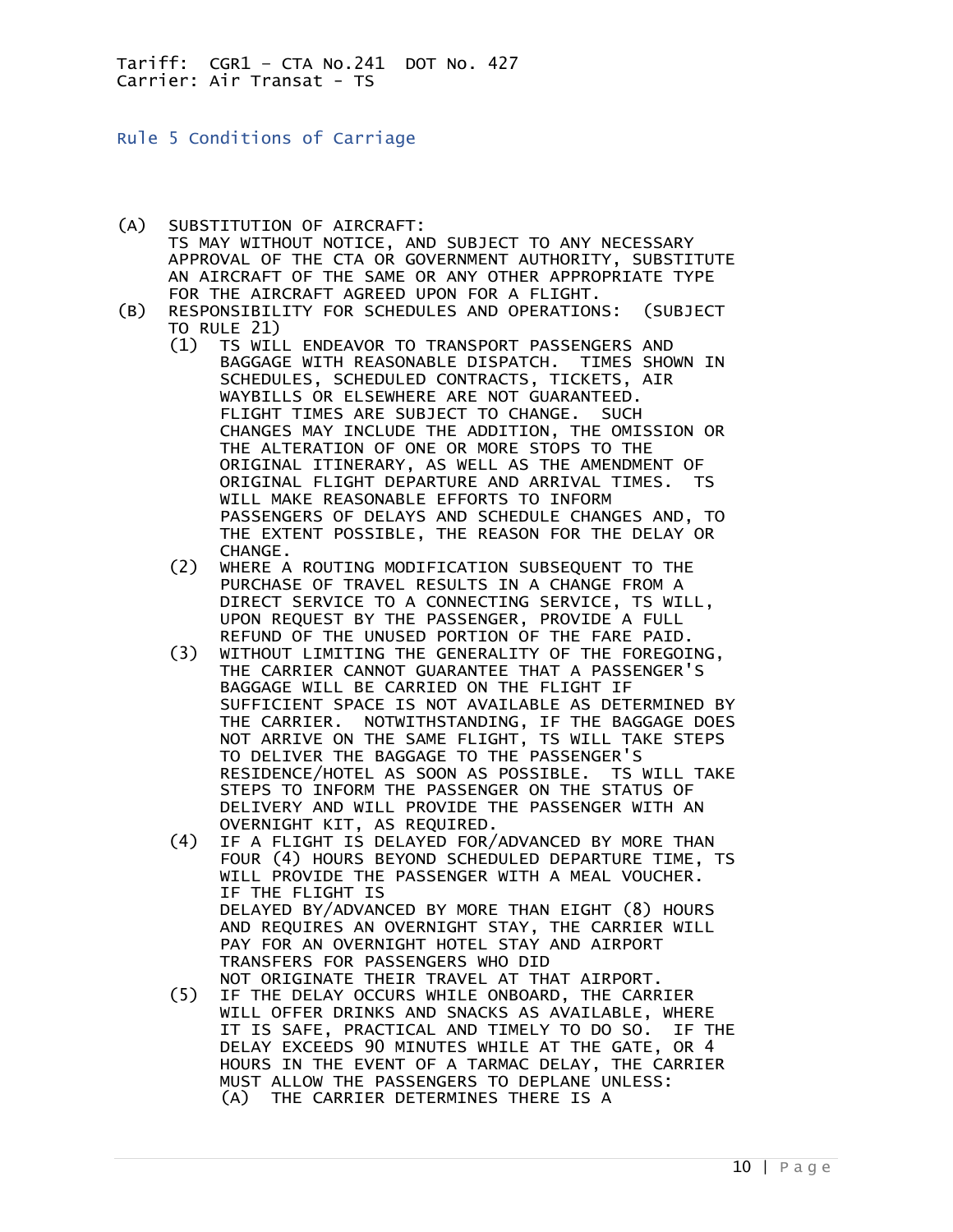> SAFETY-RELATED, OR SECURITY-RELATED REASON (E.G. WEATHER, DIRECTIVE FROM A GOVERNMENT AGENCY OR AUTHORITY) WHY THE AIRCRAFT CANNOT LEAVE ITS POSITION ON THE TARMAC TO DEPLANE PASSENGERS; OR,

- (B) AIR TRAFFIC CONTROL ADVISES THE AIRCRAFT COMMANDER THAT RETURNING TO THE GATE, OR ANOTHER DISEMBARKATION POINT ELSEWHERE IN ORDER TO DEPLANE THE PASSENGERS WOULD SIGNIFICANTLY DISRUPT AIRPORT OPERATIONS.
- (6) IN THE EVENT OF AN IMPOSSIBILITY TO DEPLANE, THE CARRIER SHALL CONTINUE TO RESPECT ITS UNDERTAKINGS OUTLINED UNDER SUB-SECTION (5) ABOVE FOR AS LONG AS THE DELAY LASTS. IN THE EVENT OF DEPLANING, THE CARRIER SHALL RESPECT ITS UNDERTAKINGS OUTLINED UNDER RULE 21 HEREUNDER. INCLUDING, BUT NOT LIMITED TO UNDERTAKINGS RELATED TO REBOOKING AND REFUNDS.
- (7) IN THE EVENT OF AN INVOLUNTARY RE-ROUTING OF A FLIGHT, THE CARRIER WILL ENSURE THAT THE PASSENGER IS ROUTED OR TRANSPORTED TO HIS/HER ULTIMATE DESTINATION, AS PER THE CONTRACT OF CARRIAGE. IF NO REASONABLE TRANSPORTATION CAN BE ARRANGED, THE CARRIER WILL OFFER THE PASSENGER A CASH PAYMENT OR TRAVEL CREDIT. WHEN DETERMINING THE AMOUNT OF THE OFFERED CASH PAYMENT OR TRAVEL CREDIT, THE CARRIER WILL CONSIDER ALL CIRCUMSTANCES OF THE CASE, INCLUDING ANY EXPENSES WHICH THE PASSENGERS, ACTING REASONABLY, MAY HAVE INCURRED AS A RESULT OF A SCHEDULE IRREGULARITY, AS FOR EXAMPLE, COSTS INCURRED FOR ACCOMMODATION OFFERED WITH A VIEW TO REIMBURSING THE PASSENGER FOR ALL SUCH REASONABLE EXPENSES. THE OPTION OF CHOOSING BETWEEN A CASH PAYMENT OR TRAVEL CREDIT WILL BE AT THE PASSENGER'S DISCRETION.<br>THE RIGHTS OF A PASSENGER AGAINST THE
	- THE RIGHTS OF A PASSENGER AGAINST THE CARRIER IN THE EVENT OF A SCHEDULED IRREGULARITY ARE, IN MOST CASES OF INTERNATIONAL CARRIAGE, GOVERNED BY AN INTERNATIONAL CONVENTION KNOWN AS THE MONTREAL CONVENTION, 1999. ARTICLE 19 OF THAT CONVENTION PROVIDES THAT AN AIR CARRIER IS LIABLE FOR DAMAGE CAUSED BY DELAY IN THE CARRIAGE OF PASSENGERS AND GOODS UNLESS IT PROVES THAT IT DID EVERYTHING IT COULD BE REASONABLY EXPECTED TO DO TO AVOID THE DAMAGE. THERE ARE SOME EXCEPTIONAL CASES OF INTERNATIONAL CARRIAGE IN WHICH THE RIGHTS OF THE PASSENGERS ARE NOT GOVERNED BY AN INTERNATIONAL CONVENTION. IN SUCH CASES ONLY, A COURT OF COMPETENT JURISDICTION CAN DETERMINE WHICH SYSTEM OF LAWS MUST BE CONSULTED TO DETERMINE WHAT THOSE
- RIGHTS ARE.<br>C) FORCE MAJEURE FORCE MAJEURE
	- (1) NOTWITHSTANDING ANY OTHER TERMS OR CONDITIONS CONTAINED HEREIN, THE CARRIER SHALL NOT BE LIABLE FOR FAILURE IN THE PERFORMANCE OF ANY OF HIS OBLIGATIONS DUE TO:<br>A) ACT OF GOD.
		- ACT OF GOD.
		- B) WAR, REVOLUTION, INSURRECTION, RIOT, BLOCKADE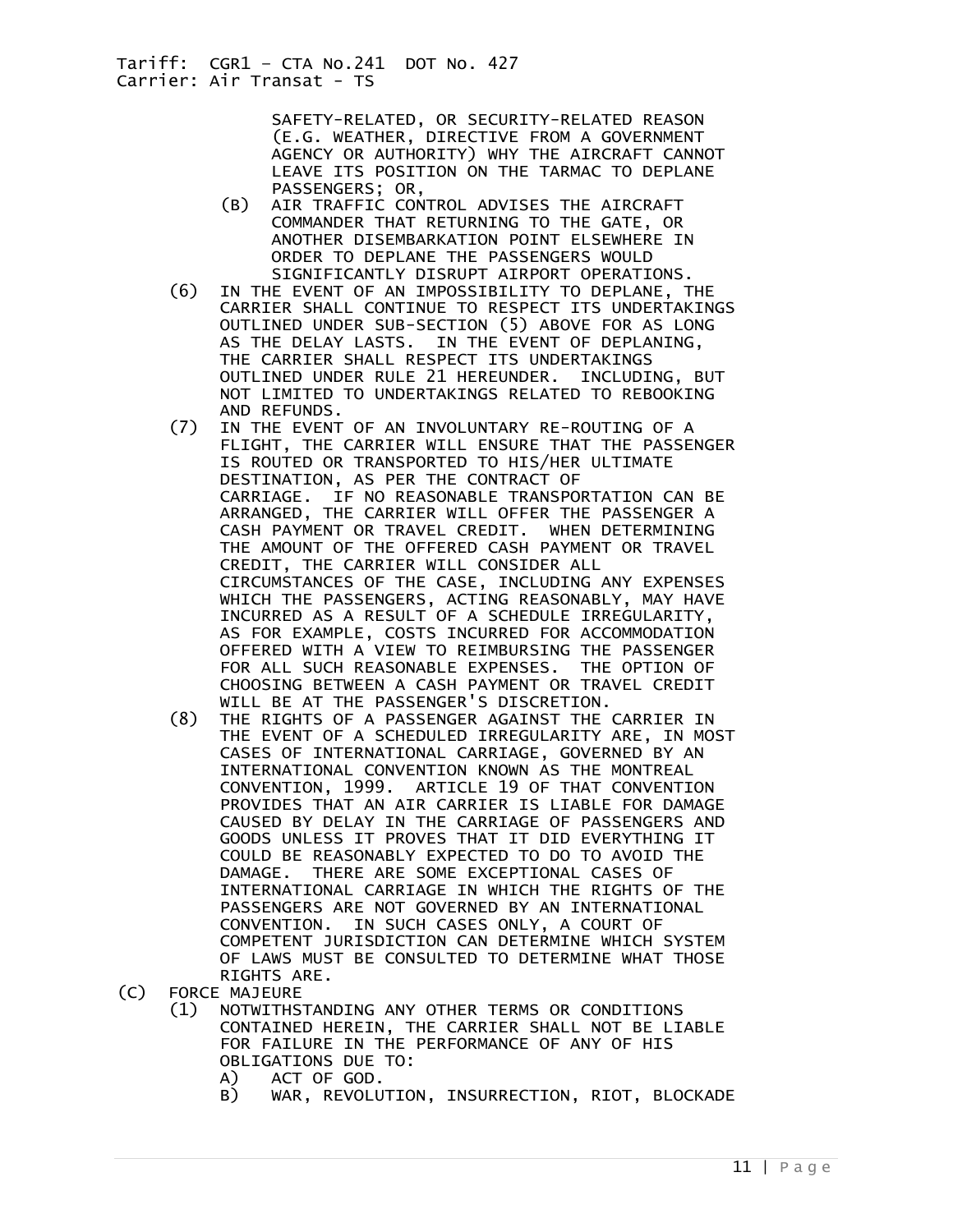OR ANY OTHER UNLAWFUL ACT AGAINST PUBLIC ORDER OR AUTHORITY INCLUDING AN ACT OF TERRORISM INVOLVING THE USE OR RELEASE OR THREAT THEREOF, OF ANY NUCLEAR WEAPON OR DEVICE OR CHEMICAL OR BIOLOGICAL AGENT.

- C) STRIKE, LOCK-OUT, LABOUR DISPUTE, OR OTHER INDUSTRY DISTURBANCE WHETHER INVOLVING THE CARRIER'S EMPLOYEES OR OTHERS UPON WHOM THE CARRIER RELIES.
- D) FIRE, FLOOD, EXPLOSION, EARTHQUAKE, ADVERSE WEATHER CONDITIONS, STORM/LIGHTENING, INFECTIOUS DISEASE OUTBREAK, EPIDEMIC, PANDEMIC, PUBLIC HEALTH EMERGENCY AND QUARANTINE.
- E) ACCIDENTS TO OR FAILURE OF THE AIRCRAFT OR EQUIPMENT USED IN CONNECTION THEREWITH.<br>F) NON-AVAILABILITY OF FUEL AT THE AIRPORT
- F) NON-AVAILABILITY OF FUEL AT THE AIRPORT OF ORIGIN, DESTINATION OR EN ROUTE STOP.
- G) OTHERS UPON WHOM THE CARRIER RELIES FOR THE PERFORMANCE OF THE WHOLE OR ANY PART OF ANY SCHEDULED CONTRACT OR FLIGHT.
- H) GOVERNMENT ORDER, REGULATION, ACTION OR INACTION.
- I) UNLESS CAUSED BY ITS NEGLIGENCE, ANY DIFFERENCE IN WEIGHT OR QUANTITY OF CARGO FROM SHRINKAGE, LEAKAGE OR EVAPORATION.
- J) THE NATURE OF THE CARGO OR ANY DEFECT IN THE CARGO OR ANY CHARACTERISTIC OR INHERENT VICE THEREIN.
- K) VIOLATION BY A CONSIGNOR, CONSIGNEE OR ANY OTHER PARTY CLAIMING AN INTEREST IN THE CARGO OF ANY OF THE TERMS AND CONDITIONS CONTAINED IN THIS TARIFF OR IN ANY OTHER APPLICABLE TARIFF INCLUDING, BUT WITHOUT BEING LIMITED TO, FAILURE TO OBSERVE ANY OF THE TERMS AND CONDITIONS RELATING TO CARGO NOT ACCEPTABLE FOR TRANSPORTATION OR CARGO ACCEPTABLE ONLY UNDER CERTAIN CONDITIONS.
- L) IMPROPER OR INSUFFICIENT PACKING, SECURING, MARKING OR ADDRESSING.<br>M) ACTS OR OMISSIONS OF W
- ACTS OR OMISSIONS OF WAREHOUSEMAN, CUSTOMS OR QUARANTINE OFFICIALS OR OTHER PERSONS OTHER THAN THE CARRIER OR ITS AGENTS, IN GAINING LAWFUL POSSESSION OF THE CARGO.
- N) COMPLIANCE WITH DELIVERY INSTRUCTIONS FROM THE CONSIGNOR OR CONSIGNEE.
- O) ANY OTHER CAUSES BEYOND THE REASONABLE CONTROL OF THE CARRIER.
- P) FAILURE TO OBTAINED THE APPROVAL OF GOVERNMENT AGENCY, COMMISSION, BOARD OR OTHER TRIBUNAL HAVING JURISDICTION IN THE CIRCUMSTANCES AS MAY BE REQUIRED TO THE CONDUCT OF OPERATIONS HEREUNDER OR ANY GOVERNMENT OR LEGAL RESTRAINT UPON SUCH OPERATION.
- Q) LOSS OF OR HIJACKING OF AIRCRAFT, OR ANY SHORTAGE OF OR INABILITY TO PROVIDE LABOUR, FUEL OR FACILITIES.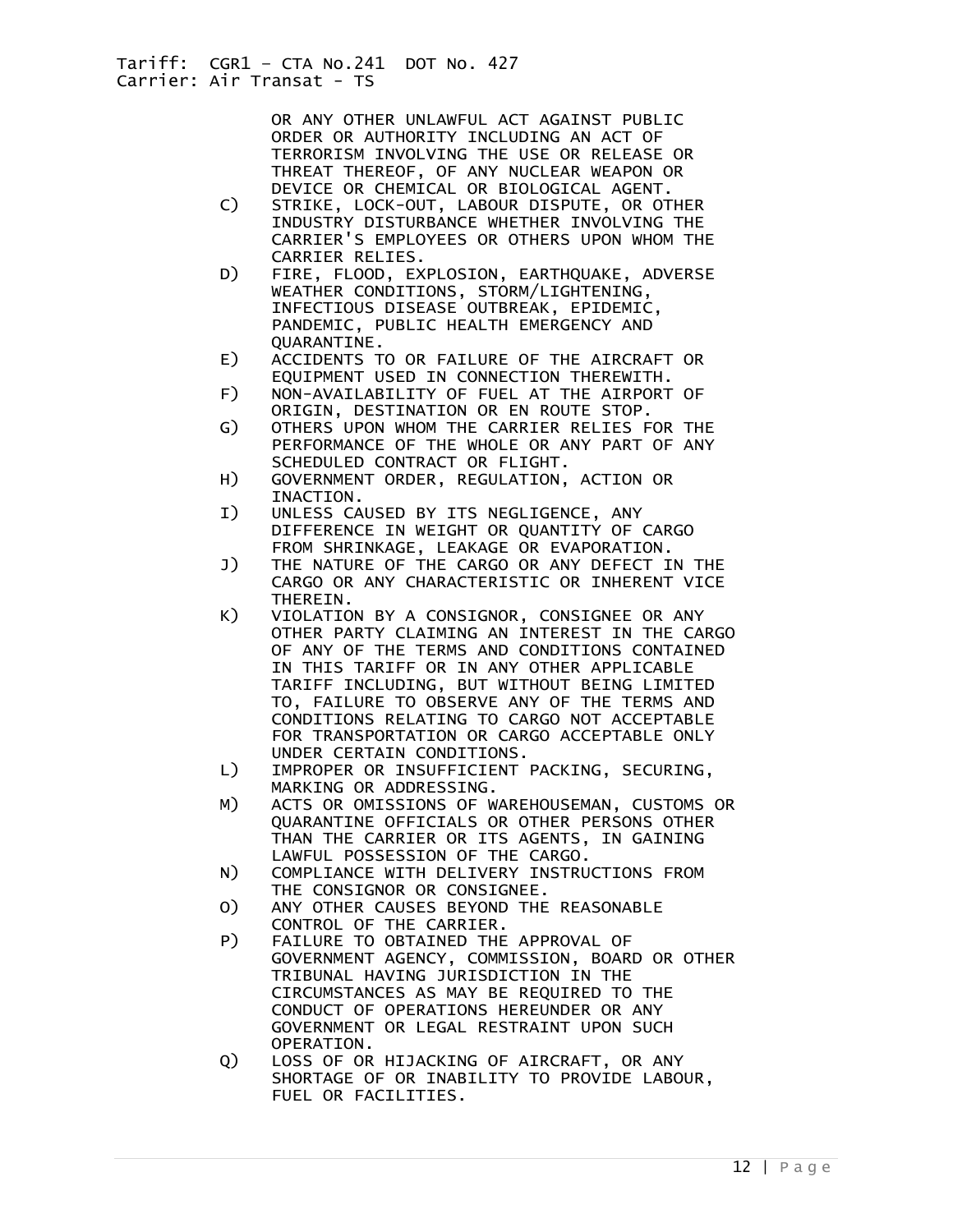- R) ANY OTHER EVENT NOT REASONABLY TO BE FORESEEN, ANTICIPATED OR PREDICTED, WHETHER ACTUAL, THREATENED OR REPORTED, WHICH MAY INTERFERE WITH THE OPERATIONS OF THE CARRIER.
- (2) UPON THE HAPPENING OF ANY OF THE FOREGOING EVENTS, THE CARRIER MAY WITHOUT NOTICE CANCEL, TERMINATE, DIVERT, POSTPONE OR DELAY ANY FLIGHT WHETHER BEFORE DEPARTURE OR EN ROUTE. IF THE FLIGHT, HAVING COMMENCED IS TERMINATED, THE CARRIER SHALL REFUND THE UNUSED PORTION OF THE FLIGHT AND SHALL USE ITS BEST EFFORTS TO PROVIDE ALTERNATE TRANSPORTATION TO THE DESTINATION FOR THE PASSENGERS AND BAGGAGE AT THE EXPENSE AND RISK OF
- THE PASSENGER OR SHIPPER.<br>(D) COMPLIANCE BY SCHEDULED USER. COMPLIANCE BY SCHEDULED USER, PASSENGER OR SHIPPER THE SCHEDULED USER, ALL PASSENGERS AND ALL SHIPPERS SHALL FULLY COMPLY WITH ALL OF THE TERMS AND CONDITIONS, RULES AND REGULATIONS SET OUT IN THIS TARIFF. FAILING SUCH COMPLIANCE, THE CARRIER SHALL BE ENTITLED TO CANCEL ANY SCHEDULED CONTRACT OR TICKET. REFUNDS WILL BE PROVIDED WHERE APPLICABLE.
- (E) SPACE FOR CARRIER'S USE ANY UNUSED CAPACITY IN THE AIRCRAFT NOT BEING UTILIZED BY ANY SCHEDULED USER, PASSENGERS OR SHIPPER MAY BE
- USED BY THE CARRIER.<br>(F) FLIGHT OPERATIONS FLIGHT OPERATIONS<br>(1) SELECTION OF
	- SELECTION OF FLIGHT ROUTE
		- THE CARRIER SHALL HAVE THE RIGHT TO SELECT THE ROUTE FOR THE FLIGHT, PROVIDED, HOWEVER, THE SHORTEST ROUTE WHICH IN THE OPINION OF THE CARRIER IS SAFE, FEASIBLE AND DULY AUTHORIZED BY ANY COMPETENT AUTHORITY HAVING JURISDICTION, SHALL BE FOLLOWED.
	- (2) PILOT DISCRETION

 THE AIRCRAFT AT ALL TIMES SHALL BE UNDER THE EXCLUSIVE CONTROL OF THE PILOT-IN COMMAND, WHOSE ORDERS SHALL BE STRICTLY COMPLIED WITH BY ANY SCHEDULED USER AND ALL PASSENGERS AND SHIPPERS. THE PILOT OF THE AIRCRAFT SHALL HAVE COMPLETE DISCRETION CONCERNING THE LOAD CARRIED AND ITS DISTRIBUTION AND AS TO WHETHER A FLIGHT SHOULD BE UNDERTAKEN OR DIVERTED AND AS TO WHERE AND WHEN AND UNDER WHAT CIRCUMSTANCES LANDING SHOULD BE MADE AND ALL SUCH DECISIONS OF THE PILOT SHALL BE ACCEPTED AND AGREED TO BY ANY SCHEDULED USER, THE PASSENGERS AND THE SHIPPERS.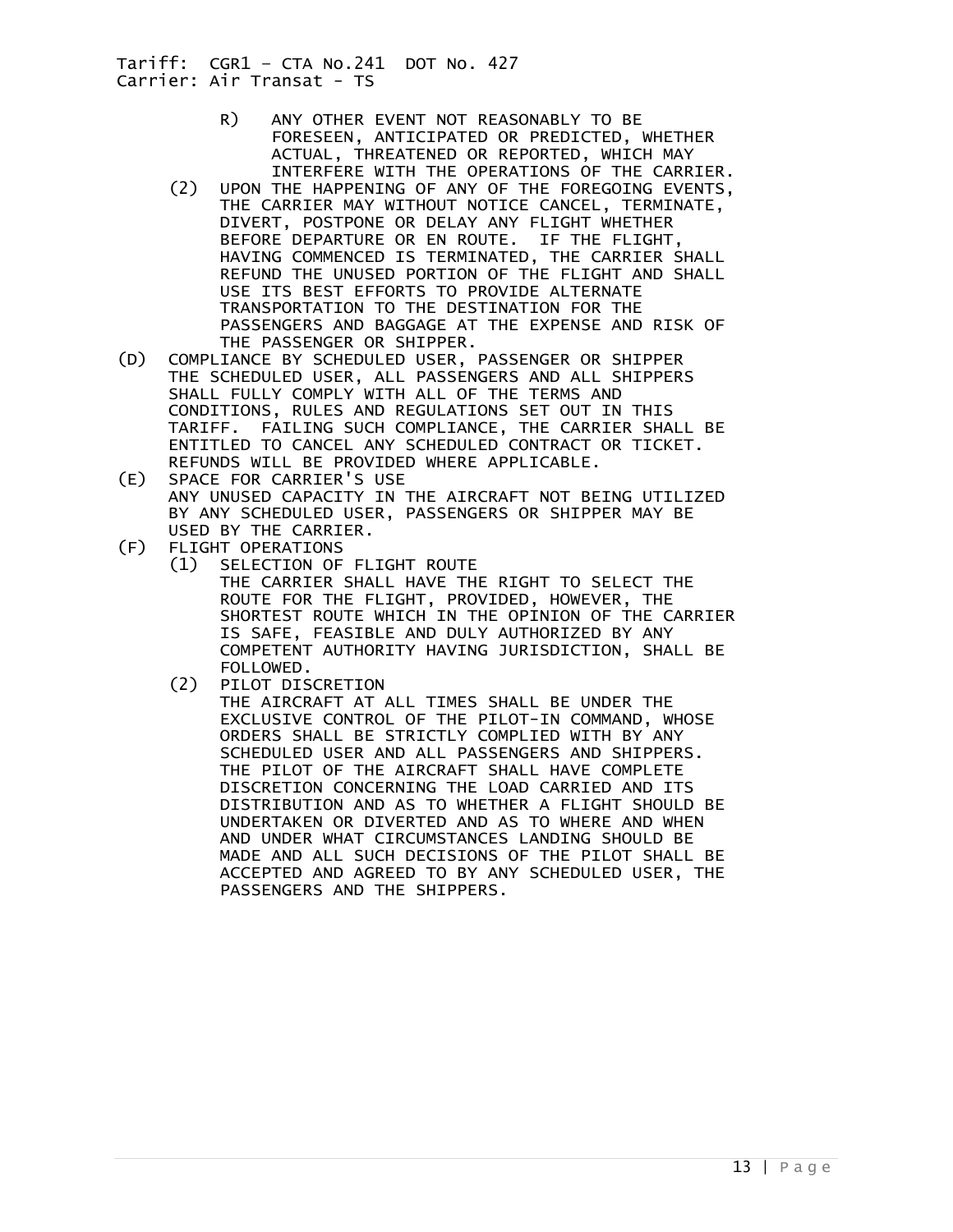<span id="page-13-0"></span>Rule 6 Carriage of Passengers

- (A) REFUSAL TO TRANSPORT REMOVAL OF PASSENGERS
- THE CARRIER MAY REFUSE TO CARRY OR CANCEL THE RESERVED SPACE OF, OR MAY REMOVE EN ROUTE FROM ANY FLIGHT ANY PASSENGER WHEN:
	- (A) SUCH ACTION IS NECESSARY FOR REASONS OF SAFETY.
	- (B) SUCH ACTION IS NECESSARY TO PREVENT VIOLATION OF ANY APPLICABLE LAWS, REGULATIONS OR ORDERS OF ANY STATE OR COUNTRY TO BE FLOWN FROM, INTO OR OVER.
	- (C) THE CONDUCT, STATUS, AGE, PSYCHOLOGICAL AND/OR PHYSICAL CONDITION OF THE PASSENGER IS SUCH AS TO REQUIRE, IN THE REASONABLE OPINION OF THE CARRIER'S PERSONNEL, SPECIAL ASSISTANCE OR CAUSE DISCOMFORT OR BE OBJECTIONABLE TO OTHER PASSENGERS, OR INVOLVE ANY HAZARD OR RISK TO SUCH PASSENGERS, TO ANY OTHER PERSONS OR PROPERTY, OR TO THE FLIGHT. SUBJECT TO THE PROVISIONS OF PARAGRAPH (D), THE PRESENT WILL NOT APPLY TO PASSENGERS WITH PHYSICAL DISABILITIES.
	- (D) THE PASSENGER FAILS TO OBSERVE THE INSTRUCTIONS OF THE CARRIER'S PERSONNEL.
	- (E) THE PASSENGER REFUSES, UPON REQUEST, TO PROVIDE POSITIVE IDENTIFICATION, OR IS NOT IN POSSESSION OF PASSPORTS, VISAS OR OTHER REQUIRED TRAVEL DOCUMENTATION.
	- (F) THE PASSENGER REFUSES TO PERMIT EXAMINATION AND INSPECTION OF HIS PERSON, BAGGAGE OR GOODS. THE CARRIER SHALL NOT BE LIABLE FOR ANY DAMAGE TO ANY PROPERTY RESULTING FROM EXPOSURE TO ELECTRO-MAGNETIC X-RAY OR FLUOROSCOPIC METAL OR OTHER DETECTIVE DEVICES AS A RESULT OF ANY SEARCH.
	- (G) A PASSENGER UNDER THE AGE OF EIGHT (8) YEARS IS NOT ACCOMPANIED DURING THE CARRIAGE BY A PASSENGER OF AT LEAST SIXTEEN (16) YEARS OF AGE OR IF A PASSENGER HAVING ATTAINED EIGHT (8) YEARS OF AGE, TRAVELLING ALONE, IS NOT ACCOMPANIED TO THE AIRPORT AT THE TIME OF DEPARTURE BY AN ADULT WHO SHALL REMAIN AT THE AIRPORT UNTIL AFTER FLIGHT DEPARTURE; OR
		- (I) DOES NOT HOLD CONFIRMED RESERVATIONS THROUGH TO THE DESTINATION; OR
		- (II) HAS NOT MADE ADVANCE ARRANGEMENTS FOR SUCH CARRIAGE WITH THE CARRIER, OR
		- (III) HAS NOT HAD AN UNACCOMPANIED MINOR FORM SATISFACTORILY COMPLETED FOR SUCH PASSENGER; OR
		- (IV) IF SATISFACTORY ASSURANCE IS NOT GIVEN TO THE CARRIER BY SUCH ADULT THAT SUCH PASSENGER WILL BE MET AT THE AIRPORT OF DESTINATION BY ANOTHER ADULT. THE CARRIER MAY REQUIRE SATISFACTORY EVIDENCE ESTABLISHING THE CHILD'S AGE AT THE DATE OF COMMENCEMENT OF CARRIAGE.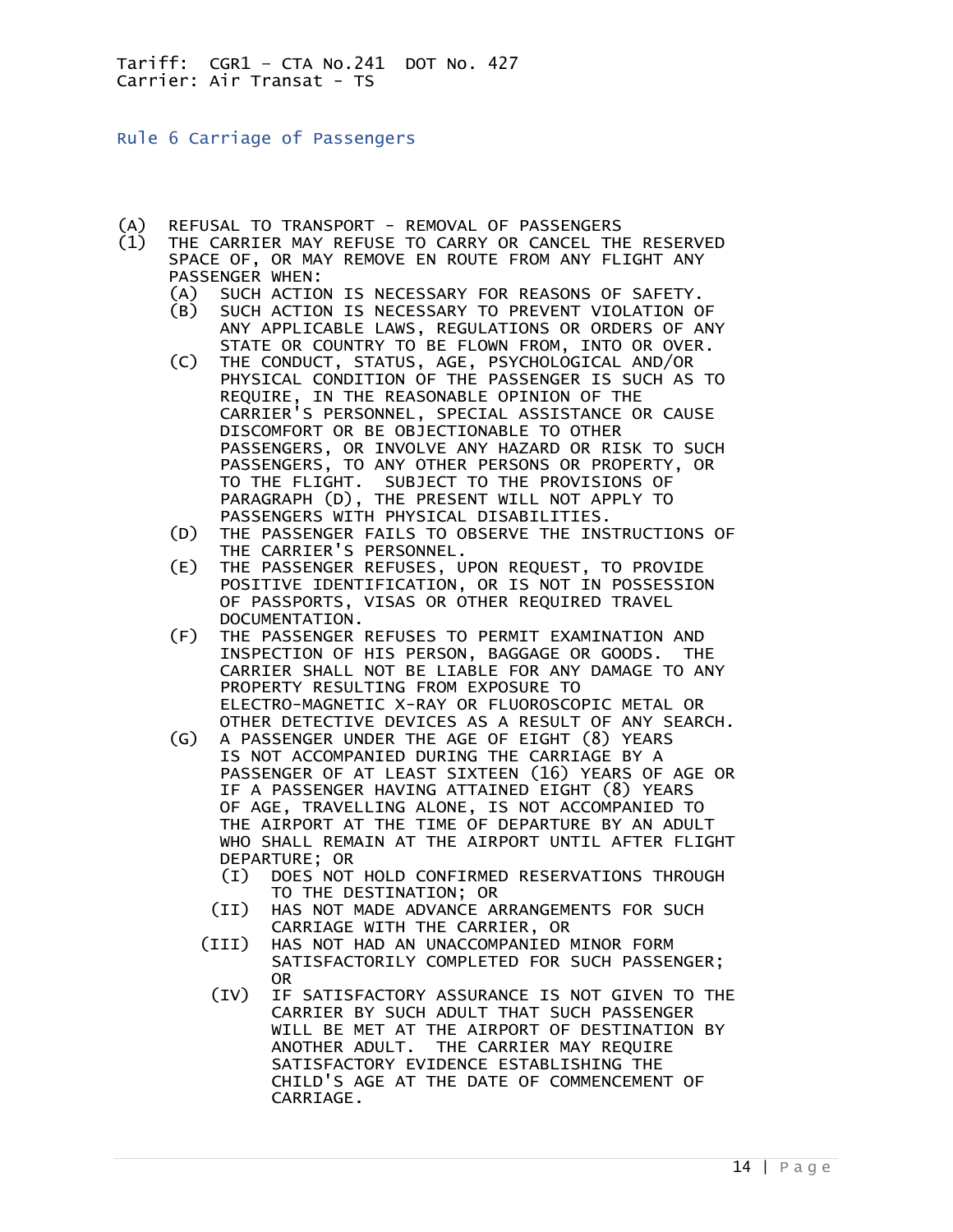- (H) THE PASSENGER FAILS TO COMPLY WITH ALL LAWS, REGULATIONS, ORDERS, DEMANDS OR TRAVEL REQUIREMENTS OF COUNTRIES TO BE FLOWN FROM, INTO, OR OVER, AND WITH ALL RULES, REGULATIONS AND INSTRUCTIONS OF THE CARRIER. THE CARRIER SHALL NOT BE LIABLE FOR ANY AID OR INFORMATION GIVEN BY ANY AGENT OR EMPLOYEE OF THE CARRIER TO ANY PASSENGER IN CONNECTION WITH OBTAINING NECESSARY DOCUMENTS OR COMPLYING WITH LAWS, REGULATIONS, ORDERS, DEMANDS, REQUIREMENTS OR INSTRUCTIONS, WHETHER GIVEN ORALLY OR IN WRITING, OR OTHERWISE, OR FOR THE CONSEQUENCES TO ANY PASSENGER RESULTING FROM HIS FAILURE TO OBTAIN SUCH DOCUMENTS OR TO COMPLY WITH SUCH LAWS, REGULATIONS, ORDERS, DEMANDS, REQUIREMENTS OR INSTRUCTIONS.
- (B) PASSENGER'S CONDUCT PROHIBITED CONDUCT AND SANCTIONS (1) PROHIBITED CONDUCT

 WITHOUT LIMITING THE GENERALITY OF THE FOREGOING, THE FOLLOWING CONSTITUTES PROHIBITED CONDUCT WHERE IT MAY BE NECESSARY, IN THE REASONABLE DISCRETION OF THE CARRIER, TO TAKE ACTION TO ENSURE THE PHYSICAL COMFORT OR SAFETY OF THE PERSON, OTHER PASSENGERS (IN THE FUTURE AND PRESENT) AND/OR THE CARRIER'S EMPLOYEES; THE SAFETY OF THE AIRCRAFT; THE UNHINDERED PERFORMANCE OF THE CREW MEMBERS IN THEIR DUTY ABOARD THE AIRCRAFT; OR THE SAFE AND ADEQUATE OPERATION OF THE FLIGHT:

- (A) THE PERSON, IN THE REASONABLE JUDGMENT OF A RESPONSIBLE CARRIER EMPLOYEE, IS UNDER THE INFLUENCE OF INTOXICATING LIQUORS OR DRUGS (EXCEPT A MEDICAL PATIENT UNDER PROPER CARE);
- (B) THE PERSON'S CONDUCT, OR CONDITION IS OR HAS BEEN KNOWN TO BE ABUSIVE, OFFENSIVE, THREATENING, INTIMIDATING, VIOLENT, OR OTHERWISE DISORDERLY, AND IN THE REASONABLE JUDGMENT OF A RESPONSIBLE CARRIER EMPLOYEE THERE IS A POSSIBILITY THAT SUCH PASSENGER WOULD CAUSE DISRUPTION OR SERIOUS IMPAIRMENT TO THE PHYSICAL COMFORT OR SAFETY OF OTHER PASSENGER OR CARRIER'S EMPLOYEES, INTERFERE WITH A CREW MEMBER IN THE PERFORMANCE OF HIS DUTIES ABOARD CARRIER'S AIRCRAFT, OR OTHERWISE JEOPARDIZE SAFE AND ADEQUATE FLIGHT OPERATIONS;
- (C) THE PERSON'S CONDUCT INVOLVES ANY UNUSUAL HAZARD OR RISK TO SELF OR TO OTHER PERSONS (INCLUDING, IN CASE OF PREGNANT PASSENGERS, UNBORN CHILDREN) OR TO PROPERTY;
- (D) THE PERSON FAILS TO OBSERVE THE INSTRUCTIONS OF THE CARRIER AND ITS EMPLOYEES, INCLUDING INSTRUCTIONS TO CEASE PROHIBITED CONDUCT;
- (E) THE PERSON IS UNABLE/UNWILLING TO SIT IN THE SEAT WITH THE SEATBELT FASTENED;
- (F) THE PERSON SMOKES OR ATTEMPT TO SMOKE IN THE AIRCRAFT;
- (G) THE PERSON USES OR CONTINUES TO USE A CELLULAR TELEPHONE, A LAPTOP COMPUTER OR AN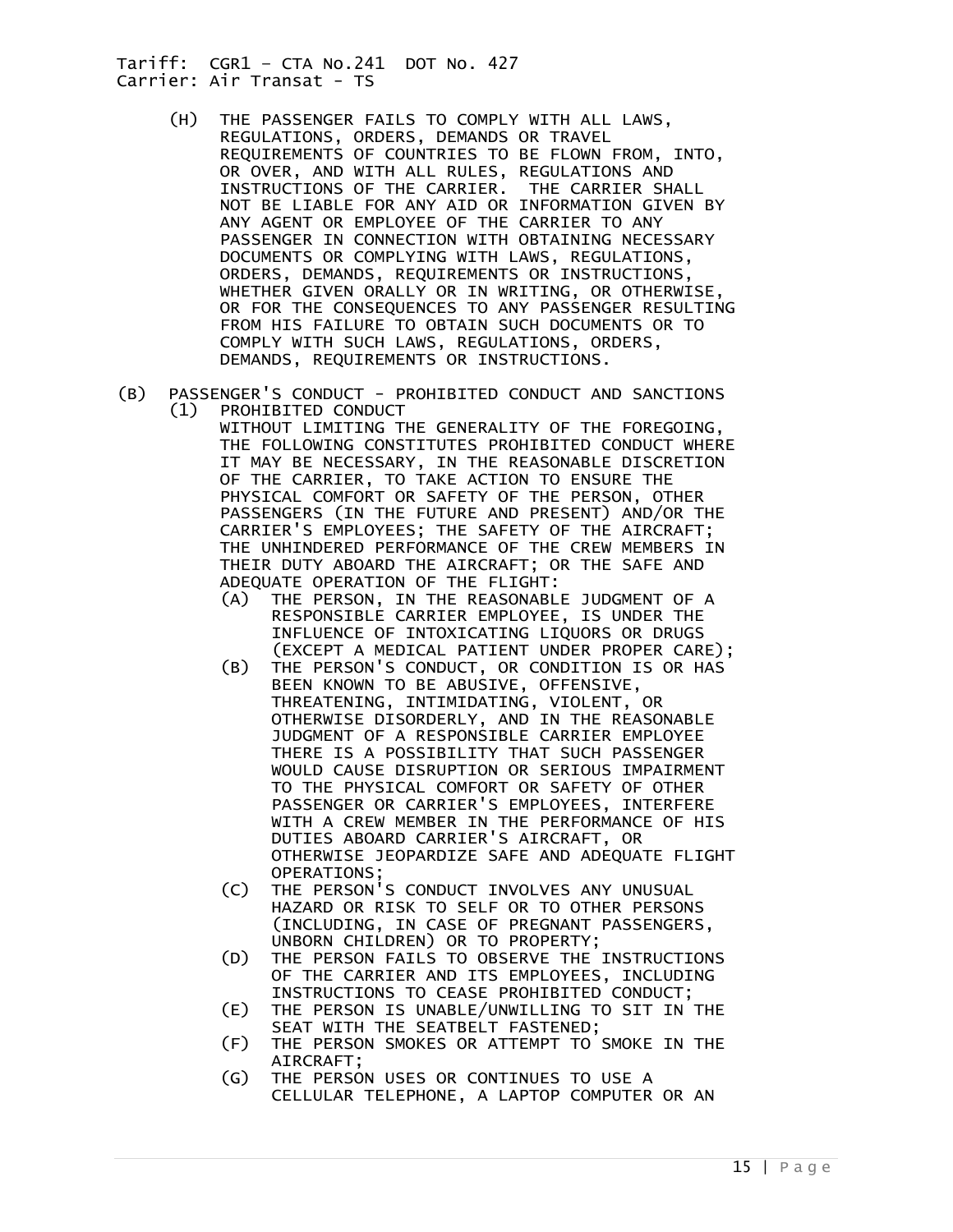ELECTRONIC DEVICE ON BOARD THE AIRCRAFT AFTER BEING ADVISED TO CEASE SUCH USE BY A MEMBER OF THE CREW;

- (H) THE PERSON IS BAREFOOT;
- (I) THE PERSON (OTHER THAN ON-DUTY LAW
	- ENFORCEMENT OFFICERS) IS WEARING OR HAS ON OR ABOUT HIS PERSON CONCEALED OR UNCONCEALED DEADLY OR DANGEROUS WEAPONS;
- (J) THE PERSON IS MANACLED AND IN CUSTODY OF LAW ENFORCEMENT PERSONNEL;
- (K) THE PERSON HAS RESISTED OR MAY REASONABLY BE BELIEVED TO BE CAPABLE OF RESISTING ESCORTS.
- (2) SANCTIONS WHERE, IN THE EXERCISE OF ITS REASONABLE DISCRETION, THE CARRIER DECIDES THAT THE PASSENGER HAS ENGAGED IN PROHIBITED CONDUCT DESCRIBED ABOVE, THE CARRIER MAY IMPOSE ANY COMBINATION OF THE FOLLOWING SANCTIONS:
	- (A) REMOVAL OF THE PASSENGER AT ANY POINT;
	- (B) PROBATION. THE CARRIER MAY STIPULATE THAT THE PASSENGER IS TO FOLLOW CERTAIN PROBATIONARY CONDITIONS, SUCH AS TO NOT ENGAGE IN PROHIBITED CONDUCT, IN ORDER FOR THE CARRIER TO PROVIDE TRANSPORT TO SAID PASSENGER. SUCH PROBATIONARY CONDITIONS MAY BE IMPOSED FOR ANY LENGTH OF TIME, WHICH, IN THE EXERCISE OF THE CARRIER REASONABLE DISCRETION, IS NECESSARY TO ENSURE THAT PASSENGER'S CONTINUED COMPLIANCE IN CONTINUED AVOIDANCE OF PROHIBITED CONDUCT, AND;
	- (C) REFUSE TO TRANSPORT THE PASSENGER. THE LENGTH OF SUCH REFUSAL TO TRANSPORT MAY RANGE FROM A ONE-TIME TO AN INDEFINITE UP TO LIFETIME BAN. THE LENGTH OF THE REFUSAL PERIOD WILL BE IN THE CARRIER'S REASONABLE DISCRETION, AND WILL BE FOR A PERIOD COMMENSURATE WITH THE NATURE OF THE PROHIBITED CONDUCT AND UNTIL THE CARRIER IS SATISFIED THAT THE PASSENGER NO LONGER CONSTITUTES A THREAT TO THE SAFETY OF THE OTHER PASSENGERS, CREW OR THE AIRCRAFT OR TO THE COMFORT OF THE OTHER PASSENGERS OR CREW; THE UNHINDERED PERFORMANCE OF THE CREW MEMBERS IN THEIR DUTY ABOARD THE AIRCRAFT; OR THE SAFE AND ADEQUATE OPERATION OF THE FLIGHT. THE FOLLOWING CONDUCT WILL AUTOMATICALLY RESULT IN AN INDEFINITE UP TO LIFETIME BAN:
		- (I) THE PERSON CONTINUES TO INTERFERE WITH PERFORMANCE OF A CREW MEMBER'S DUTIES NOTWITHSTANDING VERBAL WARNINGS BY THE CREW TO STOP SUCH BEHAVIOR;
		- (II) THE PERSON INJURES OR SUBJECTS TO A CREDIBLE THREAT OF INJURY A CREW MEMBER OR OTHER PASSENGER;
		- (III) THE PERSON HAS A CONDUCT THAT REQUIRES AN UNSCHEDULED LANDING AND/OR THE USE OF RESTRAINTS SUCH AS TIES OR HANDCUFFS;
			- (IV) THE PERSON REPEATS A PROHIBITED CONDUCT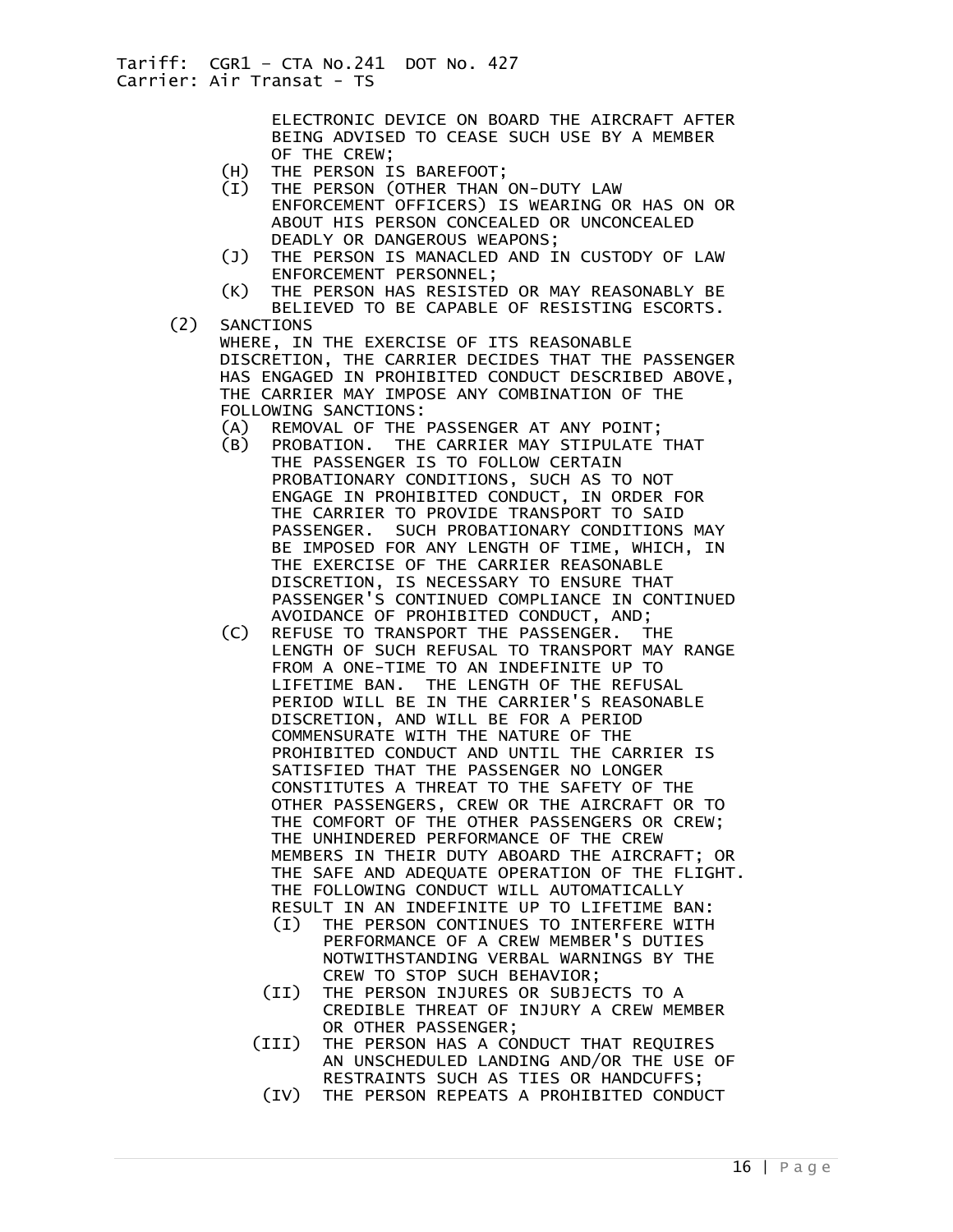> AFTER RECEIVING A NOTICE OF PROBATION AS MENTIONED IN (2)(B) ABOVE;

- (C) LIABILITY FOR REFUSAL TO TRANSPORT AND FOR FAILURE TO OPERATE ON SCHEDULE
	- (1) THE CARRIER IS NOT LIABLE FOR ITS REFUSAL TO TRANSPORT ANY PASSENGER IN ACCORDANCE WITH RULE 6. SUBJECT TO RULES 5(C)(1) AND 21, WHERE A PASSENGER INCURS A SCHEDULE IRREGULARITY (DELAY) OF NOT LESS THAN SIX (6) HOURS INVOLVING A FLIGHT OPERATED BY TS OR IF THE PASSENGER IS UNABLE TO BOARD THE FLIGHT ON WHICH SPACE WAS BOOKED AS A RESULT OF AN OVERBOOKING OR CANCELLATION:
		- (A) THE CARRIER WILL TRANSPORT THE PASSENGER WITHOUT STOPOVER ON ITS NEXT FLIGHT ON WHICH SPACE IS AVAILABLE AND IN THE SAME CLASS OF SERVICE AS HIS ORIGINAL FLIGHT.
		- (B) IF THE CARRIER IS UNABLE TO PROVIDE REASONABLE ALTERNATIVE TRANSPORTATION ON ITS SERVICES, THE CARRIER WILL ARRANGE TRANSPORTATION ON THE SERVICES OF OTHER CARRIERS OR COMBINATION OF CARRIERS WITH WHOM THE CARRIER HAS INTERLINE TRAFFIC AGREEMENTS FOR SUCH TRANSPORTATION. IN SUCH CASES, THE PASSENGER WILL BE TRANSPORTED WITHOUT STOPOVER AND AT NO ADDITIONAL COSTS TO HIMSELF, IN THE SAME CLASS OF SERVICE AS APPLIED TO HIS ORIGINAL OUTBOUND FLIGHT ON THE CARRIER.
		- (C) IN THE EVENT THAT SPACE ON THE CARRIER IS ONLY AVAILABLE IN A LOWER CLASS OF SERVICE THAN WAS RESERVED BY THE PASSENGER FOR THE ORIGINAL FLIGHT, OR ANY ONE OR MORE OF THE ORIGINAL FLIGHTS, AS THE CASE MAY BE, THE CARRIER WILL, AT THE OPTION OF THE PASSENGER,
			- (I) PROVIDE SPACE TO THE PASSENGER AT THE LOWER CLASS OF SERVICE AND REFUND THE DIFFERENCE IN FARES, OR
			- (II) PROVIDE A FULL REFUND OF THE UNUSED PORTION OF THE FARE PAID BY THE PASSENGER.
		- (D) IF THE CARRIER IS UNABLE TO PROVIDE REASONABLE ALTERNATIVE TRANSPORTATION ON ITS SERVICES OR ON THE SERVICES OF OTHER CARRIER(S), IN THE EVENT OF A DELAY OF AT LEAST 24 HOURS OR OF CANCELLATION/OVERBOOKING OF A FLIGHT ON WHICH THE BOOKING WAS MADE, THEN IT WILL REFUND THE UNUSED TICKET OR PORTIONS THEREOF.
- (D) TRANSPORTATION OF A PERSON WITH A DISABILITY
- DEFINITIONS "AMBULATORY" MEANS A PASSENGER WHO IS ABLE TO MOVE ABOUT WITHIN THE AIRCRAFT CABIN UNASSISTED.

 "NON-AMBULATORY" MEANS A PASSENGER WHO IS NOT ABLE TO MOVE ABOUT WITHIN THE AIRCRAFT UNASSISTED. "NON-SELF-RELIANT" MEANS A PERSON WHO IS INCAPABLE OF SELF-CARE DURING FLIGHT AND THEREFORE DEPENDENT UPON A PERSONAL ATTENDANT.

"SELF-RELIANT" MEANS A PERSON WHO IS INDEPENDENT,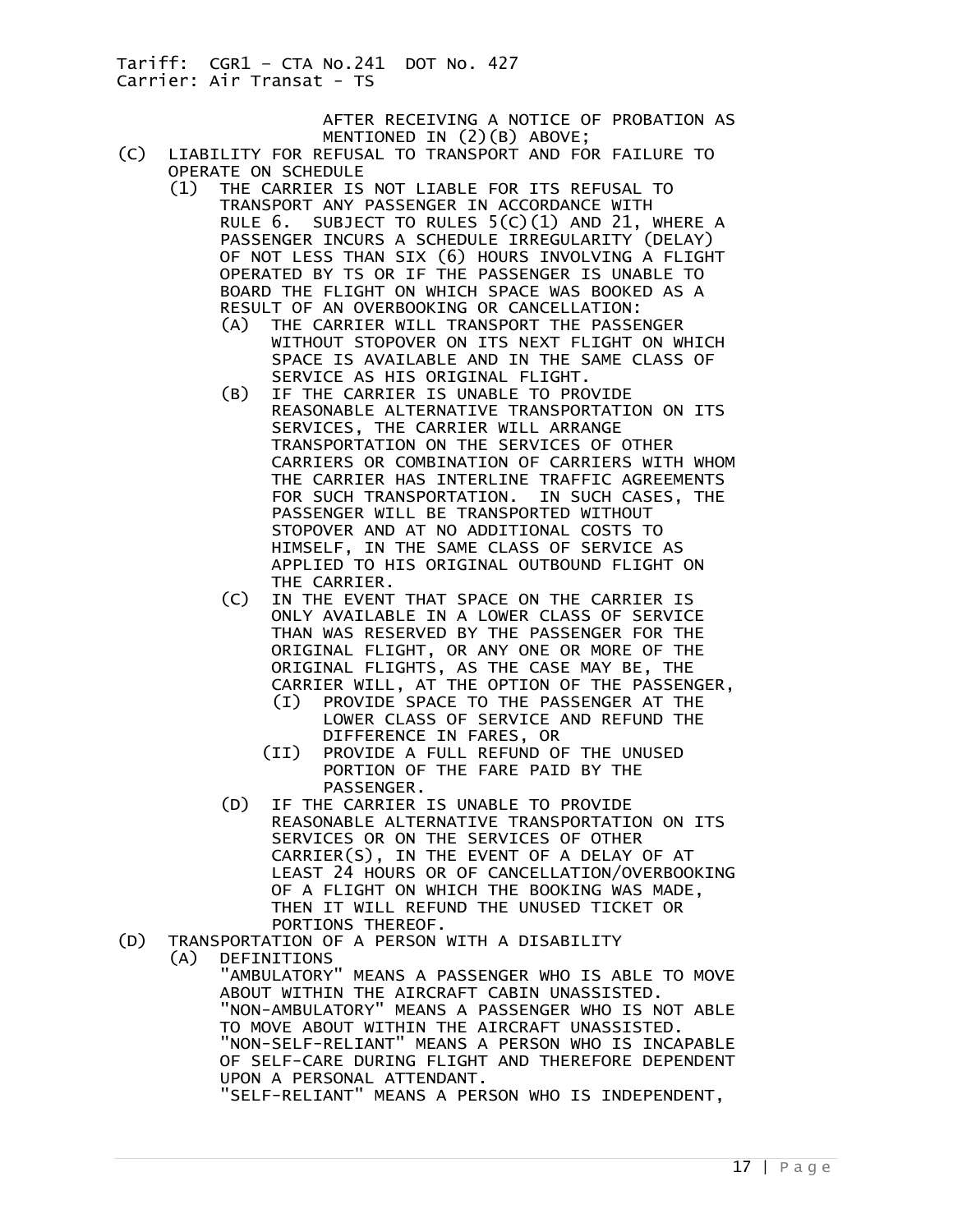| SELF-SUFFICIENT AND CAPABLE OF TAKING CARE OF ALL<br>PHYSICAL NEEDS DURING FLIGHT, AND WHO REQUIRES NO<br>SPECIAL OR UNUSUAL ATTENTION BEYOND THAT AFFORDED<br>TO THE GENERAL PUBLIC, EXCEPT THAT ASSISTANCE IN<br>BOARDING OR DEPLANING MAY BE REQUIRED.<br>"PERSONAL ATTENDANT (ASSISTANT)" MEANS A PERSON<br>WHO TRAVELS WITH A PERSON WITH A DISABILITY TO<br>PROVIDE A SERVICE RELATED TO A DISABILITY THAT IS<br>NOT USUALLY PROVIDED BY THE CARRIER'S STAFF.<br>ACCEPTANCE OF A PASSENGER WITH A DISABILITY<br>(B)<br>THE CARRIER WILL ACCEPT THE DETERMINATION OF<br>(I)<br>A PERSON WITH A DISABILITY AS TO<br>SELF-RELIANCE. WHEN A PASSENGER HAS ADVISED<br>THE CARRIER OF HIS/HER SELF-RELIANCE, THE<br>CARRIER SHALL NOT REFUSE SUCH PASSENGER<br>TRANSPORTATION ON THE BASIS THAT THERE IS A |                 |                            |
|------------------------------------------------------------------------------------------------------------------------------------------------------------------------------------------------------------------------------------------------------------------------------------------------------------------------------------------------------------------------------------------------------------------------------------------------------------------------------------------------------------------------------------------------------------------------------------------------------------------------------------------------------------------------------------------------------------------------------------------------------------------------------------------------------------|-----------------|----------------------------|
| LACK OF ESCORT OR THAT THE PASSENGER MAY<br>REQUIRE ADDITIONAL ATTENTION FROM THE<br>CARRIER'S EMPLOYEES UNLESS FOR SAFETY<br>REASONS.                                                                                                                                                                                                                                                                                                                                                                                                                                                                                                                                                                                                                                                                     |                 |                            |
| (II) PASSENGERS WITH A DISABILITY WILL BE ACCEPTED                                                                                                                                                                                                                                                                                                                                                                                                                                                                                                                                                                                                                                                                                                                                                         |                 |                            |
| FOR TRANSPORTATION AS OUTLINED BELOW:                                                                                                                                                                                                                                                                                                                                                                                                                                                                                                                                                                                                                                                                                                                                                                      |                 |                            |
| TYPE OF DISABILITY                                                                                                                                                                                                                                                                                                                                                                                                                                                                                                                                                                                                                                                                                                                                                                                         |                 | ASSISTANT MAXIMUM NO.      |
|                                                                                                                                                                                                                                                                                                                                                                                                                                                                                                                                                                                                                                                                                                                                                                                                            |                 | REQUIRED PER FLIGHT        |
| <b>VISUAL</b>                                                                                                                                                                                                                                                                                                                                                                                                                                                                                                                                                                                                                                                                                                                                                                                              | NO              | NO LIMIT                   |
| <b>HEARING</b>                                                                                                                                                                                                                                                                                                                                                                                                                                                                                                                                                                                                                                                                                                                                                                                             | NO <sub>1</sub> | NO LIMIT                   |
| VISUAL & HEARING/                                                                                                                                                                                                                                                                                                                                                                                                                                                                                                                                                                                                                                                                                                                                                                                          | <b>NO</b>       | NO LIMIT                   |
| SELF-RELIANT                                                                                                                                                                                                                                                                                                                                                                                                                                                                                                                                                                                                                                                                                                                                                                                               |                 |                            |
| VISUAL & HEARING/<br>NON-SELF-RELIANT                                                                                                                                                                                                                                                                                                                                                                                                                                                                                                                                                                                                                                                                                                                                                                      | <b>YES</b>      | NO LIMIT                   |
| INTELLECTUAL/SELF-RELIANT                                                                                                                                                                                                                                                                                                                                                                                                                                                                                                                                                                                                                                                                                                                                                                                  | <b>NO</b>       | NO LIMIT                   |
| INTELLECTUAL/NON-SELF-                                                                                                                                                                                                                                                                                                                                                                                                                                                                                                                                                                                                                                                                                                                                                                                     | <b>YES</b>      | NO LIMIT                   |
| <b>RELIANT</b>                                                                                                                                                                                                                                                                                                                                                                                                                                                                                                                                                                                                                                                                                                                                                                                             |                 |                            |
| AMBULATORY/SELF-RELIANT                                                                                                                                                                                                                                                                                                                                                                                                                                                                                                                                                                                                                                                                                                                                                                                    | NO L            | NO LIMIT                   |
| AMBULATORY/NON-                                                                                                                                                                                                                                                                                                                                                                                                                                                                                                                                                                                                                                                                                                                                                                                            | <b>YES</b>      | NO LIMIT                   |
| SELF-RELIANT                                                                                                                                                                                                                                                                                                                                                                                                                                                                                                                                                                                                                                                                                                                                                                                               |                 |                            |
| NON-AMBULATORY/SELF RELIANT YES                                                                                                                                                                                                                                                                                                                                                                                                                                                                                                                                                                                                                                                                                                                                                                            |                 | SEE NOTE 1<br><b>BELOW</b> |
| NON-AMBULATORY/NON-SELF-                                                                                                                                                                                                                                                                                                                                                                                                                                                                                                                                                                                                                                                                                                                                                                                   | <b>YES</b>      | 2 PER FLIGHT               |
| <b>RELIANT</b>                                                                                                                                                                                                                                                                                                                                                                                                                                                                                                                                                                                                                                                                                                                                                                                             |                 |                            |
| MEDICAL CLEARANCE: - THE CARRIER RESERVES THE<br>(III)<br>RIGHT TO REQUIRE CLEARANCE FROM ITS MEDICAL<br>SERVICES IF TRAVEL INVOLVES ANY UNUSUAL RISK OR<br>HAZARD TO THE PASSENGER OR TO OTHER PERSONS<br>INCLUDING, IN CASES OF PREGNANT PASSENGERS, UNBORN<br>CHILDREN.                                                                                                                                                                                                                                                                                                                                                                                                                                                                                                                                 |                 |                            |
| $({\rm IV})$<br>THE CARRIER WILL REFUSE TO TRANSPORT, OR WILL<br>REMOVE AT ANY POINT, ANY PASSENGER WHOSE ACTIONS<br>OR INACTIONS PROVE TO THE CARRIER THAT HIS MENTAL<br>OR PHYSICAL CONDITION IS SUCH AS TO RENDER HIM<br>INCAPABLE OF CARING FOR HIMSELF/HERSELF WITHOUT<br>ASSISTANCE, UNLESS HE IS ACCOMPANIED BY AN<br>ATTENDANT WHO WILL BE RESPONSIBLE FOR CARING FOR<br>HIM/HER EN ROUTE AND, WITH THE CARE OF SUCH AN<br>ATTENDANT, HE/SHE WILL NOT REQUIRE UNREASONABLE<br>ATTENTION OR ASSISTANCE FROM EMPLOYEES OF THE                                                                                                                                                                                                                                                                        |                 |                            |
| CARRIER.                                                                                                                                                                                                                                                                                                                                                                                                                                                                                                                                                                                                                                                                                                                                                                                                   |                 |                            |
|                                                                                                                                                                                                                                                                                                                                                                                                                                                                                                                                                                                                                                                                                                                                                                                                            |                 |                            |

(C) SEATING RESTRICTIONS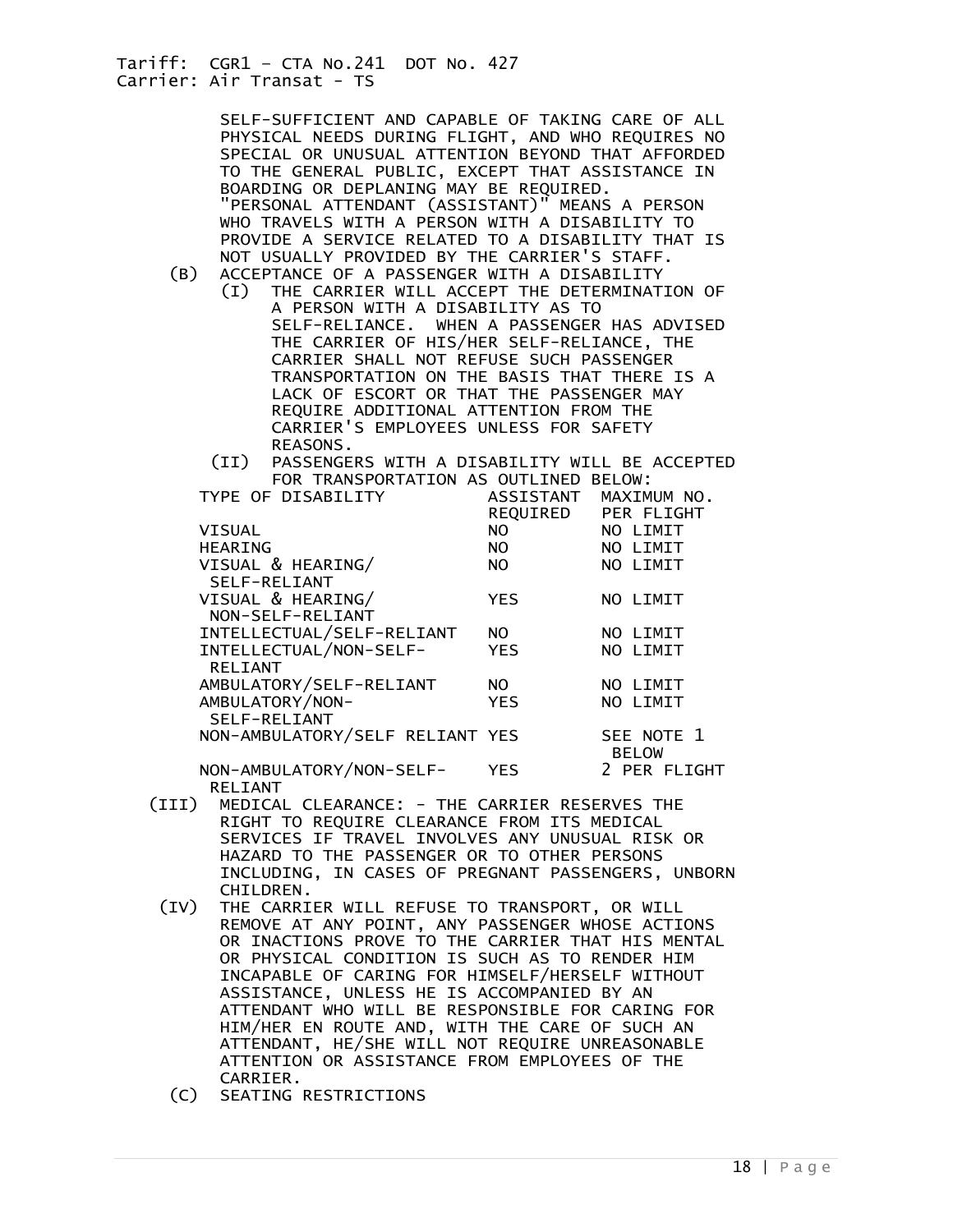PASSENGERS WITH A DISABILITY WILL NOT BE PERMITTED TO OCCUPY SEATS IN DESIGNATED EMERGENCY EXIT ROWS, IN OVER-WING EMERGENCY EXIT ROWS, WHERE THE VENTRAL STAIR MAY HAVE TO BE USED AS AN EMERGENCY EXIT, OR ON THE UPPER DECK OF THE AIRCRAFT.<br>(D) RESERVATIONS

- RESERVATIONS RESERVATIONS SHOULD BE MADE AT LEAST 48 HOURS IN ADVANCE OF TRAVEL, ADVISING THE CARRIER AS TO THE NATURE OF THE DISABILITY AND ASSISTANCE REQUIRED, SO THAT ARRANGEMENTS CAN BE MADE. THE CARRIER WILL MAKE EVERY EFFORT TO ACCOMMODATE PASSENGERS WHO FAIL TO MAKE RESERVATIONS 48 HOURS IN ADVANCE.
- (E) ACCEPTANCE OF MOBILITY AIDS IN ADDITION TO THE REGULAR FREE BAGGAGE ALLOWANCE, THE CARRIER WILL ACCEPT THE FOLLOWING ITEMS WHICH MUST BE STOWED IN THE BAGGAGE COMPARTMENT, PROVIDED THAT THEIR SIZE WILL FIT THROUGH THE PLANNED AIRCRAFT HOLD DOORS SAFELY: (DOOR SIZE DIMENSIONS PER AIRCRAFT TYPE ARE ON OUR WEBSITE WWW.AIRTRANSAT.COM).
	- (I) MANUALLY OPERATED WHEELCHAIRS AND WALKERS.
	- (II) WHEELCHAIRS WITH NON-SPILLABLE BATTERIES, WITH TERMINALS DISCONNECTED FROM POWER SOURCE. SERVICE REGARDING THE ASSEMBLY AND DISASSEMBLY OF SUCH MOBILITY AIDS WILL BE PROVIDED BY THE CARRIER.
	- (III) FOR FLIGHT SAFETY REASONS, WHEELCHAIRS WITH SPILLABLE WET CELL BATTERIES ARE NO LONGER PERMITTED ON BOARD.
	- (IV) CRUTCHES AND CANES MAY BE RETAINED IN THE PASSENGER'S CUSTODY PROVIDED THEY ARE STOWED IN ACCORDANCE WITH THE CARRIER'S SAFETY REGULATIONS.
	- (F) SERVICE ANIMAL TRAINED TO ASSIST A PERSON WITH A DISABILITY THE CARRIER WILL ACCEPT FOR TRANSPORTATION,

 WITHOUT CHARGE, AN ANIMAL THAT IS PROPERLY HARNESSED OR IDENTIFIED AND CERTIFIED AS HAVING BEEN TRAINED BY A PROFESSIONAL INSTITUTION. SOME ASSISTANCE ANIMALS MAY NOT HAVE BEEN TRAINED BY A RECOGNIZED PROFESSIONAL SERVICE ANIMAL INSTITUTION BECAUSE OF THE TYPE OF TASKS THEY PERFORM FOR PERSONS WITH DISABILITIES OR FOR EMOTIONAL SUPPORT ANIMALS. THE CARRIER MAY REQUIRE MORE INFORMATION ABOUT THE REQUIREMENTS AND WILL ASK THE PASSENGER TO EXPLAIN HOW THE ANIMAL PROVIDES DISABILITY-RELATED ASSISTANCE, INCLUDING ADDITIONAL INFORMATION OR MEDICAL DOCUMENTATION, INFORMATION ABOUT THE ANIMAL'S TRAINING AND BEHAVIOR IN PUBLIC SETTINGS, PROVIDED PROOF OF ANY TRAINING OR ASSURANCES ABOUT THE ANIMAL'S BEHAVIOR. FOR THE COMFORT OF ALL PASSENGERS, THE CARRIER'S STAFF WILL DETERMINE, IN CONSULTATION WITH THE PERSON WITH A DISABILITY, WHERE THE PERSON AND SERVICE ANIMAL WILL BE SEATED AND HOW MUCH ROOM WILL BE PROVIDED, INCLUDING ADDITIONAL SEATS WHERE REQUIRED. SERVICE ANIMALS WILL NOT BE CARRIED UNLESS PROPER PERMITS ARE OBTAINED FOR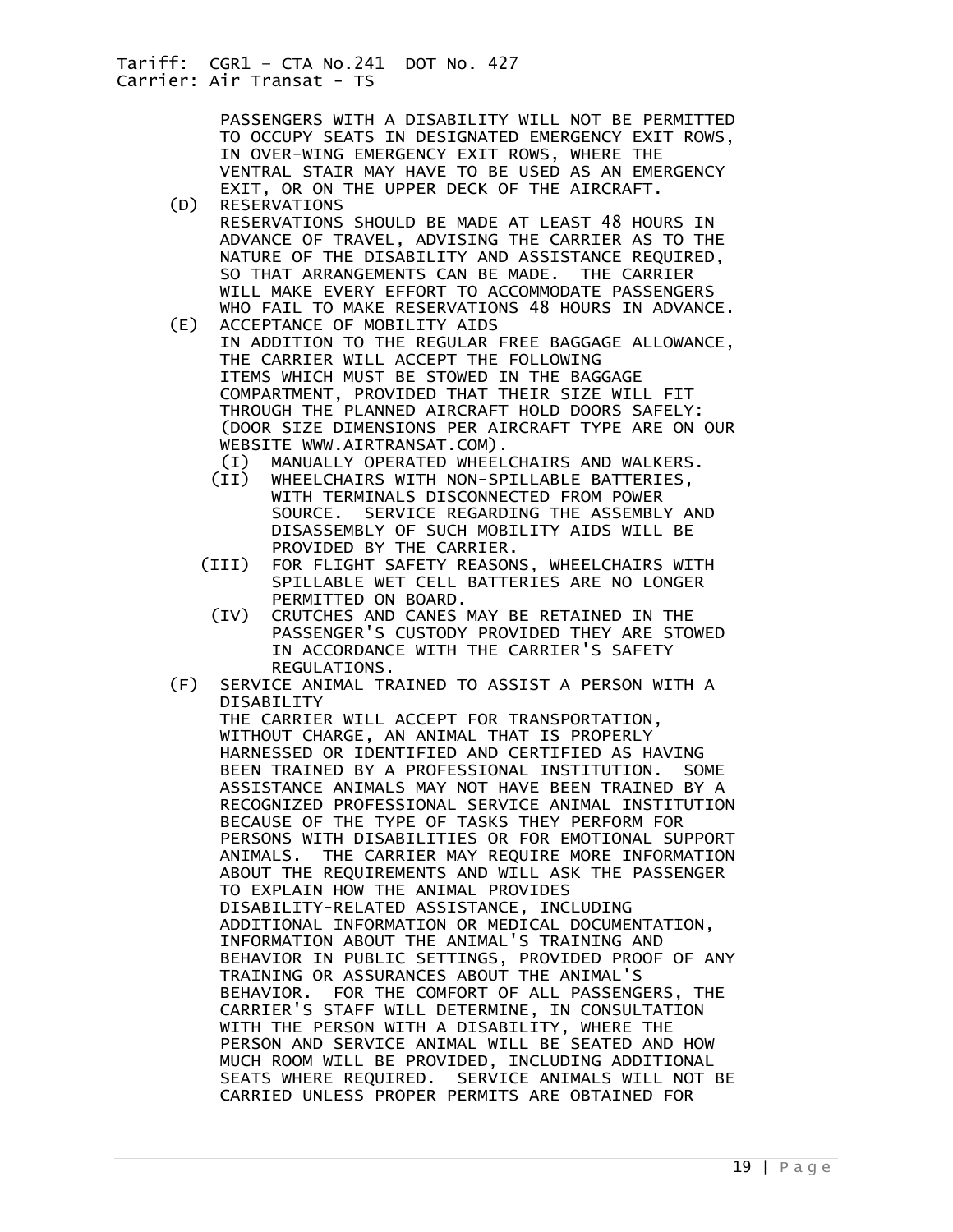ENTRY INTO THE COUNTRIES OF TRANSIT/FINAL DESTINATION, AND SUCH PERMITS ARE PRESENTED PRIOR TO COMMENCEMENT OF TRAVEL. SHOULD INJURY TO OR DEATH OF A SERVICE ANIMAL RESULT FROM THE FAULT OR NEGLIGENCE OF THE CARRIER, THE CARRIER WILL INTAKE TO PROVIDE EXPEDITIOUSLY, AND AT ITS OWN EXPENSE, FOR MEDICAL CARE, AND IF NECESSARY, REPLACEMENT OF

- THE ANIMAL.<br>CARRIAGE OF CHIL) CARRIAGE OF CHILDREN
	- (1) ACCOMPANIED CHILDREN UNDER 12 YEARS OF AGE ARE ACCEPTED FOR TRANSPORTATION WHEN ACCOMPANIED ON THE SAME FLIGHT AND IN THE SAME COMPARTMENT BY A
- PASSENGER AT LEAST SIXTEEN (16) YEARS OF AGE.<br>(2) UNACCOMPANIED CARRIAGE IS TO BE SOLELY ON T UNACCOMPANIED - CARRIAGE IS TO BE SOLELY ON THE CARRIER'S FLIGHT AND WILL IN NO CIRCUMSTANCES INVOLVE INTERLINING. THE CARRIER MUST BE AT ADVISED AT LEAST 72 HOURS IN ADVANCE OF TRAVEL. THE FOLLOWING CONDITIONS WILL APPLY:
	- (A) UNDER 8 YEARS, NOT ACCEPTED UNDER ANY CONDITIONS.
	- (B) AGES 8 TO 11 INCLUSIVE, ACCEPTED PROVIDING:
		- (I) THE CHILD IS BROUGHT TO THE AIRPORT BY A PARENT OR RESPONSIBLE ADULT.
		- (II) RESERVATIONS ARE CONFIRMED THROUGH TO DESTINATION.
		- (III) THE CHILD WILL BE MET AND TAKEN INTO CUSTODY OF A RESPONSIBLE ADULT AT STOPOVERS AND DESTINATION.
			- (IV) THE UNACCOMPANIED MINOR FORM IS COMPLETED.<br>(V) THE PARENT
			- THE PARENT OR GUARDIAN REMAINS AT THE AIRPORT UNTIL AIRCRAFT IS AIRBORNE AND CLEARANCE TO DEPART HAS BEEN PROVIDED BY THE CARRIER.
			- (VI) THE CHILD POSSESSES WRITTEN INFORMATION SHOWING THE NAME AND ADDRESS OF THE RESPONSIBLE ADULT MEETING THE CHILD AT DESTINATION.
		- (VII) THE FLIGHT ON WHICH SPACE IS HELD IS NOT EXPECTED TO TERMINATE SHORT OF, OR BYPASS THE DESTINATION BECAUSE OF WEATHER CONDITIONS.
		- (VIII) PRIOR TO RELEASING CUSTODY OF AN UNACCOMPANIED CHILD, THE AGENT MUST OBTAIN POSITIVE IDENTIFICATION OF THE RESPONSIBLE PARTY MEETING THE CHILD AND THE SIGNATURE OF THE SAID PARTY. A

HANDLING FEE OF CAD \$100.00 PER FLIGHT SEGMENT PER CHILD APPLIES.

- (C) HANDLING UNACCOMPANIED CHILDREN IN SITUATIONS INVOLVING IRREGULAR OPERATIONS:
	- (I) THE CARRIER WILL ADVISE THE CONTACT AT DESTINATION IF THE CHILD IS TO ARRIVE AT DESTINATION BY OTHER THAN THE ORIGINAL FLIGHT. IF THE CARRIER IS UNABLE TO REACH THE CONTACT AT DESTINATION, IT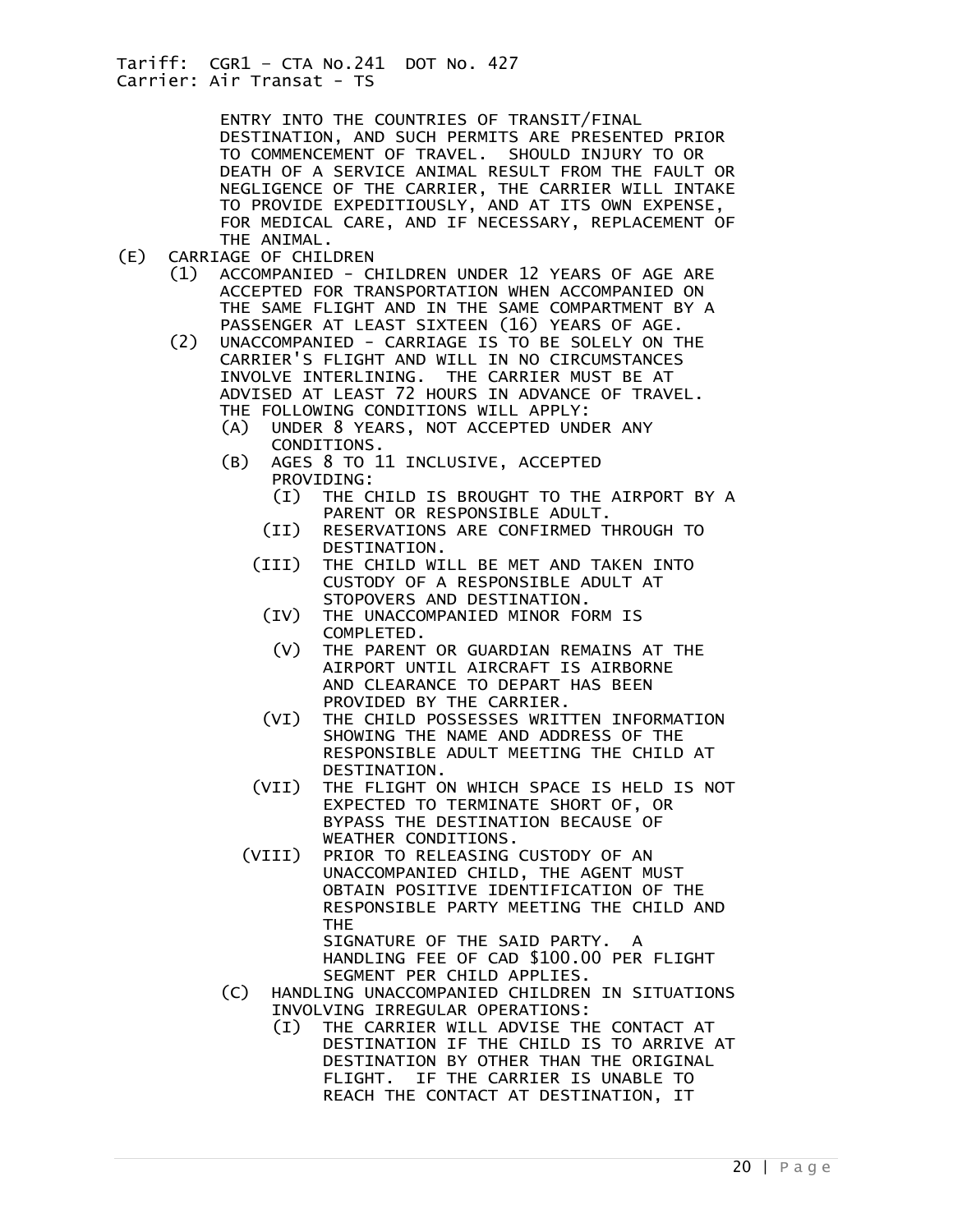- WILL ADVISE THE CONTACT AT ORIGIN.<br>(II) THE CARRIER WILL ASSUME CUSTODY OF
- THE CARRIER WILL ASSUME CUSTODY OF THE CHILD IN CASE OF DIVERSION OF FLIGHT.
- (III) PRIOR TO RELEASING CUSTODY OF AN UNACCOMPANIED CHILD, THE AGENT MUST OBTAIN POSITIVE IDENTIFICATION OF THE RESPONSIBLE PARTY MEETING THE CHILD AND THE SIGNATURE OF THE SAID PARTY.
- (3) RESPONSIBILITIES OF THE CARRIER THE CARRIER WILL ENSURE THE SAFETY, SECURITY AND GENERAL WELL-BEING OF UNACCOMPANIED MINORS, BUT WILL NOT ASSUME ANY FINANCIAL OR GUARDIANSHIP RESPONSIBILITY FOR THEM BEYOND THOSE APPLICABLE TO AN ADULT PASSENGER.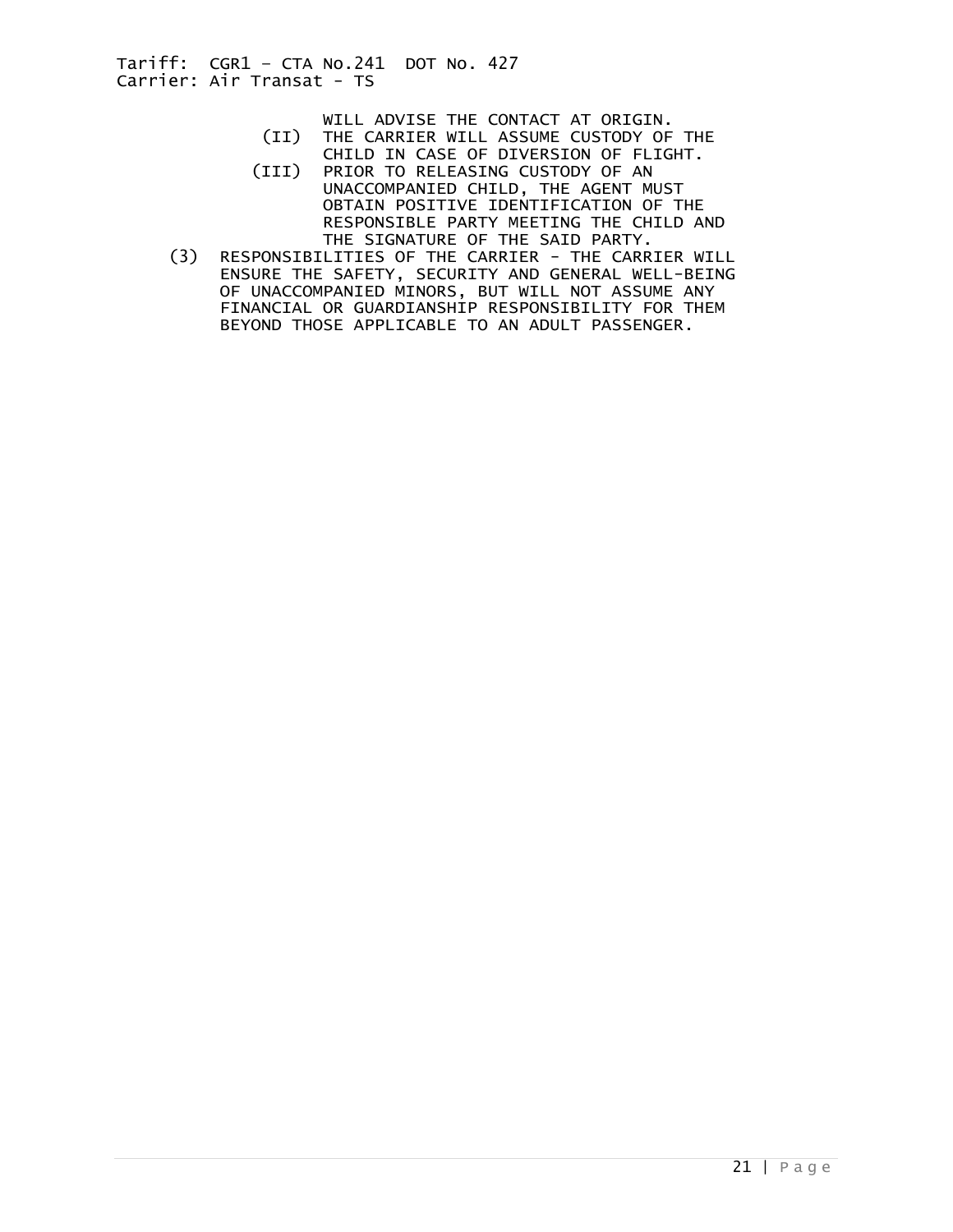<span id="page-21-0"></span>Rule 7 Carriage of Baggage and Cargo

- (A) BAGGAGE THE CARRIER WILL ACCEPT FOR TRANSPORTATION AS BAGGAGE SUCH PERSONAL PROPERTY AS IS NECESSARY FOR THE WEAR, USE, COMFORT OR CONVENIENCE OF THE PASSENGER FOR THE PURPOSES OF THE TRIP, SUBJECT TO THE FOLLOWING CONDITIONS:
	- (1) ALL BAGGAGE MUST BE SUITABLY EXTERNALLY IDENTIFIED AND PACKED IN A MANNER WHICH CAN WITHSTAND ORDINARY HANDLING, OR BE OF A WEIGHT, SIZE OR CHARACTER WHICH RENDERS IT SUITABLE FOR
	- TRANSPORTATION;<br>C2) FRAGILE OR PERI (2) FRAGILE OR PERISHABLE ARTICLES, INCLUDING MEDICATION OR MEDICAL DEVICES, MONEY, JEWELRY, SILVERWARE, ELECTRONICS, LAPTOP COMPUTERS, PERSONAL AUDIO/VIDEO DEVICES, NEGOTIABLE DOCUMENTS, SECURITIES, SAMPLES OF BUSINESS DOCUMENTS OR OTHER VALUABLES (OTHER THAN ARTICLES OF CLOTHING) SHALL NOT BE ACCEPTED AS CHECKED BAGGAGE. ANY SUCH ITEMS DECLARED OR FOUND IN CHECKED BAGGAGE SHALL BE SUBJECT TO REMOVAL PRIOR TO THE BAGGAGE IN QUESTION BEING ACCEPTED FOR CARRIAGE BY THE CARRIER. THE CARRIER SHALL NOT BE LIABLE FOR DAMAGE TO FRAGILE, VALUABLE OR PERISHABLE ITEMS WHERE SUCH DAMAGE IS THE RESULT OF THE INHERENT DEFECT, QUALITY OR VICE OF THE ITEM IN QUESTION. UNSUITABLY OR INADEQUATELY PACKED ITEMS WILL BE ACCEPTED AT THE CARRIER'S DISCRETION AND, WHERE ACCEPTED, COMPENSATION MAY BE DENIED AS A RESULT OF THE AFORE-MENTIONED FACTORS. THE CARRIER ASSUMES NO LIABILITY FOR THE DELAY IN DELIVERY OF ANY PERISHABLE ITEMS ACCEPTED AS CHECKED BAGGAGE UNLESS IT HAS FAILED TO TAKE
- ALL REASONABLE MEASURES TO AVOID SUCH DELAY.<br>(3) NORMAL CARRIER LIABILITY. AS CONTAINED IN TH NORMAL CARRIER LIABILITY, AS CONTAINED IN THIS RULE, WILL BE WAIVED FOR SUBSTANTIATED CLAIMS INVOLVING THE LOSS OF, DAMAGE TO, OR DELAY IN DELIVERY OF MOBILITY AIDS, WHEN SUCH ITEMS HAVE BEEN ACCEPTED INTO THE CARE OF THE CARRIER AS CHECKED BAGGAGE OR OTHERWISE. IF A MOBILITY AID IS DAMAGED OR LOST, THE CARRIER WILL IMMEDIATELY PROVIDE A SUITABLE TEMPORARY REPLACEMENT WITHOUT CHARGE. IF A DAMAGED AID CAN BE REPAIRED, THE CARRIER WILL ARRANGE, AT ITS EXPENSE, FOR THE PROMPT AND ADEQUATE REPAIR OF THE AID AND RETURN IT TO THE PASSENGER AS SOON AS POSSIBLE. IF A DAMAGED AID CANNOT BE REPAIRED OR IS LOST AND CANNOT BE LOCATED WITHIN 96 HOURS AFTER THE PASSENGER'S ARRIVAL, THE CARRIER WILL, AT ITS DISCRETION, REPLACE IT WITH AN IDENTICAL AID SATISFACTORY TO THE PASSENGER, OR REIMBURSE THE PASSENGER FOR THE REPLACEMENT COST OF THE AID.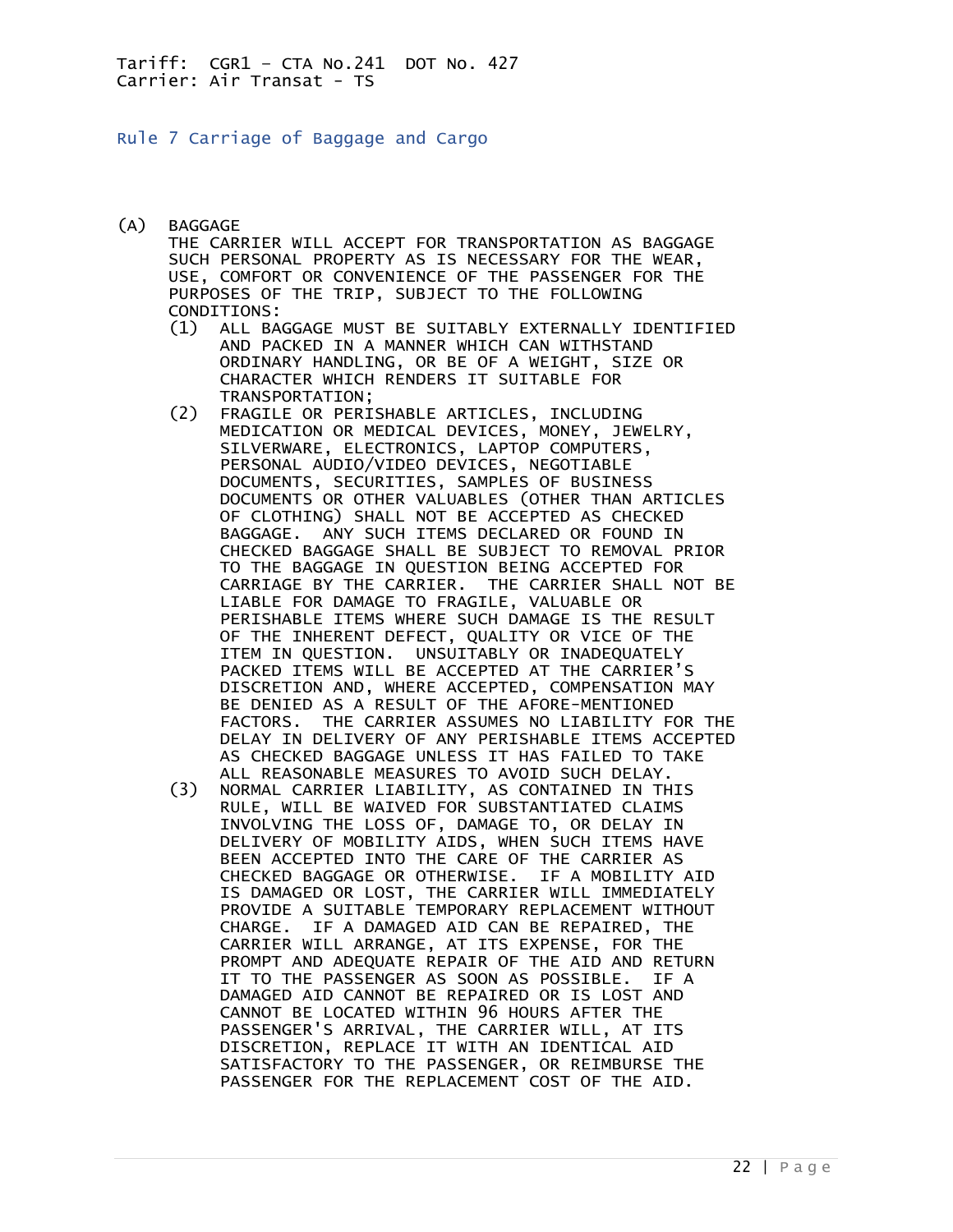(4) EACH PASSENGER (EXCLUDING INFANTS UNDER 2 YEARS OF AGE) IN ECONOMY CLASS WILL HAVE THE FOLLOWING CHECKED BAGGAGE ALLOWANCES AND FEES ON ALL ROUTES BETWEEN CANADA AND THE UNITED STATES: (A) ECONOMY CLASS: ABC-ECO-BUDGET FIRST CHECKED BAG UP TO 23 KGS. - \$35 CAD IF PREPAID, \$40 CAD WITHIN 24H OF DEPARTURE. SECOND CHECKED BAG UP TO 23KGS - \$55 CAD IF PREPAID, \$70 CAD WITHIN 24H OF DEPARTURE. THIRD AND SUBSEQUENT PIECES OF CHECKED BAGGAGE UP TO 23 KGS - \$225 CAD. ABC-ECO-STANDARD FIRST CHECKED BAG UP TO 23 KG. - \$0 CAD. SECOND CHECKED BAG UP TO 23 KGS. - \$55 CAD IF PREPAID, \$70 CAD WITHIN 24H OF DEPARTURE. THIRD AND SUBSEQUENT PIECES OF CHECKED BAGGAGE UP TO 23 KGS. - \$225 CAD. ABC-ECO-FLEX FIRST CHECKED BAG UP TO 23KGS - \$0 CAD. SECOND CHECKED BAG UP TO 23 KGS - \$55 CAD IF PREPAID, \$70 CAD WITHIN 24H OF DEPARTURE. THIRD AND SUBSEQUENT PIECES OF CHECKED BAGGAGE UP TO 23 KGS. - \$225 CAD. PACKAGE PURCHASE PASSENGERS FIRST CHECKED BAG UP TO 23 KGS. - \$0 CAD. SECOND CHECKED BAGGAGE UP TO 23 KGS. - \$55 CAD IF PREPAID,\$70 CAD WITHIN 24H OF DEPARTURE. THIRD AND SUBSEQUENT PIECES OF BAGGAGE UP TO 23 KGS. - \$225 CAD. CRUISE PASSENGERS WITH VOUCHER FIRST CHECKED BAG UP TO 28 KGS. - \$0 CAD. SECOND CHECKED BAG UP TO 23 KGS. - \$55 CAD IF PREPAID, \$70 CAD WITHIN 24H OF DEPARTURE. THIRD AND SUBSEQUENT PIECES OF CHECKED BAGGAGE UP TO 23 KGS. - \$225 CAD. (B) OPTION PLUS: ABC-ECO-BUDGET FIRST CHECKED BAG UP TO 23 KGS. - \$0 CAD. SECOND CHECK BAG UP TO 23 KGS. - \$55 CAD IF PREPAID, \$70 CAD WITHIN 24H OF DEPARTURE. THIRD AND SUBSEQUENT PIECES OF CHECKED BAGGAGE UP TO 23 KGS. - \$225 CAD. ABC-ECO-STANDARD & ECO-FLEX FIRST CHECKED BAG UP TO 23 KGS. - \$0 CAD. SECOND CHECKED BAG UP TO 23 KGS. - \$0 CAD. THIRD AND SUBSEQUENT PIECES OF CHECKED BAGGAGE UP TO 23 KGS. - \$225 CAD. PACKAGE PURCHASE PASSENGERS FIRST CHECKED BAG UP TO 23 KGS - \$0 CAD. SECOND CHECKED BAG UP TO 23 KGS - \$0 CAD. THIRD AND SUBSEQUENT PIECES OF BAGGAGE UP TO 23 KGS - \$225 CAD. CRUISE PASSENGERS FIRST CHECKED BAG UP TO 23 KGS. - \$0 CAD. SECOND CHECKED BAG UP TO 23 KGS. - \$0 CAD. THIRD AND SUBSEQUENT PIECES OF CHECKED BAGGAGE UP TO 23 KGS. - \$225 CAD. (C) CLUB CLASS & CLUB FLEX: FIRST CHECKED BAG UP TO 23KGS. - \$0 CAD. SECOND CHECKED BAG UP TO 23 KGS - \$0 CAD. THIRD AND SUBSEQUENT PIECES OF CHECKED BAGGAGE UP TO 23 KGS. - \$225. (D) ONE APPROVED CAR SEAT OR ONE BOOSTER SEAT AND

 ONE STROLLER PER CHILD/INFANT CARRIED FREE OF CHARGE;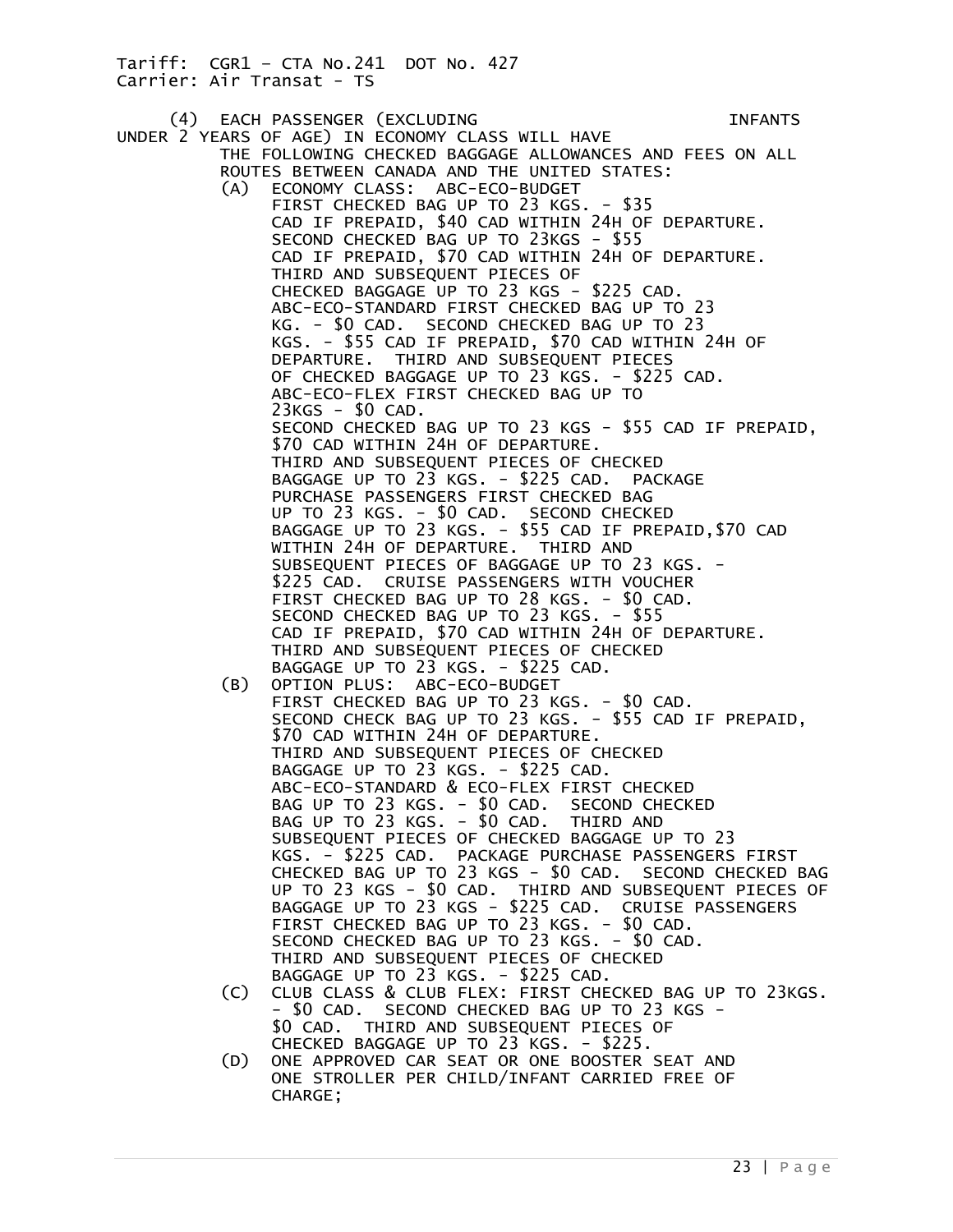NOTE: THE FOLLOWING SPORTS EQUIPMENT ARE CONSIDERED AS PART OF THE CHECKED BAGGAGE ALLOWANCE PER PASSENGER (SEE NUMBER OF BAGGAGE ALLOCATED ON THE PREVIOUS PAGE) AND WILL BE SUBJECT TO THE APPLICABLE REGULAR BAGGAGE FEES DEPENDING ON THE TYPE OF TICKET PURCHASED. THESE EQUIPMENT WILL BE CARRIED, SUBJECT TO AVAILABILITY OF SPACE ON A FLIGHT SEGMENT. A PRE-BOOKING IS RECOMMENDED WITH THE CARRIER PRIOR TO DEPARTURE:

| <b>EQUIPMENT</b><br>(SEE AIR TRANSAT'S<br>WEB SITE FOR THE LIST<br>OF INCLUSIONS) | OVERWEIGHT FEES,<br>IF APPLICABLE | OVERSIZED FEES,<br>IF APPLICABLE<br>$(159-292 \text{ CM})$ |
|-----------------------------------------------------------------------------------|-----------------------------------|------------------------------------------------------------|
| CAMPING EQUIPMENT.                                                                | \$100.00                          | \$100.00                                                   |
| FISHING EQUIPMENT.                                                                | \$100.00                          | \$100.00                                                   |
| HUNTING EQUIPMENT.                                                                | \$100.00                          | \$100.00                                                   |
| DIVING EQUIPMENT.                                                                 | \$100.00                          | \$100.00                                                   |
| GOLF EQUIPMENT.                                                                   | \$100.00                          | NON-APPLICABLE                                             |
| KITEBOARD.                                                                        | \$100.00                          | NON-APPLICABLE                                             |
| SKIS EQUIPMENT.                                                                   | \$100.00                          | NON-APPLICABLE                                             |
| HOCKEY EQUIPMENT.                                                                 | \$100.00                          | NON-APPLICABLE                                             |
| ANY OTHER EQUIPMENT.                                                              | \$100.00                          | \$100.00                                                   |

#### EQUIPMENT WITH FIXED COSTS:

BICYCLES: FIXED COSTS OF \$50.00 ARE APPLICABLE PER FLIGHT SEGMENT IF PREPAID OR \$75.00 IF PURCHASED AT THE AIRPORT PRIOR TO DEPARTURE. MAXIMUM OF 32KG. A PRE-BOOKING IS REQUIRED PRIOR TO DEPARTURE.

WINDSURFING BOARD AND SURFBOARD, MAXIMUM OF 3,65 METRES (12 FEET) LONG, 1 MAST, 1 SAIL, 1 BOARD AND 1 HELMET; OR PADDLEBOARD: FIXED COSTS OF \$100.00 ARE APPLICABLE PER FLIGHT SEGMENT IF PREPAID OR \$115.00 IF PURCHASED AT THE AIRPORT PRIOR TO DEPARTURE. MAXIMUM OF 32KG. A PRE-BOOKING IS REQUIRED PRIOR TO DEPARTURE.

#### EQUIPMENT NOT ACCEPTED:

CANOES AND KAYAKS, AS WELL AS MOTORIZED EQUIPMENT ARE NOT ACCEPTED AT THE CHECK-IN COUNTER. CONTACT THE CARRIER'S CARGO SERVICE.

FOR INFORMATION ON INDIVIDUAL BAGGAGE OVER 32 KG (70 LBS), CONTACT THE CARRIER'S CARGO SERVICE.

 ALL OTHER SPORTING EQUIPMENT IS SUBJECT TO STANDARD EXCESS BAGGAGE FEES.

 (E) FOR ALL PASSENGERS: ANY CHECKED BAG BETWEEN 24-32 KGS IS OVERWEIGHT AND PAYABLE AT \$100.00 CAD IN ADDITIONAL TO ANY APPLICABLE PER PIECE FEES. ANY CHECKED BAG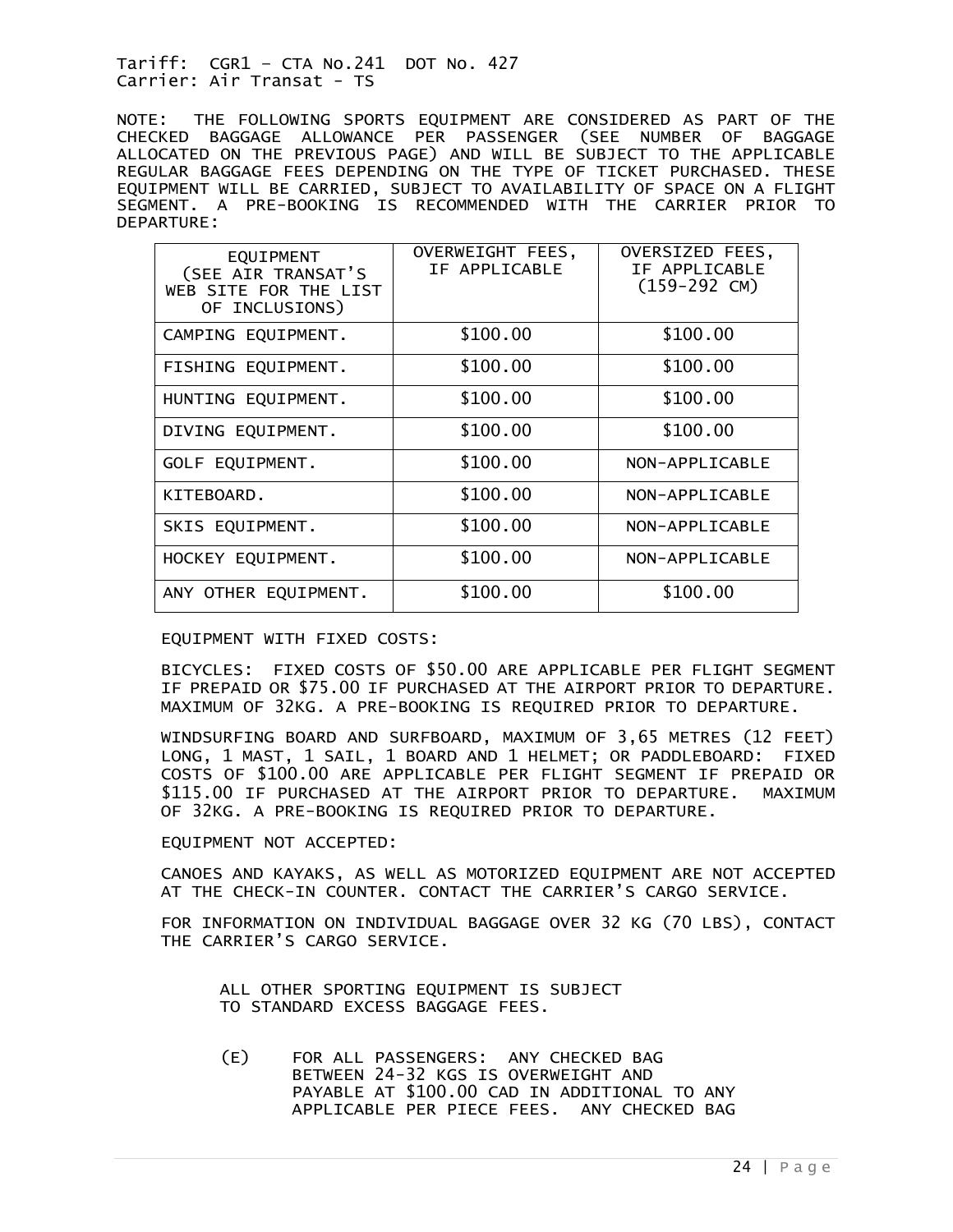> BETWEEN 159-292 CM IS OVERSIZED AND PAYABLE AT \$100.00 CAD IN ADDITIONAL TO ANY APPLICABLE PER PIECE FEES. ALL ITEMS OF SPORTING EQUIPMENT ARE CONSIDERED AS CHECKED BAGGAGE AND CHARGED PER PIECE EXCEPT AS NOTED. PRICES AND WEIGHTS INDICATED ARE VALID PER FLIGHT SEGMENT. APPLICABLE TAXES ARE NOT INCLUDED. IN AIRPORTS OUTSIDE OF CANADA, PRICES MAY VARY AND WILL BE CHARGED IN THE CURRENCY OF THE DEPARTURE CITY. A PIECE OF CHECKED BAGGAGE SHALL NOT EXCEED THE OVERSIZE MAXIMUM OF 292 CM LINEAR DIMENSIONS (L+W+H) AND/OR THE MAXIMUM OVERWEIGHT OF 32 KGS, OTHERWISE THE BAGGAGE SHALL BE SHIPPED AS CARGO AND CARGO CHARGES SHALL APPLY. IN ADDITION TO THE BAGGAGE ALLOWANCE, ONE OF THE FOLLOWING ARTICLES OF BAGGAGE MAY BE CARRIED WITHOUT ADDITIONAL CHARGE.

- (5) BAGGAGE (EQUIVALENT TO HAND LUGGAGE) THE DIMENSIONS OF WHICH DO NOT EXCEED 23 CM X 40 CM X 51 CM (9" X 16" X 20) AND THE WEIGHT OF WHICH DOES NOT EXCEED 10 KILOGRAMS IN ECONOMY AND 15 KG IN CLUB CLASS MAY BE CARRIED ON BOARD THE AIRCRAFT BY THE PASSENGER PROVIDED THAT, AT THE SOLE DISCRETION OF THE CARRIER, IT IS SUITABLE TO BE STOWED IN THE PASSENGER COMPARTMENT OF THE AIRCRAFT AND IS NOT OTHERWISE OFFENSIVE OR OBJECTIONABLE TO ANY OTHER PASSENGERS.
- (6) ARTICLES OF BAGGAGE OR GOODS WILL NOT BE CARRIED WHEN SUCH ARTICLES ARE LIKELY TO ENDANGER THE AIRCRAFT, PERSON OR PROPERTY, ARE LIKELY TO BE DAMAGED BY AIR CARRIAGE, ARE UNSUITABLY TAGGED OR PACKED, OR THE CARRIAGE OF WHICH WOULD VIOLATE THE LAWS, REGULATIONS, OR ORDERS OF COUNTRIES TO BE FLOWN FROM, INTO, OR OVER.
- (7) IF THE WEIGHT, SIZE OR CHARACTER RENDERS IT UNSUITABLE FOR CARRIAGE ON THE AIRCRAFT, THE CARRIER, PRIOR TO DEPARTURE OF THE FLIGHT, WILL REFUSE TO CARRY THE PASSENGER'S BAGGAGE OR GOODS OR ANY PART THEREOF. THE FOLLOWING ARTICLES WILL BE CARRIED ONLY WITH PRIOR CONSENT OF THE CARRIER:
	- (A) FIREARMS OF ANY DESCRIPTION FIREARMS FOR SPORT PURPOSES WILL BE CARRIED AS BAGGAGE PROVIDED REQUIRED ENTRY PERMITS ARE IN THE POSSESSION OF THE PASSENGER FOR THE COUNTRY OF DESTINATION AND PROVIDED THAT SUCH FIREARMS ARE DISASSEMBLED OR PACKED IN A SUITABLE CASE. THE PROVISIONS OF THIS PARAGRAPH DO NOT APPLY TO LAW ENFORCEMENT OFFICERS TRAVELING IN THE LINE OF DUTY AND CARRYING LEGALLY PRESCRIBED SIDE ARMS OR OTHER SIMILAR WEAPONS.
	- (B) EXPLOSIVES, AMMUNITION, CORROSIVES,
	- FLAMMABLES, OR OTHERWISE DANGEROUS MATERIAL;<br>.C) ANY SHARP OR POINTED ARTICLE SUCH AS KNIFE) ANY SHARP OR POINTED ARTICLE SUCH AS KNIFE, SCISSORS, NAIL FASTENERS, OR ANYTHING THAT COULD BE USED AS A WEAPON;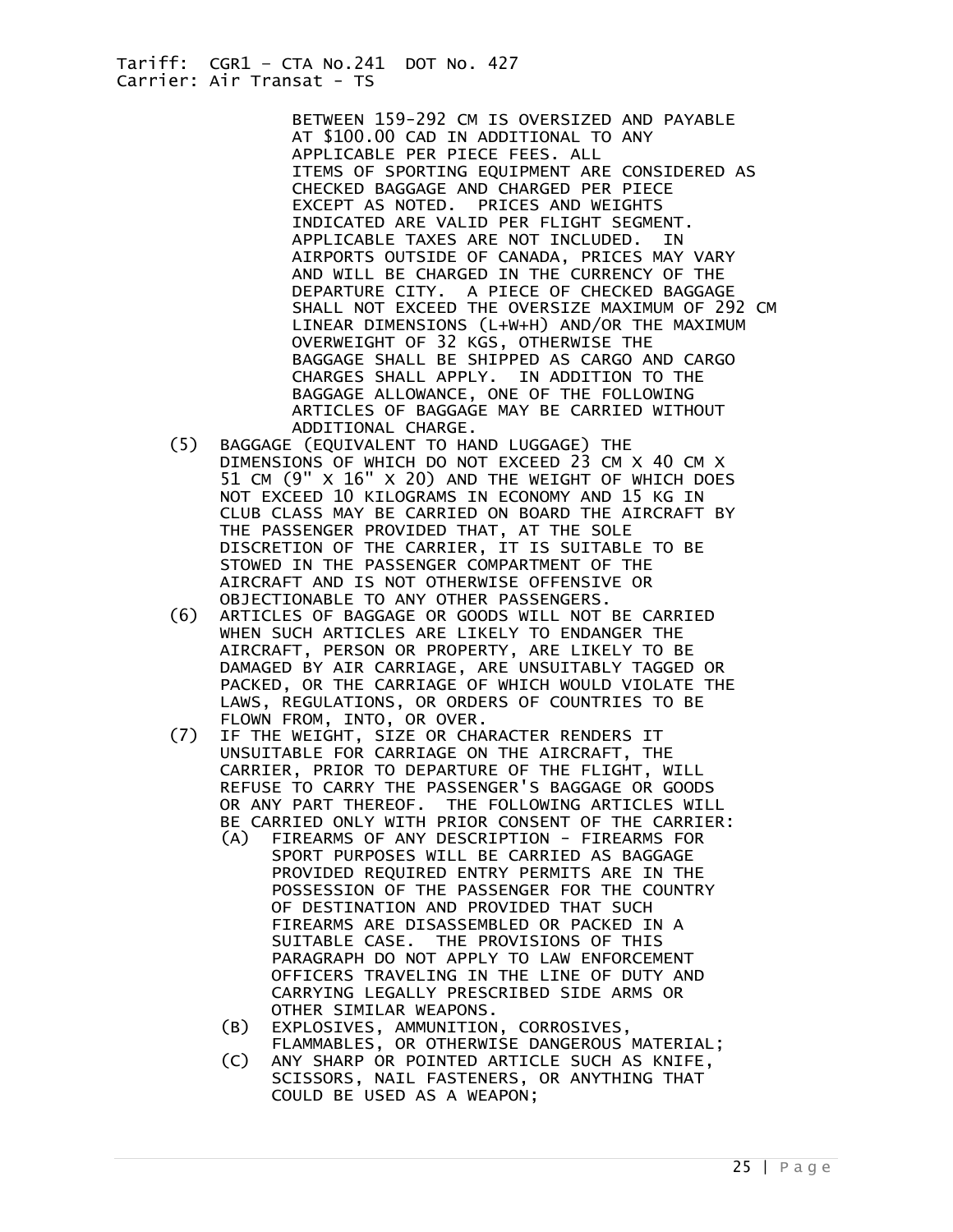- (D) ELECTRONIC OR MOTORIZED EQUIPMENT;
- (E) OBJECTS OF ART;
- LIVE ANIMALS;
- (G) PERISHABLE ITEMS.<br>(B) MUSICAL INSTRUMENTS
	- (B) MUSICAL INSTRUMENTS THE CARRIER DOES NOT ALLOW THE PURCHASE OF ADDITIONAL SEATS FOR THE PURPOSE OF CARRYING A MUSICAL INSTRUMENT. MUSICAL INSTRUMENTS NOT EXCEEDING A WEIGHT OF 10 KG (22 LBS) AND A DIMENSION OF 23 X 40 X 51 CM (9 X 16 X 20 IN) (INCLUDING WHEELS AND HANDLES) ARE ACCEPTED IN THE CABIN AS A CARRY-ON. SUCH A MUSICAL INSTRUMENT IN THE CABIN REPLACES THE CARRY-ON BAGGAGE ALLOWED. ALL INSTRUMENTS IN THE CABIN MUST BE STOWED IN THE OVERHEAD BIN OR UNDER THE SEAT. INSTRUMENTS EXCEEDING THIS SIZE OR WEIGHT WILL HAVE TO BE CHECK-IN. IF THE MUSICAL INSTRUMENTS EXCEEDS THE QUANTITY/DIMENSIONS/WEIGHT OF THE CARRY-ON BAGGAGE ALLOWANCE AND WEIGHS LESS THAN 32 KG (70 LBS), IT WILL BECOME PART OF YOUR CHECKED BAGGAGE ALLOWANCE, WHICH WHEN EXCEEDED IS SUBJECT TO ANY APPLICABLE EXCESS BAGGAGE CHARGES. TO PREVENT ANY DAMAGE, WE ADVISE STORING THE MUSICAL INSTRUMENT IN A PROTECTIVE HARD CASE. FOR INFORMATION ON INDIVIDUAL PIECES OF BAGGAGE EXCEEDING 32 KG (70 LBS) IN WEIGHT, CONTACT THE CARRIER'S CARGO DEPARTMENT.
- (C) CARGO

 CARRIER'S ACCEPTANCE OF CARGO ONBOARD ANY FLIGHT, SHALL BE SUBJECT TO THE FOLLOWING CONDITIONS:

- (1) THE CARRIER SHALL HAVE THE RIGHT, BUT NOT OBLIGATION, TO MAKE SUCH INSPECTIONS OF CARGO AS IT DEEMS NECESSARY OR APPROPRIATE, WITH OR WITHOUT THE SHIPPER'S CONSENT OR KNOWLEDGE. THE EXISTENCE OR EXERCISE OF SUCH RIGHT SHALL NOT BE CONSTRUED AS AN AGREEMENT, EXPRESSED OR IMPLIED, BY THE CARRIER TO CARRY SUCH CARGO AS WOULD OTHERWISE BE PRECLUDED FROM CARRIAGE IN ACCORDANCE WITH THIS TARIFF.
- (2) THE CARRIER SHALL NOT BE LIABLE FOR ANY DAMAGE TO ANY CARGO RESULTING FROM EXPOSURE TO ELECTRO-MAGNETIC X-RAY OR FLUOROSCOPIC METAL OR OTHER DETECTING DEVICES AS A RESULT OF ANY SUCH
- INSPECTIONS.<br>(3) ALL CARGO PR ALL CARGO PRESENTED FOR CARRIAGE SHALL BE CRATED OR OTHERWISE SUITABLY ENCLOSED AND BE OF WEIGHT, SIZE AND CHARACTER THAT IS SUITABLE FOR CARRIAGE ON THE AIRCRAFT.
- (4) CARRIAGE OF ANIMALS: ONLY DOMESTIC CATS AND DOGS ARE ACCEPTED FOR CARRIAGE. ALL OTHER ANIMALS, EXCEPT CERTIFIED SERVICE ANIMALS, ARE NOT ACCEPTED ON THE CARRIER'S FLIGHTS. PASSENGERS MUST BE OF AT LEAST SIXTEEN (16) YEARS OF AGE, AND BE IN POSSESSION OF ALL ANIMAL-RELATED HEALTH AND VACCINATION DOCUMENTS REQUIRED BY THE COUNTRY OF DESTINATION. MUST NOT TRAVEL ON A CONNECTING FLIGHT. THE FOLLOWING CONDITIONS WILL APPLY: (A) A FEE OF CAD \$150.00 FOR ALL SEGMENTS, IF PREPAID, OR
	- \$175.00 IF PURCHASED AT THE AIRPORT PRIOR TO DEPARTURE WILL BE CHARGED FOR CARRIAGE OF ANIMALS IN THE CARGO HOLD.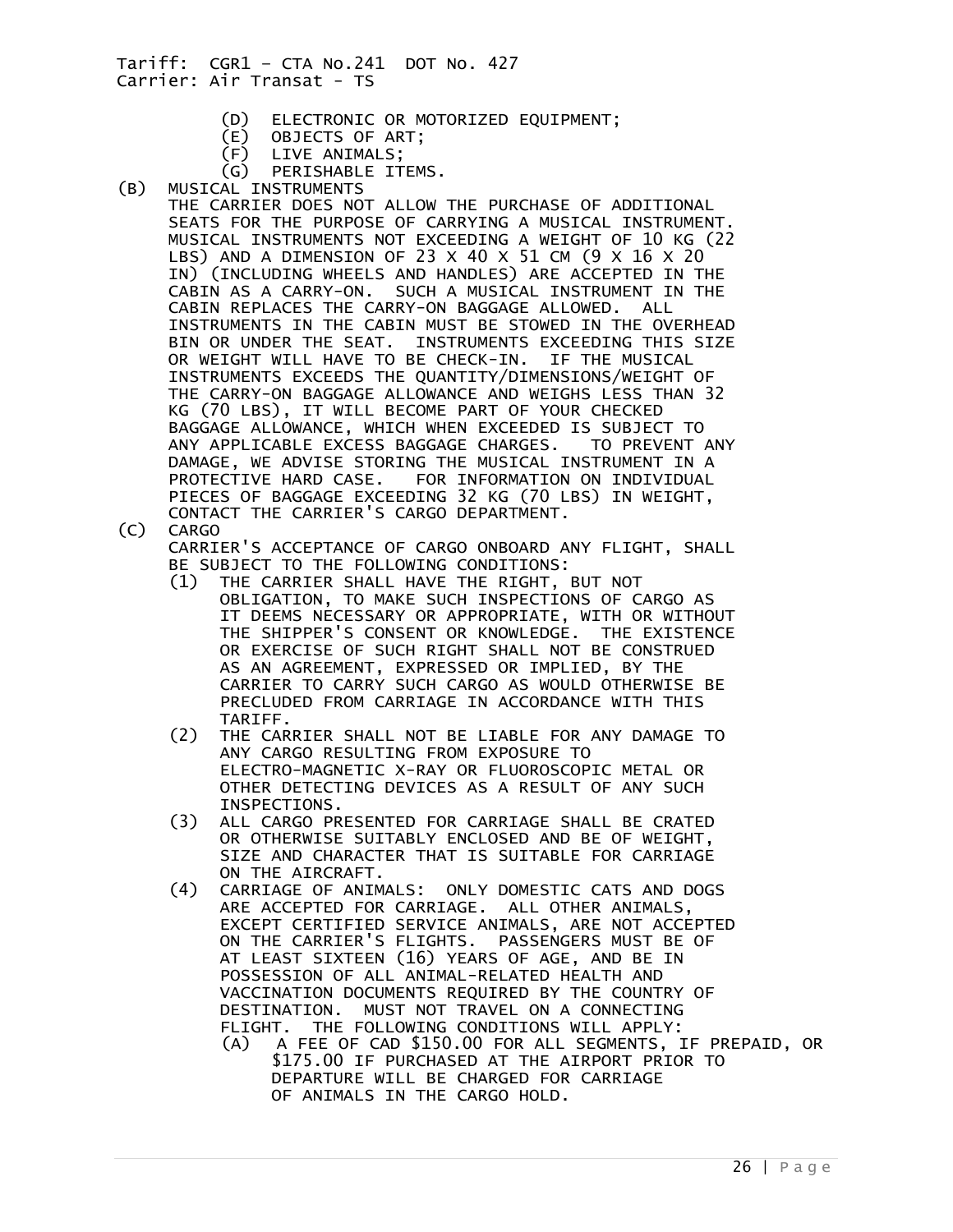- (B) ANIMAL MUST TRAVEL IN A CAGE SUPPLIED BY THE PASSENGER WITH THE NAME OF THE ANIMAL WRITTEN ON IT.
- (C) ANIMAL MUST BE IN AN IATA APPROVED CAGE FOR AIR TRANSPORTATION. PLAIN RIGID PLASTIC IS MANDATORY. CAGE OF THE WIRE-KIND OR ANY OTHER MATERIAL WILL NOT BE ACCEPTED (DOOR CAN BE OF WIRE-KIND).
- (D) CAGE MUST BE BIG ENOUGH FOR THE ANIMAL(S) TO STAND-UP, TURN-AROUND AND LIE DOWN ACCORDING TO NUMBER OF ANIMALS INSIDE.
- (E) ONLY ONE (1) ANIMAL PER CAGE IS ACCEPTED, AND NO ANIMAL UNDER 12 WEEKS OF AGE MAY TRAVEL ALONE. EXCEPTIONS TO THIS ARE AS FOLLOWS: DOGS AND CATS: A MOTHER WITH PUPPIES OR A MOTHER WITH KITTENS BETWEEN 6-12 WEEKS OLD, OR, UP TO 3 PUPPIES OR KITTENS FROM THE SAME LITTER BETWEEN 8 WEEKS TO 6 MONTHS. THE CAGE MUST ALWAYS BE BIG ENOUGH TO ACCOMMODATE ALL THE ANIMALS.
- (F) ANIMALS THAT APPEAR AGGRESSIVE, UNRULY, ILL OR IN DISTRESS MAY BE DENIED TRANSPORT. FOR CARRIAGE IN THE CABIN:
	- (I) A FEE OF CAD \$50.00 PER FLIGHT SEGMENT, IF PREPAID, OR \$75.00 IF PURCHASED AT THE AIRPORT PRIOR TO DEPARTURE WILL BE CHARGED FOR CARRIAGE OF ANIMAL IN THE CABIN.
	- (II) ANIMAL MUST BE AT LEAST 12 WEEKS OLD AND FULLY WEANED.
	- (III) ANIMAL MUST TRAVEL IN AN APPROVED FOR AIR TRANSPORTATION LEAK-PROOF, SOFT-SIDED AND WELL VENTILATED CARRIER SUPPLIED BY THE PASSENGER.
		- (IV) CARRIER MUST BE BIG ENOUGH TO ALLOW THE ANIMAL TO STAND, TURN OR LAY DOWN SAFELY AND COMFORTABLY.
		- (V) THE ANIMAL MUST REMAIN IN THE CARRIER FOR THE ENTIRE DURATION OF THE FLIGHT AND NO PART OF THE ANIMAL MAY EXTEND OUTSIDE OF THE CARRIER.
	- (VI) THE CARRIER MUST FIT AND REMAIN UNDER THE SEAT IN FRONT OF THE PASSENGER.
	- (VII) PASSENGER MAY BE REQUIRED TO RELOCATE THEIR SEAT IN THE CABIN IF THERE IS AN ALLERGIC PASSENGER ON BOARD ALLOWING A MINIMUM OF 5 ROW SEPARATION.
	- (VIII) THE WEIGHT OF THE ANIMAL, INCLUDING THE CARRIER, CANNOT EXCEED 10 KILOGRAMS AND THE SIZE OF THE CONTAINER MUST BE A MAXIMUM OF 55 X 35 X 35CM.
		- (IX) THE PET CARRIER COUNTS AS ONE ITEM AS PER THE CARRY-ON ALLOWANCE.
		- (X) PASSENGER CANNOT BE SEATED IN EXIT OR BULKHEAD SEATS OR IN CLUB CLASS.
		- (XI) PASSENGER CANNOT TRANSPORT AN ANIMAL IN ADDITION TO MEDICAL EQUIPMENT THAT MUST ALSO BE STOWED UNDER THE SEAT IN FRONT OF THE PASSENGER.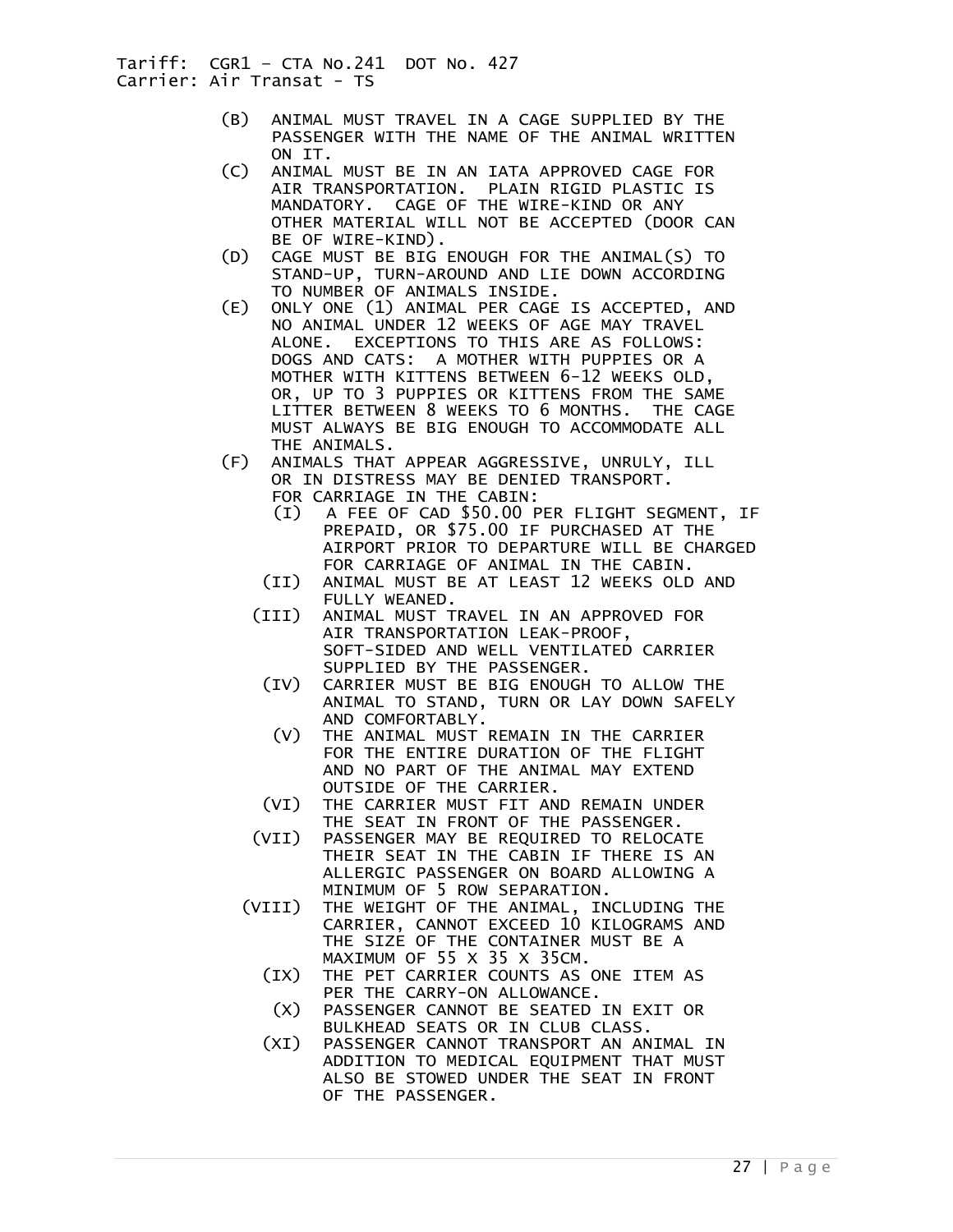- (XII) ANIMAL THAT APPEARS AGGRESSIVE, UNRULY, ILL OR IN DISTRESS MAY BE DENIED FOR TRANSPORT.
- (XIII) A MAXIMUM OF ONE (1) ANIMAL PER PASSENGER IS ACCEPTED.
- NOTE: NO ANIMALS, EXCEPT SERVICE ANIMALS IN ACCORDANCE WITH PARAGRAPH (B)(4), ARE ALLOWED ON FLIGHTS OR THROUGH HAWAII.
- (5) PERISHABLE GOODS SHALL BE PROPERLY PACKED BY THE SHIPPER TO PREVENT DAMAGE OR DETERIORATION IN FLIGHT. THE CARRIER SHALL NOT BE LIABLE FOR ANY LOSS, DAMAGE, DETERIORATION OR DESTRUCTION OF PERISHABLE GOODS REGARDLESS OF ITS CAUSE, INCLUDING LOSS, DAMAGE, DETERIORATION OR DESTRUCTION RESULTING FROM DELAY IN DEPARTURE OR EN ROUTE UNLESS DIRECTLY CAUSED BY THE GROSS NEGLIGENCE OR WILLFUL MISCONDUCT OF THE CARRIER.
- (6) NON-ACCEPTANCE BY CONSIGNEE WHERE ANY GOODS ARE REFUSED BY THE CONSIGNEE, OR EFFECTIVE ARRANGEMENTS HAVE NOT BEEN MADE BY THE SHIPPER FOR THE CONSIGNEE TO ACCEPT GOODS AT THE DESTINATION, OR WHERE INSTRUCTIONS FOR DISPOSAL CANNOT BE OBTAINED FROM THE SHIPPER OR CONSIGNEE, OR WHERE THERE IS A DANGER THAT THE GOODS SHALL BECOME WORTHLESS BECAUSE OF DELAY IN TRANSIT OR DELIVERY OR NON-DELIVERY, THE CARRIER SHALL WITHOUT PRIOR NOTICE, DISPOSE OF THE GOODS UPON SUCH TERMS AS SHALL APPEAR FIT AND PROPER TO THE CARRIER FROM AND AGAINST ANY AND ALL COSTS OF DISPOSAL,
- DELIVERY OR STORAGE THEREOF.<br>(7) REFUSAL OF CARRIAGE THE CA REFUSAL OF CARRIAGE - THE CARRIER SHALL REFUSE TO CARRY OR SHALL REMOVE EN ROUTE ANY CARGO WHEN: (A) SUCH CARGO:
	- MAY ENDANGER THE SAFETY OF THE AIRCRAFT, CREW, OTHER CARGO, PASSENGERS OR BAGGAGE;
		- IS SHIPPED CONTRARY TO ANY APPLICABLE LAWS, REGULATIONS OR ORDERS OF ANY PLACE TO BE FLOWN FROM, INTO OR OVER;
		- IS LIABLE TO CAUSE DAMAGE TO THE AIRCRAFT OR TO BAGGAGE OR OTHER CARGO, OR INJURY TO PERSONS ONBOARD THE AIRCRAFT;
		- IS LIKELY TO BE DAMAGED BY AIR CARRIAGE; - IS IMPROPERLY PACKED OR OTHERWISE
		- DEFECTIVE.
- (B) THE WEIGHT, SIZE OR CHARACTER OF THE CARGO IS UNSUITABLE FOR CARRIAGE ON THE AIRCRAFT.<br>(8) RESTRICTED ARTICLES
- (8) RESTRICTED ARTICLES
	- (A) IN ADDITION TO THE RULES SET FORTH IN THIS TARIFF, THE PROVISIONS OF THE IATA RESTRICTED ARTICLES REGULATIONS SHALL APPLY IN CONNECTION WITH CARRIAGE IN THE AIRCRAFT.
	- (B) THE SHIPPER SHALL COMPLY WITH ALL APPLICABLE REGULATIONS GOVERNING THE CARRIAGE OF SUCH RESTRICTED ARTICLES.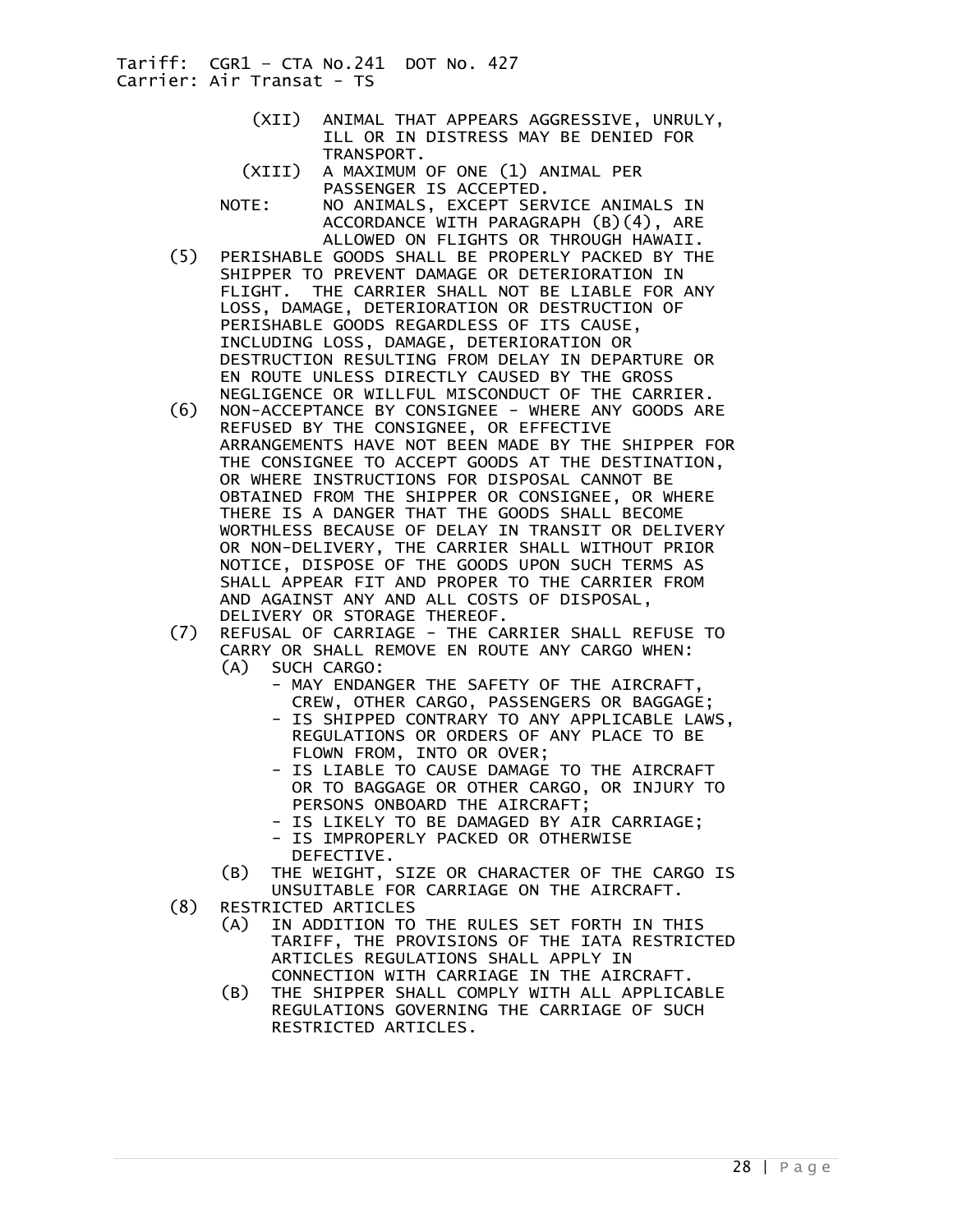<span id="page-28-0"></span>Rule 8 Limitation of Liability - Passengers

 FOR TRAVEL GOVERNED BY THE MONTREAL CONVENTION FOR THE PURPOSE OF INTERNATIONAL CARRIAGE GOVERNED BY THE MONTREAL CONVENTION, THE LIABILITY RULES SET OUT IN THE MONTREAL CONVENTION ARE FULLY INCORPORATED HEREIN AND SHALL SUPERSEDE AND PREVAIL OVER ANY PROVISIONS OF THIS TARIFF WHICH MAY BE INCONSISTENT WITH THOSE RULES.

 FOR TRAVEL GOVERNED BY THE WARSAW CONVENTION CARRIAGE HEREUNDER IS SUBJECT TO THE RULES AND LIMITATIONS RELATING TO LIABILITY ESTABLISHED BY THE WARSAW CONVENTION UNLESS SUCH CARRIAGE IS NOT "INTERNATIONAL CARRIAGE", AS DEFINED BY THE WARSAW CONVENTION. HOWEVER, THE CARRIER WITH RESPECT TO ALL INTERNATIONAL TRANSPORTATION, AS DEFINED IN THE SAID CONVENTION, PERFORMED BY IT, AGREES THAT THE LIMIT OF LIABILITY FOR EACH PASSENGER FOR DEATH OR WOUNDING OR OTHER PERSONAL INJURY SHALL BE LIMITED TO PROVEN DAMAGES NOT TO EXCEED THE SUM OF SDR 100,000, EXCLUSIVE OF LEGAL FEES AND COSTS.

 FOR TRAVEL GOVERNED BY THE MONTREAL AND WARSAW CONVENTIONS NOTHING HEREIN SHALL BE DEEMED TO AFFECT THE RIGHTS AND LIABILITIES OF THE CARRIER WITH REGARD TO ANY PERSON WHO HAS

WILLFULLY CAUSED DAMAGE WHICH RESULTED IN DEATH, WOUNDING, OR OTHER BODILY INJURY OF A PASSENGER.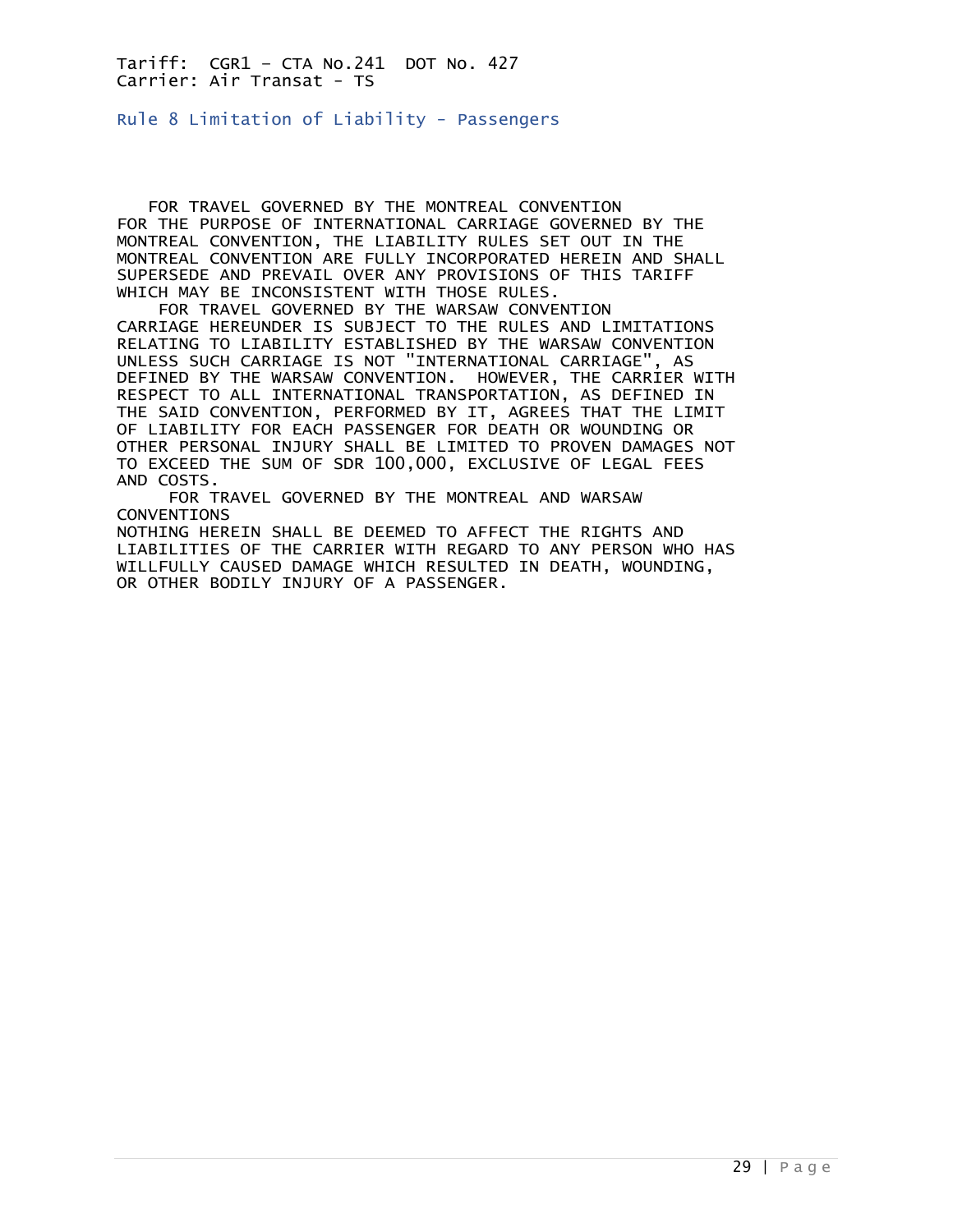<span id="page-29-0"></span>Rule 9 Limitation of Liability For Baggage or Cargo and Excess Valuation Charges

 FOR TRAVEL GOVERNED BY THE MONTREAL CONVENTION FOR THE PURPOSE OF INTERNATIONAL CARRIAGE GOVERNED BY THE MONTREAL CONVENTION, THE LIABILITY RULES SET OUT IN THE MONTREAL CONVENTION ARE FULLY INCORPORATED HEREIN AND SHALL SUPERSEDE AND PREVAIL OVER

ANY PROVISIONS OF THIS TARIFF WHICH MAY BE INCONSISTENT WITH THOSE RULES. IN THE CARRIAGE OF BAGGAGE, THE LIABILITY OF THE CARRIER IN THE CASE OF DESTRUCTION, LOSS, DAMAGE OR DELAY IS LIMITED TO 1288 SPECIAL DRAWING RIGHTS FOR EACH PASSENGER (APPROXIMATELY \$1,783 USD OR \$2,319 CAD VARIES DEPENDING ON RATE OF THE DAY) UNLESS THE PASSENGER HAS MADE, AT THE TIME WHEN THE CHECKED BAGGAGE WAS HANDED OVER TO THE CARRIER, A SPECIAL DECLARATION OF INTEREST IN DELIVERY AT DESTINATION AND HAS PAID A SUPPLEMENTARY SUM IF THE CASE SO REQUIRES. IN THAT CASE, THE CARRIER WILL BE LIABLE TO PAY A SUM NOT EXCEEDING THE DECLARED SUM, UNLESS IT PROVES THAT THE SUM IS GREATER THAN THE PASSENGER'S ACTUAL INTEREST IN DELIVERY AT DESTINATION.

 FOR TRAVEL GOVERNED BY THE WARSAW CONVENTION CARRIER LIABILITY, FOR THE LOSS OF, DAMAGE TO, OR DELAY IN THE DELIVERY OF ANY PERSONAL PROPERTY, INCLUDING CHECKED BAGGAGE AND GOODS, IS LIMITED TO THE SUM OF 250 FRANCS PER KILOGRAM, UNLESS THE PASSENGER OR THE CHARTERER, AT THE TIME OF PRESENTING SUCH BAGGAGE OR GOODS FOR TRANSPORTATION, HAS DECLARED A HIGHER VALUE AND PAID AN ADDITIONAL CHARGE IN ACCORDANCE WITH THE PROVISIONS OF THIS RULE. AS REGARDS OBJECTS OF WHICH THE PASSENGER TAKES CHARGE HIMSELF, THE LIABILITY OF THE CARRIER IS LIMITED TO 5000 FRANCS PER PASSENGER.

IN THE CASE OF LOSS, DAMAGE OR DELAY OF PART OF PROPERTY CARRIER AS CHECKED BAGGAGE, THE WEIGHT TO BE TAKEN INTO CONSIDERATION IN DETERMINING THE AMOUNT TO WHICH THE CARRIER'S LIABILITY IS LIMITED SHALL BE ONLY THE TOTAL WEIGHT OF THE PROPERTY LOST, DAMAGED OR DELAYED. NEVERTHELESS, WHEN THE LOSS DAMAGE OR DELAY OF A PART OF THE PROPERTY AFFECTS THE VALUE OF OTHER PROPERTY COVERED BY THE SAME BAGGAGE CHECK, THE TOTAL WEIGHT OF THE PROPERTY COVERED BY THE BAGGAGE CHECK SHALL BE TAKEN INTO CONSIDERATION IN DETERMINING THE LIMIT OF LIABILITY. THE MONETARY UNIT REFERRED TO IN THIS RULE SHALL BE DEEMED TO REFER TO THE GOLD FRANC AS REFERENCED IN THE CARRIAGE BY AIR ACT, R.S.C.C-26. FOR THE PURPOSE OF SETTLEMENT OF CLAIMS AND IN THE EVENT OF AN ACTION AGAINST THE CARRIER, ANY SUM IN FRANCS SHALL BE CONVERTED INTO CANADIAN DOLLARS

- BY:
- (A) CONVERTING FRANCS INTO SPECIAL DRAWING RIGHTS AT THE RATE OF ONE SPECIAL DRAWING RIGHT FOR 15.075 FRANCS; AND
- (B) CONVERTING SDRS INTO CANADIAN DOLLARS AT THE RATE ESTABLISHED BY THE INTERNATIONAL MONETARY FUND.
- THE RATE OF EXCHANGE FOR CONVERTING SDRS INTO CANADIAN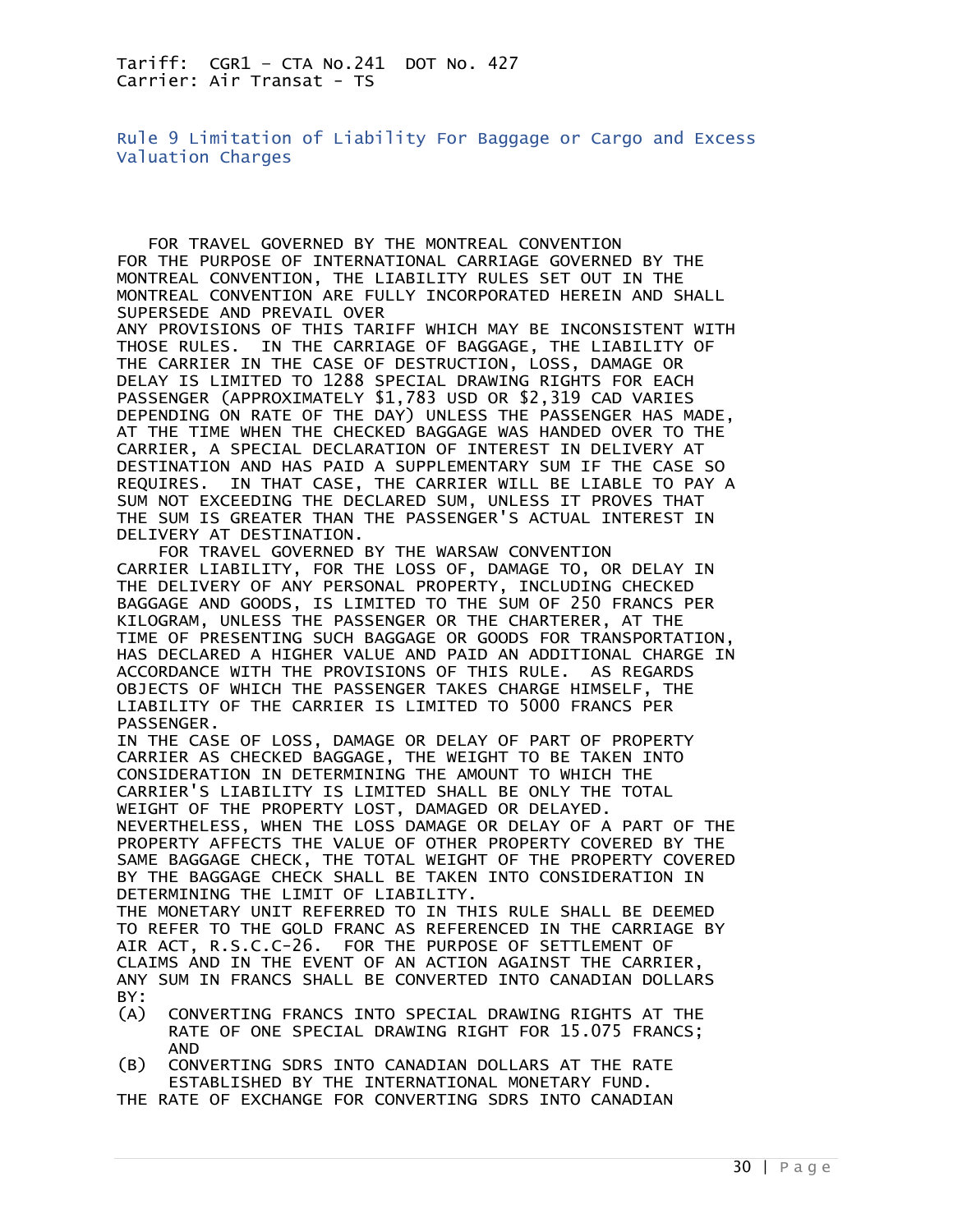DOLLARS SHALL BE THE RATE PREVAILING ON THE DATE ON WHICH THE AMOUNT OF ANY DAMAGE TO BE PAID BY THE CARRIER IS ASCERTAINED BY A COURT OR, IN THE EVENT A SETTLEMENT IS AGREED BETWEEN THE CARRIER AND CLAIMANT, ON THE DATE SETTLEMENT IS AGREED.

NOTE: AT THE TIME OF FILING OF THIS TARIFF PROVISION, 250 FRANCS CONVERT APPROXIMATELY TO CAD \$33.00 AND 5000 FRANCS CONVERT APPROXIMATELY TO CAD \$660.00. THESE CONVERTED VALUES ARE PROVIDED FOR GENERAL REFERENCE ONLY. THE CARRIER'S LIABILITY WILL BE CALCULATED FOR EACH CLAIM INDIVIDUALLY, BASED ON THE FORMULA SET OUT IN THIS RULE.

FOR LATE OR NON-DELIVERED BAGGAGE, THE CARRIER'S GOODWILL POLICY CONSISTS OF CAD 50.00 PER BAGGAGE, PER DAY, AFTER 24 HOUR WAITING PERIOD, FOR PASSENGERS AWAY FROM HOME, UP TO A MAXIMUM OF CAD

350.00 PER BAGGAGE.

NOTWITHSTANDING THE NORMAL CARRIER LIABILITY, AS CONTAINED IN THIS TARIFF, THE LIMIT OF LIABILITY WILL BE WAIVED FOR CLAIMS INVOLVING THE LOSS OF, DAMAGE TO, OR DELAY IN DELIVERY OF MOBILITY AIDS, WHEN SUCH ITEMS HAVE BEEN ACCEPTED AS CHECKED BAGGAGE OR OTHERWISE.

 FOR TRAVEL GOVERNED BY THE MONTREAL AND WARSAW CONVENTIONS

IF THE PASSENGER OR CHARTERER ELECTS TO DECLARE A HIGHER VALUE, AN ADDITIONAL CHARGE SHALL BE PAYABLE AND THE CARRIER'S LIABILITY WILL NOT EXCEED THE HIGHER VALUE DECLARED. THE ADDITIONAL CHARGE WILL BE CALCULATED AS FOLLOWS:

- (A) THE AMOUNT OF THE CARRIER'S LIABILITY CALCULATED IN ACCORDANCE WITH THE PARTS OF THIS RULE SET OUT ABOVE SHALL BE REFERRED TO AS "BASIC CARRIER LIABILITY";
- (B) NO CHARGE SHALL BE PAYABLE ON THAT PART OF THE DECLARED VALUE WHICH DOES NOT EXCEED BASIC CARRIER LIABILITY;
- (C) FOR THAT PART OF THE DECLARED VALUE WHICH DOES NOT EXCEED BASIC CARRIER LIABILITY, A CHARGE SHALL BE PAYABLE AT THE RATE OF CAD \$0.50 FOR EACH CAD \$100.00 OR FRACTION THEREOF.

WHETHER THE PASSENGER OR CONSIGNOR DECLARES HIGHER VALUE OR NOT, IN NO CASE WILL THE CARRIER'S LIABILITY EXCEED THE ACTUAL LOSS SUFFERED BY THE PASSENGER OR CONSIGNOR. ALL CLAIMS ARE SUBJECT TO PROOF OF AMOUNT OF LOSS. IN THE CASE OF DAMAGE OR PARTIAL LOSS, THE PERSON ENTITLED TO DELIVERY MUST COMPLAIN TO THE CARRIER FORTHWITH AFTER DISCOVERY OF THE DAMAGE OR PARTIAL LOSS AND, AT THE LATEST, WITHIN SEVEN DAYS FROM THE DATE OF RECEIPT OF THE BAGGAGE. IN THE CASE OF DELAY, THE COMPLAINT MUST BE MADE AT THE LATEST WITHIN 21 DAYS FROM THE DATE ON WHICH THE BAGGAGE HAS BEEN PLACED AT HIS DISPOSAL. IN THE CASE OF LOSS, THE COMPLAINT MUST BE MADE AT THE LATEST WITHIN 30 DAYS FROM THE DATE THE BAGGAGE SHOULD HAVE BEEN DELIVERED. EVERY COMPLAINT, WHETHER FOR LOSS, PARTIAL LOSS, DAMAGE OR DELAY, MUST BE MADE IN WRITING AND MUST BE DISPATCHED WITHIN THE TIMES AFORESAID. FAILING COMPLAINT WITHIN THE TIMES AFORESAID, NO ACTION MAY BE BROUGHT AGAINST THE CARRIER. FURTHERMORE, IN THE EVENT OF DELAY IN DELIVERY OR LOSS OF BAGGAGE, THE CLAIMANT MUST NOTIFY THE CARRIER'S AIRPORT PERSONNEL IN WRITING (THROUGH THE COMPLETION OF A PROPERTY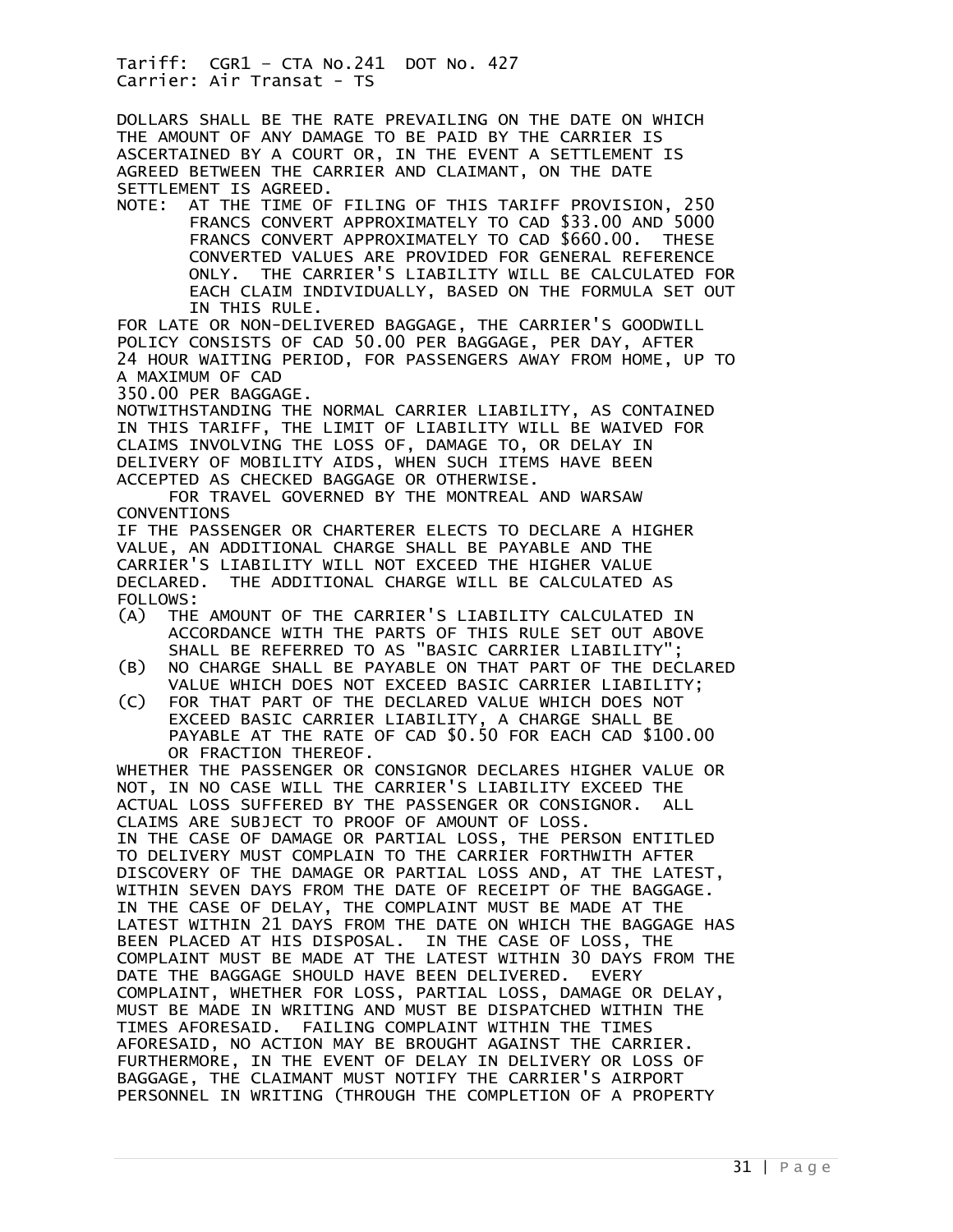IRREGULARITY REPORT) AS SOON AS THE FAILURE TO DELIVER CHECKED BAGGAGE AT THE AIRPORT OF DESTINATION IS ASCERTAINED. FAILURE TO DO SO WILL RESULT IN DENIED COMPENSATION IN THE EVENT THE BAGGAGE IN QUESTION IS DECLARED LOST AFTER A 30 DAYS SEARCH.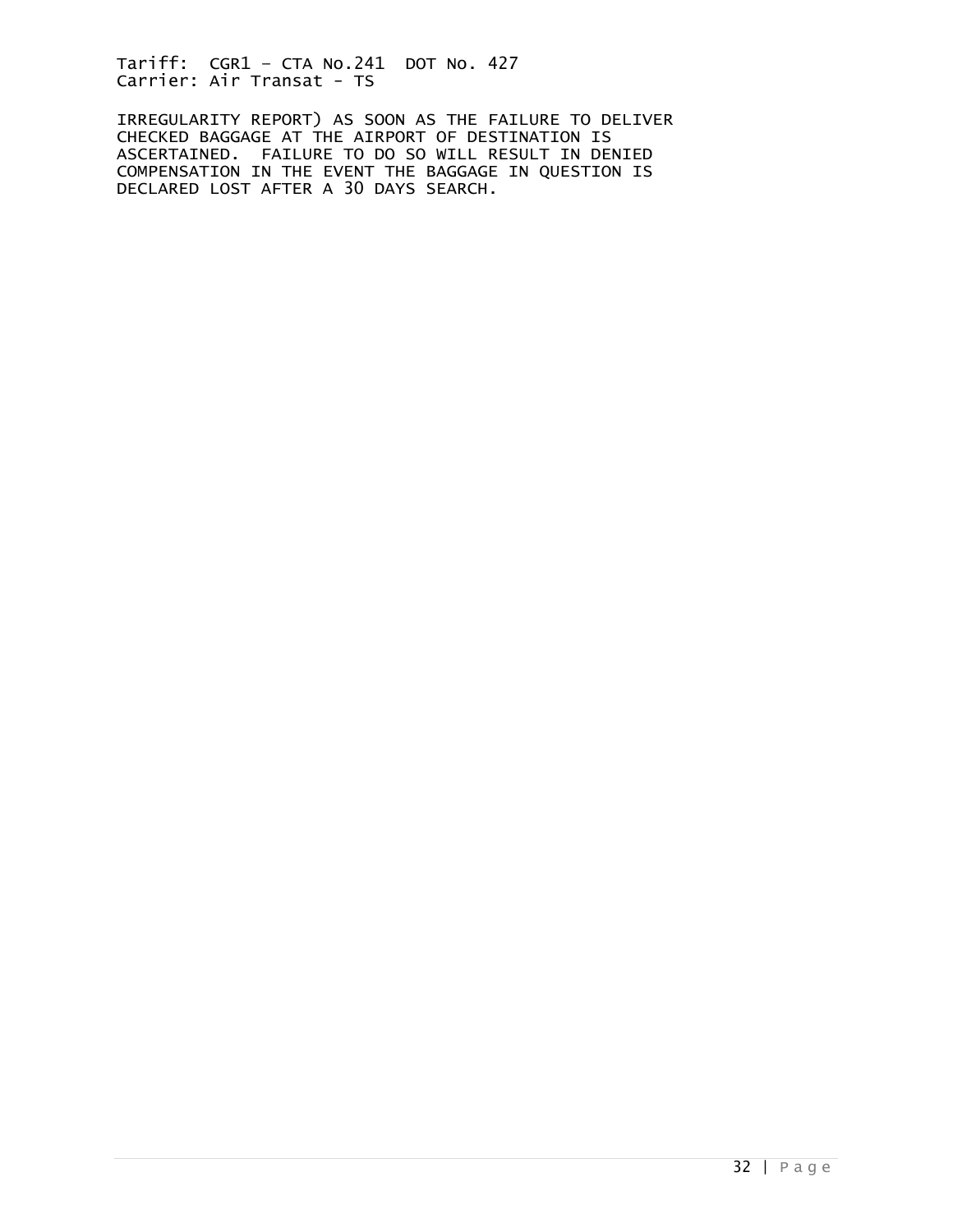<span id="page-32-0"></span>Rule 10 Travel Documents

- (A) TICKETS
	- (1) NO PERSON SHALL BE ENTITLED TO CARRIAGE EXCEPT UPON PRESENTATION OF A VALID TICKET.<br>TICKETS ARE NOT TRANSFERABLE AND THE
	- TICKETS ARE NOT TRANSFERABLE AND THE CARRIER SHALL NOT BE REQUIRED TO HONOUR ANY TICKET OR PROVIDE ANY TRANSPORTATION WHERE SUCH TICKET IS PRESENTED BY SOMEONE OTHER THAN THE PERSON ENTITLED TO BE TRANSPORTED THEREUNDER.
- (B) VALIDITY OF TICKET TICKETS ARE VALID FOR CARRIAGE ONLY ON THE FLIGHTS AND DATES SHOWN THEREON AND ARE NOT REFUNDABLE BY THE CARRIER TO THE PASSENGER, EXCEPT AS PROVIDED BY APPLICABLE FARE CONDITIONS. (C) AIR WAYBILLS
- CARGO SHALL BE RECEIVED ONBOARD ANY FLIGHT ONLY UPON THE CARRIER'S FORM OF AIR WAYBILL HAVING BEEN ISSUED BY THE CARRIER FOR ALL CARGO DELIVERED TO THE CARRIER FOR TRANSPORTATION ON THE FLIGHT. THE CARRIER SHALL NOT BE OBLIGED TO HONOUR ANY AIR WAYBILL OR TO UNDERTAKE ANY CARRIAGE PURSUANT THERETO UNLESS THE CONTRACT PRICE FOR THAT FLIGHT HAS BEEN PAID TO THE CARRIER.<br>(D) BAGGAGE CHECKS
- BAGGAGE CHECKS CARRIER SHALL RECEIVE BAGGAGE ONBOARD ANY FLIGHT ONLY UPON A BAGGAGE CHECK FOR THE FLIGHT HAVING BEEN PRESENTED FOR CARRIAGE AND UPON A BAGGAGE CHECK FOR THE FLIGHT HAVING BEEN AFFIXED THERETO. BAGGAGE FOR WHICH A BAGGAGE CHECK HAS BEEN ISSUED BY THE CARRIER SHALL BE DELIVERED TO THE BEARER OF THE BAGGAGE CHECK PROVIDED, HOWEVER, THAT THE CARRIER SHALL NOT BE LIABLE FOR ANY LOSS, DAMAGE OR EXPENSES ARISING OUT OF OR IN CONNECTION WITH ITS FAILURE TO ASCERTAIN THAT THE PERSON CLAIMING THE BAGGAGE IS THE BEARER OF THE BAGGAGE CHECK APPLICABLE THERETO. IF A PERSON CLAIMING THE BAGGAGE IS UNABLE TO PRESENT THE BAGGAGE CHECK, THE CARRIER SHALL DELIVER THE BAGGAGE IF SUCH PERSON ESTABLISHES THAT PERSON'S RIGHT THERETO TO THE CARRIER'S SATISFACTION AND THE CARRIER MAY REQUIRE SUCH PERSON TO FURNISH ADEQUATE SECURITY TO INDEMNIFY THE CARRIER FOR ANY LOSS, DAMAGE OR EXPENSE WHICH MAY BE INCURRED BY THE CARRIER AS A RESULT OF SUCH DELIVERY. THE CARRIER SHALL NOT BE BOUND TO CHECK BAGGAGE BEYOND THE DESTINATION OF THE FLIGHT.
- (E) PASSPORTS AND VISAS RESPONSIBILITY OF PASSENGER
	- (1) EACH PASSENGER DESIRING TRANSPORTATION ACROSS ANY INTERNATIONAL BOUNDARY SHALL BE RESPONSIBLE FOR OBTAINING ALL NECESSARY TRAVEL DOCUMENTS AND FOR COMPLYING WITH THE LAWS OF EACH COUNTRY FROM, THROUGH OR TO WHICH HE DESIRES TRANSPORTATION, AND UNLESS APPLICABLE LAWS PROVIDE OTHERWISE, SHALL INDEMNIFY THE CARRIER FOR ANY LOSS, DAMAGE, OR EXPENSE SUFFERED OR INCURRED BY THE CARRIER BY REASON OF SUCH PASSENGER'S FAILURE TO DO SO. THE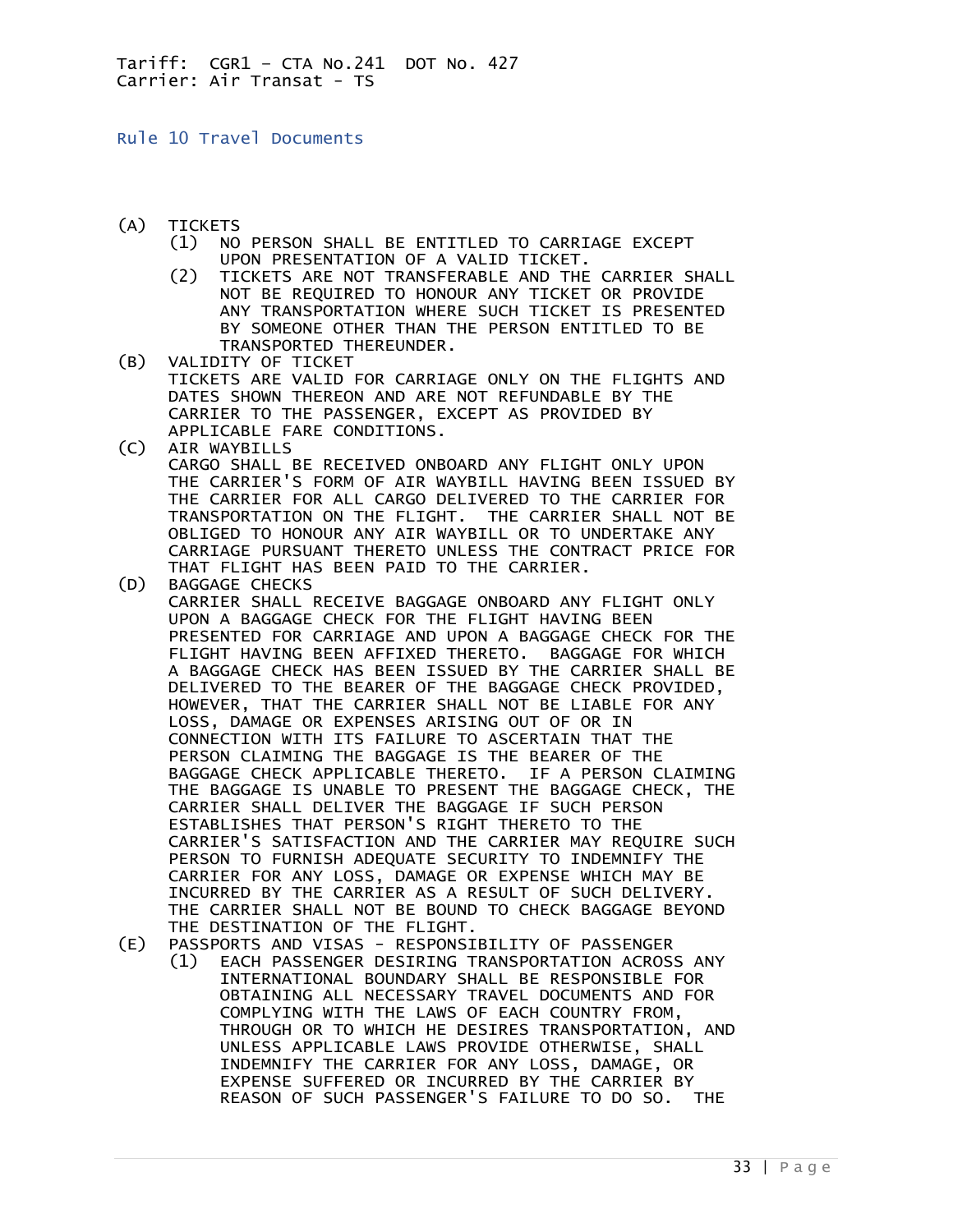> CARRIER SHALL NOT BE LIABLE FOR ANY AID OR INFORMATION GIVEN BY ANY AGENT OR EMPLOYEE OF THE CARRIER TO ANY PASSENGER IN CONNECTION WITH OBTAINING SUCH DOCUMENTS OR COMPLYING WITH SUCH LAWS, WHETHER GIVEN ORALLY OR IN WRITING OR OTHERWISE; OR FOR THE CONSEQUENCES TO ANY PASSENGER RESULTING FROM HIS FAILURE TO OBTAIN SUCH DOCUMENTS OR TO COMPLY WITH SUCH LAWS.<br>THE CARRIER MAY REFUSE TO CARRY ANY PASSENG

- THE CARRIER MAY REFUSE TO CARRY ANY PASSENGER WHO DOES NOT POSSESS REQUIRED TRAVEL DOCUMENTATION. IN THE EVENT THAT AN ORDER IS ISSUED BY A COMPETENT AUTHORITY FOR THE DEPORTATION OR REJECTION OF ANY PASSENGER ON ANY FLIGHT, THE PASSENGER SHALL INDEMNIFY AND HOLD HARMLESS THE CARRIER FROM AND AGAINST ANY AND ALL COSTS, CHARGES AND EXPENSES, INCLUDING TRANSPORTATION EXPENSES OR FINES IMPOSED OR INCURRED AS A RESULT OF SUCH AN ORDER. ANY INFORMATION GIVEN BY THE CARRIER TO A SCHEDULED USER, PASSENGER OR SHIPPER RELATING TO IMMIGRATION, CUSTOMS OR HEALTH REQUIREMENTS SHALL BE GIVEN WITHOUT ANY REPRESENTATION AS TO ITS ACCURACY AND THE CARRIER SHALL NOT BE LIABLE FOR ANY DAMAGES OR INCONVENIENCE SUFFERED BY A SCHEDULED USER OR ANY PASSENGER AND/OR SHIPPER AS A RESULT OF ITS OR THEIR RELIANCE THEREON.<br>(3) SUBJECT TO APPLICABLE L
- SUBJECT TO APPLICABLE LAWS AND REGULATIONS, THE PASSENGER SHALL PAY THE APPLICABLE FARE WHENEVER THE CARRIER, ON GOVERNMENT ORDER, IS REQUIRED TO RETURN A PASSENGER TO HIS POINT OF ORIGIN OR ELSEWHERE DUE TO THE PASSENGER'S INADMISSIBILITY INTO OR DEPORTATION FROM A COUNTRY, WHETHER OF TRANSIT OR OF DESTINATION. THE FARE APPLICABLE WILL BE THE FARE THAT WOULD HAVE BEEN APPLICABLE HAD THE ORIGINAL TICKET DESIGNATED THE REVISED DESTINATION ON THE NEW TICKET. ANY DIFFERENCE BETWEEN THE FARE SO APPLICABLE AND THE FARE PAID BY THE PASSENGER WILL BE COLLECTED FROM OR REFUNDED TO THE PASSENGER AS THE CASE MAY BE. THE CARRIER WILL APPLY TO THE PAYMENT OF SUCH FARES ANY FUNDS PAID BY THE PASSENGER TO THE CARRIER FOR UNUSED CARRIAGE, OR ANY FUNDS PAID OF THE PASSENGER IN POSSESSION OF THE CARRIER. THE FARE COLLECTED FOR CARRIAGE TO THE POINT OF REFUSAL OR DEPORTATION WILL NOT BE REFUNDED BY THE CARRIER UNLESS THE LAW OF SUCH COUNTRY REQUIRES THAT SUCH FARE BE REFUNDED.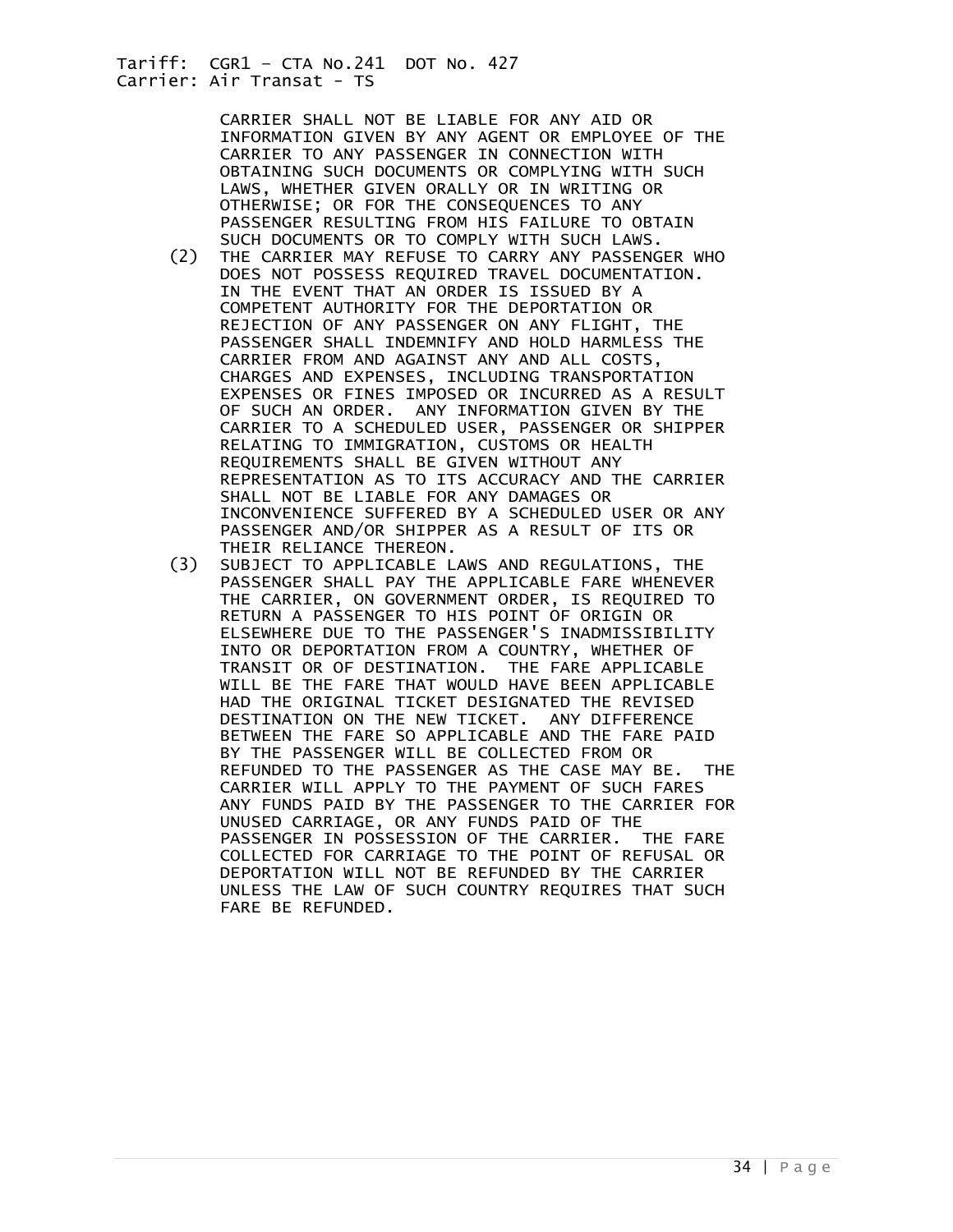<span id="page-34-0"></span>Rule 11 Confirmation of Reserved Space and Flight Schedules†

- (A) A RESERVATION OF SPACE ON A GIVEN FLIGHT IS VALID WHEN THE AVAILABILITY AND ALLOCATION OF SUCH SPACE IS CONFIRMED BY THE CARRIER TO A PERSON SUBJECT TO PAYMENT OR OTHER SATISFACTORY CREDIT ARRANGEMENTS. A PASSENGER WITH A VALID PAPER TICKET REFLECTING RESERVATIONS FOR A SPECIFIC FLIGHT AND DATE ON THE CARRIER IS CONSIDERED CONFIRMED, UNLESS THE RESERVATION WAS CANCELLED DUE TO ONE OF THE REASONS INDICATED IN RULE 12. THE CARRIER DOES NOT GUARANTEE TO PROVIDE ANY PARTICULAR SEAT ON THE AIRCRAFT.
- (B) IT IS THE RESPONSIBILITY OF THE PASSENGER TO RE-CONFIRM FLIGHT SCHEDULES AT LEAST 24 HOURS AND NOT MORE THAN 72 HOURS PRIOR TO ORIGINALLY SCHEDULED DEPARTURE TIME. THE CARRIER SHALL NOT BE LIABLE FOR DAMAGES OR REFUND FOR FAILURE TO RE-CONFIRM WHICH LEADS TO A MISSED FLIGHT.
- (C) SEAT SELECTION AND APPLICABLE FEES A PASSENGER HOLDING A CONFIRMED RESERVATION MAY PRE-SELECT A SEATING ASSIGNMENT, WHERE AND WHEN AVAILABLE, FOR THE RESERVED FLIGHTS. SUCH PRE-SELECTED SEATING ASSIGNMENT IS NOT GUARANTEED AND WILL BE SUBJECT TO CANCELLATION WITHOUT REFUND IF THE PASSENGER FAILS TO CHECK-IN AT LEAST 75 MINUTES PRIOR TO SCHEDULED DEPARTURE TIME. EXCEPT FOR EMERGENCY EXIT ROW SEATS, LEGROOM AND TWO-BY-TWO, A SEAT PRE-SELECTION CHARGE OF CAD/USD \$27.00 PER PASSENGER PER SEGMENT IS APPLICABLE FOR ALL FLIGHTS BETWEEN CANADA AND THE UNITED STATES OF AMERICA. FOR SEATS WITH MORE LEGROOM, A CHARGE OF CAD/USD \$\$67.00 PER FLIGHT SEGMENT WILL APPLY. FOR TWO-BY-TWO SEATS AND FRONT OF CABIN SEATS, A CHARGE OF CAD/USD \$\$45.00 PER FLIGHT SEGMENT WILL APPLY. THE CARRIER WILL MAKE REASONABLE EFFORTS TO ENSURE THAT PARENTS/GUARDIANS TRAVELLING WITH CHILDREN UNDER 14 YEARS OF AGE ARE SEATED TOGETHER. IN ORDER TO ACCOMMODATE PARENTS/GUARDIANS TRAVELLING WITH CHILDREN UNDER 14 YEARS OF AGE THAT CHECK IN LATE OR DO NOT USE THE CARRIER'S ADVANCE SEAT SELECTION SERVICE PER THE PRESENT RULE, THE FOLLOWING STEPS WILL BE TAKEN BY THE CARRIER ON A COMPLIMENTARY BASIS: THE CARRIER WILL MAINTAIN SMALL GROUPS OR BLOCKS OF SEATS FOR THEIR SEATING ASSIGNMENTS SUBJECT TO AVAILABILITY. IN CASES WHERE THIS IS NOT POSSIBLE, THE CABIN CREW CHIEF OF THE FLIGHT IN QUESTION MAY BE ASKED TO ASSIST BY GROUND PERSONNEL BY ASKING OTHER SEAT-ASSIGNED PASSENGERS TO VOLUNTARILY CHANGE SEATS IN ORDER TO ACCOMMODATE PARENTS/GUARDIANS TRAVELLING WITH CHILDREN UNDER 14 YEARS OF AGE ONCE BOARDING IS COMPLETE. WHERE PARENTS/GUARDIANS CHOOSE TO RESERVE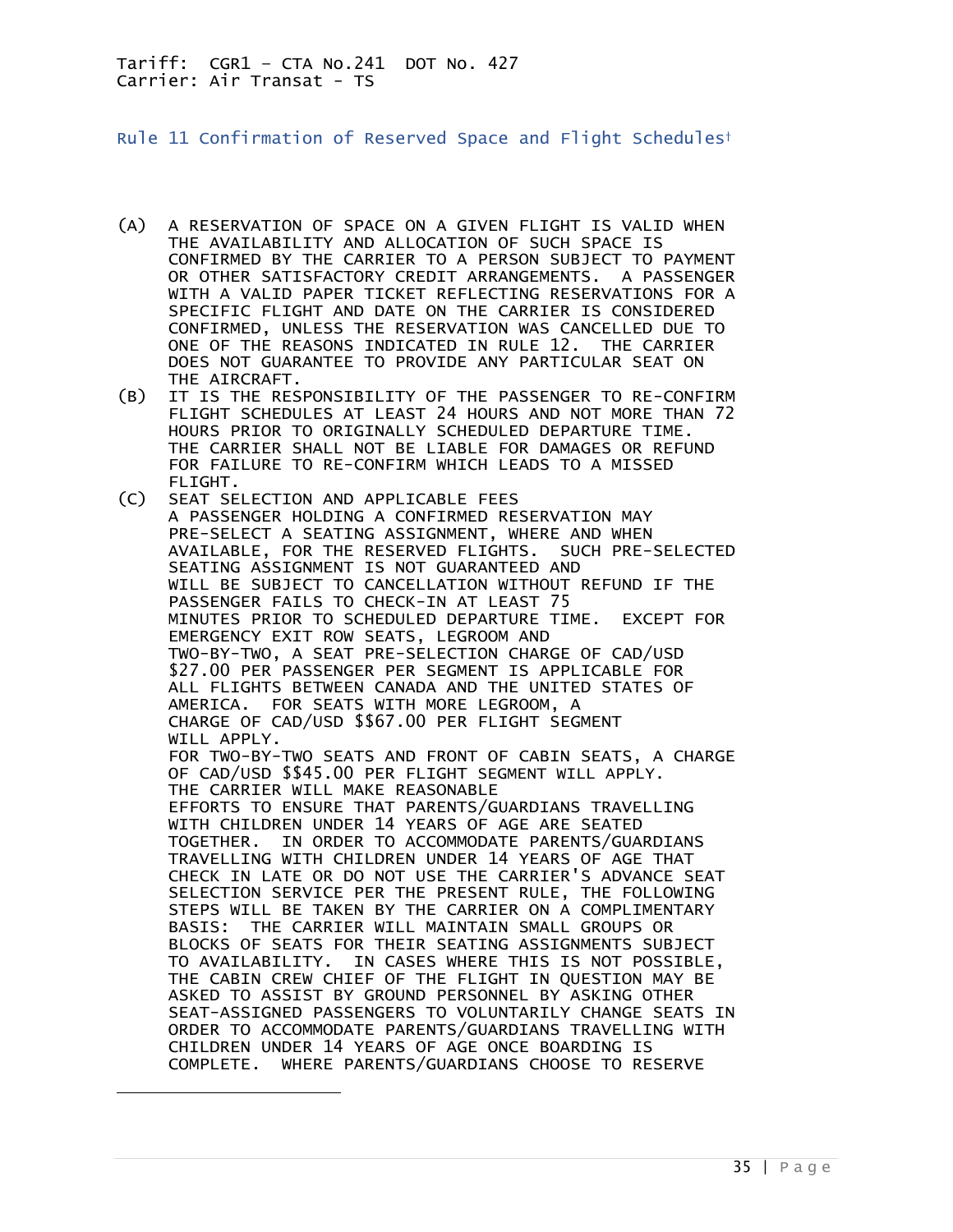> THEIR SEATS IN ADVANCE PER THE PRESENT RULE, THEIR ACCOMPANYING CHILDREN UNDER 12 YEARS OF AGE WHO ARE REGISTERED FREE OF CHARGE IN THE CARRIER'S KIDS CLUB PROGRAM WILL BE PROVIDED GUARANTEED CONTIGUOUS SEAT ASSIGNMENTS ON A COMPLIMENTARY BASIS. THE ABOVE FEES ARE NON-REFUNDABLE PRIOR TO DEPARTURE BUT WILL BE WAIVED FOR PASSENGERS WHO ADVISE THE CARRIER AT BOOKING THAT THE REQUESTED SEAT IS NEEDED TO ACCOMMODATE A PHYSICAL DISABILITY. IN THE EVENT THAT THE PRE-SELECTED SEATING ASSIGNMENT IS NOT AVAILABLE AT CHECK-IN, THE CARRIER WILL UNDERTAKE TO MAKE ALTERNATE SEAT ASSIGNMENT ARRANGEMENTS OR WILL PROVIDE A REFUND OF THE SEAT RESERVATION FEE PAID FOR THE FLIGHT SEGMENT INVOLVED UPON REQUEST BY THE PASSENGER.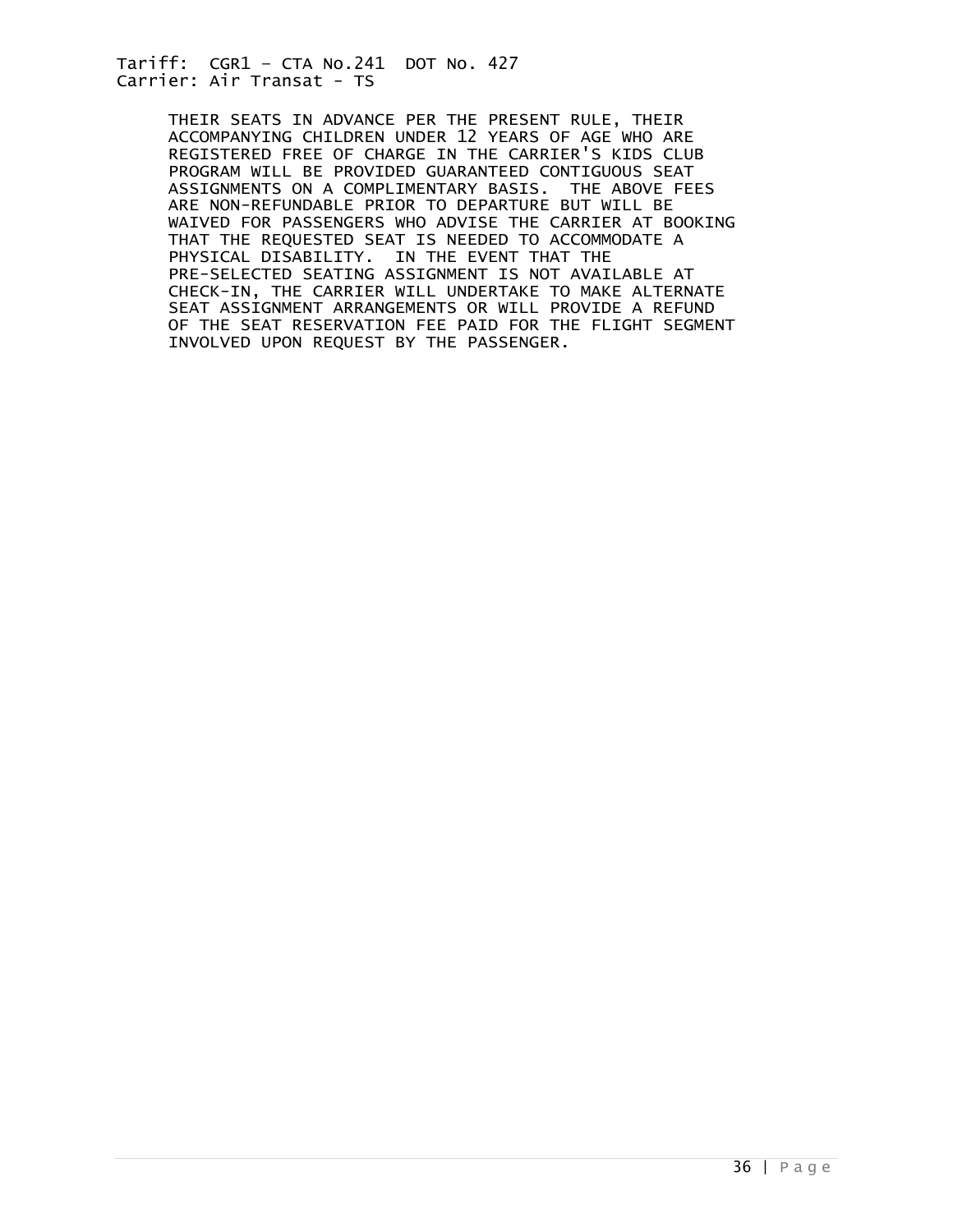<span id="page-36-0"></span>Rule 12 Cancellation of Reservations (Subject to Rule 21)

ALL RESERVATIONS ARE SUBJECT TO CANCELLATION WITHOUT NOTICE:<br>(A) IF THE PASSENGER HAS NOT PURCHASED A VALIDATED

- IF THE PASSENGER HAS NOT PURCHASED A VALIDATED TICKET INDICATING CONFIRMED SEAT(S) AT LEAST 60 MINUTES PRIOR TO SCHEDULED DEPARTURE OF THE FLIGHT, OR EARLIER IF A SPECIAL TIME LIMIT IS REQUIRED.
- (B) IF THE PASSENGER FAILS TO FULFILL THE REQUIREMENTS OF THE FARE TYPE OF THAT RESERVATION.<br>(C) IF THE PASSENGER DOES NOT PRESENT
- IF THE PASSENGER DOES NOT PRESENT HIMSELF AT CHECK-IN AT LEAST 60 MINUTES PRIOR TO SCHEDULED DEPARTURE TIME OR AT THE BOARDING GATE AT LEAST 30 MINUTES PRIOR TO DEPARTURE TIME.
- (D) IF THE PASSENGER FAILS TO OCCUPY A SEAT RESERVED (FOR EXAMPLE: A NO-SHOW). IF THE CARRIER REFUSED TO TRANSPORT THE PASSENGER FOR ANY OF THE REASONS STATED ABOVE, EVEN IF A RESERVATION WAS CONFIRMED, THE RESERVATION MAY NOT BE ACCEPTED FOR THE FLIGHT SPECIFIED. SUBJECT TO APPLICABLE FARE RULES AND CONDITIONS, NO REFUND WILL BE DUE. CANCELLATION WILL APPLY TO ALL SEGMENTS IN THE ITINERARY.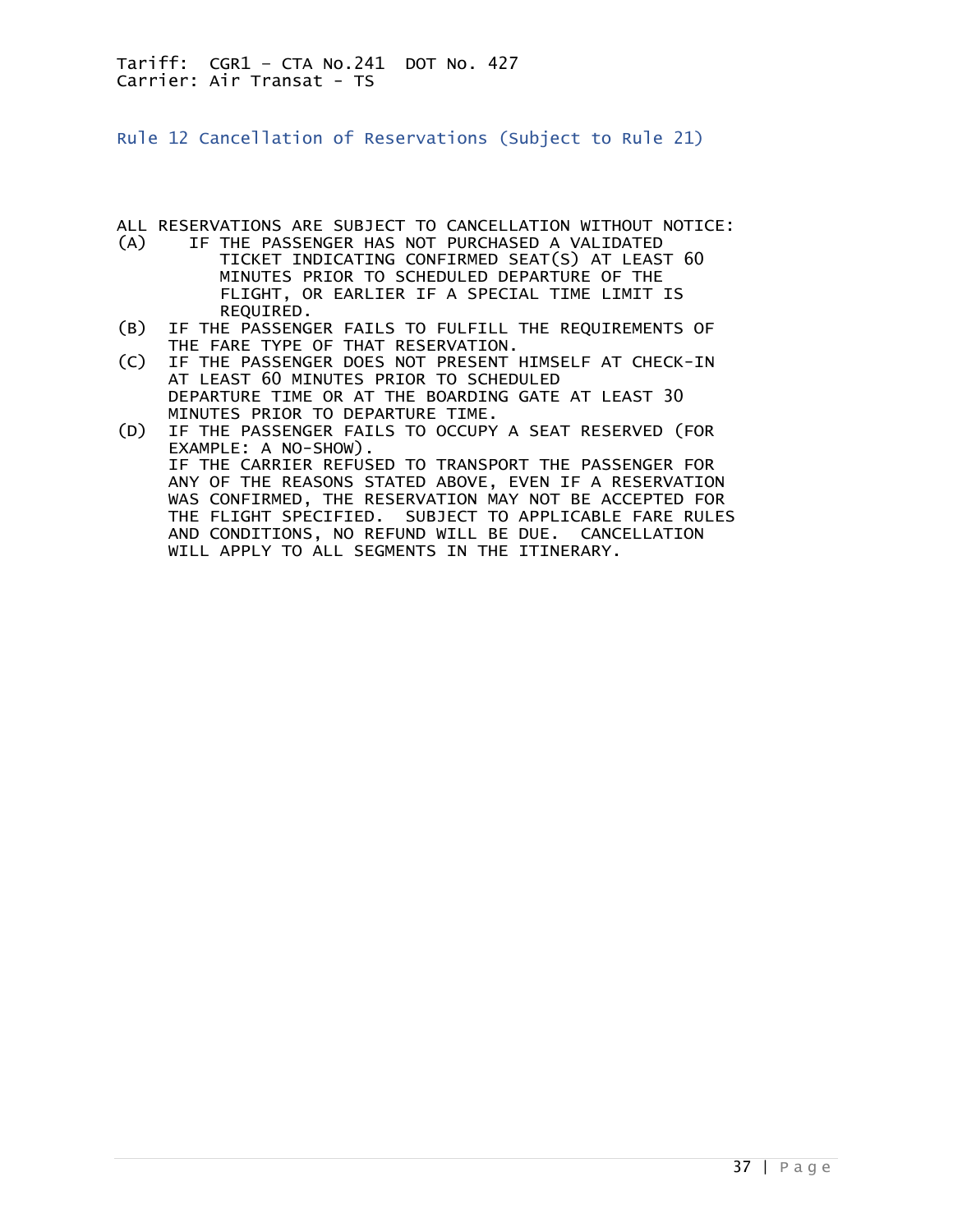## <span id="page-37-0"></span>Rule 13 Application of Fares and Routings

- (A) GENERAL THE PRICE OF TRANSPORTATION SHALL BE DISCLOSED AT THE TIME OF CONFIRMATION, HOWEVER FARES ARE SUBJECT TO CHANGE WITHOUT NOTICE.<br>(B) CURRENCY **CURRENCY**  ALL FARES AND CHARGES ARE STATED IN THE CURRENCY OF THE COUNTRY FROM WHICH THE PASSENGER WILL INITIATE TRAVEL.<br>(C) FARES CHANGES FARES CHANGES THE CARRIER MAY CHANGE ITS FARES FROM TIME TO TIME AT ITS SOLE DISCRETION. NOTWITHSTANDING, THE DIFFERENCE IN FARES RESULTING FROM AN INCREASE (OTHER THAN AN APPROVED SURCHARGE) WHICH TOOK EFFECT FURTHER TO THE DATE OF TICKET ISSUANCE SHALL NOT BE DUE OR SUBJECT TO ANY SUBSEQUENT COLLECTION BY THE CARRIER. (D) CONNECTING FLIGHTS WHEN AN AREA IS SERVED BY MORE THAN ONE AIRPORT AND A PASSENGER ARRIVES AT ONE AIRPORT AND DEPARTS FROM ANOTHER AIRPORT, TRANSPORTATION BETWEEN THOSE AIRPORTS MUST BE ARRANGED BY AND AT THE EXPENSE OF THE PASSENGER. (E) STOPOVER (1) A STOPOVER MEANS A DELIBERATE INTERRUPTION OF A JOURNEY BY THE PASSENGER, AGREED TO IN ADVANCE BY THE CARRIER, AT A POINT BETWEEN THE PLACE OF DEPARTURE AND THE PLACE OF DESTINATION.<br>(2) IN NO EVENT WILL A STOPOVER OCCUR WHEN IN NO EVENT WILL A STOPOVER OCCUR WHEN THE PASSENGER DEPARTS FROM THE INTERMEDIATE CITY ON A FLIGHT SCHEDULED TO DEPART WITHIN 4 HOURS AFTER THE PASSENGER'S ARRIVAL.<br>(F) ROUTING **ROUTING**  A FARE APPLIES ONLY TO:
	- (1) TRANSPORTATION VIA THE ROUTING SPECIFIED BY THE CARRIER IN REFERENCE TO THAT FARE. ANY OTHER ROUTING MAY SUBJECT THE PASSENGER TO AN ADDITIONAL CHARGE.<br>C2) TRANSPO
- (2) TRANSPORTATION BETWEEN THE AIRPORTS. TICKETS MAY NOT BE ISSUED OR ACCEPTED FOR TRANSPORTATION THAT WILL EITHER ORIGINATE OR TERMINATE AT AN AIRPORT OTHER THAN THE AIRPORT FOR WHICH THE FARES ARE PUBLISHED.<br>(G) INFANTS
- **INFANTS**

 A MAXIMUM OF ONE INFANT UNDER 2 YEARS OF AGE PER ACCOMPANYING PASSENGER OF AT LEAST SIXTEEN (16) YEARS OF AGE WILL BE ACCEPTED AND WILL BE SUBJECT TO TEN PERCENT OF THE APPLICABLE ADULT FARE IF HELD ON THE LAP OF THE ACCOMPANYING PASSENGER. TRAVEL DOCUMENTS FOR THE COUNTRY OF DESTINATION ARE REQUIRED FOR ANY INFANT UNDER AGE 2.<br>(H) CHILDREN

**CHILDREN**  CHILDREN 2 YEARS OF AGE OR OLDER MUST OCCUPY A SEAT SUBJECT TO THE APPLICABLE ADULT FARE. THE SAME FARE WILL APPLY FOR INFANTS UNDER 2 YEARS OF AGE FOR WHOM A SEAT IS RESERVED.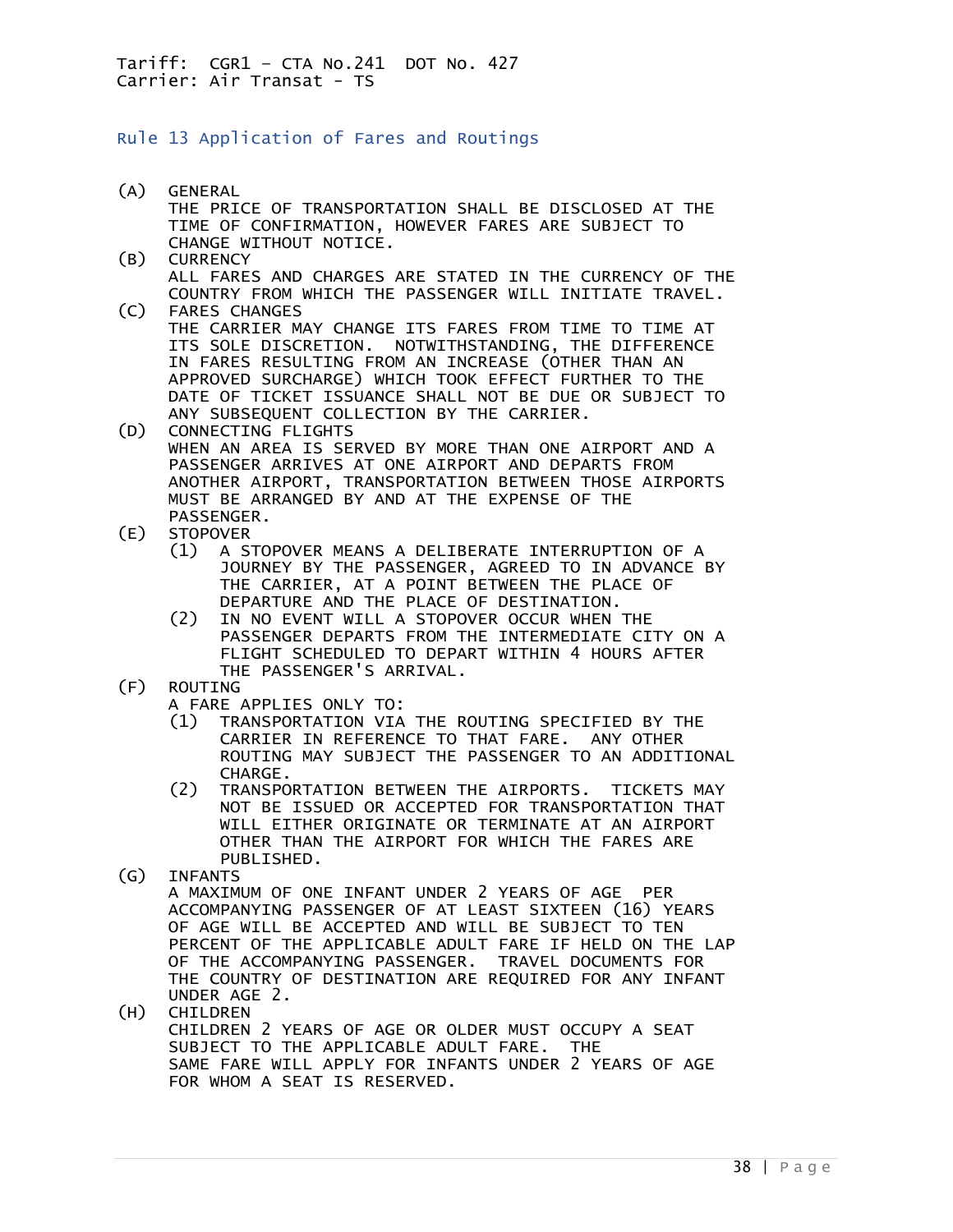- (I) CHILD RESTRAINT DEVICE
	- (1) AN ADULT TRAVELING WITH AN INFANT MAY RESERVE AN ADJACENT SEAT FOR THE PURPOSE OF THE INSTALLATION OF AN APPROVED INFANT RESTRAINT DEVICE AS DESCRIBED BELOW.<br>(2) THE INFANT MUST
	- THE INFANT MUST BE PROPERLY SECURED IN AN INFANT RESTRAINT DEVICE WHICH WAS MANUFACTURE ON OR AFTER JANUARY 1, 1981 AND WHICH DISPLAYS INSPECTION STICKER CMVSS-213 IF MADE IN CANADA OR IS CERTIFIED AS CONFORMING TO ALL APPLICABLE U.S. FEDERAL MOTOR VEHICLE SAFETY STANDARDS OR FOR USE ONBOARD AIRCRAFT. ALSO ACCEPTED: AM SAFE C.A.R.E.S. CHILD RESTRAINT SYSTEM FOR CHILDREN BETWEEN 1 AND 4 YEARS OLD, WEIGHING BETWEEN 10-20 KILOGRAMS AND WHOSE HEIGHT IS 100 CM OR LESS.
	- (3) INSTRUCTIONS FOR THE PROPER USE OF THE DEVICE AND ITS WEIGHT AND STATURE CAPACITIES MUST ALSO BE PROMINENTLY DISPLAYED ON THE DEVICE. USE OF THE DEVICE MAY BE PROHIBITED IF IN THE OPINION OF CARRIER PERSONNEL THE INFANT EXCEEDS THE PRESCRIBED CAPACITY LIMITS.
	- (4) THE DEVICE SHALL AT ALL TIMES BE PROPERLY SECURED IN A SEAT ADJACENT TO AN ACCOMPANYING ADULT WHO IS FAMILIAR WITH THE PROPER METHOD OF RELEASING THE INFANT FROM THE DEVICE. THE DEVICE MAY NOT BE LOCATED AT AN EMERGENCY EXIT ROW OR IN ANY SEAT WHICH WOULD PREVENT ACCESS TO AN AISLE OR TO EMERGENCY OR SAFETY EQUIPMENT.<br>THE DEVICE MUST BE PROVIDED BY
	- THE DEVICE MUST BE PROVIDED BY THE ADULT TRAVELLING WITH THE INFANT. THE CARRIER ASSUMES NO RESPONSIBILITY FOR THE PROVISION OF APPROVED INFANT RESTRAINT DEVICES DESCRIBED ABOVE.
- (6) THE CHARGE FOR THE SEAT IN WHICH THE DEVICE IS LOCATED SHALL BE THE APPLICABLE CHILD'S FARE. RESERVATIONS FOR THE ADJACENT SEAT ARE REQUIRED AND MUST BE BOOKED IN THE SAME CLASS OF SERVICE AS THE RESERVATION FOR THE ACCOMPANYING ADULT.<br>(J) FEES AND CHARGES
- **FEES AND CHARGES**  THE AMOUNT TO BE CHARGED WILL BE INCORPORATED IN THE FARE CALCULATION SHOWN AS A Q SURCHARGE BY CONVERTING THE AMOUNT INTO NUC USING THE APPLICABLE IATA RATE OF EXCHANGE (IROE). (1) NAV CANADA AIR TRAFFIC CONTROL (ATC) .INTENTIONALLY LEFT BLANK. (2) INTERNATIONAL SURCHARGE FOR SALES AND/OR TICKETS ISSUED AND ON/AFTER 24FEB2015 TS WILL COLLECT AN INTERNATIONAL SURCHARGE, IN ADDITION TO THE AIRFARE, IN THE AMOUNT OF CAD/USD 102.50 PER PASSENGER PER SEGMENT (OR ITS EQUIVALENT IN LOCAL CURRENCY) PER TS FLIGHT COUPON ON TS STOCK. THE CODE YQ WILL BE USED. THE CHARGE APPLIES ON DEPARTURE. THE YQ IS CHARGED AT THE TIME OF TICKET ISSUANCE AND SHOWN IN THE TICKET

TAX/FEE/CHARGES BOX. IT IS NOT COMMISSIONABLE.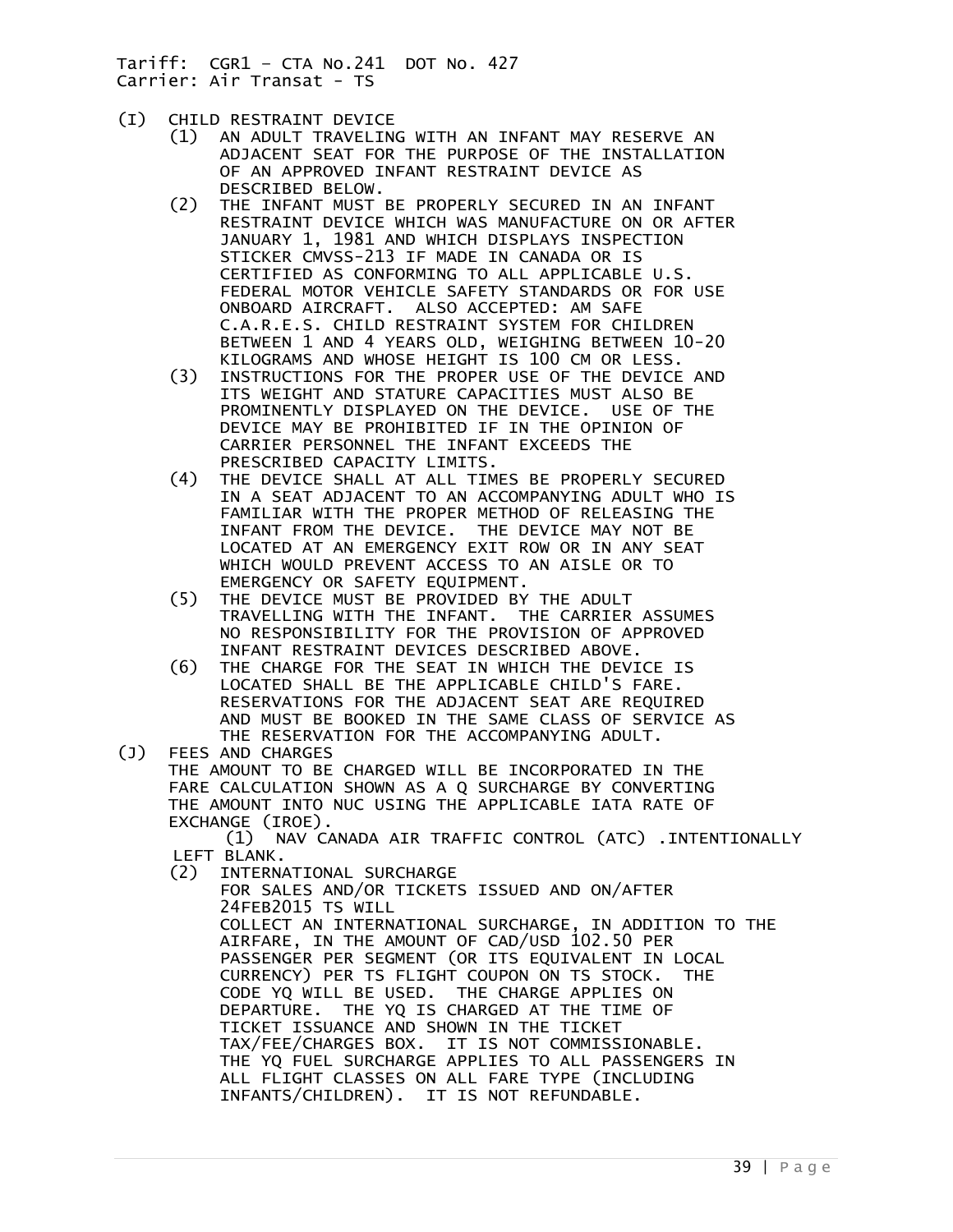<span id="page-39-0"></span>Rule 14 Ground Transportation

RATES AND CHARGES PUBLISHED HEREIN DO NOT INCLUDE GROUND TRANSPORTATION. THE CARRIER DOES NOT MAINTAIN, OPERATE OR PROVIDE GROUND TRANSPORTATION BETWEEN AIRPORTS AND ANY OTHER LOCATIONS. ANY SUCH SERVICES ARE PERFORMED BY INDEPENDENT CONTRACTORS WHO ARE NOT AND SHALL NOT BE DEEMED TO BE AGENTS OR EMPLOYEES OF THE CARRIER. THE CARRIER SHALL NOT BE LIABLE FOR ACTS OR OMISSIONS OF SUCH INDEPENDENT CONTRACTORS, WHETHER OR NOT SUCH GROUND TRANSPORTATION WAS ARRANGED FOR BY AN EMPLOYEE, AGENT OR REPRESENTATIVE OF THE CARRIER. GROUND TRANSPORTATION COSTS SHALL BE PAYABLE BY THE SCHEDULED USER.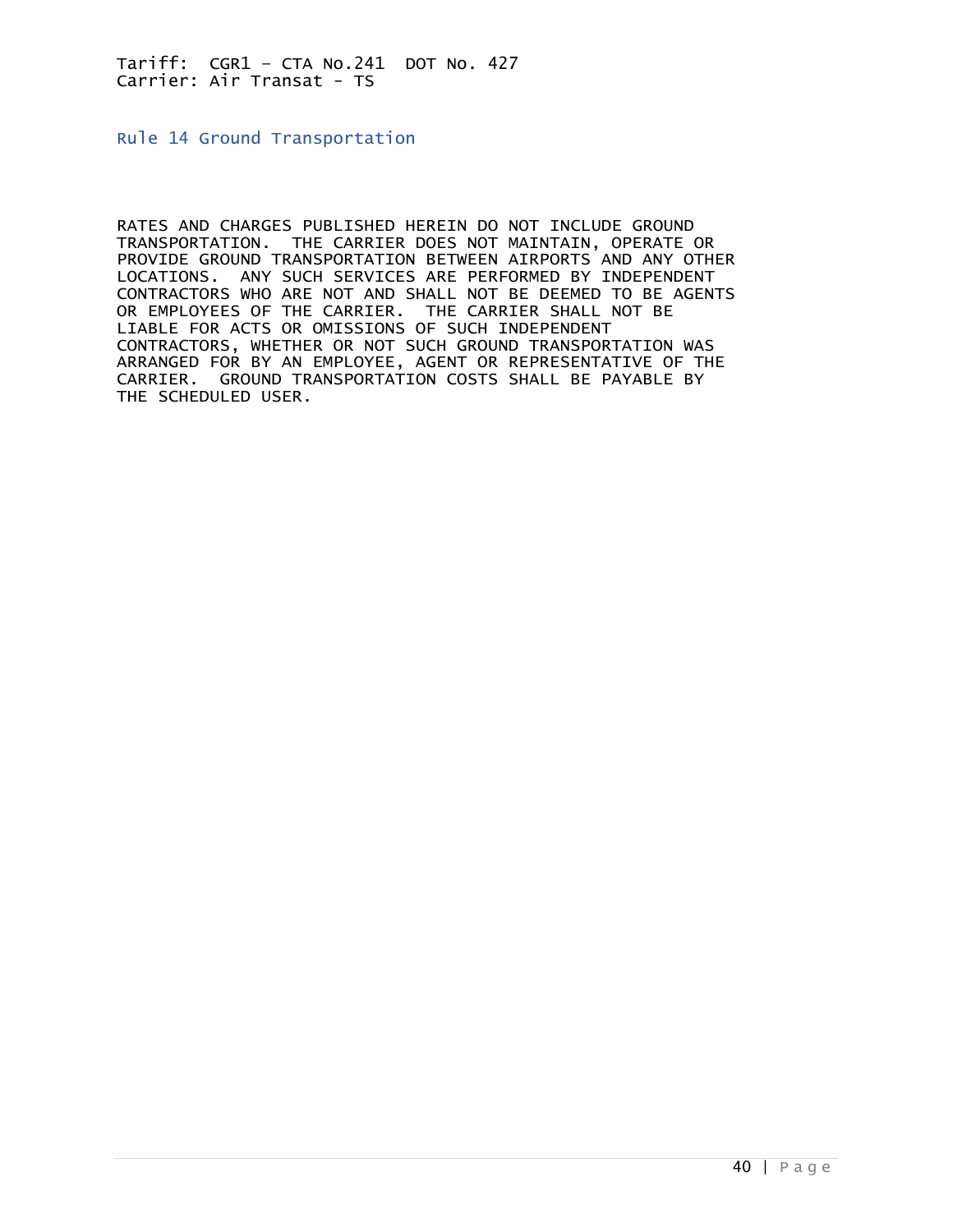<span id="page-40-0"></span>Rule 15 Applicable Law

THE SCHEDULED USER CONTRACT WHEREVER MADE OR PERFORMED SHALL BE GOVERNED BY AND INTERPRETED ACCORDING TO THE LAWS OF THE PROVINCE OF QUEBEC, CANADA. THE ILLEGALITY OR INVALIDITY OF ANY PARAGRAPH, CLAUSE OR PROVISION CONTAINED OR REFERRED TO IN ANY SCHEDULED CONTRACT SHALL NOT AFFECT OR INVALIDATE ANY OTHER PARAGRAPH, CLAUSE OR PROVISION CONTAINED OR REFERRED TO IN THE SCHEDULED USER CONTRACT AND SHALL NOT AFFECT OR INVALIDATE ANY OTHER PARAGRAPH, CLAUSE OR PROVISION THEREIN.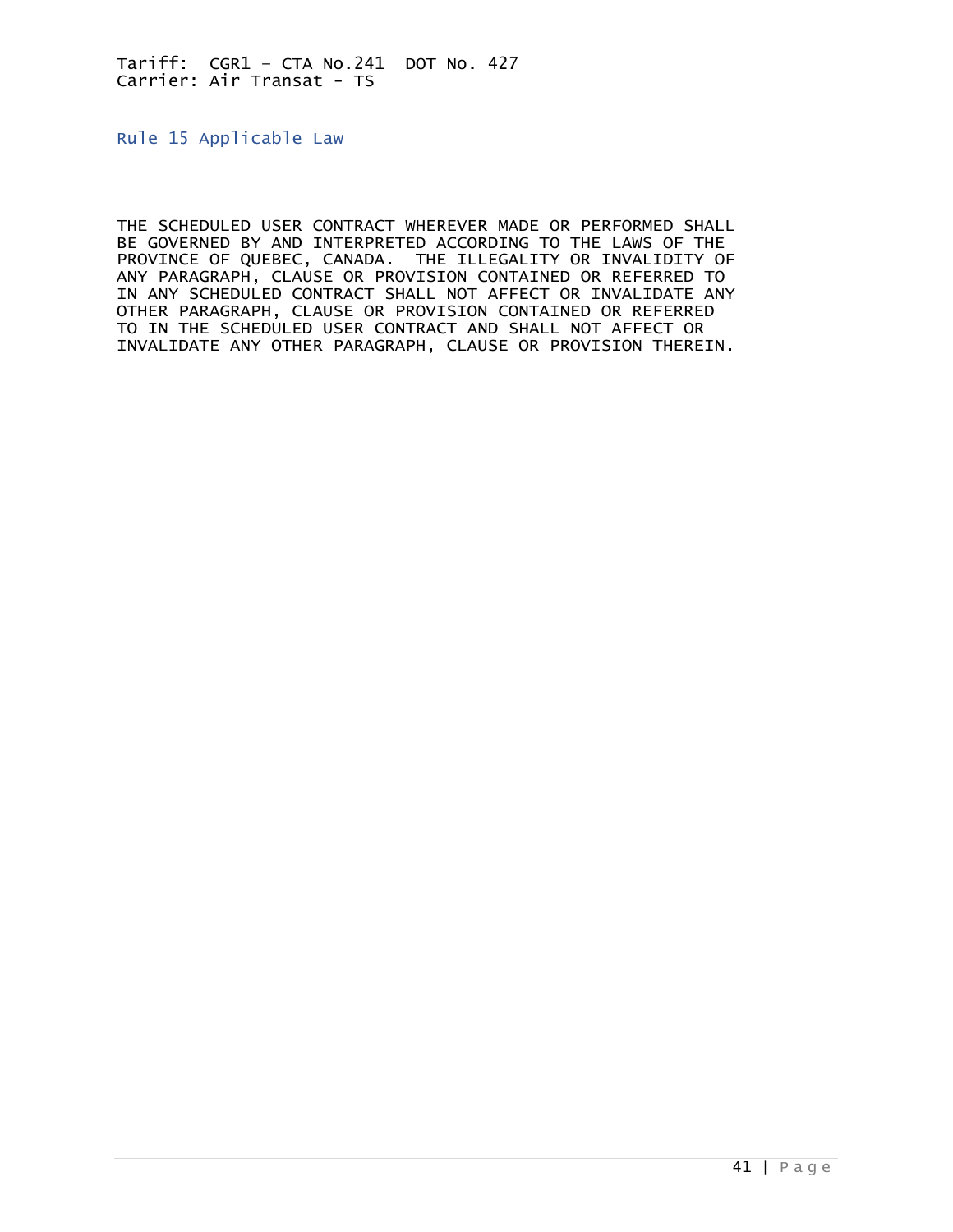<span id="page-41-0"></span>Rule 16 Lost Ticket

WHEN A PASSENGER LOSES HIS/HER TICKET, THE PASSENGER MUST PURCHASE A NEW TICKET OR PORTION THEREOF AND THE CARRIER WILL MAKE A REFUND TO THE PASSENGER UPON HIS/HER REQUEST, SUBJECT TO THE FOLLOWING CONDITIONS, PROVIDED THE ORIGINAL TICKET WAS ISSUED BY THE CARRIER.

(A) REPLACEMENT TICKET

 IF A PASSENGER WISHES TO COMMENCE OR CONTINUE HIS JOURNEY, A NEW TICKET MUST BE PURCHASED FOR THE PORTION OF THE LOST TICKET FOR THE INTENDED JOURNEY. THE REPLACEMENT TICKET WILL BE ISSUED FOR THE LOST PORTION OF THE JOURNEY AT THE FARES AND CONDITIONS APPLICABLE FOR THAT PORTION OF THE JOURNEY ON THE DATE OF PURCHASE OF THE REPLACEMENT TICKET.

- (B) APPLICATION FOR REFUND
	- (1) THE REFUND WILL BE AN AMOUNT EQUAL TO THE FARE AND CHARGES PAID FOR SUCH NEW PORTION PURCHASED, LESS ANY CARRIER COMPENSATION FEE FOR CHANGES, IF APPLICABLE, AND LESS THE SERVICE CHARGE SPECIFIED IN (3) BELOW.<br>(2) APPLICATION F
	- (2) APPLICATION FOR REFUND OF A LOST TICKET OR PORTION MUST BE MADE TO THE GENERAL OFFICES OF THE CARRIER FOR SUCH REFUNDS NOT LATER THAN ONE MONTH AFTER THE EXPIRATION DATE OF THE LOST TICKET ALONG WITH DETAILS OF THE PURCHASE AND PROOF OF PURCHASE OF NEW TICKET SUCH AS RECEIPT OF THE TRANSACTION.<br>A REFUND WILL BE MADE NOT MORE THAN 90 DAYS AF
- (3) A REFUND WILL BE MADE NOT MORE THAN 90 DAYS AFTER RECEIPT OF THE APPLICATION AND WILL BE MADE ONLY PROVIDED THAT THE LOST TICKET OR PORTION HAS NOT PREVIOUSLY BEEN HONORED FOR TRANSPORTATION OR REFUNDED TO ANY PERSON. FURTHERMORE, THE PERSON TO WHOM THE REFUND IS MADE MUST AGREE, ON THE APPLICATION FORM PRESCRIBED BY CARRIER, TO INDEMNIFY THE CARRIER FOR ANY LOSS OR DAMAGE WHICH IT MAY SUSTAIN BY REASON OF SUCH REFUND.<br>(C) SERVICE CHARGE
- SERVICE CHARGE THE CARRIER WILL IMPOSE A SERVICE CHARGE OF CAD/USD \$50.00 PER TICKET FOR HANDLING SUCH REQUESTS FOR REPLACEMENT OR REFUND OF A LOST TICKET OR PORTION THEREOF.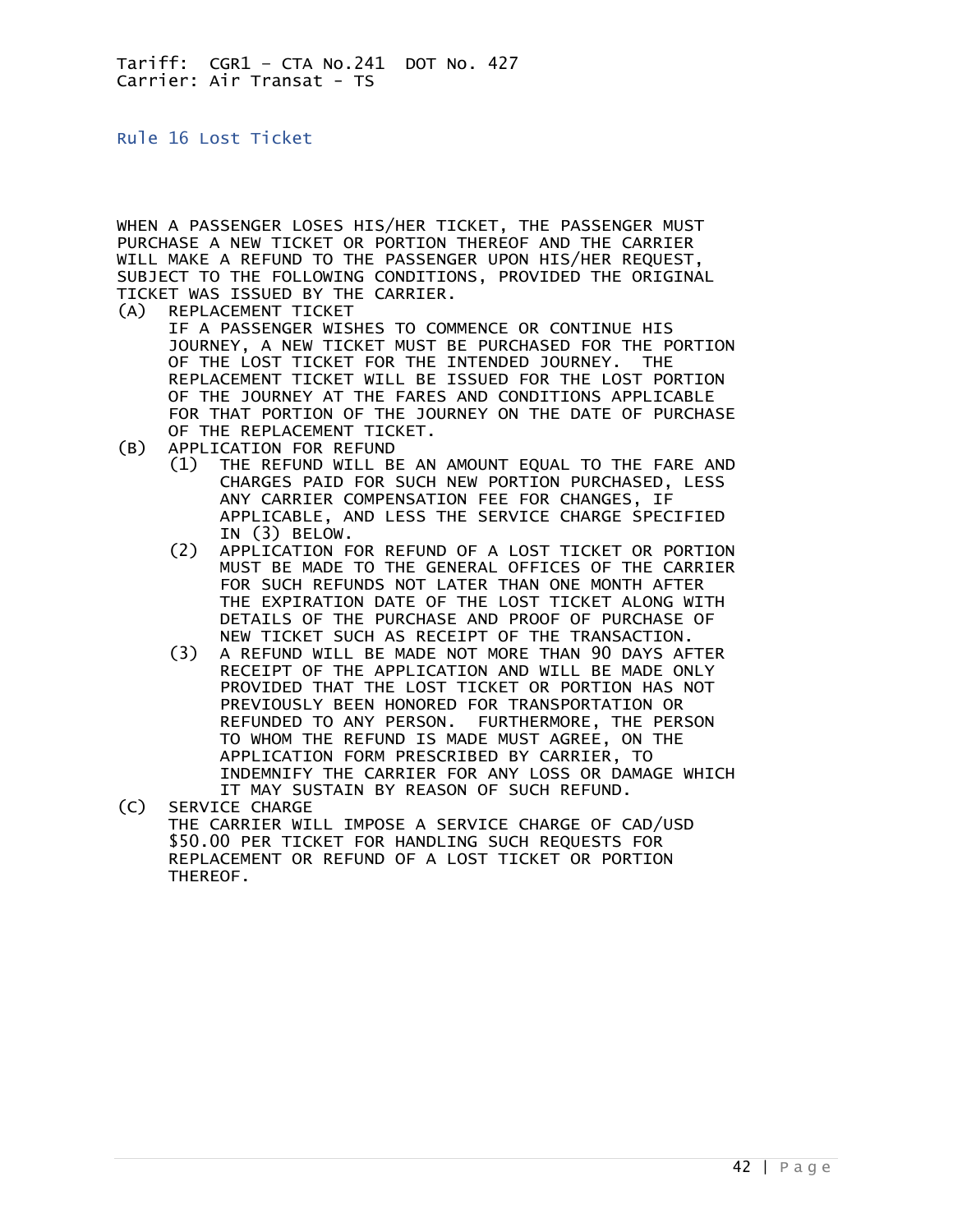<span id="page-42-0"></span>Rule 17 Denied Boarding Compensation Part I (Subject To Rule 21)

(APPLICABLE FOR TRANSPORTATION FROM A POINT IN THE UNITED STATES TO THE POINT OF DESTINATION OR FIRST POINT OF STOPOVER IN CANADA)

(A) DEFINITIONS

 FOR THE PURPOSE OF THIS RULE, DEFINITIONS OF THE FOLLOWING TERMS ARE AS INDICATED:

- (1) AIRPORT MEANS THE AIRPORT AT WHICH THE DIRECT OR CONNECTING FLIGHT, ON WHICH THE PASSENGER HOLDS CONFIRMED RESERVED SPACE, IS PLANNED TO ARRIVE OR SOME OTHER AIRPORT SERVING THE SAME METROPOLITAN AREA, PROVIDED THAT TRANSPORTATION TO THE OTHER
- AIRPORT IS ACCEPTED (I.E., USED) BY THE PASSENGER.<br>ALTERNATE TRANSPORTATION IS AIR TRANSPORTATION (2) ALTERNATE TRANSPORTATION IS AIR TRANSPORTATION WITH A CONFIRMED RESERVATION AT NO ADDITIONAL CHARGE (BY ANY SCHEDULED AIRLINE LICENSED BY THE D.O.T.) OR OTHER TRANSPORTATION ACCEPTED AND USED BY THE PASSENGER IN THE CASE OF DENIED BOARDING.
- (3) CARRIER MEANS (A) A DIRECT AIR CARRIER, EXCEPT A HELICOPTER OPERATOR, HOLDING A CERTIFICATE ISSUED BY THE DEPARTMENT OF TRANSPORTATION PURSUANT TO 49 U.S.C. 4410 OR HAS BEEN FOUND FIT TO CONDUCT COMMUTER OPERATIONS UNDER 29 U.S.C. 41738 OR AN EXEMPTION FROM 49 U.S.C. 41102, AUTHORIZING THE SCHEDULED TRANSPORTATION OF PERSONS; OR (B) A FOREIGN AIR CARRIER HOLDING A PERMIT ISSUED BY THE DEPARTMENT PURSUANT TO 49 U.S.C. AND 41302, OR AN EXEMPTION FROM THAT PROVISION, AUTHORIZING THE
	- SCHEDULED FOREIGN AIR TRANSPORTATION OF PERSONS. (4) CONFIRMED RESERVED SPACE MEANS SPACE ON A SPECIFIC DATE AND ON A SPECIFIC FLIGHT AND CLASS OF SERVICE OF A CARRIER WHICH HAS BEEN REQUESTED BY PASSENGER AND WHICH THE CARRIER OR ITS AGENT HAS VERIFIED, BY APPROPRIATE NOTATION ON THE TICKET OR IN ANY OTHER MANNER PROVIDED THEREFORE, BY THE CARRIER, AS BEING RESERVED FOR THE ACCOMMODATION OF THE PASSENGER.
	- (5) SUM OF THE VALUES OF THE REMAINING FLIGHT COUPONS MEAN APPLICABLE ONE-WAY FARES OR 50 PERCENT OF THE APPLICABLE ROUND TRIP FARES, AS THE CASE MAY BE, INCLUDING ANY SURCHARGES AND AIR TRANSPORTATION TAXES, LESS ANY APPLICABLE DISCOUNTS.
	- (6) THE VALUE OF THE FIRST REMAINING AND ALL REMAINING FLIGHT COUPONS SHALL BE THE SUM OF THE APPLICABLE ONE WAY FARES OR FIFTY PERCENT OF THE APPLICABLE ROUND TRIP FARES, AS THE CASE MAY BE, INCLUDING ANY SURCHARGES AND AIR TRANSPORTATION TAX, LESS
	- ANY APPLICABLE DISCOUNT.<br>STOPOVER MEANS A DELIBER STOPOVER MEANS A DELIBERATE INTERRUPTION OF A JOURNEY BY THE PASSENGER, SCHEDULED TO EXCEED FOUR HOURS, AT A POINT BETWEEN THE PLACE OF DEPARTURE AND THE FINAL DESTINATION.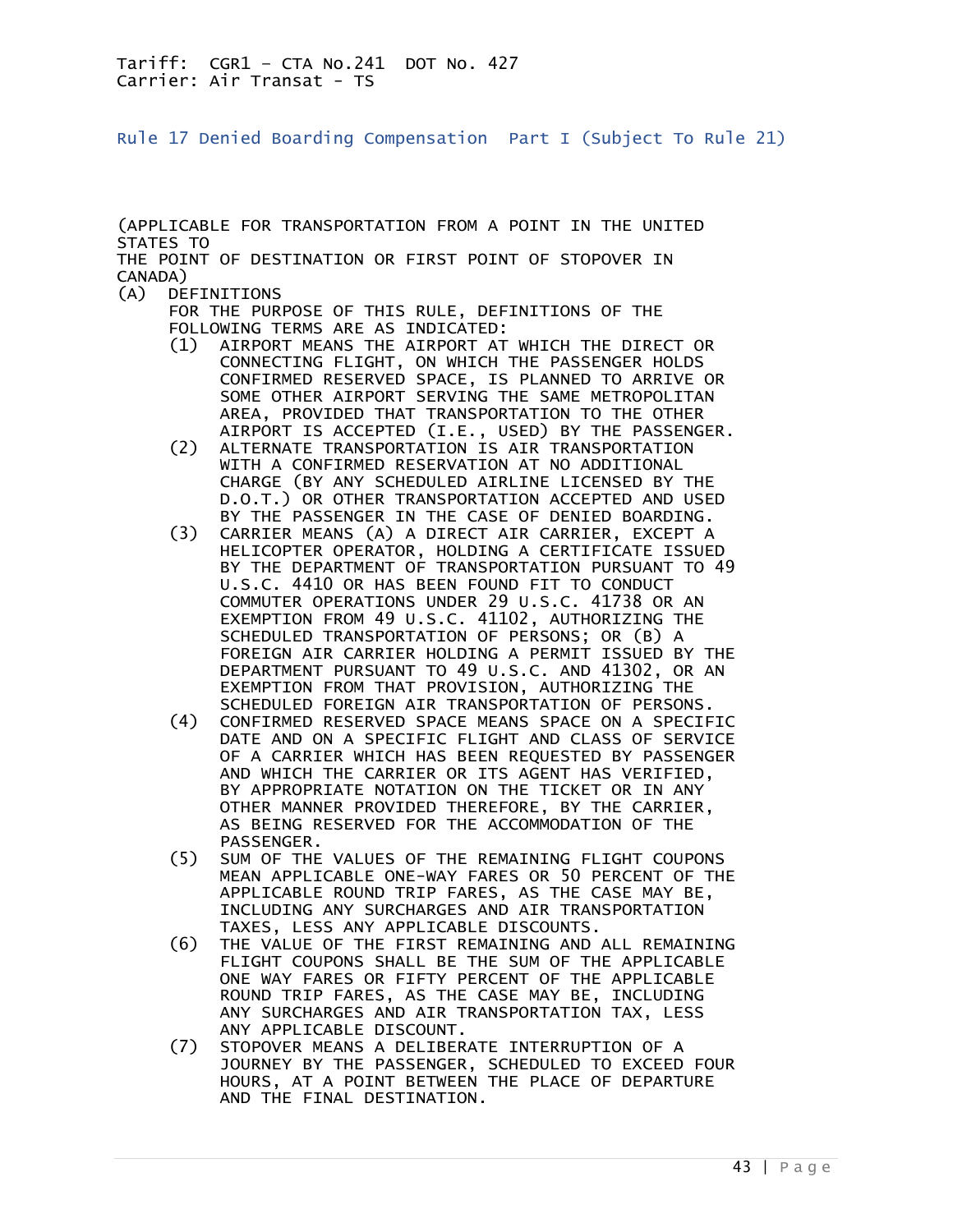- (B) REQUEST FOR VOLUNTEERS
- THE CARRIER WILL REQUEST PASSENGERS WHO ARE WILLING TO DO SO, TO VOLUNTARILY RELINQUISH THEIR CONFIRMED RESERVED SPACE IN EXCHANGE FOR COMPENSATION IN AN AMOUNT TO BE DETERMINED BY THE CARRIER. IF A PERSON IS ASKED TO VOLUNTEER, THE CARRIER WILL NOT LATER DENY BOARDING TO THAT PASSENGER INVOLUNTARILY UNLESS THAT PASSENGER WAS INFORMED AT THE TIME HE WAS ASKED TO VOLUNTEER THAT THERE WAS A POSSIBILITY OF BEING DENIED BOARDING INVOLUNTARILY AND OF THE AMOUNT OF COMPENSATION TO WHICH HE WOULD HAVE BEEN ENTITLED IN THAT EVENT. THE REQUEST FOR VOLUNTEERS AND THE SELECTION OF SUCH PERSONS TO BE DENIED SPACE SHALL BE IN A MANNER DETERMINED SOLELY BY THE CARRIER.
- NOTE: PASSENGERS WHO VOLUNTEER TO RELINQUISH THEIR CONFIRMED RESERVED SPACE WILL BE OFFERED COMPENSATION IN THE FORM OF A CHECK OR IS ACCEPTED BY THE PASSENGER, A CREDIT VALID FOR THE PURCHASE OF TRANSPORTATION ISSUED IN THE NAME OF THE PASSENGER WHO VOLUNTEERED AND VALID FOR 365 DAYS FROM THE DATE OF ISSUANCE. THE MISCELLANEOUS CHARGES ORDER/TICKET IS NONTRANSFERABLE, HAS NO REFUND VALUE, AND MAY BE VOLUNTARILY REROUTED AND REISSUED BY TS. THE VALUE OF THE MISCELLANEOUS CHARGES ORDER/TICKET WILL BE EQUAL TO THE VALUE OF THE COUPON(S) REMAINING TO ON-LINE OR INTERLINE DESTINATIONS OR NEXT STOPOVER POINT.<br>(C) BOARDING PRIORITIES
- (C) BOARDING PRIORITIES
	- IF A FLIGHT IS OVERSOLD (MORE PASSENGERS HOLD CONFIRMED RESERVATIONS THAN THERE ARE SEATS AVAILABLE), NO ONE MAY BE DENIED BOARDING AGAINST HIS WILL UNTIL AIRLINE PERSONNEL FIRST ASK FOR VOLUNTEERS WHO WILL GIVE UP THEIR RESERVATIONS WILLINGLY, IN EXCHANGE FOR A PAYMENT OF THE AIRLINE'S CHOOSING. IF THERE ARE NOT ENOUGH VOLUNTEERS, OTHER PASSENGER MAY BE DENIED BOARDING INVOLUNTARILY, BEGINNING WITH THE LAST PASSENGER TO PRESENT THEMSELVES FOR CHECK-IN, EXCEPT PASSENGERS TRAVELLING DUE TO DEATH OR ILLNESS OR A MEMBER OF THE PASSENGER'S FAMILY, AGED PASSENGERS OR UNACCOMPANIED CHILDREN AND OTHER FOR WHOM, IN TS'S ASSESSMENT, FAILURE TO CARRY WOULD CAUSE SEVERE HARDSHIP.
- (D) TRANSPORTATION FOR PASSENGERS DENIED BOARDING WHEN THE CARRIER IS UNABLE TO PROVIDE PREVIOUSLY CONFIRMED SPACE THE CARRIER CAUSING THE PASSENGER TO BE DELAYED WILL PROVIDE TRANSPORTATION TO PERSONS WHO HAVE BEEN DENIED BOARDING, WHETHER VOLUNTARILY OR INVOLUNTARILY, IN ACCORDANCE WITH THE PROVISIONS BELOW:
- (1) THE CARRIER WILL TRANSPORT THE PASSENGER WITHOUT STOPOVER ON ITS NEXT FLIGHT ON WHICH SPACE IS AVAILABLE AT NO ADDITIONAL COST TO THE PASSENGER REGARDLESS OF CLASS OF SERVICE.
- (2) IF THE CARRIER CAUSING SUCH DELAY IS UNABLE TO PROVIDE ONWARD TRANSPORTATION ACCEPTABLE TO THE PASSENGER, ANY OTHER CARRIER OR COMBINATION OF CARRIERS, AT THE REQUEST OF THE PASSENGER, WILL TRANSPORT THE PASSENGER WITHOUT STOPOVER ON ITS (THEIR) NEXT FLIGHT(S) IN THE SAME CLASS OF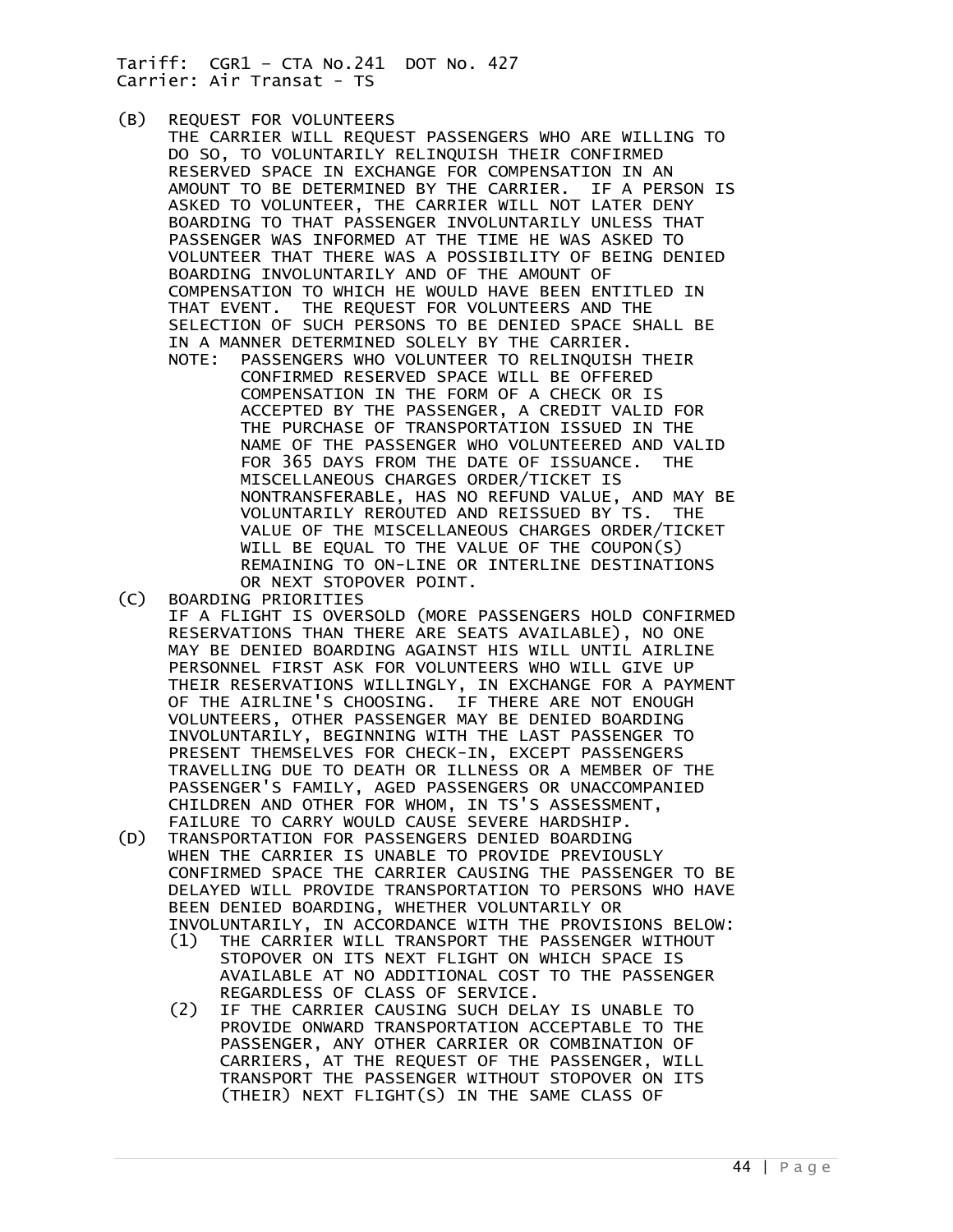> SERVICE AS THE PASSENGER'S ORIGINAL OUTBOUND FLIGHT, OR IF SPACE IS AVAILABLE ON A FLIGHT(S) OF A DIFFERENT CLASS OF SERVICE ACCEPTABLE TO THE PASSENGER, SUCH FLIGHT(S) WILL BE USED WITHOUT STOPOVER AT NO ADDITIONAL COST TO THE PASSENGER ONLY IF IT (THEY) WILL PROVIDE AN EARLIER ARRIVAL AT THE PASSENGER'S DESTINATION,

- NEXT STOPOVER POINT, OR TRANSFER POINT.<br>COMPENSATION FOR INVOLUNTARY DENIED BOARDING (E) COMPENSATION FOR INVOLUNTARY DENIED BOARDING IN ADDITION TO PROVIDING TRANSPORTATION AS DESCRIBED IN PARAGRAPH (D) ABOVE, WHEN THE PASSENGER WHO IS DELAYED HAS NOT VOLUNTARILY RELINQUISHED CONFIRMED RESERVED SPACE IN ACCORDANCE WITH PROVISIONS IN PARAGRAPH (D) ABOVE, THE CARRIER CAUSING THE DELAY WILL COMPENSATE THE DELAYED PASSENGER FOR THE CARRIER'S FAILURE TO PROVIDE CONFIRMED SPACE. COMPENSATION WILL BE MADE IN ACCORDANCE WITH THE PROVISIONS BELOW: (1) CONDITIONS FOR PAYMENT
	- (A) THE PASSENGER HOLDING A TICKET FOR CONFIRMED SPACE MUST PRESENT HIMSELF/HERSELF FOR CARRIAGE AT THE APPROPRIATE TIME AND PLACE, HAVING COMPLIED FULLY WITH THE CARRIER'S REQUIREMENTS AS TO TICKETING, CHECK-IN AND RECONFIRMATION OF PROCEDURES AND HAVING MET ALL REQUIREMENTS FOR ACCEPTANCE OF TRANSPORTATION PUBLISHED IN THE CARRIER'S TARIFF.
	- (B) THE FLIGHT FOR WHICH THE PASSENGER HOLDS CONFIRMED SPACE MUST BE UNABLE TO ACCOMMODATE THE PASSENGER AND DEPARTS WITHOUT HIM/HER. EXCEPTION 1: THE PASSENGER WILL NOT BE

 ELIGIBLE FOR COMPENSATION IF HE/SHE IS OFFERED ACCOMMODATIONS OR IS SEATED IN A SECTION OF THE AIRCRAFT OTHER THAN THAT SPECIFIED ON HIS/HER TICKET AT NO EXTRA CHARGE. IF A PASSENGER IS SEATED IN A SECTION FOR WHICH A LOWER FARE APPLIES THE PASSENGER SHALL BE ENTITLED TO AN APPROPRIATE REFUND.

- EXCEPTION 2: THE PASSENGER WILL NOT BE ELIGIBLE FOR COMPENSATION IF HIS/HER RESERVATION HAS BEEN CANCELLED PURSUANT TO THE PROVISIONS OF THIS RULE REGARDING AIRPORT CHECK-IN TIME LIMITS.
- EXCEPTION 3: THE PASSENGER WILL NOT BE ELIGIBLE FOR COMPENSATION IF THE FLIGHT ON WHICH HE HOLDS CONFIRMED RESERVED SPACE IS UNABLE TO ACCOMMODATE HIM/HER BECAUSE THE FLIGHT IS CANCELLED.
- EXCEPTION 4: THE PASSENGER WILL NOT BE ELIGIBLE FOR DENIED BOARDING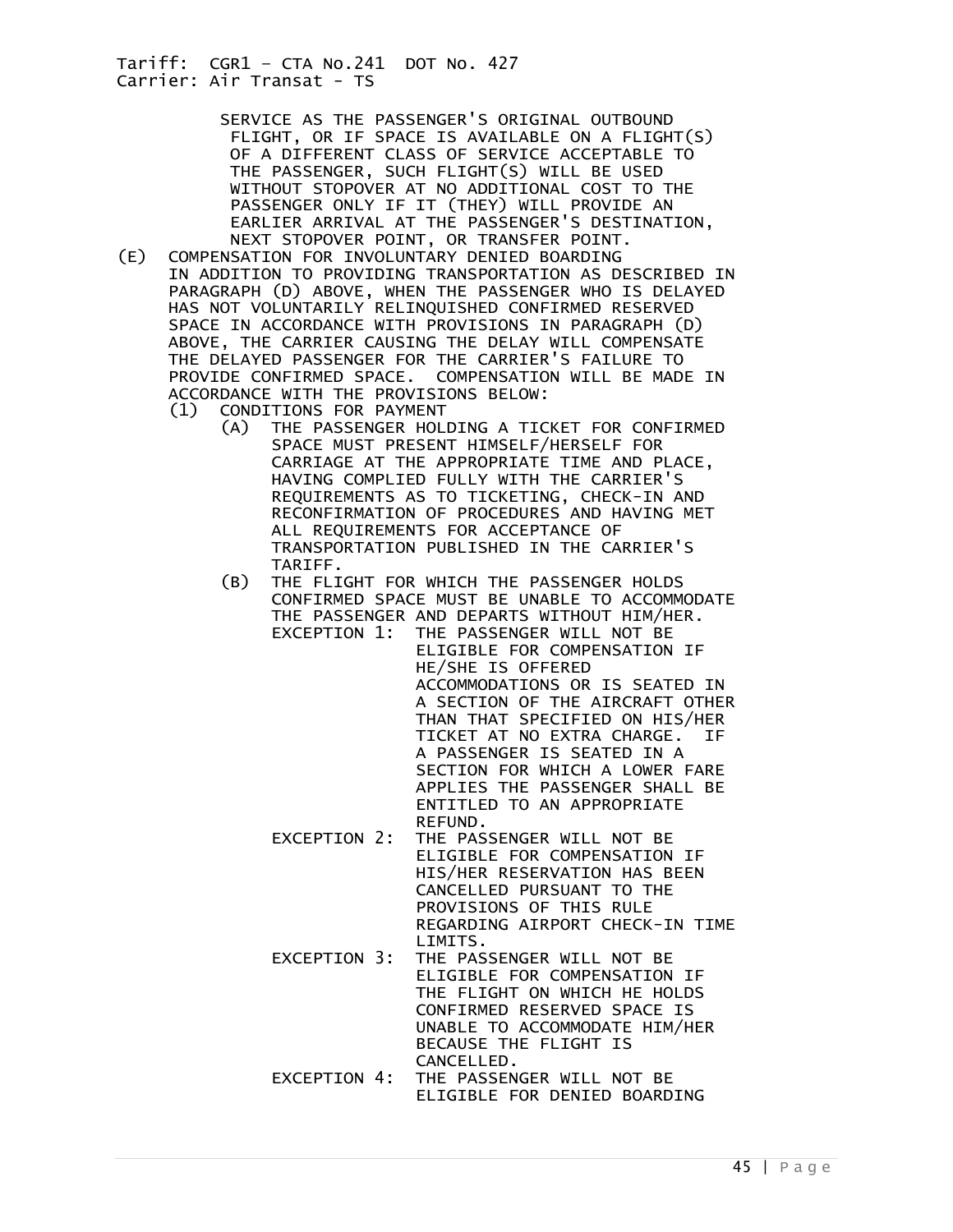COMPENSATION IF:

- (I) THE FLIGHT FOR WHICH THE PASSENGER HOLDS CONFIRMED RESERVED SPACE IS UNABLE TO ACCOMMODATE HIM/HER BECAUSE OF SUBSTITUTION OF EQUIPMENT OF LESSER CAPACITY WHEN REQUIRED BY OPERATIONAL OR SAFETY REASONS, OR
- (II) THE CARRIER ARRANGES COMPARABLE AIR TRANSPORTATION, OR OTHER TRANSPORTATION USED BY THE PASSENGER AT NO EXTRA COST TO THE PASSENGER, THAT AT THE TIME SUCH ARRANGEMENTS ARE MADE IS PLANNED TO ARRIVE AT THE PASSENGER'S NEXT STOPOVER OR, IF NONE, FINAL DESTINATION WITHIN ONE HOUR AFTER THE SCHEDULED ARRIVAL TIME OF THE PASSENGER'S ORIGINAL FLIGHT OR FLIGHTS.
- (2) AMOUNT OF COMPENSATION
- SUBJECT TO THE PROVISIONS OF (E)(1) ABOVE, THE CARRIER WILL TENDER LIQUIDATED DAMAGES IN THE FORM OF A CHECK OR IS ACCEPTED BY THE PASSENGER, A CREDIT VALID FOR THE PURCHASE OF TRANSPORTATION IN THE AMOUNT OF 400 PERCENT OF THE FARE (INCLUDING ANY SURCHARGES AND AIR TRANSPORTATION TAXES) TO THE PASSENGER'S NEXT STOPOVER OR, IF NONE, TO HIS/HER DESTINATION, BUT NOT MORE THAN USD 1300.00. HOWEVER, THE COMPENSATION SHALL BE 200 PERCENT OF THE FARE, BUT NOT MORE THAN USD 650.00 IF THE CARRIER ARRANGES FOR ALTERNATE AIR TRANSPORTATION, OR OTHER TRANSPORTATION USED BY THE PASSENGER THAT, AT THE TIME EITHER SUCH ARRANGEMENT IS MADE, IS PLANNED TO ARRIVE AT THE AIRPORT OF THE PASSENGER'S NEXT STOPOVER, OR IF NONE, THE AIRPORT OF THE PASSENGER'S FINAL DESTINATION, MORE THAN ONE HOUR BUT NOT LATER THAN 4 HOURS AFTER THE TIME THE DIRECT OR CONNECTING FLIGHT FROM WHICH THE PASSENGER WAS DENIED BOARDING IS PLANNED TO ARRIVE IN. NOTE 1: IF THE OFFER OF COMPENSATION IS MADE BY THE CARRIER AND ACCEPTED BY THE PASSENGER, SUCH PAYMENT SHALL CONSTITUTE FULL COMPENSATION FOR ALL ACTUAL OR ANTICIPATORY DAMAGES INCURRED OR TO BE INCURRED BY THE PASSENGER AS A RESULT OF THE CARRIER'S FAILURE TO PROVIDE PASSENGER WITH CONFIRMED RESERVED SPACE.
	- NOTE 2: SUBJECT TO THE PASSENGER'S APPROVAL, CARRIER WILL COMPENSATE THE PASSENGER WITH CREDIT VALID FOR THE PURCHASE OF TRANSPORTATION IN LIEU OF MONETARY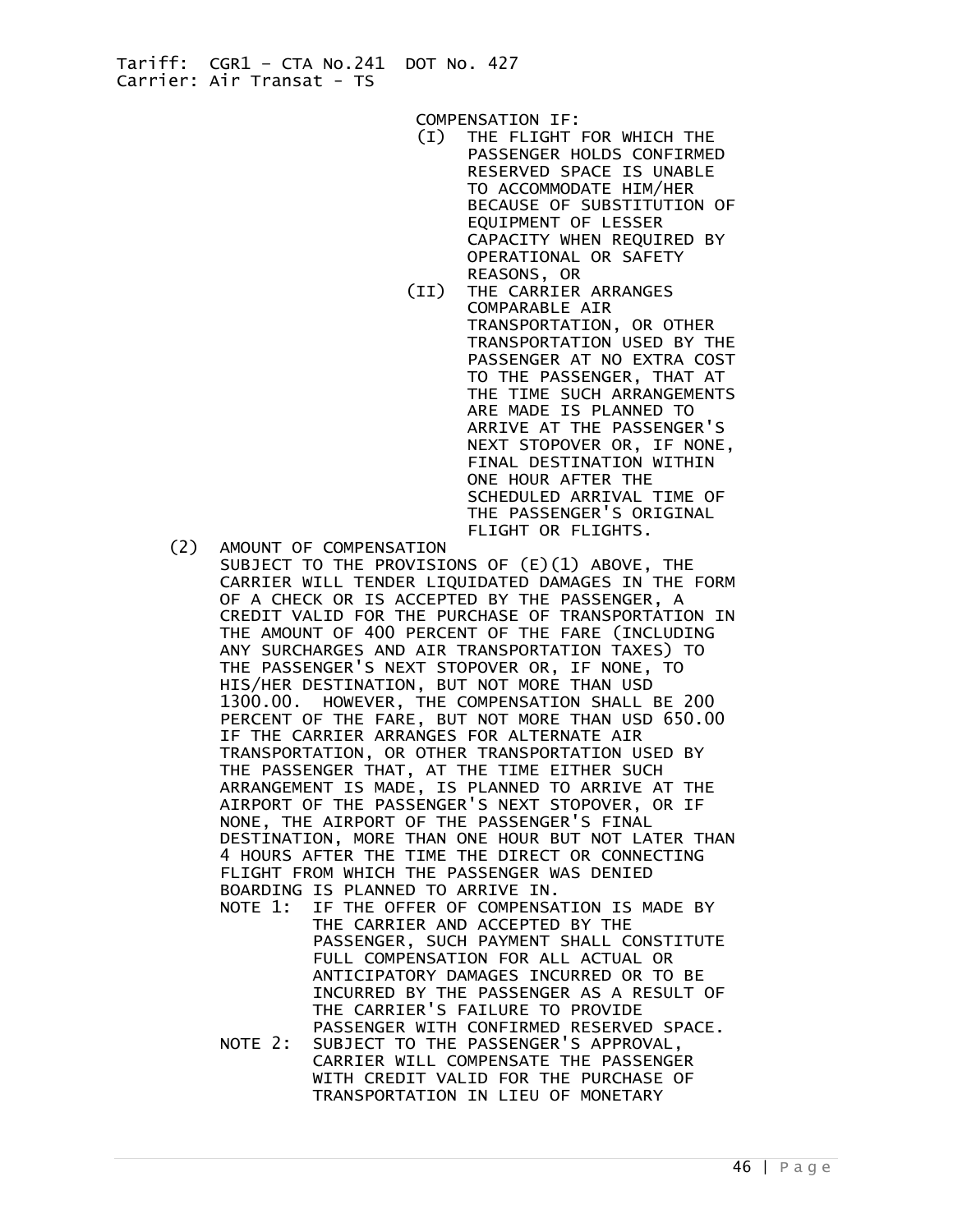> COMPENSATION. THE CREDIT ISSUED WILL BE FOR A VALUE EQUAL TO OR GREATER THAN THE MONETARY COMPENSATION. SUCH CREDIT WILL BE NON-TRANSFERABLE, NON-REFUNDABLE AND VALID FOR ONE YEAR FROM THE DATE OF ISSUED.

- (3) TIME OF OFFER OF COMPENSATION THE OFFER OF COMPENSATION WILL BE MADE BY THE CARRIER ON THE DAY AND THE PLACE WHERE THE FAILURE TO PROVIDE CONFIRMED RESERVED SPACE OCCURS, AND, IF ACCEPTED, WILL BE RECEIPTED FOR BY THE PASSENGER. PROVIDED, HOWEVER, THAT WHEN THE CARRIER ARRANGES, FOR THE PASSENGER'S CONVENIENCE, ALTERNATE TRANSPORTATION THAT DEPARTS PRIOR TO THE TIME OF THE OFFER CAN BE MADE TO THE PASSENGER, COMPENSATION SHALL BE SENT WITHIN 24 HOURS AFTER THE TIME THE DENIED BOARDING OCCURS.<br>(F) NOTICE PROVIDED TO PASSENGERS
- NOTICE PROVIDED TO PASSENGERS THE FOLLOWING WRITTEN NOTICE SHALL BE PROVIDED TO ALL PASSENGERS WHO ARE DENIED BOARDING INVOLUNTARILY ON FLIGHTS ON WHICH THEY HOLD CONFIRMED RESERVED SPACE. (1) COMPENSATION FOR DENIED BOARDING
	- IF YOU HAVE BEEN DENIED A RESERVED SEAT ON AIR TRANSAT, YOU ARE PROBABLY ENTITLED TO MONETARY COMPENSATION. THIS NOTICE EXPLAINS THE AIRLINE'S OBLIGATIONS AND THE PASSENGER'S RIGHTS IN THE CASE OF AN OVERSOLD FLIGHT, IN ACCORDANCE WITH REGULATIONS OF THE U.S. DEPARTMENT OF TRANSPORTATION.<br>(2) VOLUNTEERS AND
- (2) VOLUNTEERS AND BOARDING PRIORITIES IF A FLIGHT IS OVERSOLD (MORE PASSENGERS HOLD CONFIRMED RESERVATIONS THAN THERE ARE SEATS AVAILABLE), NO ONE MAY BE DENIED BOARDING AGAINST HIS/HER WILL UNTIL AIRLINE PERSONNEL FIRST ASK FOR VOLUNTEERS WHO WILL GIVE UP THEIR RESERVATIONS WILLINGLY, IN EXCHANGE FOR PAYMENT OF THE AIRLINE'S CHOOSING. IF THERE ARE NOT ENOUGH VOLUNTEERS, OTHER PASSENGERS MAY BE DENIED BOARDING INVOLUNTARILY, IN ACCORDANCE WITH THE FOLLOWING BOARDING PRIORITY OF AIR TRANSAT. THE LAST PASSENGER TO ARRIVE AT THE TICKET LIFT POINT WILL BE FIRST TO BE DENIED BOARDING EXCEPT PASSENGERS TRAVELLING DUE TO DEATH OR ILLNESS OF MEMBER OF THE PASSENGERS, FAMILY, AGED PASSENGERS OR UNACCOMPANIED CHILDREN.
	- (3) COMPENSATION FOR INVOLUNTARY DENIED BOARDING IF YOU ARE DENIED BOARDING INVOLUNTARILY, YOU ARE ENTITLED TO PAYMENT OF "DENIED BOARDING COMPENSATION" FROM THE AIRLINE UNLESS (1) YOU HAVE NOT FULLY COMPLIED WITH THE AIRLINE'S TICKETING, CHECK-IN AND RECONFIRMATION REQUIREMENTS, OR YOU ARE NOT ACCEPTABLE FOR TRANSPORTATION UNDER THE AIRLINE'S USUAL RULES AND PRACTICES; OR (2) YOU ARE DENIED BOARDING BECAUSE THE FLIGHT IS CANCELLED; OR (3) YOU ARE DENIED BOARDING BECAUSE A SMALLER CAPACITY AIRCRAFT WAS SUBSTITUTED FOR SAFETY OR OPERATIONAL REASONS: OR (4) YOU ARE OFFERED ACCOMMODATIONS IN A SECTION OF THE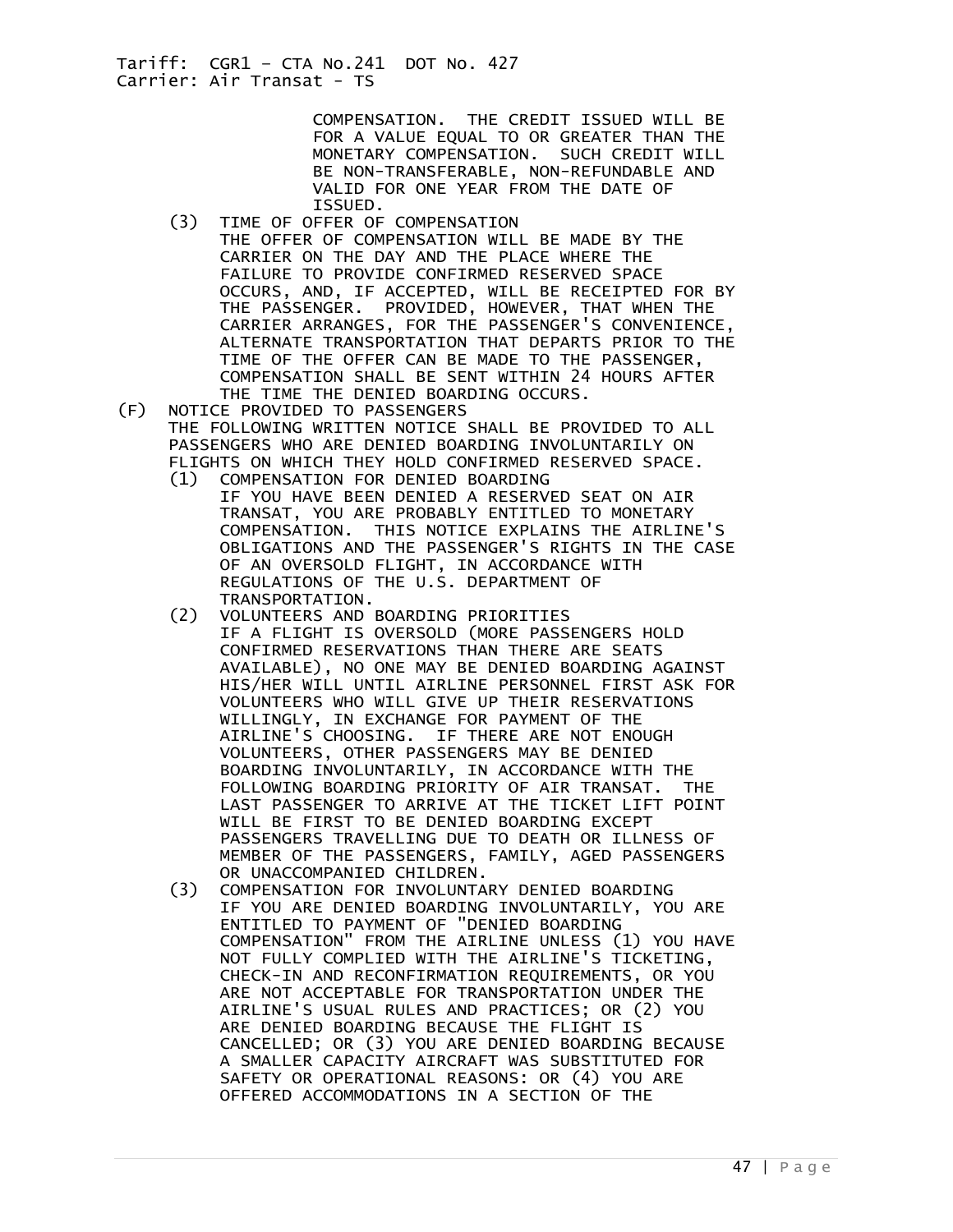AIRCRAFT OTHER THAN THAT SPECIFIED IN YOUR TICKET, AT NO EXTRA CHARGE. (A PASSENGER SEATED IN A SECTION FOR WHICH A LOWER FARE IS CHARGED MUST BE GIVEN AN APPROPRIATE REFUND); OR (5) THE AIRLINE IS ABLE TO PLACE YOU ON ANOTHER FLIGHT OR FLIGHTS THAT ARE PLANNED TO REACH YOUR NEXT STOPOVER OR DESTINATION WITHIN ONE HOUR OF THE PLANNED ARRIVAL

- OF YOUR ORIGINAL FLIGHT.<br>(4) AMOUNT OF DENIED BOARDIN AMOUNT OF DENIED BOARDING COMPENSATION PASSENGERS TRAVELLING FROM THE UNITED STATES TO A FOREIGN POINT WHO ARE DENIED BOARDING INVOLUNTARILY FROM AN OVERSOLD FLIGHT ORIGINATING AT A U.S. AIRPORT ARE ENTITLED TO:
	- (I) NO COMPENSATION IF THE CARRIER OFFERS ALTERNATE TRANSPORTATION THAT IS PLANNED TO ARRIVE AT THE PASSENGER'S DESTINATION OR FIRST STOPOVER NO LATER THAN ONE HOUR AFTER THE PLANNED ARRIVAL TIME OF THE PASSENGER'S ORIGINAL FLIGHT;
	- (II) 200 PERCENT OF THE FARE TO THE PASSENGER'S DESTINATION OR FIRST STOPOVER, WITH A MAXIMUM OF \$650, IF THE CARRIER OFFERS ALTERNATE TRANSPORTATION THAT IS PLANNED TO ARRIVE AT THE PASSENGER'S DESTINATION OR FIRST STOPOVER MORE THAN ONE HOUR BUT LESS THAN FOUR HOURS AFTER THE PLANNED ARRIVAL TIME OF THE PASSENGER'S ORIGINAL FLIGHT; AND
- (III) 400 PERCENT OF THE FARE TO THE PASSENGER'S DESTINATION OR FIRST STOPOVER, WITH A MAXIMUM OF \$1,300, IF THE CARRIER DOES NOT OFFER ALTERNATE TRANSPORTATION THAT IS PLANNED LESS THAN FOUR HOURS AFTER THE PLANNED ARRIVAL TIME OF THE PASSENGER'S ORIGINAL FLIGHT. "ALTERNATE TRANSPORTATION" IS AIR TRANSPORTATION WITH A CONFIRMED RESERVATION AT NO ADDITIONAL CHARGE (BY ANY SCHEDULED AIRLINE LICENSED BY THE D.O.T.) OR OTHER TRANSPORTATION ACCEPTED AND USED BY THE
	- PASSENGER IN CASE OF DENIED BOARDING. (5) METHOD OF PAYMENT EXCEPT AS PROVIDED BELOW, THE AIRLINE MUST GIVE EACH PASSENGER WHO QUALIFIES FOR INVOLUNTARY DENIED BOARDING COMPENSATION A PAYMENT BY CASH OR CHECK FOR THE AMOUNT SPECIFIED ABOVE, ON THE DAY AT THE PLACE THE INVOLUNTARY DENIED BOARDING OCCURS. IF THE AIRLINE ARRANGES ALTERNATE TRANSPORTATION FOR THE PASSENGER'S CONVENIENCE THAT DEPARTS BEFORE THE PAYMENT CAN BE MADE, THE PAYMENT SHALL BE SENT TO THE PASSENGER WITHIN 24 HOURS. THE AIR CARRIER MAY OFFER FREE OR DISCOUNTED TICKETS IN PLACE OF THE CASH PAYMENT. IN THAT EVENT, THE CARRIER MUST DISCLOSE ALL MATERIAL RESTRICTIONS ON THE USE OF THE FREE OR DISCOUNTED TRANSPORTATION BEFORE THE PASSENGER DECIDES WHETHER TO ACCEPT THE TRANSPORTATION IN LIEU OF CASH OR CHECK PAYMENT. THE PASSENGER MAY INSIST ON THE CASH/CHECK PAYMENTS OR REFUSE ALL COMPENSATION AND BRING LEGAL ACTION.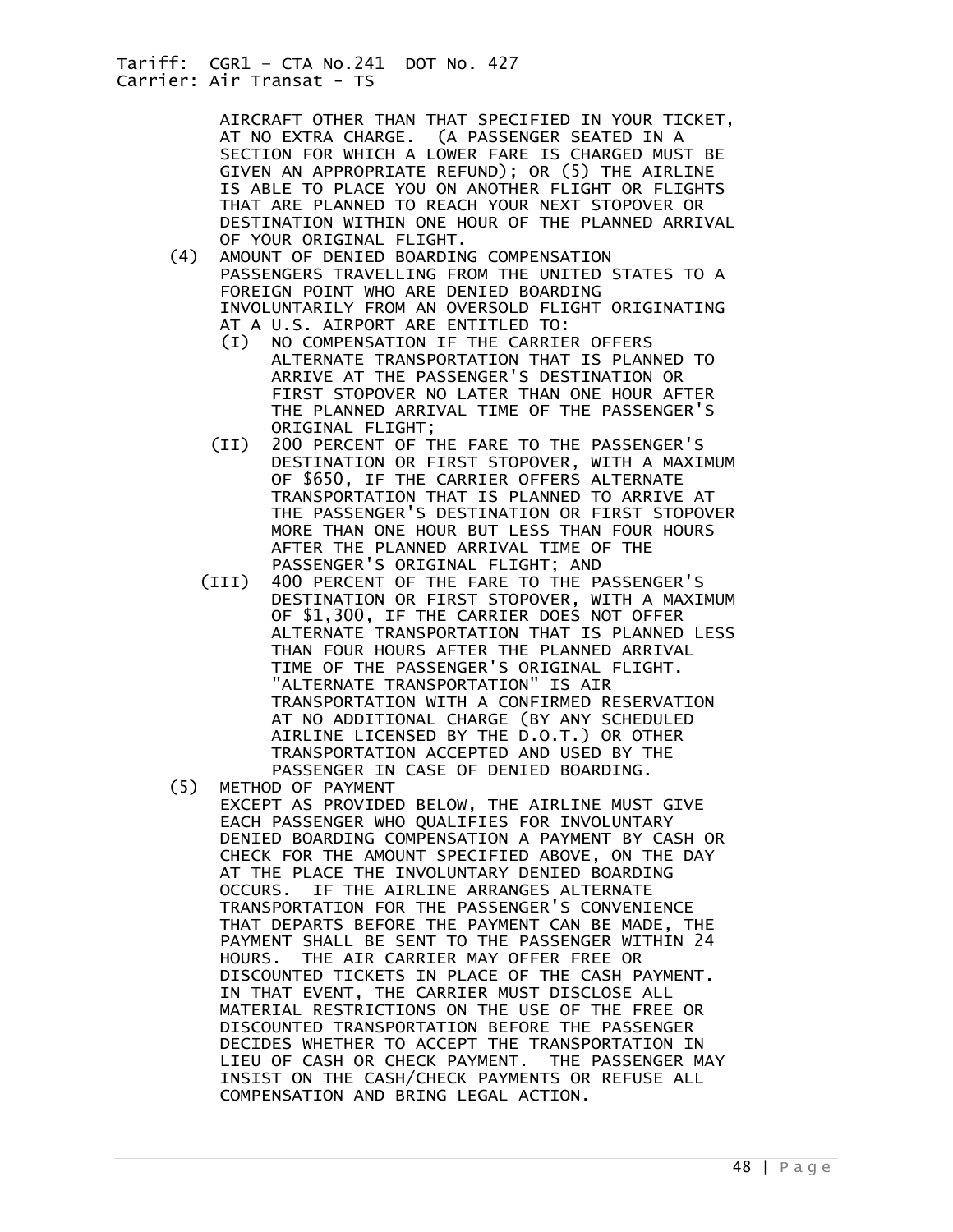(6) PASSENGER'S OPTIONS

 ACCEPTANCE OF THE COMPENSATION MAY RELIEVE AIR TRANSAT FROM ANY FURTHER LIABILITY TO THE PASSENGER CAUSED BY ITS FAILURE TO HONOUR THE CONFIRMED RESERVATION. HOWEVER, THE PASSENGER MAY DECLINE THE PAYMENT AND SEEK TO RECOVER DAMAGES IN A COURT OF LAW OR IN SOME OTHER MANNER.

DENIED BOARDING COMPENSATION PART II (SUBJECT TO RULE 21) (FOR TRANSPORTATION FROM A POINT IN CANADA TO A DESTINATION OR FIRST POINT OF STOPOVER IN THE UNITED STATES) WHEN TS IS UNABLE TO PROVIDE PREVIOUSLY CONFIRMED SPACE DUE TO THERE BEING MORE PASSENGERS HOLDING CONFIRMED RESERVATIONS AND TICKETS THAT FOR WHICH THERE ARE AVAILABLE SEATS ON THAT FLIGHT, TS SHALL IMPLEMENT THE PROVISIONS OF THIS RULE.

(A) DEFINITIONS

 FOR THE PURPOSE OF THIS RULE, THE FOLLOWING DEFINITIONS SHALL APPLY:

- (1) AIRPORT IS
	- (A) THAT AT WHICH THE DIRECT OR CONNECTING FLIGHT ON WHICH THE PASSENGER HOLDS CONFIRMED AND TICKETED RESERVATIONS IS SCHEDULED TO ARRIVE; OR
	- (B) ANOTHER AIRPORT IN THE SAME METROPOLITAN AREA AS (A) WHICH IS ALSO SERVED BY TS AND IS ACCEPTABLE TO THE PASSENGER.
- (2) ALTERNATE TRANSPORTATION IS AIR TRANSPORTATION PROVIDED BY AIR CARRIER WHICH, AT THE TIME SUCH ARRANGEMENTS ARE MADE, WILL PROVIDE FOR ARRIVAL AT THE PASSENGER'S DESTINATION OR NEXT POINT OF STOPOVER, WITHIN 4 HOURS OF HIS ORIGINALLY SCHEDULED ARRIVAL TIME.
- (3) CONFIRMED SPACE (RESERVATIONS) IS THAT WHICH APPLIES TO A SPECIFIC TS FLIGHT, DATE AND FARE TYPE AS REQUESTED BY A PASSENGER AND WHICH IS VERIFIED IN TS'S RESERVATIONS SYSTEM AND IS SO
- NOTED ON HIS/HER TICKET.<br>(4) OVERSOLD IS THAT CONDITI (4) OVERSOLD IS THAT CONDITION WHICH IS THE RESULT OF THERE BEING MORE PASSENGERS WITH CONFIRMED RESERVATIONS AND TICKETS THAN THERE ARE SEATS AVAILABLE ON A FLIGHT.
- (5) STOPOVER IS A DELIBERATE INTERRUPTION OF JOURNEY REQUESTED BY THE PASSENGER WHICH IS SCHEDULED TO EXCEED FOUR HOURS AT A PLACE BETWEEN THE POINTS OF
- ORIGIN AND DESTINATION.<br>(B) REQUEST FOR VOLUNTEERS
	- REQUEST FOR VOLUNTEERS<br>(1) TS WILL REOUEST V (1) TS WILL REQUEST VOLUNTEERS FROM AMONG THE CONFIRMED PASSENGERS, TO RELINQUISH THEIR SEATS IN EXCHANGE FOR COMPENSATION AS DEFINED IN (E).<br>(2) ONCE A PASSENGERS HAS VOLUNTARILY RELINQUISH
- (2) ONCE A PASSENGERS HAS VOLUNTARILY RELINQUISH HIS/HER SEAT, HE/SHE WILL NOT LATER BE INVOLUNTARILY DENIED BOARDING UNLESS HE/SHE WAS ADVISED AT THE TIME HE/SHE VOLUNTEERED OF SUCH POSSIBILITY AND THE AMOUNT OF COMPENSATION OF WHICH HE/SHE WOULD BE ENTITLED.<br>(3) THE REQUEST FOR VOLUNTEERS AND
	- THE REQUEST FOR VOLUNTEERS AND THE SELECTION OF PASSENGERS TO BE DENIED BOARDING SHALL BE IN A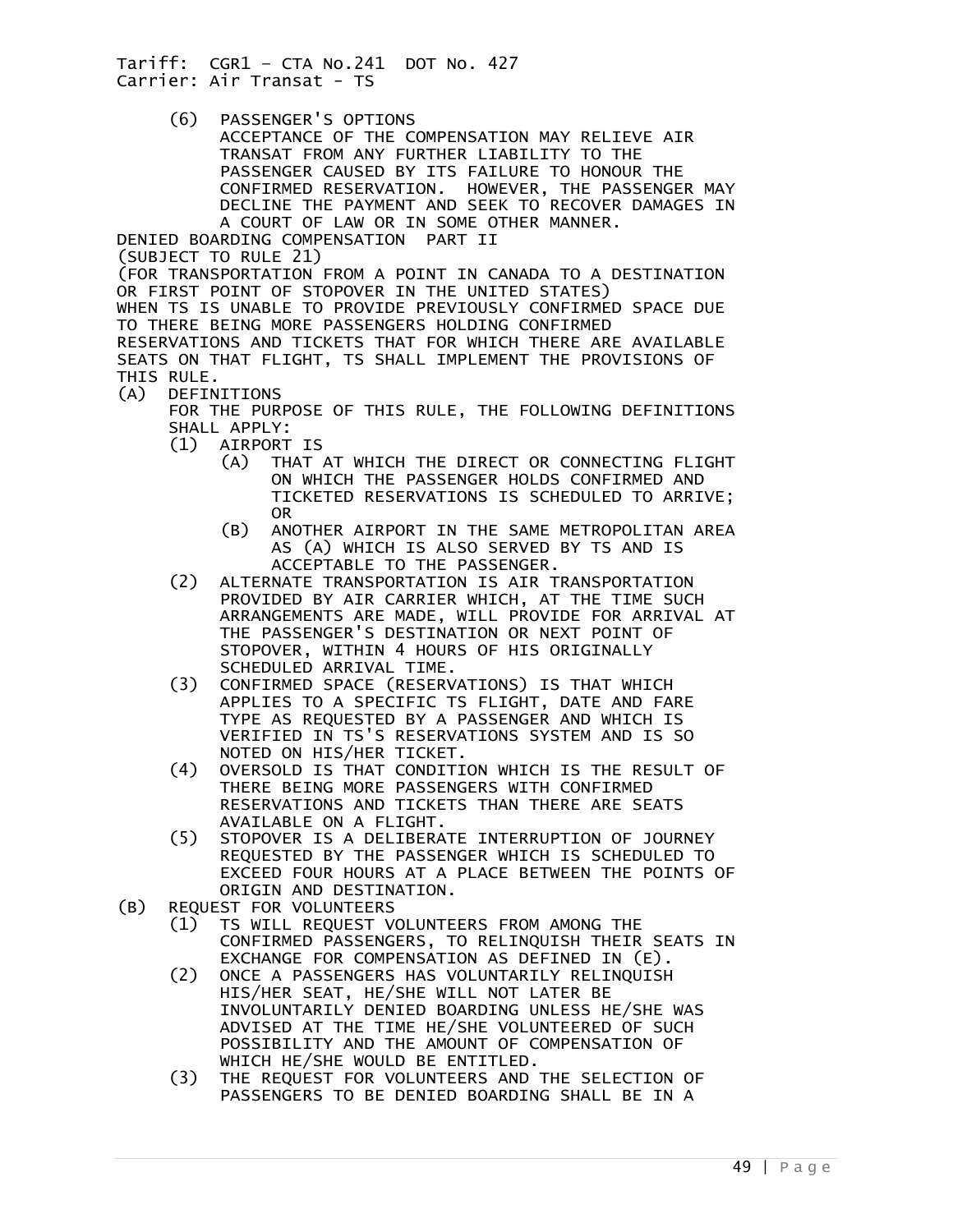MANNER SOLELY DETERMINED BY TS.<br>(C) BOARDING PRIORITIES

- (C) BOARDING PRIORITIES
	- (1) IF A FLIGHT IS OVERSOLD NO PASSENGERS MAY BE INVOLUNTARILY DENIED BOARDING UNTIL TS HAS FIRST REQUESTED VOLUNTEERS TO RELINQUISH THEIR SEATS.<br>(2) IN THE EVENT THERE ARE NOT ENOUGH VOLUNTEERS.
	- IN THE EVENT THERE ARE NOT ENOUGH VOLUNTEERS, OTHER PASSENGERS MAY BE INVOLUNTARILY DENIED BOARDING IN ACCORDANCE WITH TS'S BOARDING PRIORITY POLICY. PASSENGERS WITH CONFIRMED RESERVATIONS WILL BE PERMITTED TO BOARD IN THE FOLLOWING ORDER UNTIL ALL AVAILABLE SEATS ARE OCCUPIED:
		- (A) PHYSICALLY HANDICAPPED PASSENGERS, UNACCOMPANIED CHILDREN UNDER 12 YEARS OF AGE AND OTHERS FOR WHOM, IN TS'S ASSESSMENT, FAILURE TO CARRY WOULD CAUSE SEVERE HARDSHIP.
		- (B) PASSENGERS PAYING CLUB CLASS (J) OR FULL ECONOMY (Y) CLASS FARES.
		- (C) ALL OTHER PASSENGERS, WILL BE ACCOMMODATED IN THE ORDER IN WHICH THE PRESENT THEMSELVES FOR
- CHECK-IN.<br>(D) TRANSPORTATION FOR TRANSPORTATION FOR PASSENGERS DENIED BOARDING A PASSENGER WHO HAS BEEN DENIED BOARDING, EITHER VOLUNTARILY OR INVOLUNTARILY, WILL BE PROVIDED TRANSPORTATION IN ACCORDANCE WITH THE FOLLOWING BELOW:
	- (1) THE PASSENGER WILL BE TRANSPORTED WITHOUT STOPOVER ON THE NEXT AVAILABLE TS FLIGHT, REGARDLESS OF THE CLASS OF SERVICE, AND AT NO ADDITIONAL COST TO HIM/HER OR
	- (2) AT TS'S OPTION SHOULD TS NOT BE ABLE TO PROVIDE ONWARD TRANSPORTATION ACCEPTABLE TO THE PASSENGER, ON THE SERVICES OF TS, TRANSPORTATION VIA THE SERVICES OF ANOTHER CARRIER(S) WILL BE PROVIDED AS FOLLOWS:
		- (A) THE PASSENGER WILL BE ACCOMMODATED IN THE CLASS OF SERVICE AND/OR BOOKING CLASS APPLICABLE TO HIS/HER TRANSPORTATION ON TS.
		- (B) TRANSPORTATION IN A DIFFERENT CLASS OF SERVICE AND/OR BOOKING CLASS WILL BE PROVIDED WITHOUT ADDITIONAL COST TO THE PASSENGER ONLY IF IT WILL PROVIDE FOR AN EARLIER ARRIVAL AT HIS/HER DESTINATION OR NEXT POINT OF STOPOVER.
	- (3) OR, AT THE PASSENGER'S OPTION, OR IF TS IS UNABLE TO PERFORM THE OPTIONS STATED IN 1) OR 2) ABOVE WITHIN A REASONABLE AMOUNT OF TIME, REFUND THE TICKET OR UNUSED COUPON(S) THEREOF IN ACCORDANCE WITH APPLICABLE PROVISIONS (REFUNDS -
- INVOLUNTARY).<br>(E) COMPENSATION **COMPENSATION**  UNLESS PASSENGER CHOOSES OPTION D) 3) ABOVE, IN ADDITION TO PROVIDING TRANSPORTATION IN ACCORDANCE WITH D) 1) OR 2) A PASSENGER WHO HAS BEEN DENIED BOARDING WILL BE COMPENSATED BY TS AS FOLLOWS: (1) CONDITIONS FOR PAYMENT
	- (A) THE PASSENGER MUST PRESENT HIMSELF/HERSELF FOR CARRIAGE AT THE APPROPRIATE TIME AND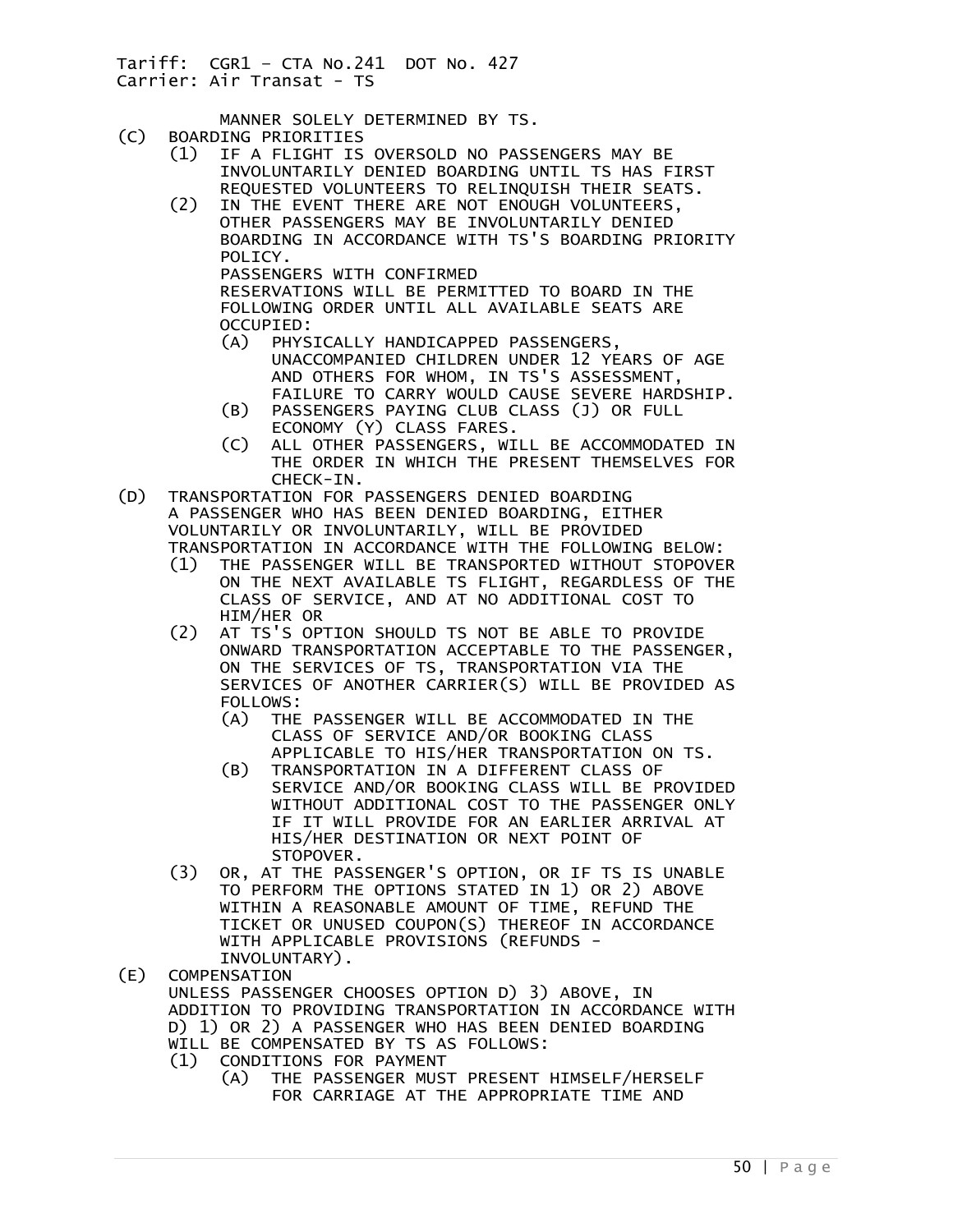PLACE.

- (I) HAVING COMPLIED FULLY WITH TS'S APPLICABLE RESERVATIONS, TICKETING, CHECK-IN AND RECONFIRMATION PROCEDURES; AND,
- (II) BEING ACCEPTABLE FOR TRANSPORTATION IN ACCORDANCE WITH TS'S PUBLISHED TARIFFS.<br>(B) IT MUST NOT HAVE BEEN POSSIBLE TO ACCOMMODAT
- IT MUST NOT HAVE BEEN POSSIBLE TO ACCOMMODATE THE PASSENGER ON THE FLIGHT ON WHICH HE/SHE HELD CONFIRMED RESERVATIONS AND THE FLIGHT MUST HAVE DEPARTED WITHOUT HIM/HER. EXCEPTION: THE PASSENGER WILL NOT BE
	- ELIGIBLE FOR COMPENSATION:<br>IF HE/SHE IS OFFERED ACCO IF HE/SHE IS OFFERED ACCOMMODATION OR IS SEATED IN A COMPARTMENT OF THE AIRCRAFT OTHER THAN THAT SPECIFIED ON HIS TICKET AT NO EXTRA CHARGE FOR HIM/HER (SHOULD HE BE SEATED IN A COMPARTMENT FOR WHICH A LOWER FARE APPLIES HE SHALL BE ENTITLED TO THE APPROPRIATE REFUND/OR;
- (II) WHEN THE FLIGHT ON WHICH HE/SHE HOLDS A CONFIRMED AND TICKETED RESERVATION IS CANCELLED OR SPACE HAS BEEN REQUISITIONED BY THE GOVERNMENT; OR,
- (III) IF, FOR OPERATIONAL AND SAFETY REASONS, HIS/HER AIRCRAFT HAS BEEN SUBSTITUTED WITH ONE HAVING LESSER CAPACITY.
- (2) AMOUNT OF COMPENSATION
	- SUBJECT TO THE PROVISIONS OF (E)(1) ABOVE, TS WILL TENDER LIQUIDATED DAMAGES IN THE AMOUNT OF CAD \$100.00 CASH OR A CREDIT VOUCHER OR MCO (GOOD FOR FUTURE TRAVEL ON TS) IN THE AMOUNT OF CAD \$200.00, TO THE PASSENGER'S OPTION, FOR TRAVEL TO THE USA. IF ACCEPTED BY THE PASSENGER, SUCH TENDER WILL CONSTITUTE FULL COMPENSATION FOR ALL ACTUAL OR ANTICIPATORY DAMAGES, INCURRED OR TO BE INCURRED.
- (F) NOTICE PROVIDED TO PASSENGERS THE FOLLOWING WRITTEN NOTICE SHALL BE PROVIDED TO ALL PASSENGERS WHO ARE INVOLUNTARILY DENIED BOARDING ON FLIGHTS FOR WHICH THEY HOLD CONFIRMED RESERVATIONS.
	- (1) COMPENSATION FOR DENIED BOARDING IF YOU HAVE BEEN DENIED BOARDING ON A FLIGHT FOR WHICH YOU HELD CONFIRMED AND TICKETED RESERVATIONS, YOU ARE PROBABLY ENTITLED TO MONETARY COMPENSATION. THIS NOTICE EXPLAINS AIR TRANSAT'S OBLIGATIONS AND YOUR RIGHTS IN THE CASE OF AN OVERSOLD (MORE CONFIRMED AND TICKETED PASSENGERS THAN THERE ARE AVAILABLE SEATS) FLIGHT, IN ACCORDANCE WITH TS'S PUBLISHED TARIFFS.<br>(2) VOLUNTEERS AND BOARDING PRIORITIES
- (2) VOLUNTEERS AND BOARDING PRIORITIES WHEN A FLIGHT IS OVERSOLD NO PASSENGERS MAY BE DENIED BOARDING UNTIL AIR TRANSAT HAS REQUESTED VOLUNTEERS FROM AMONG THE CONFIRMED AND TICKETED PASSENGERS TO RELINQUISH THEIR SEATS IN EXCHANGE FOR A PAYMENT OF AIR TRANSAT'S CHOOSING. IN THE EVENT THERE ARE NOT ENOUGH VOLUNTEERS, OTHER PASSENGERS MAY BE INVOLUNTARILY DENIED BOARDING IN ACCORDANCE WITH TS'S BOARDING PRIORITY POLICY.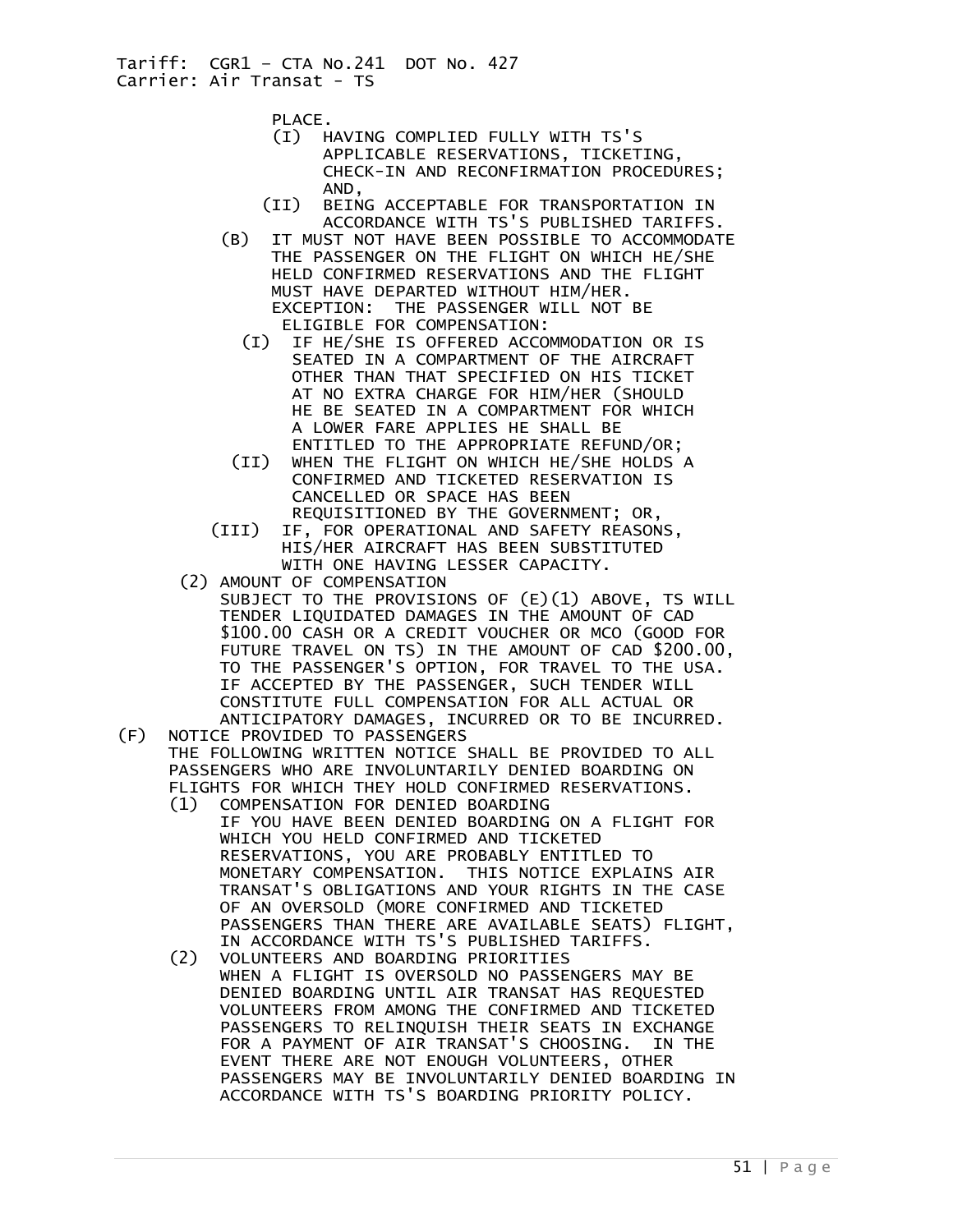PASSENGERS WITH CONFIRMED RESERVATIONS WHO HAVE NOT RECEIVED A BOARDING PASS, WILL BE PERMITTED TO BOARD IN THE FOLLOWING ORDER UNTIL ALL AVAILABLE SEATS ARE OCCUPIED:

- (A) PASSENGERS WITH A DISABILITY, UNACCOMPANIED CHILDREN UNDER 12 YEARS OF AGE AND OTHERS FOR WHOM, IN TS'S ASSESSMENT, FAILURE TO CARRY WOULD CAUSE SEVERE HARDSHIP.
- (B) PASSENGERS PAYING CLUB CLASS (J) OR FULL ECONOMY (Y) CLASS FARES.
- (C) ALL OTHER PASSENGERS, INCLUDING TOUR CONDUCTORS ACCOMPANYING A GROUP. THESE PASSENGERS WILL BE ACCOMMODATED IN THE ORDER IN WHICH THEY PRESENT THEMSELVES FOR CHECK-IN AND BOARDING.
- (3) COMPENSATION FOR INVOLUNTARY DENIED BOARDING IF YOU ARE DENIED BOARDING INVOLUNTARILY, YOU ARE ENTITLED TO "DENIED BOARDING COMPENSATION" UNLESS: ENTITLED TO "DENIED BOARDING COMPENSATION'
	- (A) YOU HAVE NOT FULLY COMPLIED WITH THE AIR TRANSAT'S APPLICABLE RESERVATIONS, TICKETING, CHECK-IN AND RECONFIRMATION PROCEDURES OR YOU ARE NOT ACCEPTABLE FOR TRANSPORTATION IN ACCORDANCE WITH AIR TRANSAT PUBLISHED TARIFFS; OR
	- (B) YOU ARE DENIED BOARDING BECAUSE THE FLIGHT IS CANCELLED; OR<br>C) YOU ARE DENIED
	- YOU ARE DENIED BOARDING BECAUSE OF GOVERNMENT REQUISITION OF SPACE; OR
	- (D) YOU ARE OFFERED ACCOMMODATIONS IN A COMPARTMENT OF THE AIRCRAFT OTHER THAN THAT SPECIFIED IN YOUR TICKET, AT NO EXTRA CHARGE. (IF SEATED IN A COMPARTMENT FOR WHICH A LOWER FARE APPLIES, YOU MUST BE GIVEN THE APPROPRIATE REFUND).
- (4) AMOUNT OF DENIED BOARDING COMPENSATION IF YOU ARE DENIED BOARDING FOR FLIGHTS DESTINED TO THE UNITED STATES AND ARE ELIGIBLE FOR DENIED BOARDING COMPENSATION, YOU MUST BE OFFERED A CASH PAYMENT OF \$100.00 (CAD) OR A CREDIT VOUCHER (MCO) GOOD FOR FUTURE TRAVEL ON AIR TRANSAT IN THE AMOUNT OF \$200.00 (CAD.<br>(5) METHOD OF PAYMENT
- (5) METHOD OF PAYMENT
	- IF YOU QUALIFY FOR DENIED BOARDING COMPENSATION, AIR TRANSAT MUST GIVE YOU PAYMENT BY CHECK, DRAFT OR A CREDIT VOUCHER GOOD FOR FUTURE TRAVEL ON AIR TRANSAT FOR THE AMOUNT SPECIFIED ABOVE, ON THE DAY AND AT THE PLACE THE INVOLUNTARY DENIED BOARDING OCCURS. SHOULD YOU BE OFFERED ALTERNATE TRANSPORTATION WHICH IS AT YOUR CONVENIENCE BUT WHICH DEPARTS BEFORE THE PAYMENT CAN BE MADE, IT WILL BE SENT TO YOU WITHIN 24 HOURS.
- (6) PASSENGER'S OPTIONS ACCEPTANCE OF THE COMPENSATION (BY ENDORSING THE CHECK OR DRAFT OR NOT RETURNING THE CREDIT VOUCHER TO AIR TRANSAT WITHIN 30 DAYS OF ISSUANCE) RELIEVE AIR TRANSAT FROM ANY FURTHER LIABILITY CAUSED BY OUR FAILURE TO HONOR YOUR CONFIRMED AND TICKETED RESERVATION. HOWEVER, YOU MAY DECLINE THE PAYMENT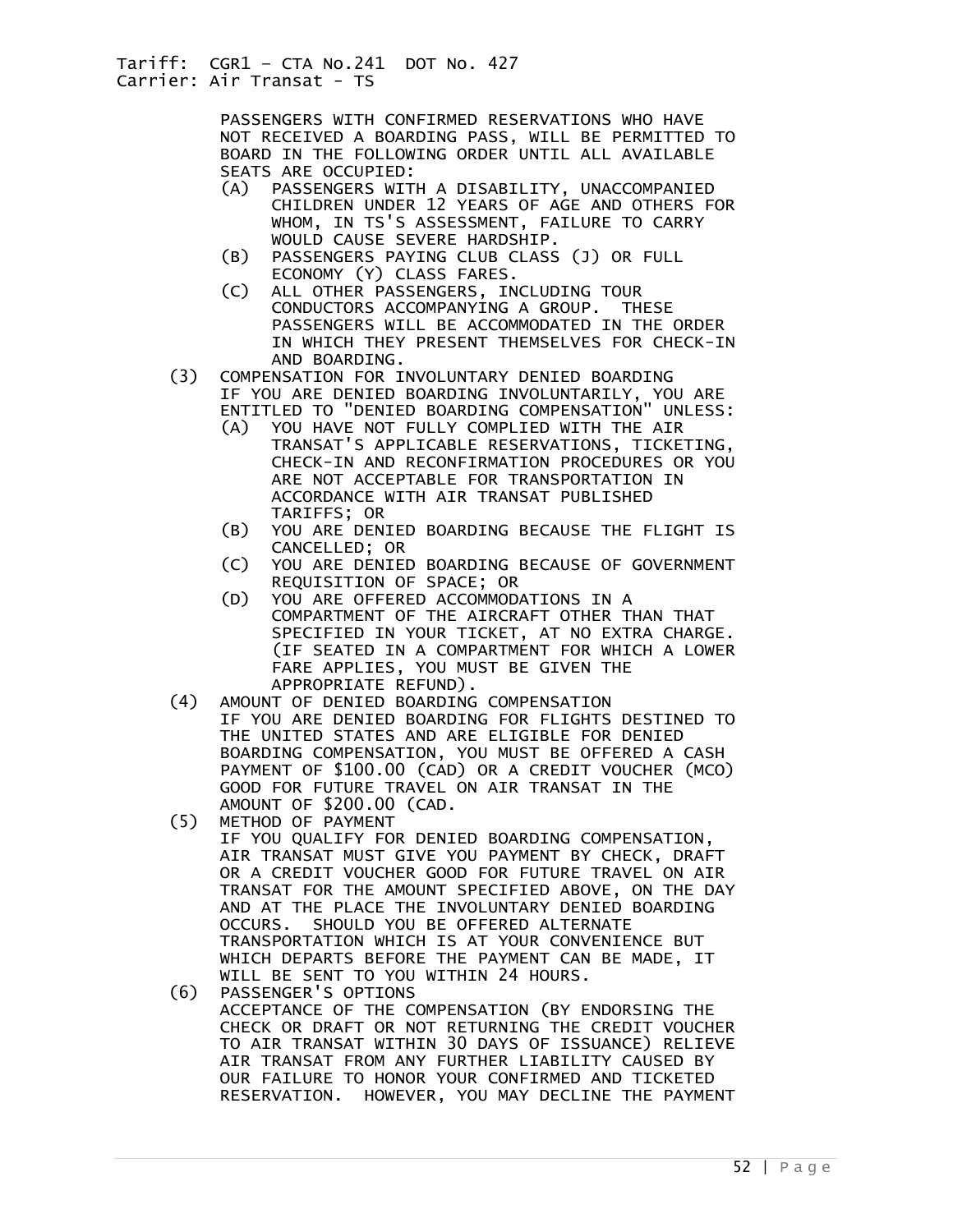AND SEEK TO RECOVER DAMAGES IN A COURT OF LAW OR IN SOME OTHER MANNER WITHIN THIRTY (30 DAYS) FROM THE DATE ON WHICH THE DENIED BOARDING OCCURRED.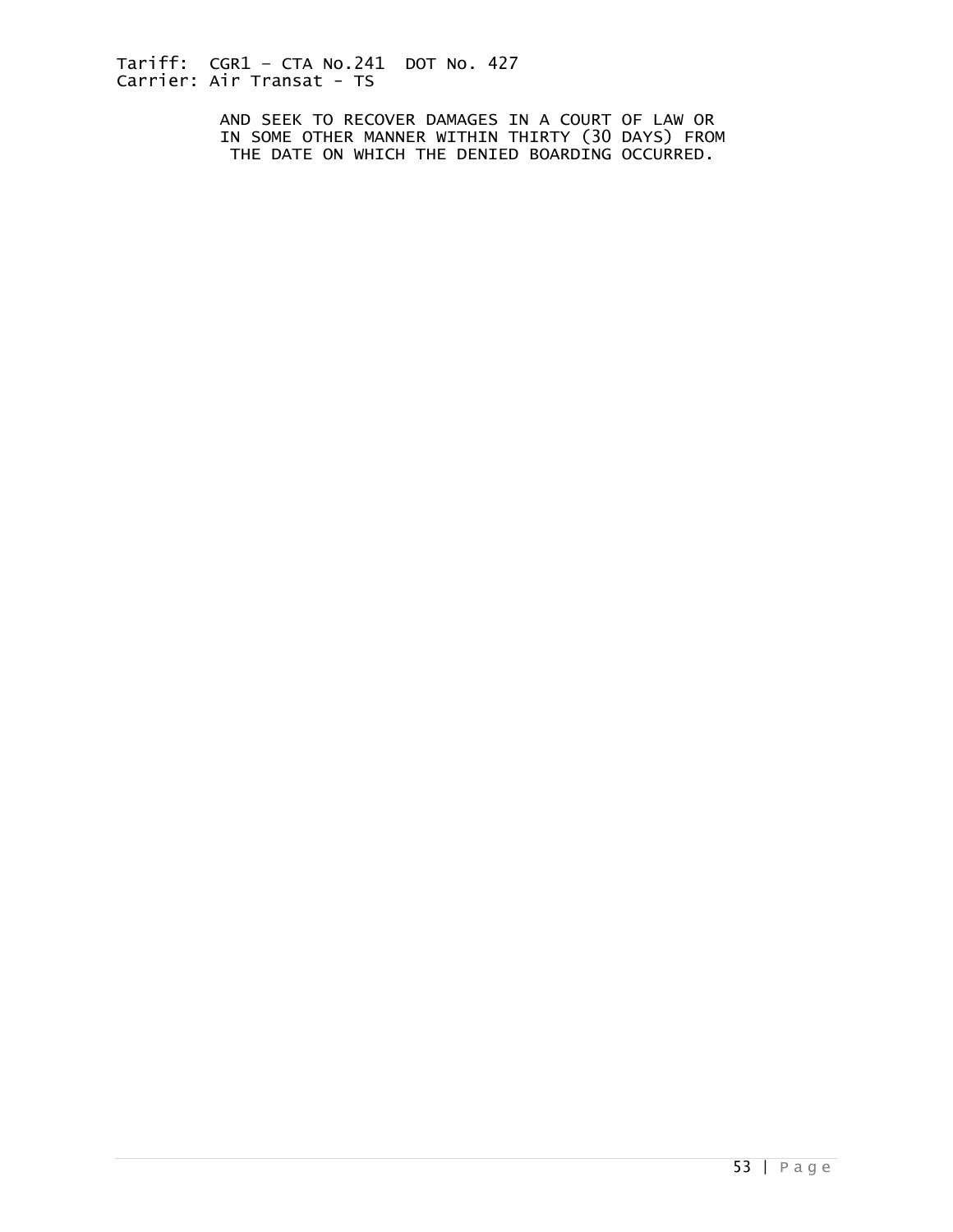<span id="page-53-0"></span>Rule 18 Use of Oxygen On-Board

THE CARRIER PROVIDE BREATHING OXYGEN ON-BOARD FOR CHRONIC RESPIRATORY ILLNESS. THE PASSENGER REQUIRING SUCH BREATHING OXYGEN MUST SUBMIT A REQUEST TO THE CARRIER TO THIS EFFECT NOT LESS THAN SEVEN (7) DAYS PRIOR TO SCHEDULED DEPARTURE. AS PART OF THIS PROCESS, THE PASSENGER MUST HAVE A PHYSICIAN COMPLETE THE REQUIRED FORM PROVIDED BY THE CARRIER. A FEE OF \$100.00 CAD PER OXYGEN KIT WILL BE CHARGED (TO A MAXIMUM OF \$300 CAD) FOR OXYGEN SERVICE FROM POINT OF DEPARTURE TO POINT OF DESTINATION, STOPOVER OR INTERLINE TRANSFER, WHICHEVER OCCURS FIRST. THE PASSENGER MAY USE THE FOLLOWING TYPES OF PERSONAL OXYGEN CONCENTRATORS ON BOARD: AIRSEP FOCUS, AIRSEP FREESTYLE, AIRSEP FREE STYLE 5, AIRSEP LIFESTYLE, DELPHI RS-00400, DEVILBISS HEALTHCARE'S IGO, INOGEN ONE, INOGEN'S INGEN ONE G2, INOGEN ONE G3, INOVA LABS LIFECHOICE, INOVA LABS LIFECHOICE ACTIVOX, INTERNATIONAL BIOPHYSICS LIFECHOICE, INVACARE XP02, INVACARE SOLO2, OXLIFE'S INDEPENDENCE OXYGEN CONCENTRATOR, OXUS RS-00400, PRECISION MEDICAL EASYPULSE, RESPIRONICS EVERGO, RESPIRONICS SIMPLYGO, SEQUAL ECLIPSE, SEQUAL SAROS. THESE CONCENTRATORS USE LITHIUM BATTERIES, WHICH ARE ACCEPTED FOR CARRIAGE IN THE CABIN ONLY (NO MORE THAN TWO SPARES PER PASSENGER). PASSENGERS USING SUCH EQUIPMENT MAY NOT BE SEATED IN BULKHEAD OR EMERGENCY EXIT ROWS, AS THE DEVICE MUST BE STOWED UNDER THE SEAT IN FRONT WHENEVER THE FASTEN SEAT BELT SIGN IS ILLUMINATED. SUCH CONCENTRATORS MUST CONFORM WITH TRANSPORT CANADA'S CARRIAGE OF DANGEROUS GOODS REGULATIONS AS WELL AS WITH CARRY-ON BAGGAGE SIZE REGULATIONS AS PER RULE 7. MOREOVER, THE USE OF PERSONAL OXYGEN CONCENTRATORS BY THE PASSENGER IS PERMITTED ON BOARD SUBJECT TO 48 HOUR ADVANCE NOTICE IN THIS RESPECT BEING PROVIDED TO THE CARRIER. SUCH NOTICE MUST INCLUDE A DECLARATION BY A PHYSICIAN (INCLUDING BASIC CONTACT DETAILS) THAT THE PASSENGER MAY FLY WITHOUT RISK TO HIMSELF/HERSELF OR TO OTHERS ON BOARD.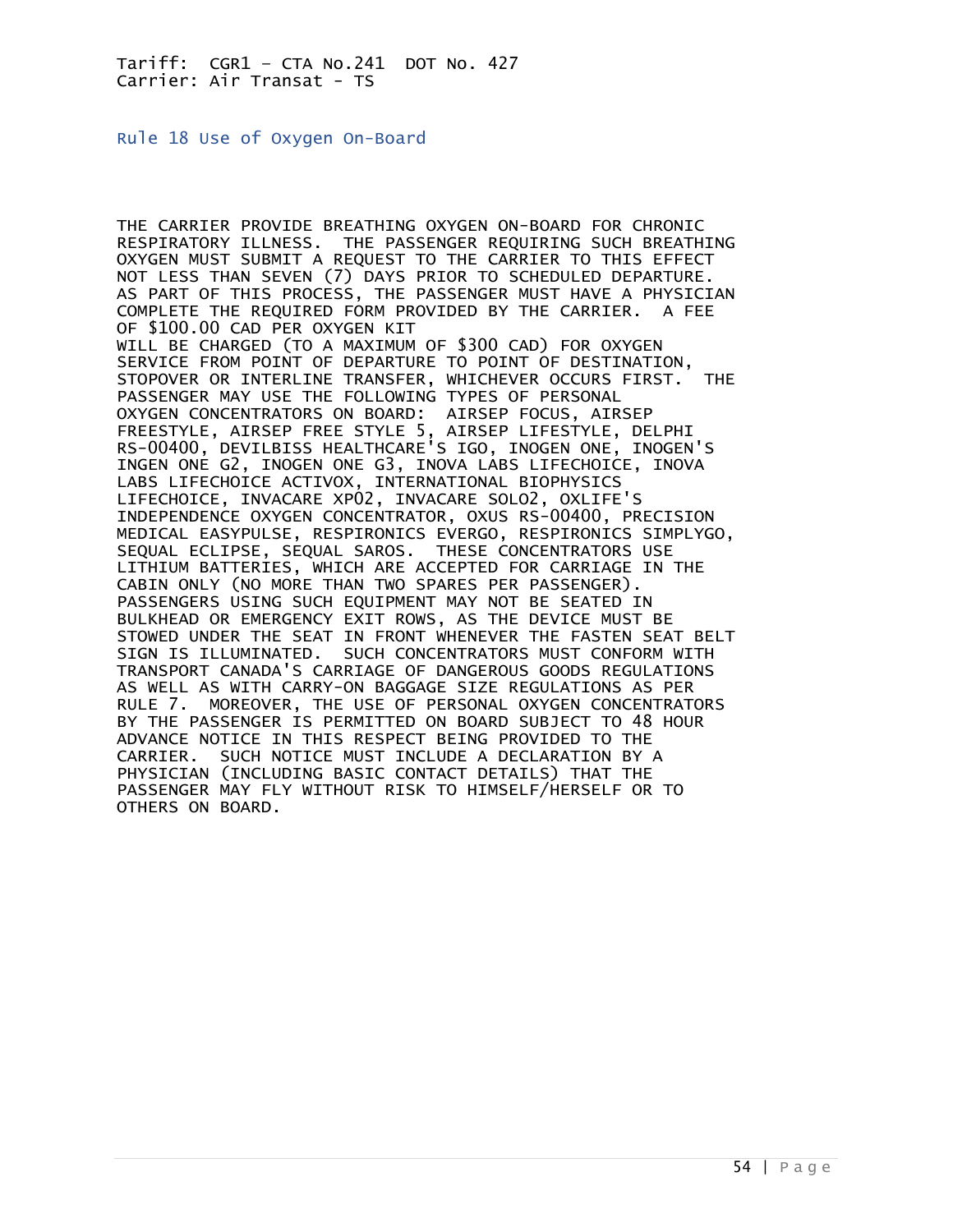<span id="page-54-0"></span>Rule 20 Contract Bulk Group 40 Inclusive Tours Fares CBIT(40) Between Canada and Points In The United States of America

CONTRACT BULK FARES ARE AVAILABLE FOR SALE TO TOUR OPERATORS ONLY. FOR THE PURPOSE OF THIS RULE TOUR OPERATOR MEANS A PERSON OTHER THAN THE CARRIER WHO CONTRACTS TO PURCHASE THE SEATS AND WHO PRODUCES AND PROMOTES THE INCLUSIVE TOUR REQUIRED HEREIN.

(A) APPLICATION<br>(1) FARE T

- (1) FARE TYPE: CONTRACT BULK INCLUSIVE TOUR FARES APPLY ON ECONOMY SERVICE FOR ROUND TRIP TRANSPORTATION BETWEEN POINTS IN CANADA AND POINTS IN THE UNITED STATES OF AMERICA.
- (2) FARES APPLY BETWEEN ORIGIN AND DESTINATION ON CARRIER'S DIRECT OR THROUGH SERVICES AND DO NOT APPLY TO OR FROM INTERMEDIATE POINTS. NO ONLINE OR INTERLINE TRANSFERS ARE PERMITTED.<br>(3) NOTWITHSTANDING RULE 5 OF THE GOVE
- NOTWITHSTANDING RULE 5 OF THE GOVERNING RULES TARIFF, THE CONTENTS OF THIS TARIFF IN EFFECT BY VIRTUE OF THE EFFECTIVE DATE OF EACH PAGE ON THE DATE SIGNING OF THE CONTRACT BULK INCLUSIVE TOUR CONTRACT SHALL GOVERN THE CONTRACT BULK INCLUSIVE TOUR CONTRACT. SHOULD THE TOUR OPERATOR AND THE CARRIER AGREE TO AMEND A CONTRACT FOR A SERIES OF FLIGHTS OPERATED WITHIN THE ORIGINAL PERIOD OF THE CONTRACT, THE TARIFF IN EFFECT AT THE TIME OF SIGNING THE ORIGINAL CONTRACT WILL APPLY.<br>(4) GENERAL APPLICATION OF FARES
- GENERAL APPLICATION OF FARES
- (A) WHEN A CONTRACT HAS BEEN EXECUTED FOR NOT LESS THAN (40) FORTY SEATS, THE TOUR OPERATOR IS DEEMED TO HAVE MET HIS REQUIREMENT PROVIDING A MINIMUM OF 40 SEATS ARE CONTRACTED FOR DURING A SPECIFIC CALENDAR WEEK (MONDAY THROUGH SUNDAY) AND NOT LESS THAN 40 SEATS ARE
	- CONTRACTED FOR ANY ONE DAY;<br>(B) WHEN THE SEAT (S) CONTRACTE (B) WHEN THE SEAT (S) CONTRACTED FOR ARE UTILIZED ONLY IN COMBINATION WITH AN INCLUSIVE TOUR AS REQUIRED HEREIN;<br>C) FOR A BLOCK OF E
	- FOR A BLOCK OF ECONOMY CLASS SEATS FOR TRAVEL FROM POINT OF ORIGIN TO THE POINT OF DESTINATION AND RETURN, IN THE DIRECTION AS SPECIFIED, AND ARE NOT APPLICABLE TO OR FROM INTERMEDIATE POINTS;
	- (D) ADDITIONAL SEATS MAY BE PURCHASED FOR CAD 250.00 FOR EACH ADDITIONAL SEAT.
- (B) COMBINATIONS
- COMBINATIONS WITH ANY OTHER FARE SHALL NOT BE PERMITTED. (C) PERIOD OF VALIDITY
- VALID YEAR ROUND.
- (D) FARES
- (E) LENGTH OF STAY RETURN TRAVEL SHALL NOT BE COMMENCED PRIOR TO THE SEVENTY-SECOND (72) HOUR AFTER THE HOUR OF COMMENCEMENT OF TRAVEL FROM THE POINT OF ORIGIN.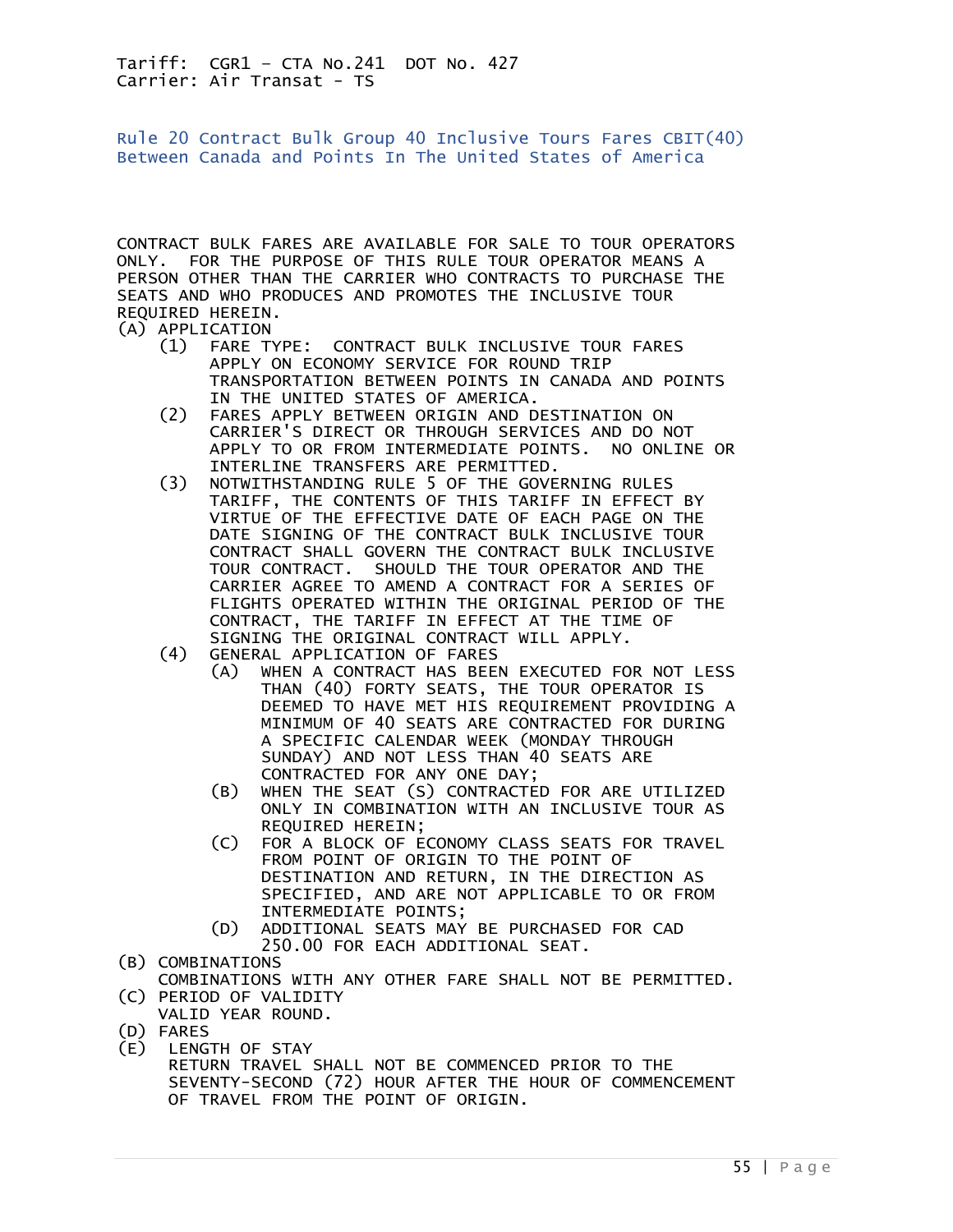- (F) STOPOVERS NO STOPOVERS ARE PERMITTED EXCEPT AT THE POINT OF TURNAROUND.
- (G) CHILDREN'S AND INFANTS' FARES RULE 13H) (CHILDREN'S FARES) IS NOT APPLICABLE TO FARES GOVERNED BY THIS RULE. EXCEPTION: ACCOMPANIED INFANTS UNDER 2 YEARS OF AGE NOT OCCUPYING A SEAT WILL BE CARRIED AS PER RULE 13G.)
- (H) TOUR REQUIREMENTS CONTRACT BULK ARRANGEMENTS MAY ONLY BE MADE FOR THE PURPOSE OF CARRYING PASSENGERS WHO HAVE PURCHASED INCLUSIVE TOURS TO THE COUNTRY OF DESTINATION WHICH SHALL INCLUDE, IN ADDITION TO AIR TRAVEL THE FOLLOWING FEATURES:
	- (1) COMMERCIAL SLEEPING ACCOMMODATIONS FOR THE TOTAL DURATION OF THE TRIP;
	- (2) GROUND TRANSPORTATION BETWEEN AIRPORTS OR SURFACE TERMINALS AND COMMERCIAL ACCOMMODATIONS USED AT ALL POINTS OTHER THAN THE POINT OF ORIGIN OF THE TOUR.
	- (3) THE MINIMUM SELLING PRICE OF THE TOUR INCLUDING THE TOUR FEATURES ABOVE SHALL NOT BE LESS THAN THE APPLICABLE PRORATE OF THE CONTRACT PRICE PER SEAT PLUS CAD 16.00 (CAD 8.00 FOR CHILDREN 2-11 YEARS OF AGE SHARING ACCOMMODATION WITH A PARTICIPANT) FOR EACH NIGHT ACCOMMODATION EXCEPT THAT NO SUCH AMOUNT:
		- (A) SHALL BE LESS THAN CAD 60.00 (CAD 30.00 FOR CHILDREN 2-11 YEARS OF AGE SHARING ACCOMMODATION WITH A PARTICIPANT), AND;
		- (B) FOR TOUR OF MORE THAN TEN NIGHTS, NEED BE MORE THAN CAD 160.00 (CAD 80.00 FOR CHILDREN 2-11 YEARS OF AGE SHARING ACCOMMODATION WITH A PARTICIPANT).
	- (3) IF ONE, TWO OR THREE TOUR OPERATORS WHO TOGETHER CONTRACT FOR A MINIMUM NUMBER OF SEATS FAILS TO MEET ALL THE REQUIREMENT FOR A DEPARTURE, ALL SEATS PURCHASED ON THAT DEPARTURE WILL BE CANCELLED BY THE CARRIER AND EACH TOUR OPERATOR AGREES TO INDEMNIFY AND HOLD HARMLESS THE CARRIER FROM ANY CLAIMS OR DAMAGES AS A RESULT OF SUCH ACTION; EXCEPTION: WHEN A CARRIER CANCELS SEATS CONTRACTED FOR BY ONE TOUR OPERATOR FOR FAILURE TO MEET THE REQUIREMENTS, THE CARRIER WILL NOT CANCEL ANY REMAINING SEATS CONTRACTED FOR BY THE OTHER TOUR OPERATOR(S) WHEN:
		- (A) THE REMAINING NUMBER OF CONTRACTED SEATS ARE NOT LESS THAN THE MINIMUM NUMBER REQUIRED AS PUBLISHED IN (A)(4)(A) OF THIS RULE;<br>B) THE REMAINING TOUR OPERATOR(S) AGREE
		- THE REMAINING TOUR OPERATOR(S) AGREE TO PURCHASE ADDITIONAL SEATS TO MEET THE REQUIRED
	- MINIMUM<br>4) WHERE MORE T WHERE MORE THAN ONE TOUR OPERATOR CONTRACTS FOR A MINIMUM NUMBER OF SEATS NO ONE TOUR OPERATOR MAY CONTRACT FOR LESS THAN (40) FORTY SEATS FOR EACH DEPARTURE;
	- (5) A DEPOSIT OF CAD 10,000.00 OR 5 PERCENT OF THE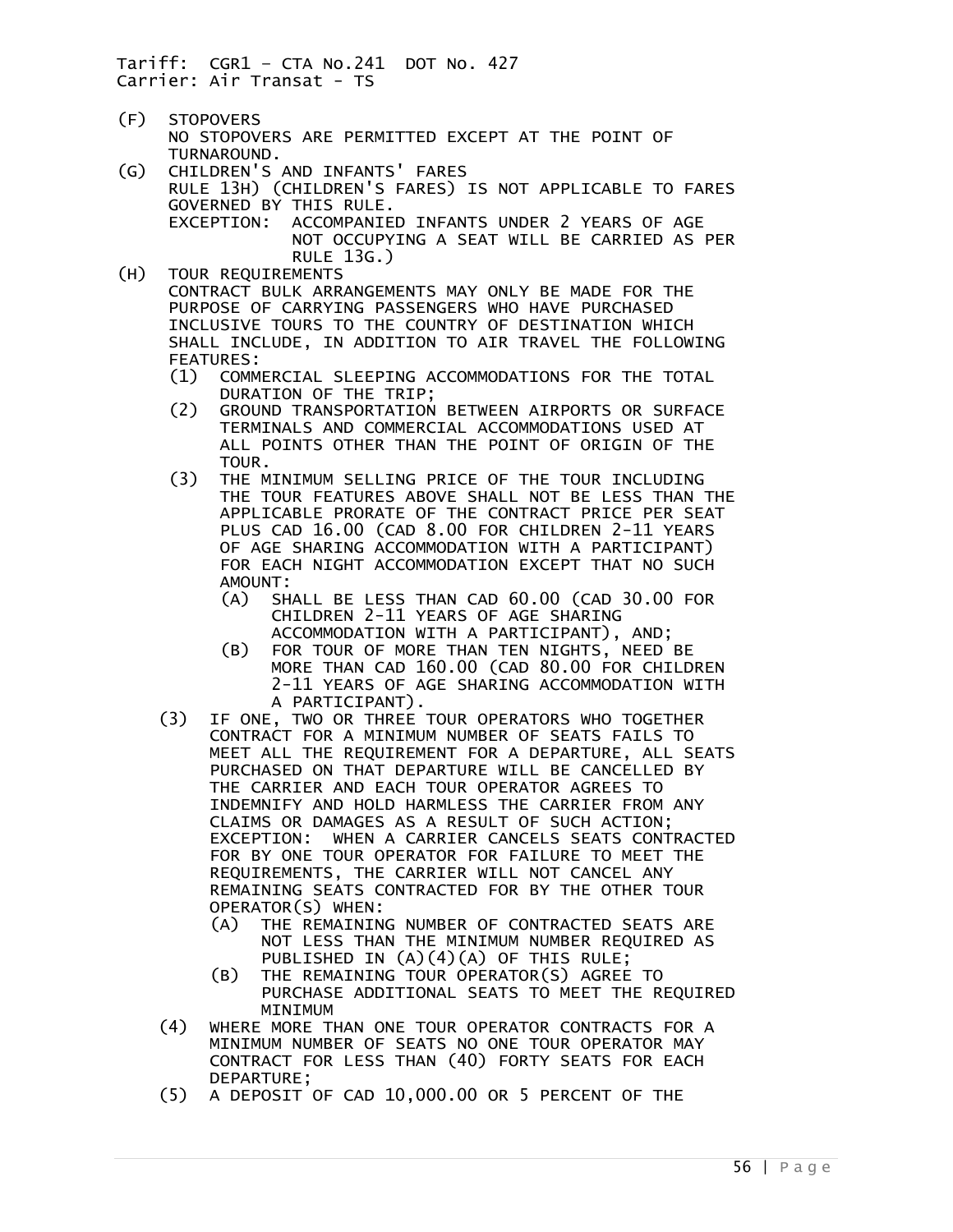> TOTAL CONTRACT PRICE, WHICHEVER IS LESS, SHALL BE PAID ON EXECUTION OF A CONTRACT BETWEEN THE TOUR OPERATOR(S) AND THE CARRIER;

- (6) FULL PAYMENT FOR SEATS ON EACH ROUND TRIP CONTRACTED SHALL BE MADE BY THE TOUR OPERATOR(S) TO THE CARRIER FOURTEEN (14) DAYS BEFORE THE DATE OF DEPARTURE OF THE OUTGOING FLIGHT AND THE FOREGOING DEPOSIT LESS ANY CANCELLATION FEES THAT REMAIN PAYABLE BY THE TOUR OPERATOR(S) SHALL BE DEDUCTED FROM THE PAYMENT FOR THE SEATS ON THE LAST ROUND TRIP TO BE OPERATED.
- (7) WHEN ADDITIONAL SEATS ARE REQUESTED FOURTEEN (14) DAYS OR LESS BEFORE DEPARTURE FULL PAYMENT MUST BE MADE WHEN RESERVATION IS CONFIRMED.
- (J) RESERVATIONS AND TICKETING
	- THE TOUR OPERATOR SHALL BE RESPONSIBLE FOR:
	- (1) DELIVERING TO EACH MEMBER OF THE INCLUSIVE TOUR A PASSENGER TICKET AND BAGGAGE CHECK ISSUED BY THE CARRIER OR BY THE CONTRACTING TOUR OPERATOR ON BEHALF OF THE CARRIER;<br>(2) PROVIDING ADDITIONAL D
	- PROVIDING ADDITIONAL DOCUMENTATION IN A FORM ACCEPTABLE TO THE CARRIER SPECIFYING THE ADDITIONAL TOUR FEATURES REQUIRED FOR EACH MEMBER OF THE INCLUSIVE TOUR GROUP;
	- (3) ENSURING THAT THE TICKETS AND DOCUMENTATION REQUIRED ARE AVAILABLE FOR INSPECTION BY THE CARRIER DURING CHECK-IN-PRIOR TO DEPARTURE.
- (K) ROUTING/REROUTING
- NO REROUTING IS PERMITTED.
- (L) CANCELLATION AND REFUNDS
	- (1) THE TOUR OPERATOR MAY NOT CANCEL FEWER THAN ALL SEATS PURCHASED ON A FLIGHT AND NO REFUND SHALL BE PAID BY THE CARRIER FOR SEATS NOT USED AT THE TIME OF DEPARTURE;
		- EXCEPTION: WHERE THE TOUR OPERATOR HAS CONTRACTED FOR MORE THAN THE MINIMUM GROUP SIZE OUTLINED IN THIS RULE, THE SEATS IN EXCESS OF THE MINIMUM GROUP SIZE MAY BE CANCELLED SUBJECT TO THE PROVISIONS IN SUB-PARAGRAPH (2) BELOW.
	- (2) THE TOUR OPERATOR MAY CANCEL ALL SEATS PURCHASED ON A FLIGHT AT ANY TIME PRIOR TO DEPARTURE, BUT, WHEN SEATS ARE CANCELLED PURSUANT TO THIS RULE, THE TOUR OPERATOR SHALL PAY THE CARRIER A CANCELLATION FEE BY WAY OF LIQUIDATED DAMAGES AND NOT AS A PENALTY AS FOLLOWS:
		- (A) WHERE SEATS ARE CANCELLED THIRTY (30) DAYS OR MORE PRIOR TO THE DATE OF DEPARTURE THE FEES WILL BE:
			- . WHERE MORE THAN THE MINIMUM NUMBER OF SEATS HAS BEEN PURCHASED, UP TO TEN (10) PERCENT OF THE SEAT CONTRACTED FOR ON A FLIGHT MAY BE CANCELLED WITHOUT CHARGE EXCEPT THAT THE RESIDUAL NUMBER OF SEATS MUST NOT BE LESS THAN THE MINIMUM GROUP SIZES IN PARAGRAPH  $(A)(4)(A)$  OF THIS RULE;
			- . WHERE MORE THAN THE MINIMUM NUMBER OF SEATS HAS BEEN CONTRACTED FOR ON A FLIGHT THE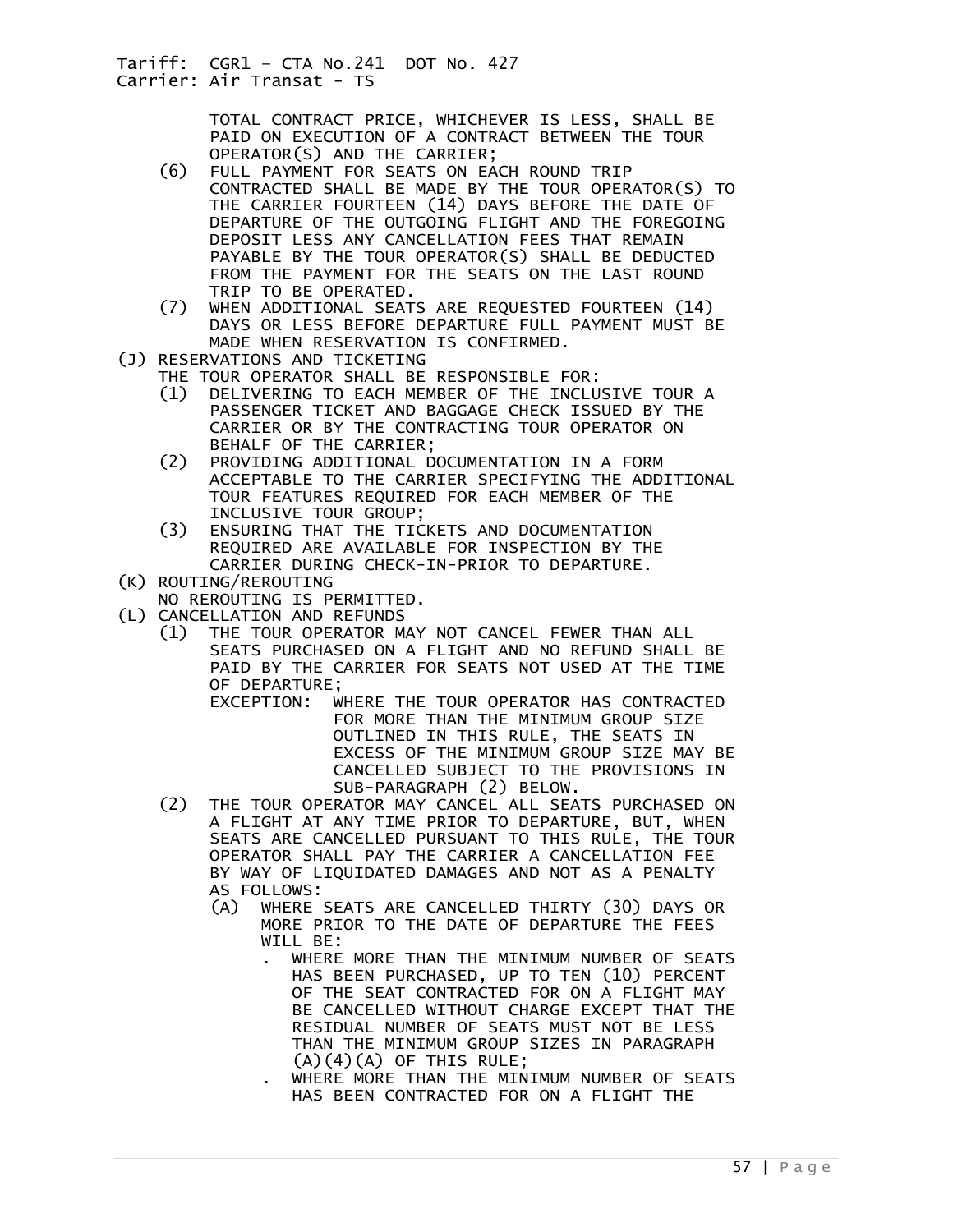REMAINDER OF SEATS IN EXCESS OF THE MINIMUM GROUP SIZE AFTER DEDUCTING 20 (I) ABOVE MAY BE CANCELLED AT A CHARGE OF TEN (10) PERCENT OF SEAT PRICES PER SEAT CANCELLED; . EXCEPT AS PROVIDED ABOVE, CANCELLATION OF THE REMAINDER OF THE SEATS PURCHASED ON A FLIGHT SHALL BE SUBJECT TO A CANCELLATION CHARGE OF TWENTY (20) PERCENT OF THE CONTRACT BULK INCLUSIVE TOUR FARE PUBLISHED IN THIS TARIFF.

- (B) WHERE SEATS ARE CANCELLED LESS THAN THIRTY (30) DAYS BEFORE THE DATE OF DEPARTURE THE FEE WILL BE FORTY (40) PERCENT OF THE CONTRACTED FARE FOR THE SEATS CANCELLED IF THE CARRIER SUBSEQUENTLY CANCELS THE FLIGHT OR FLIGHTS ON WHICH THE SEATS ARE BOOKED OR NINETY (90) PERCENT OF THE CONTRACTED FARE FOR THE SEATS CANCELLED IF THE CARRIER OPERATES THE FLIGHT
- OR FLIGHTS ON WHICH THE SEATS ARE BOOKED;<br>(C) WHERE MORE THAN ONE TOUR OPERATOR HAS WHERE MORE THAN ONE TOUR OPERATOR HAS CONTRACTED FOR A UNIT OF SEATS ON A FLIGHT AS DEFINED IN THIS RULE AND ANY OF THE TOUR OPERATOR(S) CANCELS ITS SEATS, THE CARRIER SHALL CANCEL THE BALANCE OF THE SEATS CONTRACTED FOR BY THE OTHER TOUR OPERATOR(S) UNLESS:
	- THE REMAINING NUMBER OF CONTRACTED SEATS ARE NOT LESS THAN THE MINIMUM NUMBER REQUIRED OR;
	- THE REMAINING TOUR OPERATOR(S) AGREE TO PURCHASE ADDITIONAL SEATS TO MEET THE REQUIRED MINIMUM.
- (M) RULES AND DISCOUNTS NOT APPLICABLE THE FOLLOWING RULES ARE NOT APPLICABLE: 13 (H) CHILDREN'S FARES.
- (N) OTHER CONDITIONS
	- (A) CARRIAGE OF INELIGIBLE PASSENGERS: IN THE EVENT THAT ANY PASSENGER DOES NOT QUALIFY AS A CONTRACT BULK INCLUSIVE TOUR PASSENGER PURSUANT TO ANY CONDITIONS PUBLISHED IN THIS RULE, THE TOUR OPERATOR SHALL PAY TO THE CARRIER IN ADDITION TO THE CONTRACT PRICE AN AMOUNT EQUAL TO THE LOWEST APPLICABLE INDIVIDUAL ECONOMY FARE FOR THE AIR TRANSPORTATION PROVIDED.
	- (B) COMMISSION: NO COMMISSION SHALL BE PAID BY THE CARRIER FOR THE SALE OF TRANSPORTATION ON A BULK INCLUSIVE TOUR CONTRACT.
	- (C) FAILURE TO OPERATE OF FAILURE TO CARRY:
		- (I) LIABILITY OF CARRY: EXCEPT TO THE EXTENT PROVIDED IN PARAGRAPH II) BELOW, THE CARRIER SHALL NOT BE LIABLE FOR FAILURE TO OPERATE ANY FLIGHT ACCORDING TO SCHEDULE OR FOR CHANGING THE SCHEDULE OF ANY FLIGHT, WITH OR WITHOUT NOTICE TO THE PASSENGER;
		- (II) OPTION OF PASSENGERS AND CARRIER: WHENEVER THE CARRIER FAILS TO OPERATE ANY FLIGHT ACCORDING TO SCHEDULE, OR CHANGES THE SCHEDULE OF ANY FLIGHT, OR CANCELS RESERVATIONS OF THE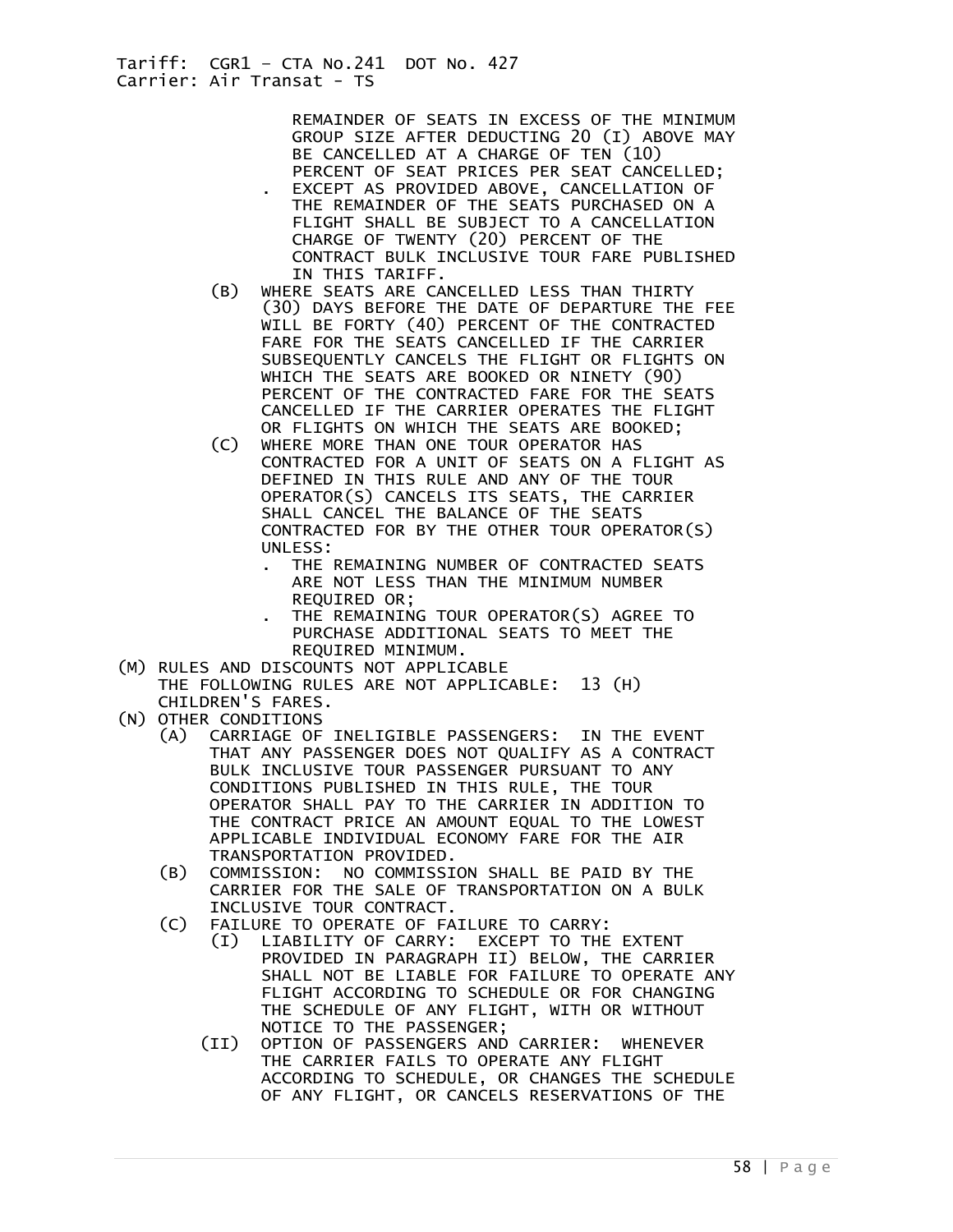> TOUR GROUP BECAUSE OF REASONS BEYOND ITS CONTROL, THE CARRIER SHALL TRANSPORT THE GROUP ON THE FIRST FLIGHT OF THE SAME CLASS OF SERVICE ORIGINALLY HELD BY THE GROUP ON WHICH SPACE IS AVAILABLE.<br>(D) INDEMNITY

- **INDEMNITY** 
	- (I) THE TOUR OPERATOR SHALL INDEMNIFY THE CARRIER AGAINST ALL CLAIMS AND EXPENSES (INCLUDING LEGAL COSTS) IN RESPECT OF ANY LIABILITY TO THIRD PERSONS (INCLUDING BUT NOT LIMITED TO PASSENGERS) FOR ANY DAMAGE WHATSOEVER ARISING OUT OF ANY ACT OR OMISSION OF THE TOUR OPERATOR, ITS SERVANTS OR AGENTS RESULTING IN LIABILITY OF THE CARRIER;
	- (II) THE CARRIER SHALL INDEMNIFY THE TOUR OPERATOR AGAINST ALL CLAIMS AND EXPENSES (INCLUDING LEGAL COSTS) IN RESPECT OF ANY LIABILITY TO THIRD PERSONS (INCLUDING BUT NOT LIMITED TO PASSENGERS) FOR ANY DAMAGE WHATSOEVER ARISING OUT OF ANY ACT OR OMISSION OF THE CARRIER, ITS SERVANTS OR AGENTS RESULTING IN LIABILITY OF THE TOUR OPERATOR.
- (E) REFUSAL TO TRANSPORT IN ADDITION TO THE PROVISIONS PUBLISHED ELSEWHERE IN THIS TARIFF, OR THE GOVERNING TARIFFS, THE CARRIER WILL REFUSE TRANSPORTATION WHEN:
	- (I) THE DOCUMENTATION REQUIRED IN RULE 20 (J) ABOVE IS NOT AVAILABLE, OR
	- (II) THE CARRIAGE OF ANY MEMBER OF THE INCLUSIVE TOUR GROUP CONTRAVENES ANY PORTION OF THE
- RULE.<br>F) SEATS SOLD SEATS SOLD TO TOUR OPERATORS AND NOT OCCUPIED AT TIME OF DEPARTURE MAY BE USED BY THE CARRIER.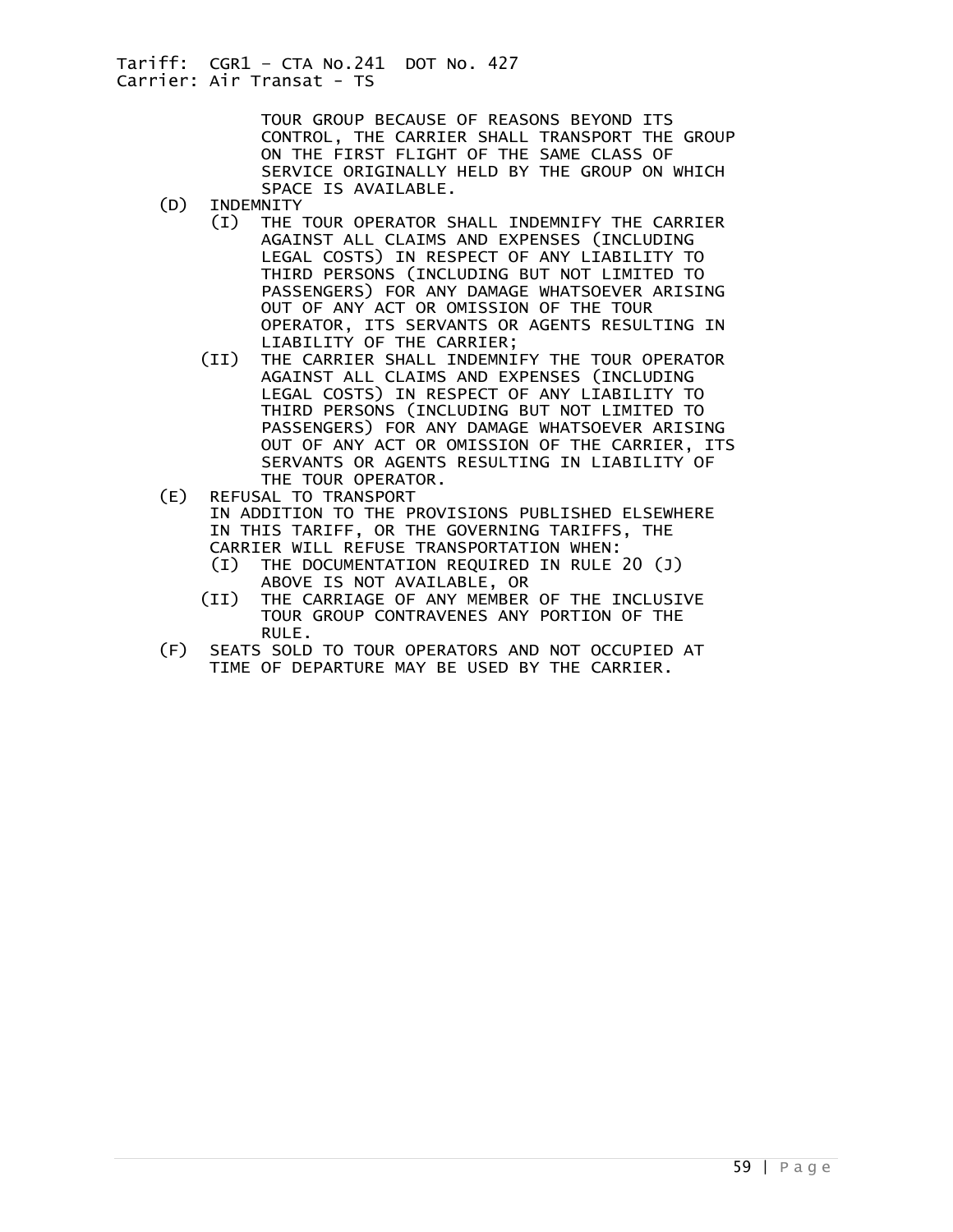<span id="page-59-0"></span>Rule 21 Additional Passenger Service Commitments (Subject to Rules 5, 6 and 17)

- (A) GIVEN THAT PASSENGERS HAVE A RIGHT TO INFORMATION ON FLIGHT TIMES AND SCHEDULE CHANGES, TS WILL MAKE REASONABLE EFFORTS TO INFORM PASSENGERS OF DELAYS AND SCHEDULE CHANGES AND TO THE EXTENT POSSIBLE, THE REASON FOR THE DELAY OR CHANGE.
- (B) GIVEN THAT PASSENGERS HAVE A RIGHT TO TAKE THE FLIGHT THEY PAID FOR, IF THE PASSENGER'S JOURNEY IS IMPACTED BY A SCHEDULE IRREGULARITY, THE CARRIER WILL TAKE INTO ACCOUNT ALL THE CIRCUMSTANCES OF THE CASE AS KNOWN TO IT AND WILL PROVIDE THE PASSENGER WITH THE OPTION OF ACCEPTING ONE OR MORE OF THE FOLLOWING REMEDIAL CHOICES:
	- (1) TRANSPORTATION TO THE PASSENGER'S INTENDED DESTINATION WITHIN A REASONABLE TIME AT NO
	- ADDITIONAL COST;<br>(2) RETURN TRANSPORT RETURN TRANSPORTATION TO THE PASSENGER'S POINT OF ORIGIN WITHIN A REASONABLE TIME AT NO ADDITIONAL COST;
	- (3) WHERE NO REASONABLE TRANSPORTATION OPTION IS AVAILABLE AND UPON SURRENDERING OF THE UNUSED PORTION OF THE TICKET, A CASH AMOUNT OR TRAVEL CREDIT (AT THE PASSENGER'S DISCRETION) IN AN AMOUNT EQUAL TO THE FARE AND CHARGES PAID WILL BE REFUNDED OR PROVIDED AS A CREDIT WHERE NO PORTION OF THE TICKET HAS BEEN USED. WHERE A PORTION OF THE TICKET HAS BEEN USED, AN AMOUNT EQUAL TO THE LOWEST COMPARABLE ONE-WAY FARE FOR THE CLASS OF SERVICE PAID FOR SHALL BE REFUNDED OR PROVIDED AS A CREDIT IN THE EVENT OF A ONE-WAY BOOKING/ITINERARY, AND FOR ROUND-TRIP, CIRCLE TRIP OR OPEN JAW BOOKINGS/ITINERARIES, AN AMOUNT EQUAL TO FIFTY PERCENT OF THE ROUND-TRIP FARE AND CHARGES FOR THE CLASS OF SERVICE PAID FOR, FOR THE UNUSED FLIGHT SEGMENT(S), SHALL BE REFUNDED OR
- PROVIDED AS A CREDIT.<br>C) WHEN DETERMINING THE TRANS WHEN DETERMINING THE TRANSPORTATION SERVICE TO BE OFFERED, THE CARRIER WILL CONSIDER:
	- (1) AVAILABLE TRANSPORTATION SERVICES, INCLUDING SERVICES OFFERED BY INTERLINE, CODE SHARING AND OTHER AFFILIATED PARTNERS AND, IF NECESSARY, OTHER NON-AFFILIATED CARRIERS;
	- (2) THE CIRCUMSTANCES OF THE PASSENGER, AS KNOWN TO IT, INCLUDING ANY FACTORS WHICH IMPACT UPON THE
- IMPORTANCE OF TIMELY ARRIVAL AT DESTINATION.<br>(D) HAVING TAKEN ALL THE KNOWN CIRCUMSTANCES INTO HAVING TAKEN ALL THE KNOWN CIRCUMSTANCES INTO CONSIDERATION, THE CARRIER WILL TAKE ALL MEASURES THAT CAN REASONABLY BE REQUIRED TO AVOID OR MITIGATE THE DAMAGES CAUSED BY THE OVERBOOKING OR CANCELLATION. WHERE A PASSENGER WHO ACCEPTS OPTION (1) OR OPTION (2) OR OPTION (3)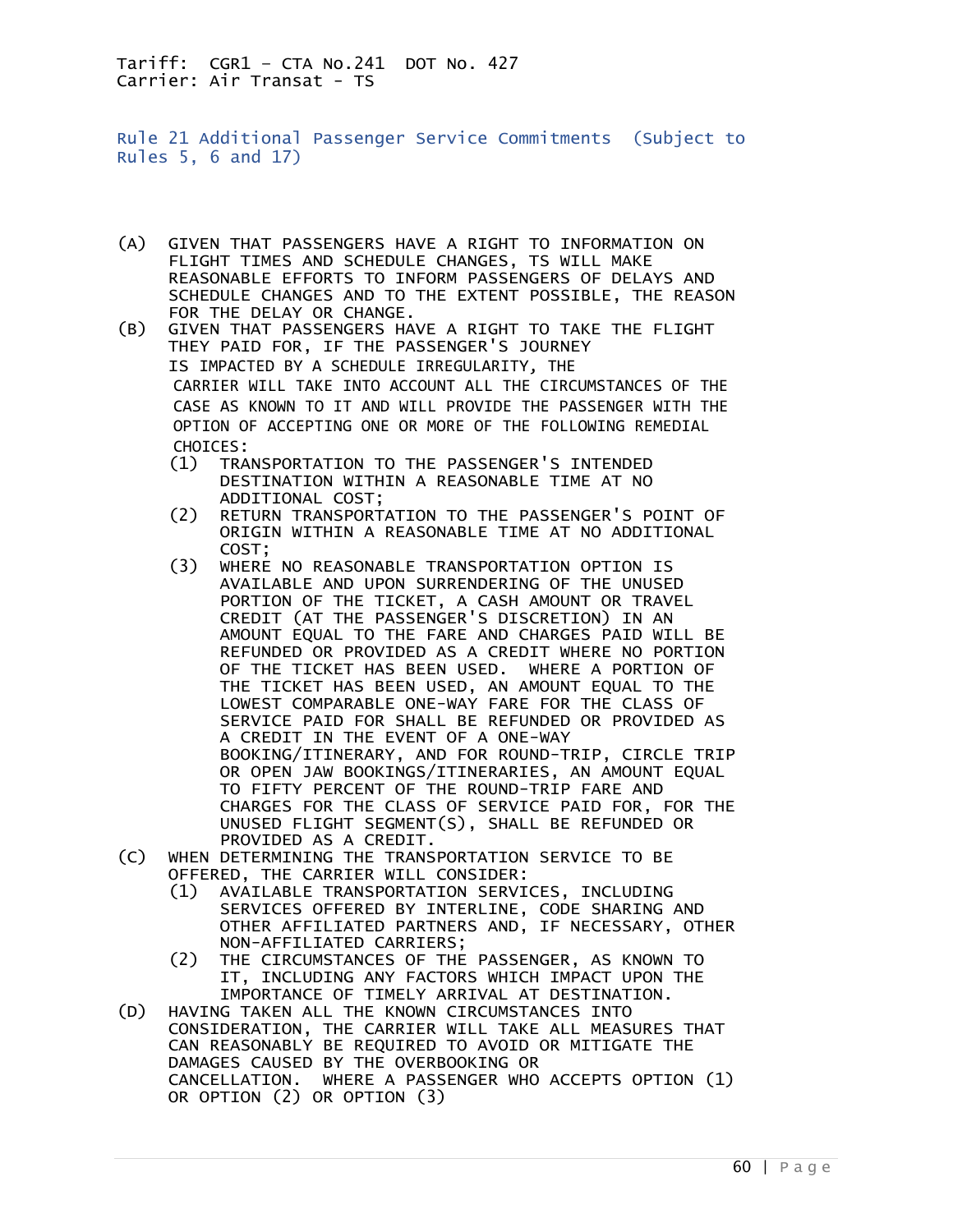> NEVERTHELESS INCURS EXPENSE AS A RESULT OF THE OVERBOOKING, CANCELLATION OR IN THE EVENT THAT THE ORIGINALLY SCHEDULED DEPARTURE TIME IS ADVANCED, THE CARRIER WILL IN ADDITION OFFER A CASH PAYMENT OR TRAVEL CREDIT, THE CHOICE OF WHICH WILL BE AT THE PASSENGER'S DISCRETION.

- (E) WHEN DETERMINING THE AMOUNT OF THE OFFERED CASH PAYMENT OR TRAVEL CREDIT, THE CARRIER WILL CONSIDER ALL CIRCUMSTANCES OF THE CASE, INCLUDING ANY EXPENSES WHICH THE PASSENGER, ACTING REASONABLY, MAY HAVE INCURRED AS A RESULT OF THE OVERBOOKING, OR CANCELLATION, AS FOR EXAMPLE, COSTS INCURRED FOR ACCOMMODATION, MEALS OR ADDITIONAL TRANSPORTATION. THE CARRIER WILL SET THE AMOUNT OF COMPENSATION OFFERED WITH A VIEW TO REIMBURSING THE PASSENGER FOR ALL SUCH REASONABLE EXPENSES.<br>F) THE RIGHT)
- THE RIGHTS OF A PASSENGER AGAINST THE CARRIER IN THE EVENT OF OVERBOOKING, CANCELLATION, OR IN THE EVENT THAT THE ORIGINALLY SCHEDULED DEPARTURE TIME IS ADVANCED, ARE, IN MOST CASES OF INTERNATIONAL CARRIAGE, GOVERNED BY AN INTERNATIONAL CONVENTION KNOWN AS THE MONTREAL CONVENTION, 1999. ARTICLE 19 OF THAT CONVENTION PROVIDES THAT AN AIR CARRIER IS LIABLE FOR DAMAGE CAUSED BY DELAY IN THE CARRIAGE OF PASSENGERS AND GOODS UNLESS IT PROVES THAT IT DID EVERYTHING IT COULD BE REASONABLY EXPECTED TO DO TO AVOID THE DAMAGE. THERE ARE SOME EXCEPTIONAL CASES OF INTERNATIONAL CARRIAGE IN WHICH THE RIGHTS OF THE PASSENGERS ARE NOT GOVERNED BY AN INTERNATIONAL CONVENTION. IN SUCH CASES ONLY, A COURT OF COMPETENT JURISDICTION CAN DETERMINE WHICH SYSTEM OF LAWS MUST BE CONSULTED TO DETERMINE WHAT THOSE RIGHTS ARE.
- (G) GIVEN THE PASSENGERS HAVE A RIGHT TO PUNCTUALITY, TS WILL DO THE FOLLOWING:
	- (1) IF A FLIGHT IS DELAYED/ADVANCED AND THE DELAY BETWEEN THE SCHEDULED DEPARTURE OF THE FLIGHT AND THE ACTUAL DEPARTURE OF THE FLIGHT EXCEEDS 4 HOURS, TS WILL PROVIDE THE PASSENGER WITH A MEAL VOUCHER;
	- (2) IF A FLIGHT IS DELAYED/ADVANCED BY MORE THAN 8 HOURS AND THE DELAY INVOLVES AN OVERNIGHT STAY, TS WILL PAY FOR OVERNIGHT HOTEL STAY AND AIRPORT TRANSFERS FOR PASSENGERS WHO DID NOT START THEIR
	- TRAVEL AT THAT AIRPORT;<br>IF THE PASSENGER IS ALR IF THE PASSENGER IS ALREADY ON THE AIRCRAFT WHEN A DELAY OCCURS, TS WILL OFFER DRINKS AND SNACKS IF IT IS SAFE, PRACTICAL AND TIMELY TO DO SO. IF THE DELAY EXCEEDS 90 MINUTES AND THE AIRCRAFT COMMANDER PERMITS, TS WILL OFFER PASSENGERS THE OPTION OF DISEMBARKING FROM THE AIRCRAFT UNTIL IT IS TIME TO DEPART.
- (H) GIVEN THAT PASSENGERS HAVE A RIGHT TO RETRIEVE THEIR LUGGAGE QUICKLY, IF THE LUGGAGE DOES NOT ARRIVE ON THE SAME FLIGHT AS THE PASSENGER, TS WILL TAKE STEPS TO DELIVER THE LUGGAGE TO THE PASSENGER'S RESIDENCE/HOTEL AS SOON AS POSSIBLE. TS WILL TAKE STEPS TO INFORM THE PASSENGER ON THE STATUS OF THE LUGGAGE AND WILL PROVIDE THE PASSENGER WITH AN OVER-NIGHT KIT AS REQUIRED.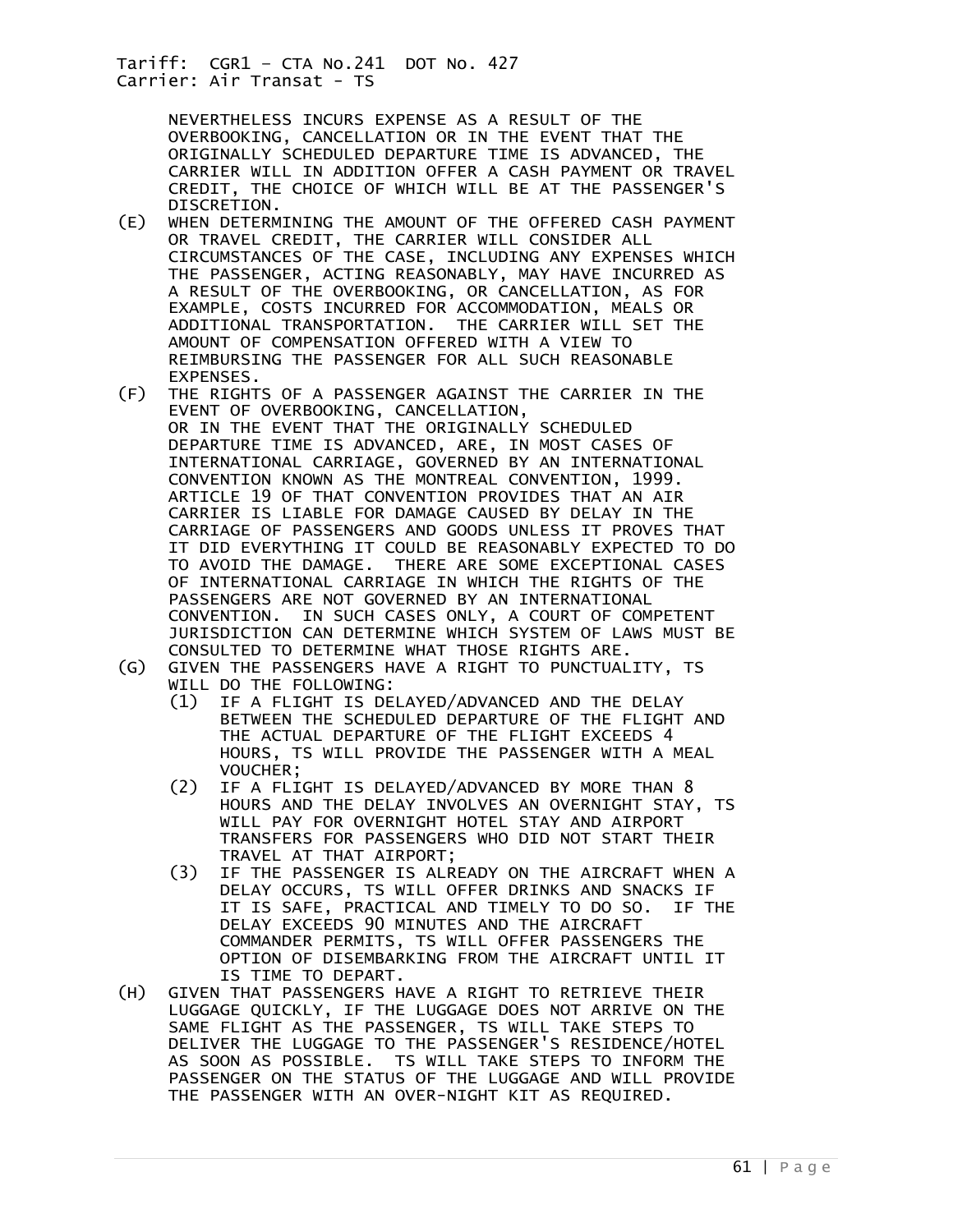COMPENSATION WILL BE PROVIDED AS PER THE PROVISIONS OF

- THIS TARIFF.<br>(I) GIVEN THAT N GIVEN THAT NOTHING IN THIS TARIFF WOULD MAKE CARRIER RESPONSIBLE FOR ACTS OF FORCE MAJEURE PER RULE 5(C) OR FOR THE ACTS OF THIRD PARTIES THAT ARE NOT DEEM SERVANTS AND/OR AGENTS OF THE CARRIER PER APPLICABLE LAW OR INTERNATIONAL CONVENTIONS, THE CARRIER WILL NOT BE HELD RESPONSIBLE FOR INCLEMENT WEATHER OR FOR THE ACTIONS OF SUCH THIRD PARTIES INCLUDING GOVERNMENTS, AIR TRAFFIC CONTROL SERVICE PROVIDERS, AIRPORT AUTHORITIES, SECURITY AND LAW ENFORCEMENT AGENCIES, OR BORDER CONTROL MANAGEMENT AUTHORITIES.
- (J) IN THE EVENT OF A CONFLICT BETWEEN THE PROVISIONS OF THIS RULE AND THOSE OF ANY OTHER RULE IN THIS TARIFF, THE PROVISIONS OF THIS RULE SHALL PREVAIL EXCEPT WITH RESPECT TO RULE 5(C)